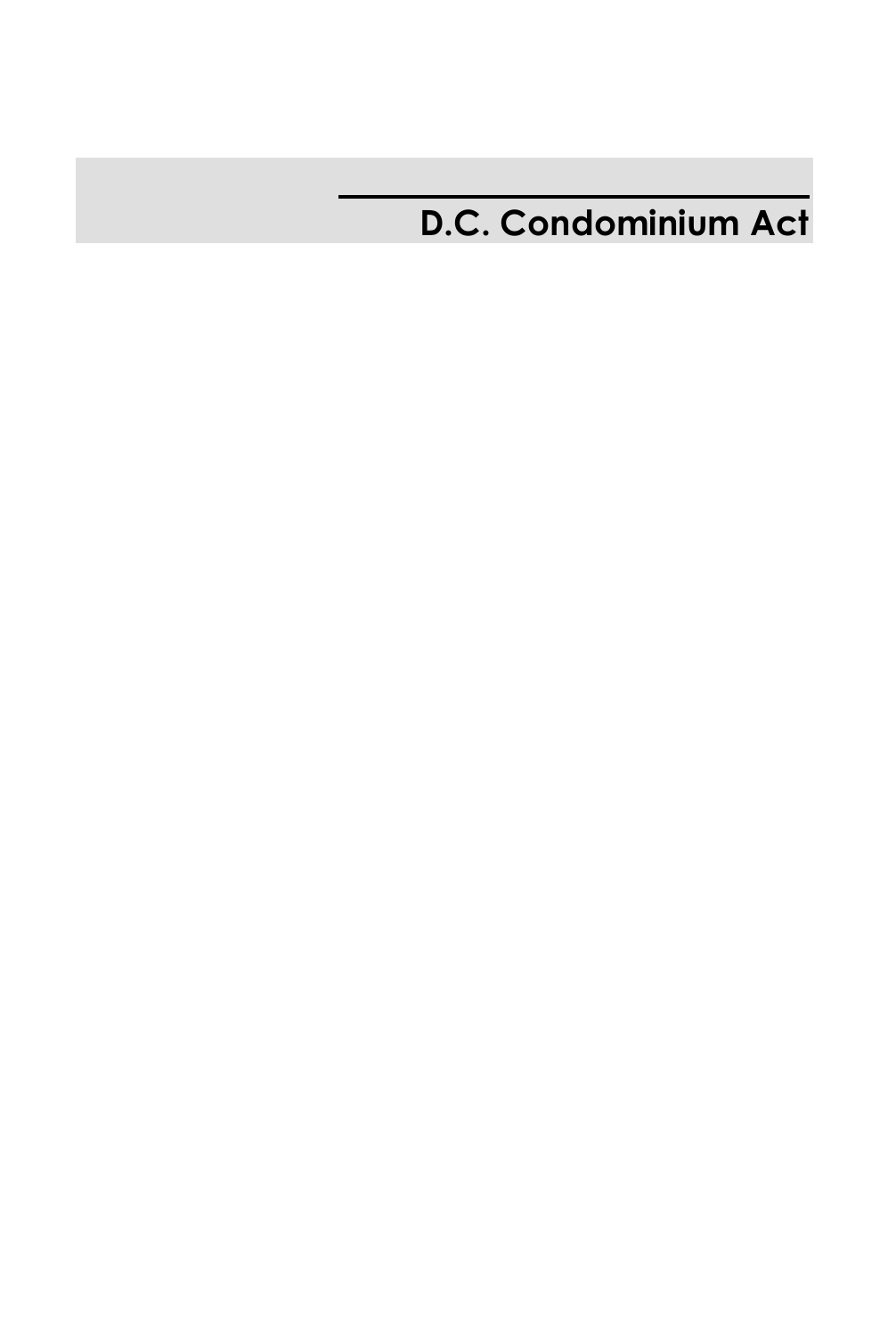### **Code of District of Columbia Title 42. Real Property**

| § 42-1901.01. Applicability of chapter; corresponding terms; supersedure of                                                                                                                                                                |
|--------------------------------------------------------------------------------------------------------------------------------------------------------------------------------------------------------------------------------------------|
|                                                                                                                                                                                                                                            |
| § 42-1901.03. Ownership of individual units [Formerly § 45-1803] 8                                                                                                                                                                         |
|                                                                                                                                                                                                                                            |
| § 42-1901.05. Ordinances and regulations [Formerly § 45-1805] 8                                                                                                                                                                            |
| § 42-1901.06. Eminent domain; allocation of award; proportionate shares of<br>common areas and redetermination thereof where units or parts of units<br>taken; reallocation of voting rights, profits, and future liabilities; recordation |
| § 42-1901.07. Variation by agreement [Formerly § 45-1807] 10                                                                                                                                                                               |
| § 42-1901.08. Interpretation of chapter [Formerly § 45-1808] 10                                                                                                                                                                            |
| § 42-1902.01. Creation of condominiums; recordation of instruments; plats;                                                                                                                                                                 |
| § 42-1902.02. Release of liens prior to conveyance of first unit; exemption;<br>liens for labor or material applied to individual units or common areas; partial                                                                           |
| § 42-1902.03. Description of condominium units; undivided interest in<br>common elements automatically included [Formerly § 45-1813] 11                                                                                                    |
| § 42-1902.04. Declaration, bylaws and amendments of each to be executed                                                                                                                                                                    |
| § 42-1902.05. Recordation of condominium instruments; amendment and                                                                                                                                                                        |
| § 42-1902.06. Construction of terms in instruments; designation of unit<br>boundaries; division of property within and without unit boundary; common                                                                                       |
| § 42-1902.07. Instruments construed together and incorporate one another;                                                                                                                                                                  |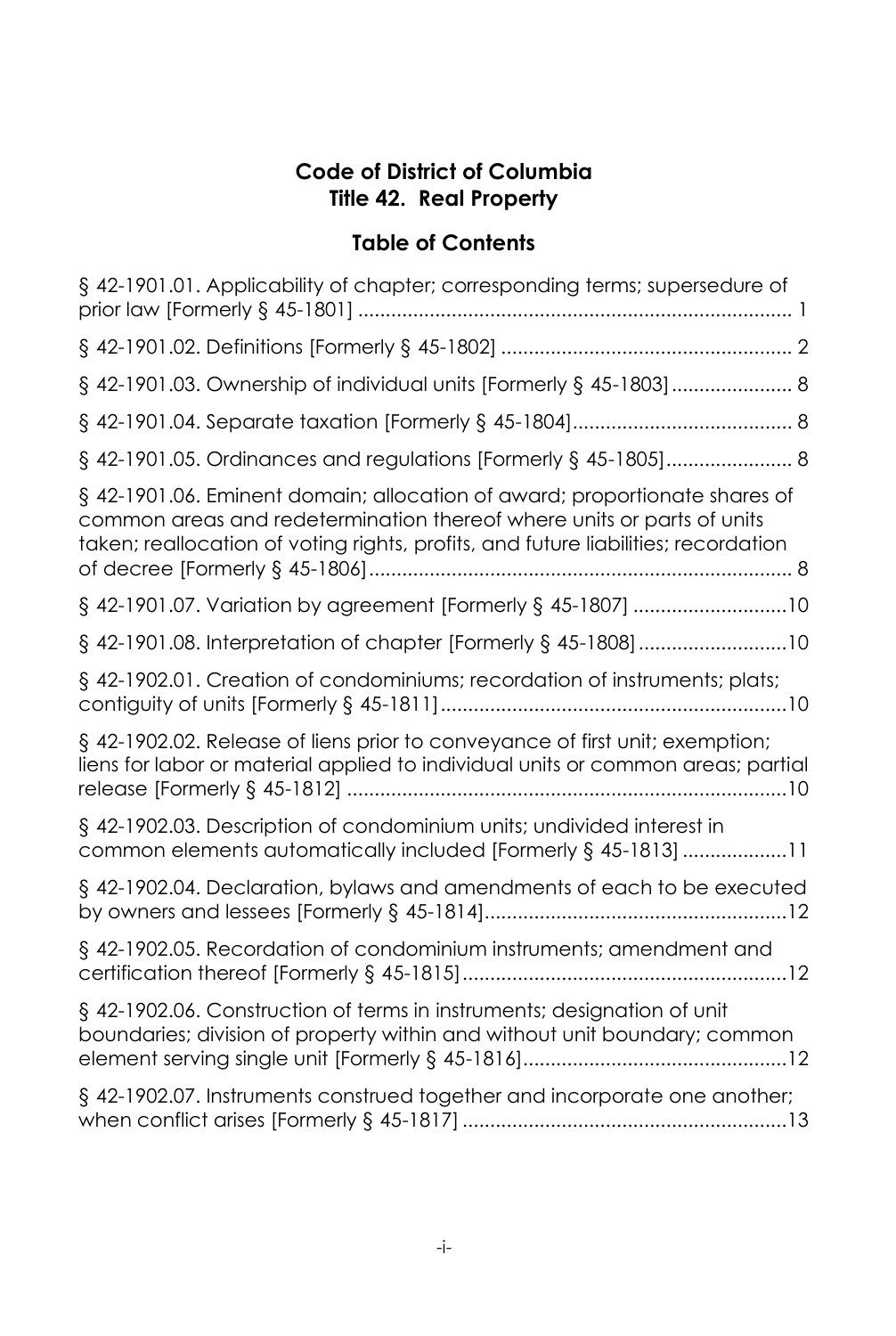| § 42-1902.08. Provisions of instrument severable; unlawful provisions void; rule<br>against perpetuities; restraints on alienation; unreasonable restraint                                                                            |
|---------------------------------------------------------------------------------------------------------------------------------------------------------------------------------------------------------------------------------------|
| § 42-1902.09. Compliance with condominium chapter and instruments                                                                                                                                                                     |
| § 42-1902.10. Contents of declaration; where condominium contains<br>convertible land; expandable, contractable and leasehold condominiums;<br>easements; additionally required descriptions [Formerly § 45-1820]14                   |
| § 42-1902.11. Allocation of interests in common elements; proportionate or<br>equal shares; statement in declaration; no alteration nor disposition without                                                                           |
| § 42-1902.12. Allocation where condominium expandable or contains<br>convertible land; reallocation following addition of land; where all<br>convertible space converted to common elements; effect of reduction in                   |
| § 42-1902.13. Assignments of limited common elements; method of<br>reassignment; amendment of instruments and recordation thereof<br>21                                                                                               |
| § 42-1902.14. Recordation of plat and plans; contents; certification; when<br>new plat, survey, and recordation necessary; provisions applicable to limited<br>common elements; filing with Office of Surveyor [Formerly § 45-1824]22 |
| § 42-1902.15. Preliminary recordation of plans [Formerly § 45-1825] 24                                                                                                                                                                |
| § 42-1902.16. Easement for encroachments and support; where liability not                                                                                                                                                             |
| § 42-1902.17. Conversion of convertible lands; recordation of appropriate<br>instruments; character of convertible land; tax liability; time limitation on                                                                            |
| § 42-1902.18. Conversion of convertible spaces; amendment of declaration<br>and bylaws; recordation; status of convertible space not converted<br>. 25                                                                                |
| § 42-1902.19. Expansion of condominiums; amendment of declaration;<br>recordation; reallocation of interests in common elements                                                                                                       |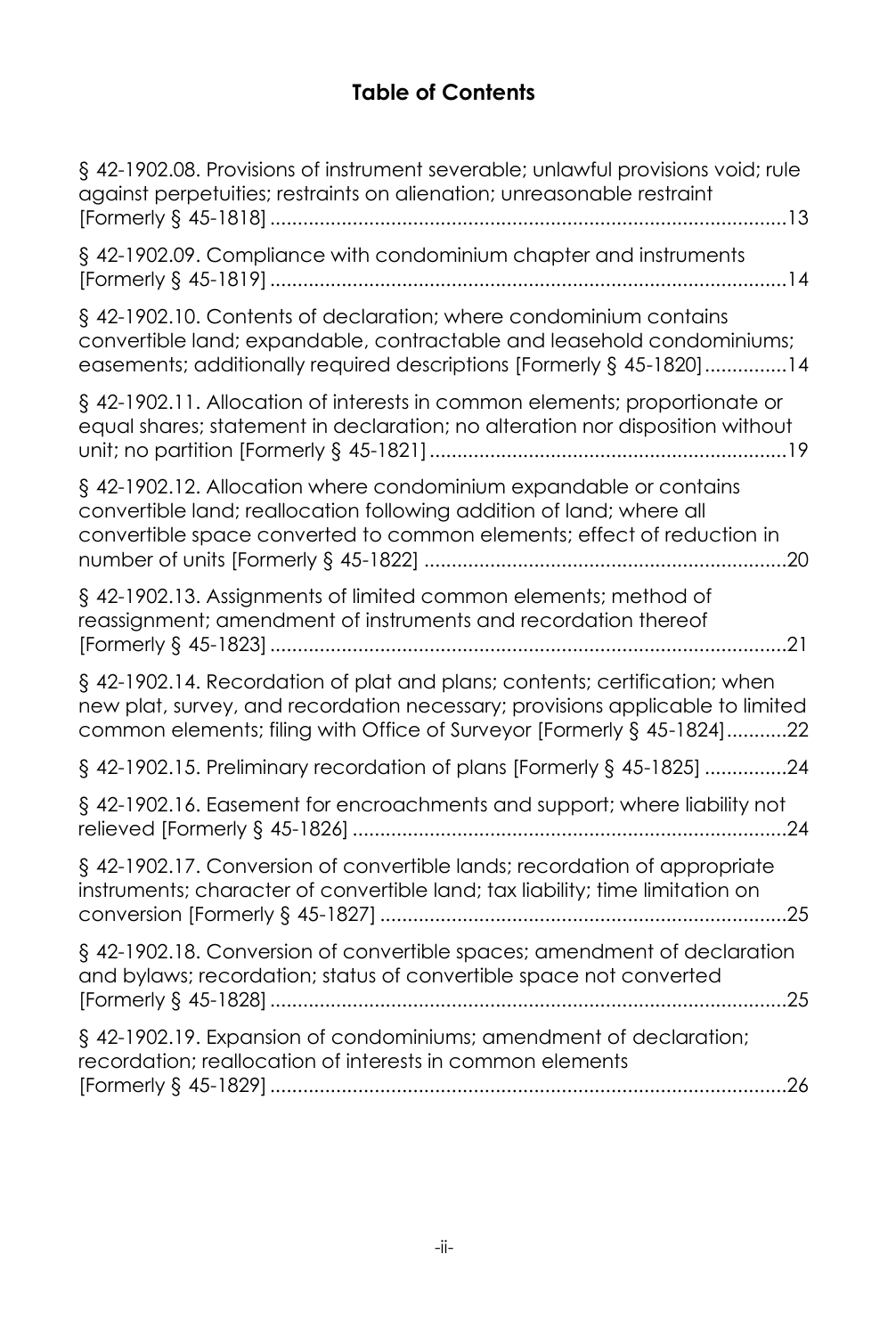| § 42-1902.20. Contraction of condominiums; amendment of declaration;<br>recordation; withdrawal of land after conveyance of unit                                                                                                            |
|---------------------------------------------------------------------------------------------------------------------------------------------------------------------------------------------------------------------------------------------|
| § 42-1902.21. Declarant's easement over common elements for purpose of                                                                                                                                                                      |
| § 42-1902.22. Sales offices, model units, etc.; authorization; when become                                                                                                                                                                  |
| § 42-1902.23. Representations or commitments relating to additional or<br>withdrawable land; declarant's obligation to complete or begin<br>improvements designated for such; liability for damages arising out of use of                   |
| § 42-1902.24. Improvements or alterations within unit; exterior appearance<br>not to be changed; merger of adjoining units [Formerly § 45-1834]29                                                                                           |
| § 42-1902.25. Relocation of boundaries between units; when permitted;<br>written application; amendment of declaration and bylaws; reallocation of<br>common elements; altered maps and plans; recordation and effect thereof;              |
| § 42-1902.26. Subdivision of units; when permitted; written application;<br>amendment of declaration and bylaws; reallocation of common elements;<br>altered maps and plans; recordation and effect thereof; scope of provisions            |
| § 42-1902.27. Amendment of instruments [Formerly § 45-1837] 32                                                                                                                                                                              |
| § 42-1902.28. Termination of condominium [Formerly § 45-1838] 34                                                                                                                                                                            |
| § 42-1902.29. Condominium lease; recordation; terms; leasehold payments;<br>increases; sale or assignation; offer to unit owners' association; renewal                                                                                      |
| § 42-1902.30. Transfer of special declarant rights [Formerly § 45-1839.1] 37                                                                                                                                                                |
| § 42-1903.01. Bylaws; recordation; unit owners' association and executive<br>board thereof; powers and duties; officers; amendment and contents<br>thereof; responsibility for insurance on common elements                                 |
| § 42-1903.02. Control by declarant; limitations; contracts entered on behalf<br>of unit owners; declarant to act where owners' association or officers thereof<br>not existent; graduated representation of unit owners in executive board; |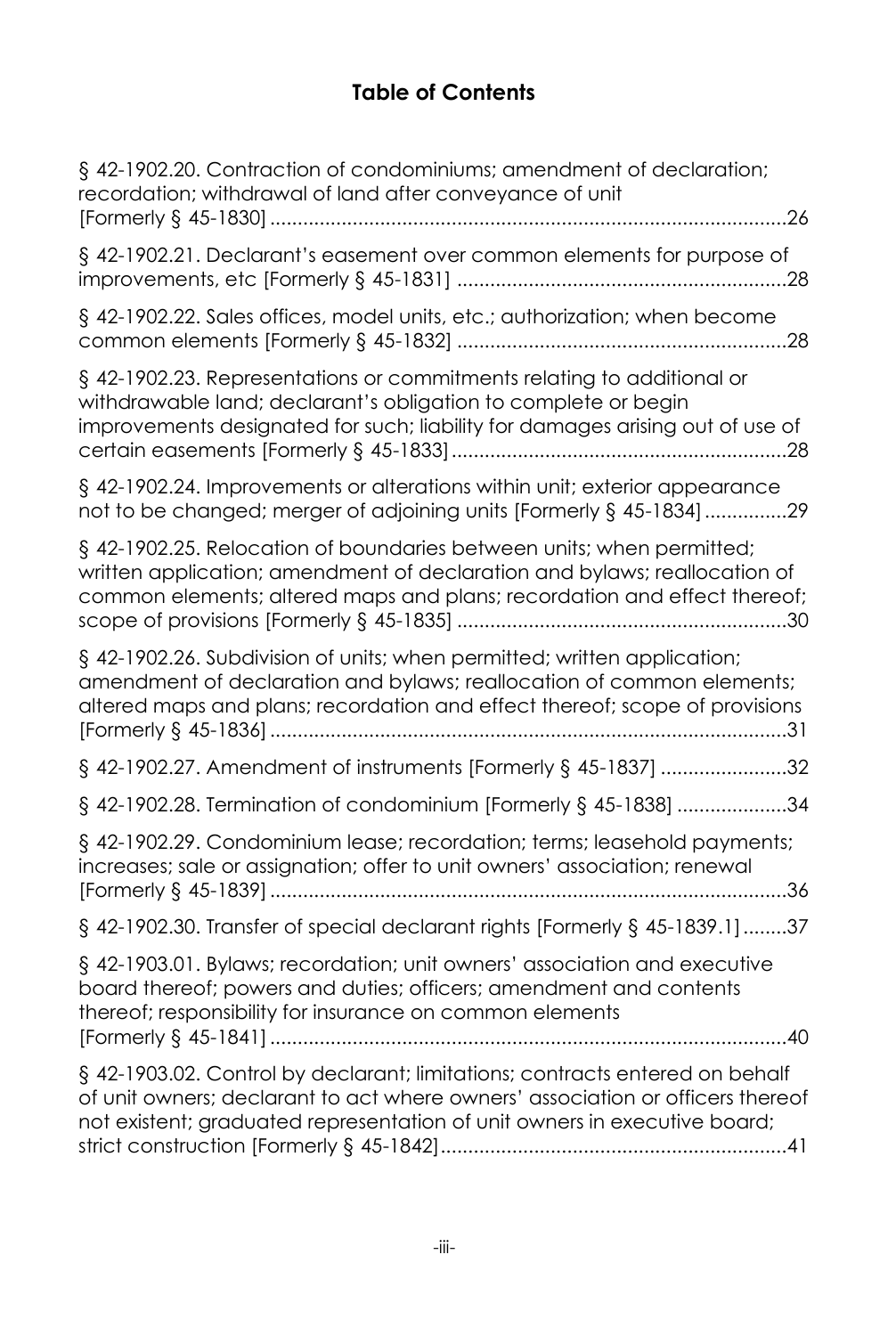| § 42-1903.04. Meetings -- Executive board; quorums [Formerly § 45-1844] 45                                                                                                                                                                                                                                      |
|-----------------------------------------------------------------------------------------------------------------------------------------------------------------------------------------------------------------------------------------------------------------------------------------------------------------|
| § 42-1903.05. Allocation of votes within unit owners' association; vote where<br>more than 1 owner of unit; proxies; majority; provisions not applicable to units                                                                                                                                               |
| § 42-1903.06. Officers; disqualification [Formerly § 45-1846]46                                                                                                                                                                                                                                                 |
| § 42-1903.07. Maintenance, repair, etc., of condominiums; right of access for<br>repair; liability for damages arising from exercise thereof; warranty against<br>structural defects; limitations upon actions; bond or other security                                                                          |
| § 42-1903.08. Unit owners' associations; powers and rights; deemed attorney-<br>in-fact to grant and accept beneficial easements [Formerly § 45-1848]48                                                                                                                                                         |
| § 42-1903.09. Tort and contract liability of association and declarant;<br>judgment liens against common property and individual units<br>50                                                                                                                                                                    |
| § 42-1903.09. Tort and contract liability of association and declarant;<br>judgment liens against common property and individual units                                                                                                                                                                          |
| § 42-1903.10. Insurance obtained by association; notice to unit owners                                                                                                                                                                                                                                          |
| § 42-1903.11. Rights to surplus funds [Formerly § 45-1851]54                                                                                                                                                                                                                                                    |
| § 42-1903.12. Liability for common expenses; special assessments;<br>proportionate liability fixed in bylaws; installment payment of assessments;<br>when assessment past due; interest thereon [Formerly § 45-1852]54                                                                                          |
| § 42-1903.13. Lien for assessments against units; priority; recordation not<br>required; enforcement by sale; notice to delinquent owner and public;<br>distribution of proceeds; power of executive board to purchase unit at sale;<br>limitation; costs and attorneys' fees; statement of unpaid assessments; |
|                                                                                                                                                                                                                                                                                                                 |
| § 42-1903.15. Limitation on right of first refusal and other restraints on<br>alienation; recordable statement of waiver of rights to be supplied promptly                                                                                                                                                      |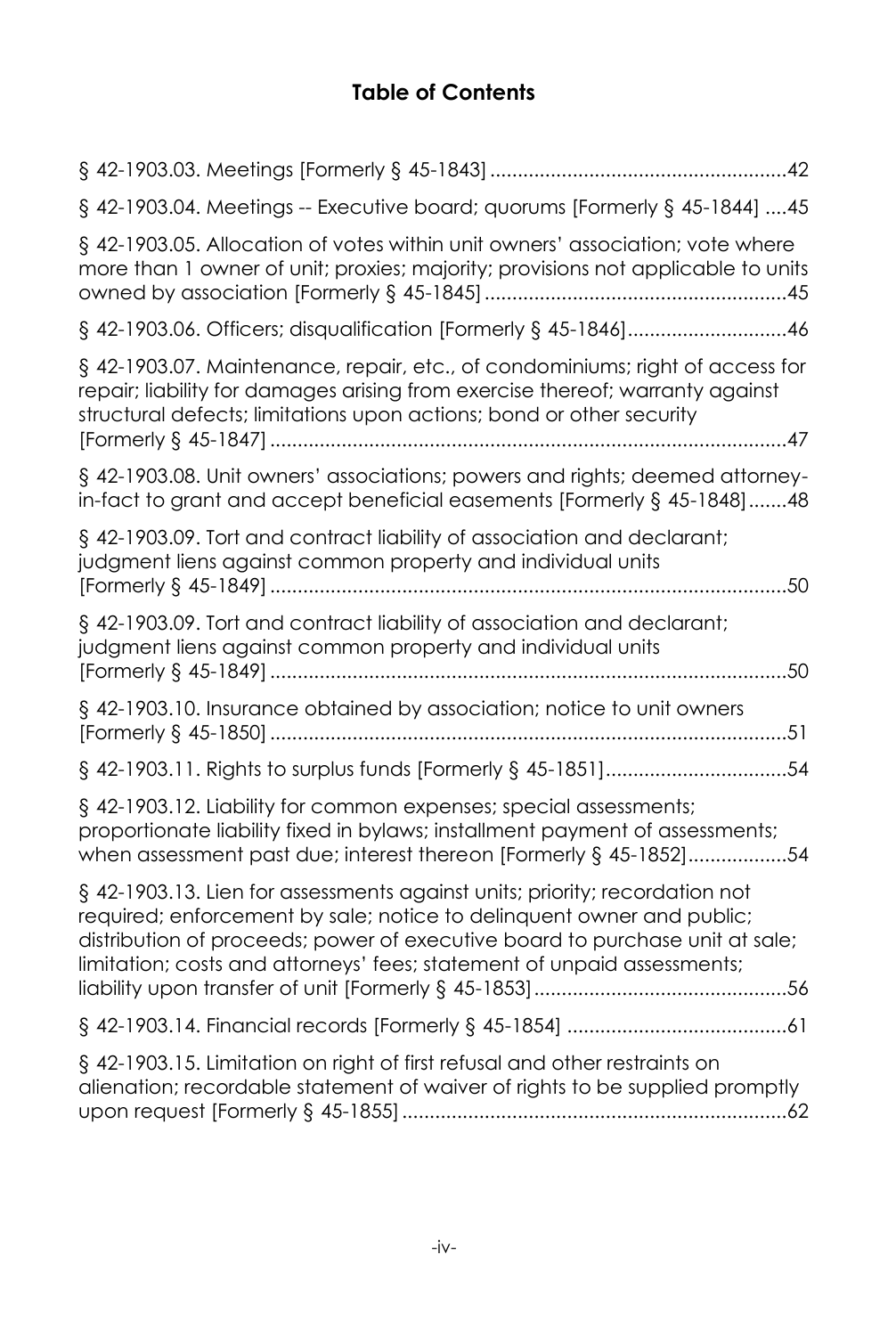| § 42-1903.16. Warranty against structural defects; limitation for conversion<br>condominiums; exclusion or modification of warranty [Formerly § 45-1856]62                                                       |
|------------------------------------------------------------------------------------------------------------------------------------------------------------------------------------------------------------------|
| § 42-1903.17. Statute of limitations for warranties [Formerly § 45-1857]64                                                                                                                                       |
| § 42-1903.18. Master associations -- Authorization; powers; rights and<br>responsibilities of unit owners; election of executive board                                                                           |
| § 42-1903.19. Merger or consolidation of condominiums                                                                                                                                                            |
| §42-1903.20. Conveyance or encumbrance of common elements                                                                                                                                                        |
| § 42-1903.21. Unit owners' association as trustee [Formerly § 45-1860.1] 67                                                                                                                                      |
|                                                                                                                                                                                                                  |
| § 42-1904.02. No offer or disposition of unit prior to registration; current public<br>offering statement; right of cancellation by purchaser; form therefor                                                     |
| § 42-1904.03. Application for registration; contents; later registration of<br>additional units; availability for public inspection; fee to be determined by                                                     |
| § 42-1904.04. Public offering statement; form prescribed by Mayor; contents;<br>use in promotions; material change in information and amendment of                                                               |
| § 42-1904.05. Application for registration -- Investigation by Mayor upon                                                                                                                                        |
| § 42-1904.06. Application for registration -- Notice of filing; registration or<br>rejection; notice of need for rejection; hearing [Formerly § 45-1866] 74                                                      |
| § 42-1904.07. Registration; annual updating report by declarant; termination                                                                                                                                     |
| § 42-1904.08. Conversion condominiums; additional contents of public<br>offering statement; notice of intent to convert; tenant's and subtenant's<br>right to purchase; notice to vacate [Formerly § 45-1868] 75 |
| § 42-1904.09. Escrow of deposits; to bear interest; not subject to attachment                                                                                                                                    |
| § 42-1904.10. Copies of declaration and bylaws to be furnished to purchaser                                                                                                                                      |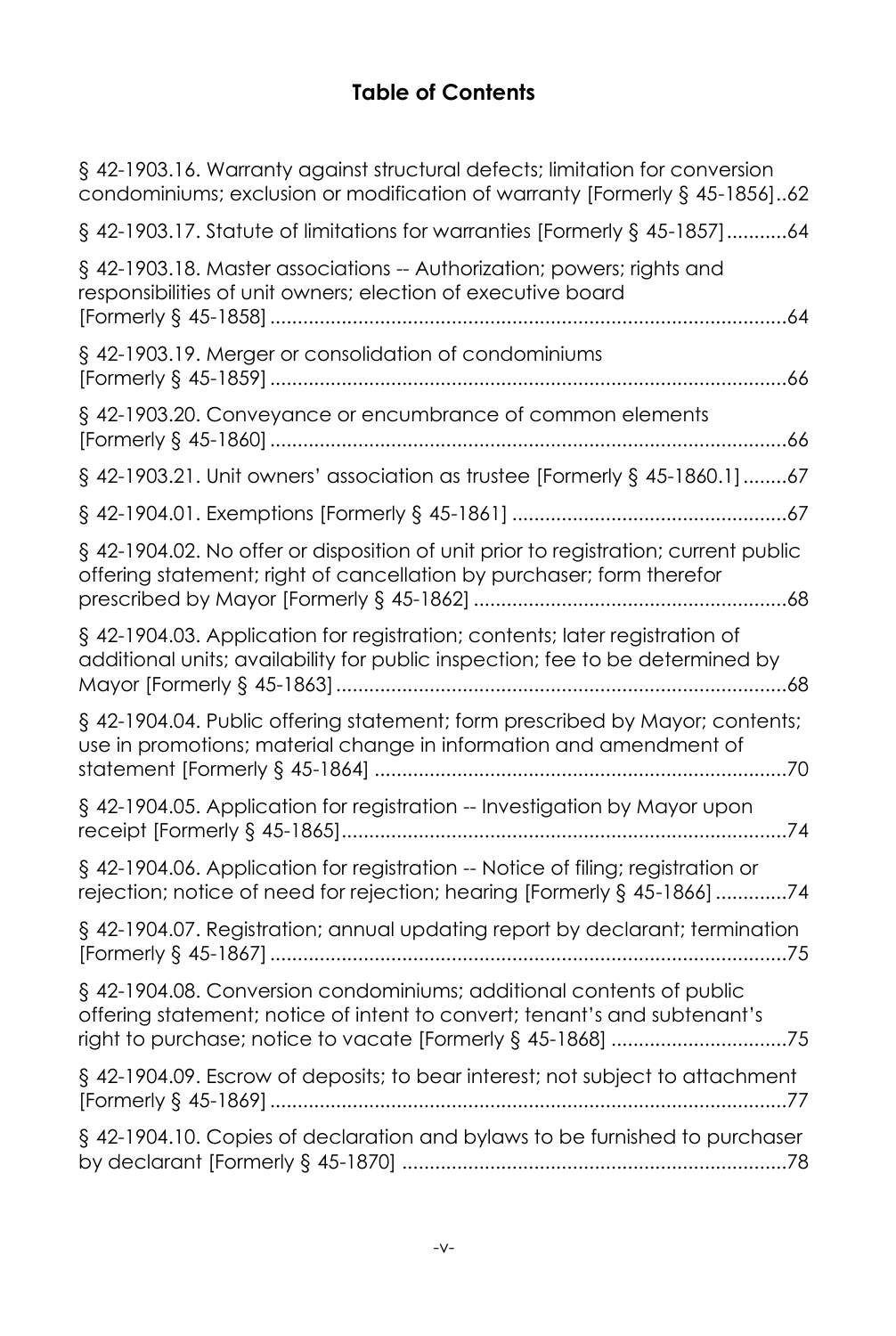| § 42-1904.11. Resale by unit owner; seller to obtain appropriate statements<br>from association and furnish to purchaser; scope of provisions                                                                                                 |
|-----------------------------------------------------------------------------------------------------------------------------------------------------------------------------------------------------------------------------------------------|
| § 42-1904.12. Mayor to administer chapter; rules and regulations; advertising<br>materials; abbreviated public offering statement; court actions; intervention<br>in suits involving condominiums; notice relating to conversion condominiums |
| § 42-1904.13. Investigations and proceedings; powers of Mayor;                                                                                                                                                                                |
| § 42-1904.14. Cease and desist and affirmative action orders; temporary<br>cease and desist orders; prior notice thereof [Formerly § 45-1874]83                                                                                               |
| § 42-1904.15. Revocation of registration; notice; hearing; written finding of                                                                                                                                                                 |
| § 42-1904.16. Judicial review of mayoral actions [Formerly § 45-1876] 84                                                                                                                                                                      |
| § 42-1904.17. Penalties; prosecution by Attorney General                                                                                                                                                                                      |
|                                                                                                                                                                                                                                               |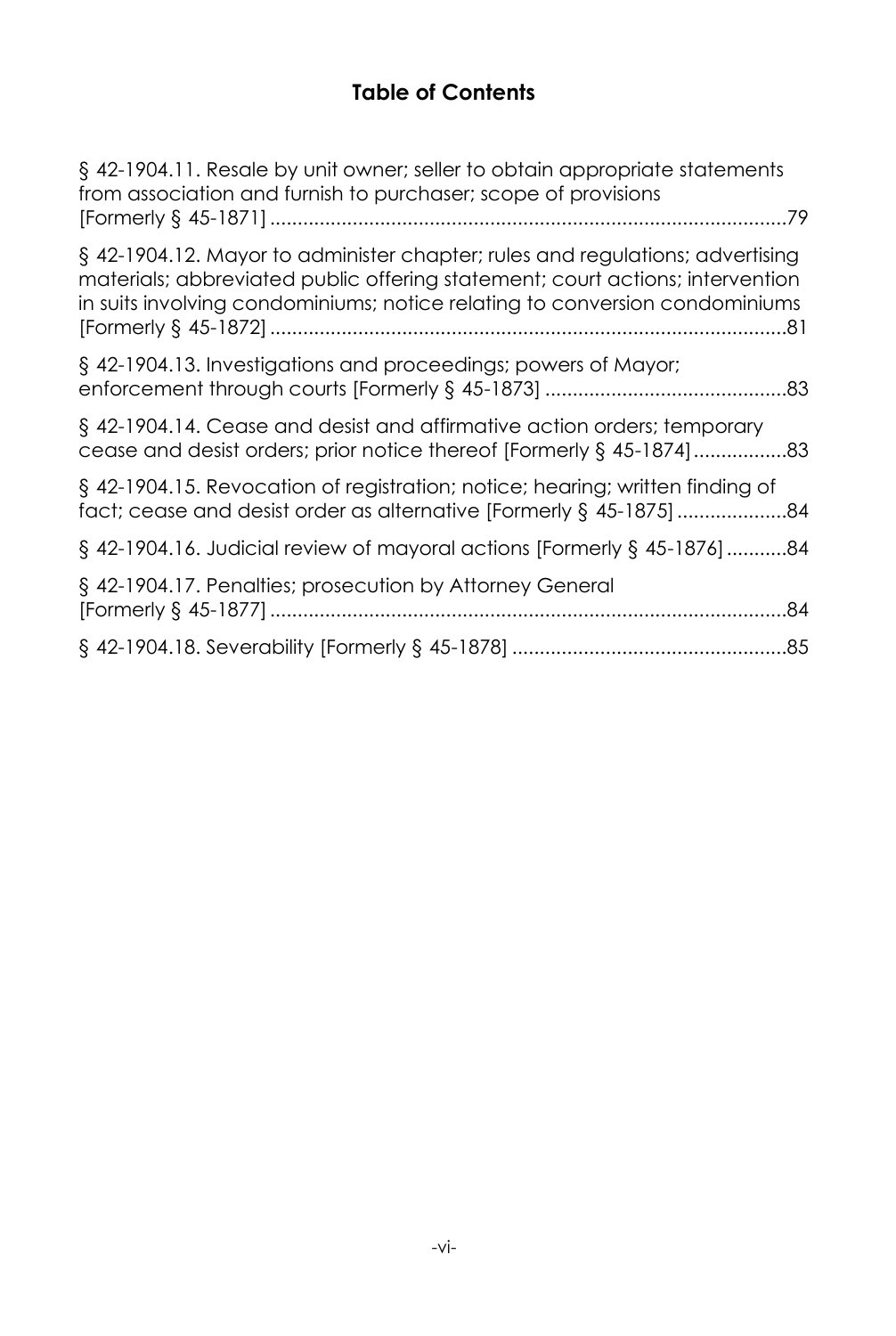### **Code of**

### **District of Columbia Title 42. Real Property.**

### <span id="page-7-0"></span>**Subtitle III Condominiums**

#### **§ 42-1901.01. Applicability of act. [Formerly § 45-1801]**

 (a) This chapter shall apply to all condominiums created in the District of Columbia; provided, that except as otherwise expressly set forth in this chapter, any provision of this chapter that became effective after the creation of a condominium, horizontal property regime, or condominium project shall not invalidate an existing provision of the condominium instruments.

(b) For the purposes of this chapter:

 (1) The terms "horizontal property regime" and "condominium project" shall be deemed to correspond to the term "condominium";

(2) The term "co-owner" shall be deemed to correspond to the term "unit owner";

 (3) The term "council of co-owners" shall be deemed to correspond to the term "unit owners' association";

(4) The term "developer" shall be deemed to correspond to the term "declarant"; and

 (5) The term "general common elements" shall be deemed to correspond to the term "common elements."

 (c) This chapter shall supersede Chapter 20 of this title, and Regulation 74-26 of the District of Columbia City Council, enacted October 18, 1974. No condominium shall be established except pursuant to this chapter after March 28, 1977. This chapter shall not be construed, however, to affect the validity of any provision of any condominium instrument complying with the requirements of Chapter 20 of this title and recorded prior to March 28, 1977. Except for [§ 42-1904.11,](http://www.lexis.com/research/buttonTFLink?_m=64c8fb060f595f5c425b42260059970b&_xfercite=%3ccite%20cc%3d%22USA%22%3e%3c%21%5bCDATA%5bD.C.%20Code%20%a7%2042-1901.01%5d%5d%3e%3c%2fcite%3e&_butType=4&_butStat=0&_butNum=10&_butInline=1&_butinfo=DC%20CODE%2042-1904.11&_fmtstr=FULL&docnum=1&_startdoc=1&wchp=dGLzVlz-zSkAz&_md5=262a4e592685099e8655f1cdbf93f1b4) subchapter IV shall not apply to any condominium created prior to March 29, 1977. Any amendment to the condominium instruments of any condominium, horizontal property regime, or condominium project created before March 29, 1977, shall be valid and enforceable if the amendment would be permitted by this chapter and if the amendment was adopted in conformity with the procedures and requirements specified by those condominium instruments and by the applicable law in effect when the amendment was adopted. If an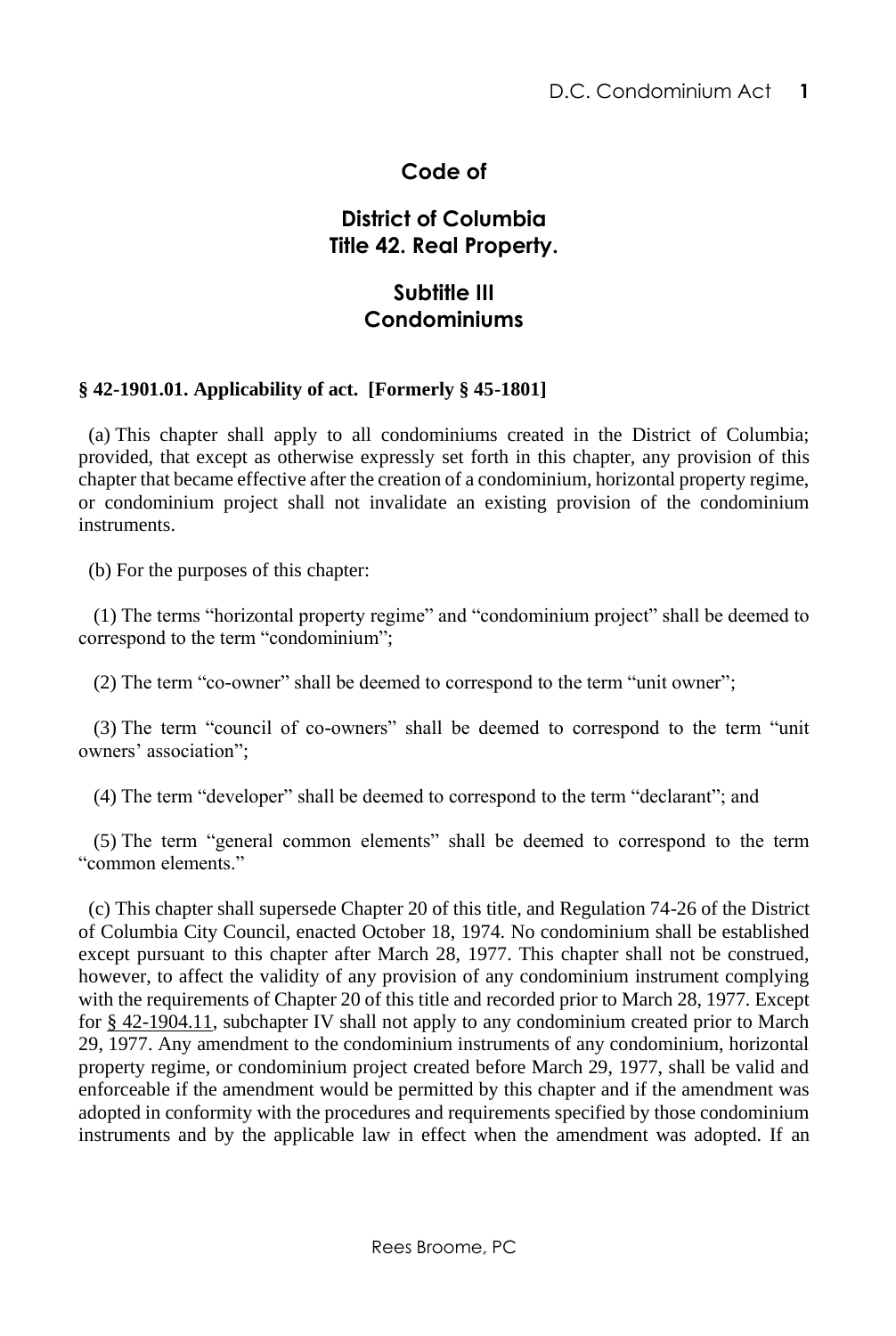amendment grants a person any right, power, or privilege permitted by this chapter, any correlative obligation, liability, or restriction in this chapter shall apply to that person.

 (d) This chapter shall not apply to any condominium located outside the District of Columbia. [Sections 42-1904.02](http://www.lexis.com/research/buttonTFLink?_m=64c8fb060f595f5c425b42260059970b&_xfercite=%3ccite%20cc%3d%22USA%22%3e%3c%21%5bCDATA%5bD.C.%20Code%20%a7%2042-1901.01%5d%5d%3e%3c%2fcite%3e&_butType=4&_butStat=0&_butNum=11&_butInline=1&_butinfo=DC%20CODE%2042-1904.02&_fmtstr=FULL&docnum=1&_startdoc=1&wchp=dGLzVlz-zSkAz&_md5=a9da8bd1242adc1a95de7426e6bec3d1) through [42-1904.08](http://www.lexis.com/research/buttonTFLink?_m=64c8fb060f595f5c425b42260059970b&_xfercite=%3ccite%20cc%3d%22USA%22%3e%3c%21%5bCDATA%5bD.C.%20Code%20%a7%2042-1901.01%5d%5d%3e%3c%2fcite%3e&_butType=4&_butStat=0&_butNum=12&_butInline=1&_butinfo=DC%20CODE%2042-1904.08&_fmtstr=FULL&docnum=1&_startdoc=1&wchp=dGLzVlz-zSkAz&_md5=add1c63caf62c4bf80ecf6a5eb4f1e95) and [§§ 42-1904.12](http://www.lexis.com/research/buttonTFLink?_m=64c8fb060f595f5c425b42260059970b&_xfercite=%3ccite%20cc%3d%22USA%22%3e%3c%21%5bCDATA%5bD.C.%20Code%20%a7%2042-1901.01%5d%5d%3e%3c%2fcite%3e&_butType=4&_butStat=0&_butNum=13&_butInline=1&_butinfo=DC%20CODE%2042-1904.12&_fmtstr=FULL&docnum=1&_startdoc=1&wchp=dGLzVlz-zSkAz&_md5=f46df768b8efc34f08162958d9a1df0b) throug[h 42-1904.17](http://www.lexis.com/research/buttonTFLink?_m=64c8fb060f595f5c425b42260059970b&_xfercite=%3ccite%20cc%3d%22USA%22%3e%3c%21%5bCDATA%5bD.C.%20Code%20%a7%2042-1901.01%5d%5d%3e%3c%2fcite%3e&_butType=4&_butStat=0&_butNum=14&_butInline=1&_butinfo=DC%20CODE%2042-1904.17&_fmtstr=FULL&docnum=1&_startdoc=1&wchp=dGLzVlz-zSkAz&_md5=dac71b0b984a0a19f2d83195017a155f) shall apply to any contract for the disposition of a condominium unit signed in the District of Columbia by any person, unless exempt under [§ 42-1904.01.](http://www.lexis.com/research/buttonTFLink?_m=64c8fb060f595f5c425b42260059970b&_xfercite=%3ccite%20cc%3d%22USA%22%3e%3c%21%5bCDATA%5bD.C.%20Code%20%a7%2042-1901.01%5d%5d%3e%3c%2fcite%3e&_butType=4&_butStat=0&_butNum=15&_butInline=1&_butinfo=DC%20CODE%2042-1904.01&_fmtstr=FULL&docnum=1&_startdoc=1&wchp=dGLzVlz-zSkAz&_md5=18f46d38f1c4a6fecaa8e0641d8457d4)

 (e) Except as otherwise provided in this chapter, amendments to this chapter shall not invalidate any provision of any condominium instrument which was permitted under this chapter at the time the provision was recorded.

#### **§ 42-1901.02. Definitions [Formerly § 45-1802]**

<span id="page-8-0"></span>For the purposes of this chapter:

(1) "Common elements" shall mean all portions of the condominium other than the units.

 (2) "Common expenses" shall mean all lawful expenditures made or incurred by or on behalf of the unit owners' association, together with all lawful assessments for the creation and maintenance of reserves pursuant to the provisions of the condominium instruments. "Future common expenses" shall mean common expenses for which assessments are not yet due and payable.

(3) Repealed.

 (4) "Condominium" shall mean real estate, portions of which are designated for separate ownership and the remainder of which is designated for common ownership solely by the owners of the portions designated for separate ownership. Real estate shall not be deemed a condominium within the meaning of this chapter unless the undivided interests in the common elements are vested in the unit owners.

 (5) "Condominium instruments" shall mean the declaration, bylaws, and plats and plans, recorded pursuant to the provisions of this chapter. Any exhibit, schedule, or certification accompanying a condominium instrument and recorded simultaneously therewith shall be deemed an integral part of that condominium instrument. Any amendment or certification of any condominium instrument shall, from the time of the recordation of such amendment or certification, be deemed an integral part of the affected condominium instrument, so long as such amendment or certification was made in accordance with the provisions of this chapter.

 (6) "Condominium unit" shall mean a unit together with the undivided interest in the common elements appertaining to that unit.

 (7) "Contractable condominium" shall mean a condominium from which 1 or more portions of the submitted land may be withdrawn in accordance with the provisions of the declaration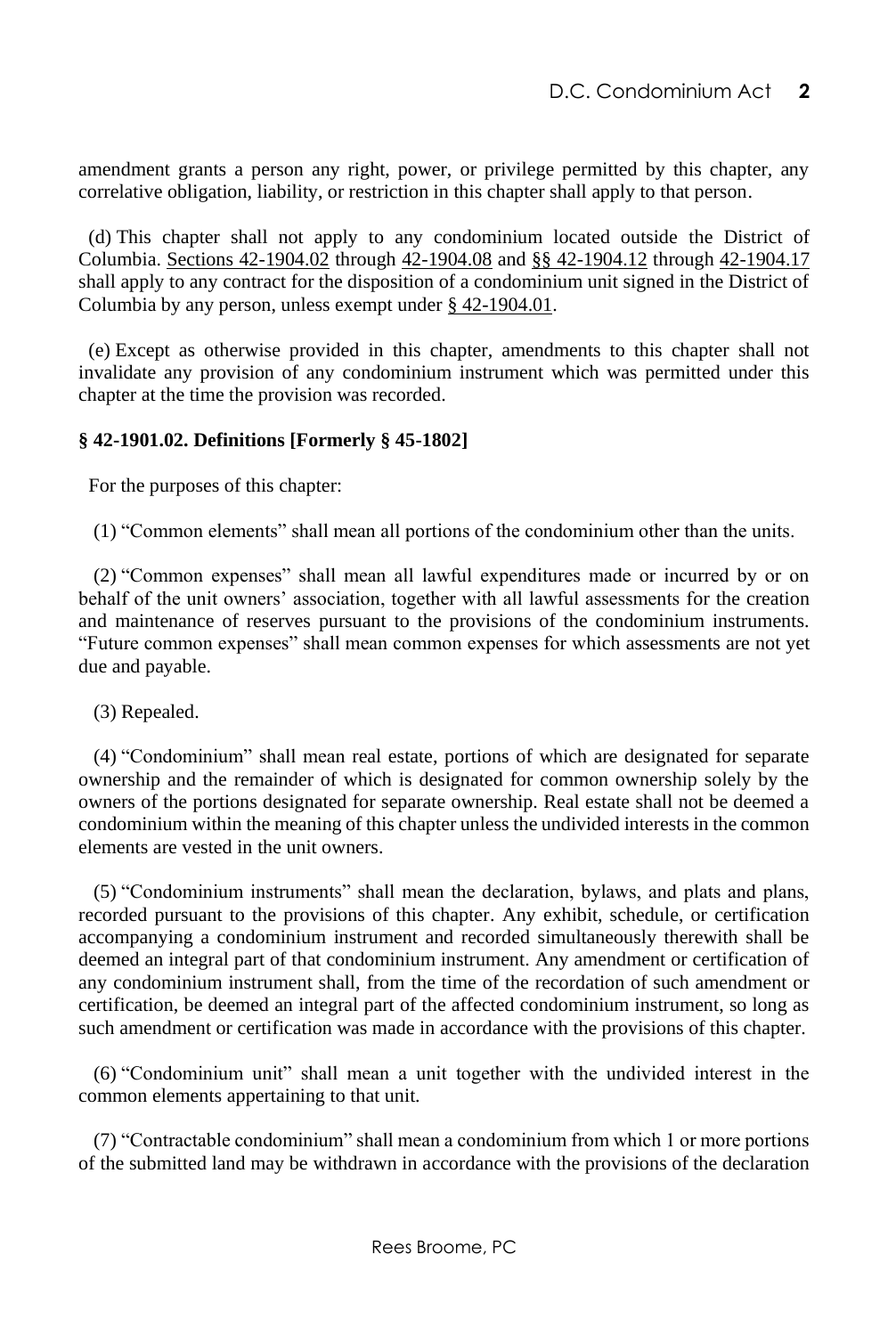and of this chapter. If such withdrawal can occur only by the expiration or termination of 1 or more leases, then the condominium shall not be deemed a contractable condominium within the meaning of this chapter.

 (8) "Conversion condominium" shall mean a condominium containing structures which before the recording of the declaration were wholly or partially occupied by persons other than those who have contracted for the purchase of condominium units and those who occupy with the consent of such purchasers.

 (9) "Convertible land" shall mean a building site; that is to say, a portion of the common elements, within which additional units or limited common elements, or both, may be created in accordance with the provisions of this chapter.

 (10) "Convertible space" shall mean a portion of a structure within the condominium, which portion may be converted into 1 or more units or common elements, or both, in accordance with the provisions of this chapter.

(11) "Declarant" shall mean any person or group of persons acting in concert who:

 (A) Offers to dispose of the person's or group's interest in a condominium unit not previously disposed of;

(B) Reserves or succeeds to any special declarant right; or

(C) Applies for registration of the condominium.

 (11A) (A) "Affiliate of a declarant" shall mean any person who controls, is controlled by, or shares common control with a declarant.

(B) A person controls a declarant if the person:

(i) Is a general partner, officer, director, or employer of the declarant;

 (ii) Directly or indirectly or acting in concert with at least 1 other person, or through a subsidiary, owns, controls, holds with power to vote, or holds proxies that represent more than 20% of the voting interest in the declarant;

 (iii) Controls in any manner the election of a majority of the directors of the declarant; or

(iv) Has contributed more than 20% of the capital of the declarant.

(C) A person is controlled by a declarant if the declarant:

(i) Is a general partner, officer, director, or employer of the person;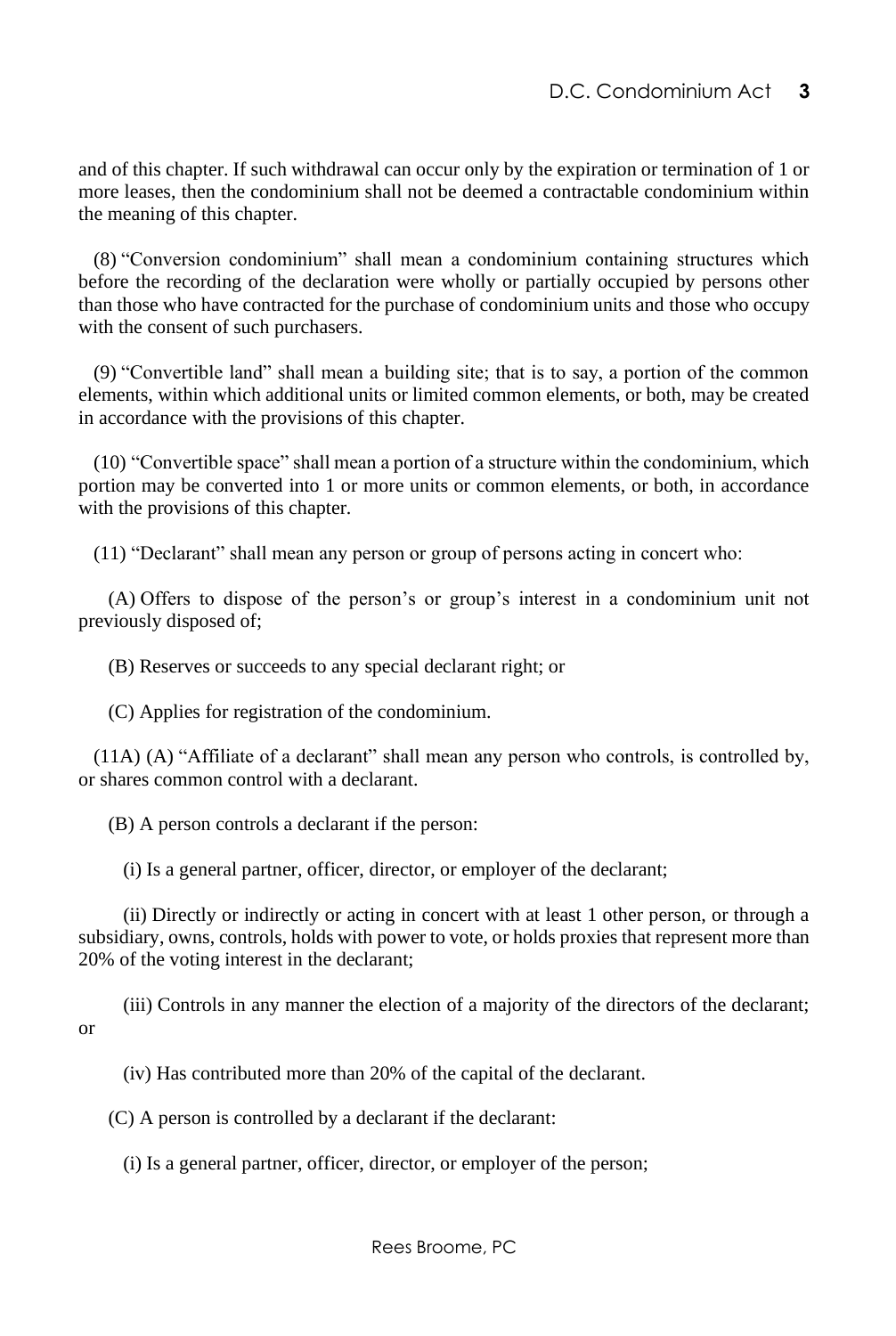(ii) Directly or indirectly or acting in concert with another person, or through a subsidiary, owns, controls, holds with power to vote, or holds proxies representing more than 20% of the voting interest in the person; or

 (iii) Controls in any manner the election of a majority of the directors if the powers described in this paragraph are held solely as security for an obligation and are not exercised.

 (12) "Disposition" shall mean any voluntary transfer to a purchaser of a legal or equitable interest in a condominium unit, other than as security for a debt or pursuant to a deed in lieu of foreclosure.

(12A) "Domestic partner" shall have the same meaning as provided in § 32-701(3).

(12B) "Electronic transmission" shall mean any form of communication, not directly involving the physical transmission of paper, which creates a record that may be:

(A) Retained, retrieved, and reviewed by a recipient of the communications; and

(B) Reproduced directly in paper form by a recipient through an automated process.

 (13) "Executive Board" shall mean an executive and administrative entity, by whatever name denominated and designated in the condominium instruments to act for the unit owners' association in governing the condominium.

 (14) "Expandable condominium" shall mean a condominium to which additional land may be added in accordance with the provisions of the declaration and of this chapter.

 (15) "Identifying number" shall mean 1 or more letters or numbers, or both, that identify only 1 unit in the condominium.

 (16) "Institutional lender" shall mean 1 or more commercial or savings banks, savings and loan associations, trust companies, credit unions, industrial loan associations, insurance companies, pension funds, or business trusts, including but not limited to, real estate investment trusts, any other entity regularly engaged directly or indirectly in financing the purchase, construction, or improvement of real estate, or any combination of any of the foregoing entities.

(17) Repealed.

 (18) "Leasehold condominium" shall mean a condominium all or any portion of which is subject to a lease, the expiration or termination of which will terminate the condominium or exclude a portion therefrom.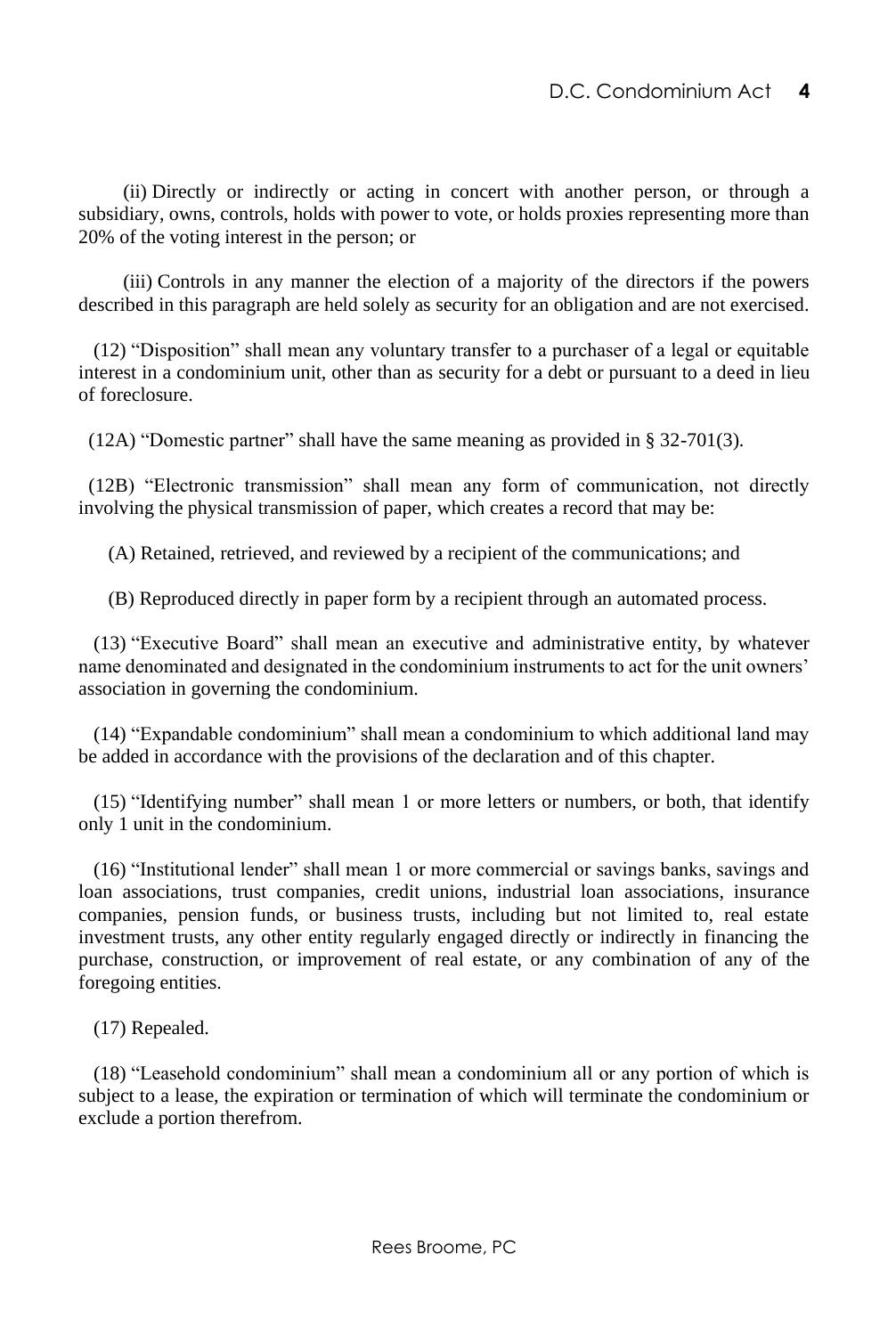(19) "Limited common element" shall mean a portion of the common elements reserved for the exclusive use of those entitled to the use of 1 or more, but less than all, of the units.

(19A) "Master association" shall mean an organization described in [§ 42-1903.18,](http://www.lexis.com/research/buttonTFLink?_m=2f62fc6398116538b6808b3321044260&_xfercite=%3ccite%20cc%3d%22USA%22%3e%3c%21%5bCDATA%5bD.C.%20Code%20%a7%2042-1901.02%5d%5d%3e%3c%2fcite%3e&_butType=4&_butStat=0&_butNum=2&_butInline=1&_butinfo=DC%20CODE%2042-1903.18&_fmtstr=FULL&docnum=1&_startdoc=1&wchp=dGLzVlz-zSkAz&_md5=5fc72b183c9ec748804c3a91e43fdeea) whether or not the organization is an association described i[n § 42-1903.01.](http://www.lexis.com/research/buttonTFLink?_m=2f62fc6398116538b6808b3321044260&_xfercite=%3ccite%20cc%3d%22USA%22%3e%3c%21%5bCDATA%5bD.C.%20Code%20%a7%2042-1901.02%5d%5d%3e%3c%2fcite%3e&_butType=4&_butStat=0&_butNum=3&_butInline=1&_butinfo=DC%20CODE%2042-1903.01&_fmtstr=FULL&docnum=1&_startdoc=1&wchp=dGLzVlz-zSkAz&_md5=658ea69fe46d330c9f706e29b31acb90)

(20) "Mayor" shall mean the Mayor of the District of Columbia.

 (20A) "Mortgage Electronic Registration System" or "MERS" shall mean the process created by the mortgage banking industry that tracks mortgage ownership and servicing, is used by the real estate finance industry for residential and commercial mortgage loan trading, and that simplifies the mortgage process by using electronic commerce.

 (21) "Nonbinding reservation agreement" shall mean an agreement between the declarant and a prospective purchaser which is in no way binding on the prospective purchaser and which may be cancelled without penalty at the sole discretion of the prospective purchaser by written notice, hand-delivered or sent by United States mail, return receipt requested to the declarant at any time prior to the execution of a contract for the sale or lease of a condominium unit or an interest therein. Such agreement shall not contain any provision for waiver or any other provision in derogation of the rights of the prospective purchaser as contemplated by this subsection, nor shall any such provision be a part of any ancillary agreement.

 (21A) "Notice of Foreclosure Sale of Condominium Unit for Assessments Due" or "NFSCUAD" shall mean a notice sent to a condominium unit owner in default in the payment of condominium assessments, fees, charges, or other penalties owed by a unit owner that includes such information as the past due amount of assessments and other charges being foreclosed upon and the time, place, and date of the scheduled sale, sent pursuant to  $\S$  42-[1903.13\(c\).](http://www.westlaw.com/Link/Document/FullText?findType=L&pubNum=1000869&cite=DCCODES42-1903.13&originatingDoc=N3F95B6501F8F11E7B808E95C719476C9&refType=SP&originationContext=document&vr=3.0&rs=cblt1.0&transitionType=DocumentItem&contextData=(sc.Default)#co_pp_4b24000003ba5)

 (22) "Offer" shall mean any inducement, solicitation, or attempt to encourage any person or persons to acquire any legal or equitable interest in a condominium unit, other than as security for a debt; provided, however, that "offer" shall not mean any advertisement of a condominium not located in the District of Columbia in a newspaper or other periodical of general circulation, or in any public broadcast medium. Nothing shall be considered an offer that expressly states that the condominium has not been registered with the Mayor and that no unit in the condominium can or will be offered for sale until the time the unit has been so registered.

 (23) "Officer" shall mean any member of the executive board or official of the unit owners' association.

 (24) "Par value" shall mean a number of dollars or points assigned to each unit by the declaration. Substantially identical units shall be assigned the same par value, but units located at substantially different heights above the ground, or having substantially different views, or having substantially different amenities or other characteristics that might result in differences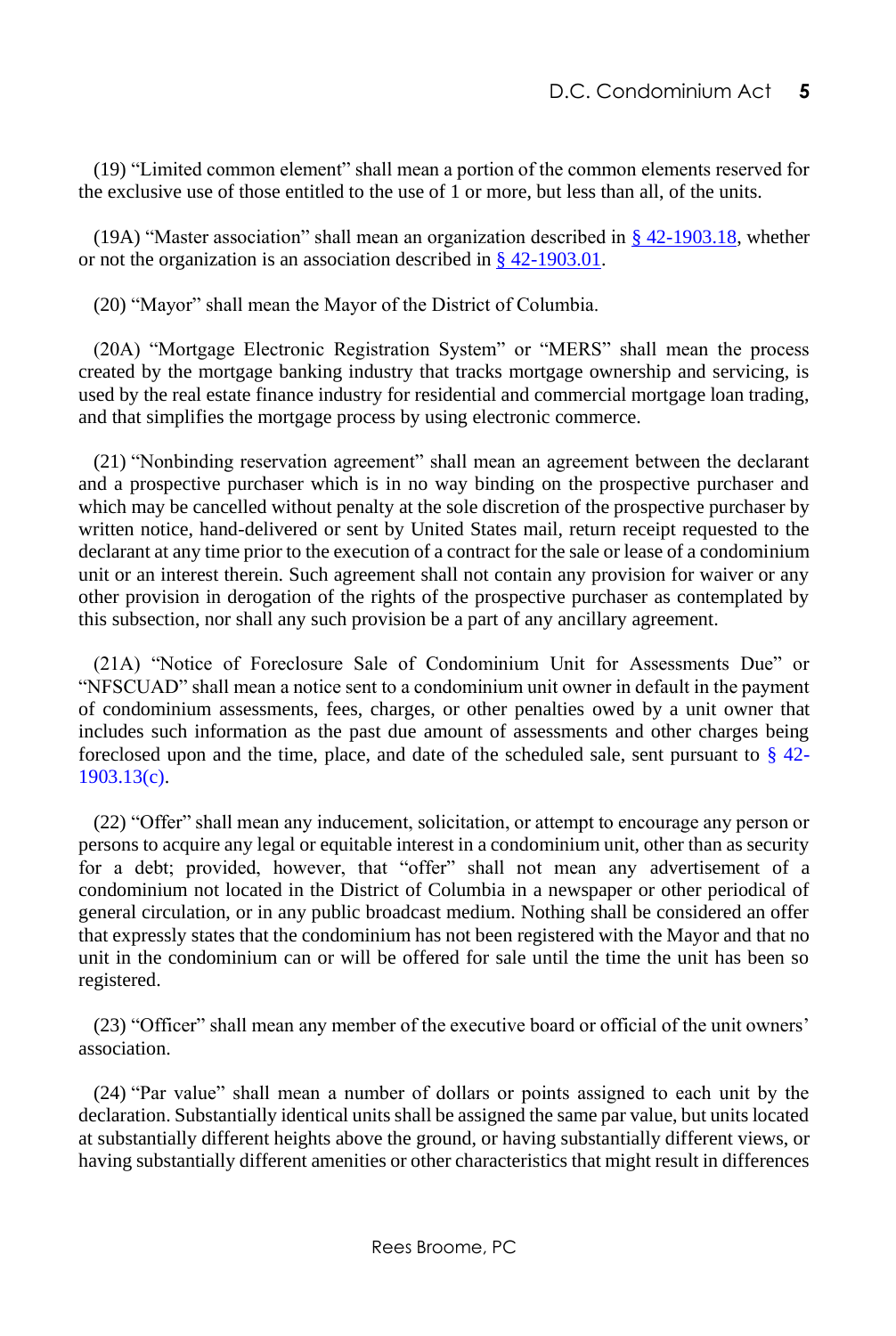in market value, may, but need not, be considered substantially identical within the meaning of this subsection. If par value is stated in terms of dollars, that statement shall not be deemed to reflect or control the sales price or fair market value of any unit, and no opinion, appraisal, or fair market transaction at a different figure shall affect the par value of any unit, or any undivided interest in the common elements, voting rights in the unit owners' association, liability for common expenses, or rights to common profits, assigned on the basis thereof.

 (25) "Person" shall mean a natural person, corporation, partnership, association, trust, or other entity capable of holding title to real property, or any combination of any of the foregoing.

 (26) "Purchaser" shall mean any person, other than a declarant or a person in the business of selling real estate for his or her own account, who by means of a voluntary transfer, acquires a legal or equitable interest in a condominium unit other than a leasehold interest, including a renewal option, of less than 20 years, or as security for an obligation.

 (26A) "Real estate" or "land" shall mean any leasehold or other estate or interest in, over, or under land, including but not limited to, any structure, fixture, or any other improvement or interest which by custom, usage, or law passes with a conveyance of land though not described in the contract of sale or instrument of conveyance. The term "real estate" or "land" shall be deemed to include a parcel with or without an upper or lower boundary, and space that may be filled with air or water. Any requirement in the Condominium Amendment Act of a legally sufficient description shall be deemed to include a requirement that any upper or lower boundary of a parcel be identified with reference to established data.

 (27) "Registered land surveyor" shall mean any person or firm permitted to prepare and certify surveys and subdivision plats in the District of Columbia, including but not limited to, registered civil engineers.

 (28) "Size" shall mean the number of cubic feet or the number of square feet of ground or floor space, or both, within each unit as computed by reference to the plats and plans and rounded off to a whole number. Certain spaces within the units including, without limitation, attic, basement, or garage space, may, but need not, be omitted from such calculation or partially discounted by the use of a ratio, so long as the same basis of calculation is employed for all units in the condominium, and so long as that basis is described in the declaration.

 (28A) "Special declarant right" shall mean any right reserved for the benefit of a declarant or any person that becomes a declarant to:

 (A) Complete improvements indicated on plats and plans filed with the declaration pursuant t[o § 42-1902.14;](http://www.lexis.com/research/buttonTFLink?_m=2f62fc6398116538b6808b3321044260&_xfercite=%3ccite%20cc%3d%22USA%22%3e%3c%21%5bCDATA%5bD.C.%20Code%20%a7%2042-1901.02%5d%5d%3e%3c%2fcite%3e&_butType=4&_butStat=0&_butNum=4&_butInline=1&_butinfo=DC%20CODE%2042-1902.14&_fmtstr=FULL&docnum=1&_startdoc=1&wchp=dGLzVlz-zSkAz&_md5=6a21f4f4a0e691bf008c6f72a7bd6078)

(B) Expand an expandable condominium pursuant to [§ 42-1902.19;](http://www.lexis.com/research/buttonTFLink?_m=2f62fc6398116538b6808b3321044260&_xfercite=%3ccite%20cc%3d%22USA%22%3e%3c%21%5bCDATA%5bD.C.%20Code%20%a7%2042-1901.02%5d%5d%3e%3c%2fcite%3e&_butType=4&_butStat=0&_butNum=5&_butInline=1&_butinfo=DC%20CODE%2042-1902.19&_fmtstr=FULL&docnum=1&_startdoc=1&wchp=dGLzVlz-zSkAz&_md5=b1847aa8935dee1f67ec927ee13f9e30)

(C) Contract a contractable condominium pursuant to  $\frac{8}{9}$  42-1902.20;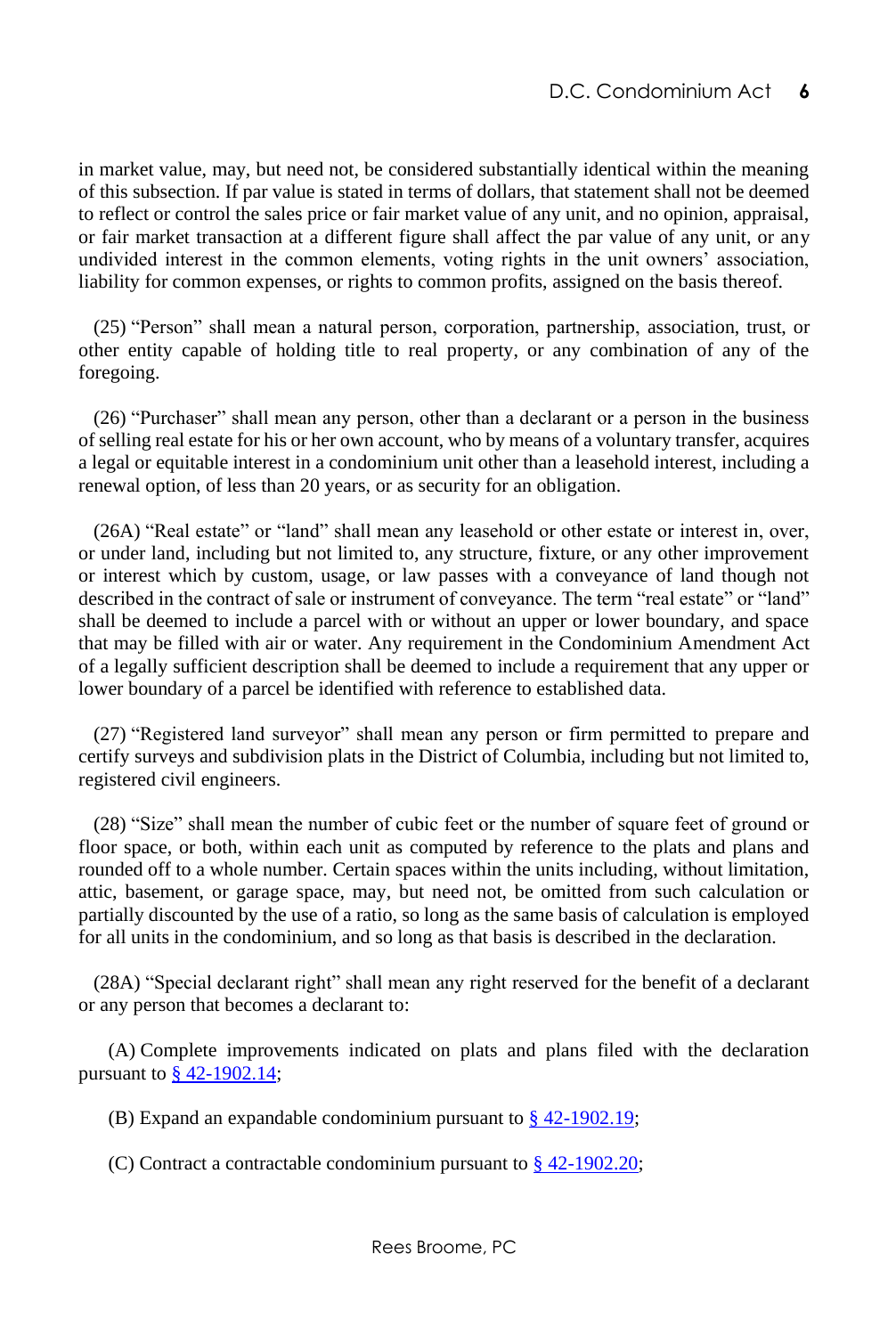(D) Convert convertible land, convertible space, or both pursuant to  $\S$  [42-](http://www.lexis.com/research/buttonTFLink?_m=2f62fc6398116538b6808b3321044260&_xfercite=%3ccite%20cc%3d%22USA%22%3e%3c%21%5bCDATA%5bD.C.%20Code%20%a7%2042-1901.02%5d%5d%3e%3c%2fcite%3e&_butType=4&_butStat=0&_butNum=8&_butInline=1&_butinfo=DC%20CODE%2042-1902.18&_fmtstr=FULL&docnum=1&_startdoc=1&wchp=dGLzVlz-zSkAz&_md5=a5ff96dfad165bdd1be6eb06568fd078)1902.17 or  $\S$  42-[1902.18;](http://www.lexis.com/research/buttonTFLink?_m=2f62fc6398116538b6808b3321044260&_xfercite=%3ccite%20cc%3d%22USA%22%3e%3c%21%5bCDATA%5bD.C.%20Code%20%a7%2042-1901.02%5d%5d%3e%3c%2fcite%3e&_butType=4&_butStat=0&_butNum=8&_butInline=1&_butinfo=DC%20CODE%2042-1902.18&_fmtstr=FULL&docnum=1&_startdoc=1&wchp=dGLzVlz-zSkAz&_md5=a5ff96dfad165bdd1be6eb06568fd078)

 (E) Elect, appoint, or remove any officer of the unit owners' association or master association or any executive board member pursuant to [§ 42-1903.02](http://www.lexis.com/research/buttonTFLink?_m=2f62fc6398116538b6808b3321044260&_xfercite=%3ccite%20cc%3d%22USA%22%3e%3c%21%5bCDATA%5bD.C.%20Code%20%a7%2042-1901.02%5d%5d%3e%3c%2fcite%3e&_butType=4&_butStat=0&_butNum=9&_butInline=1&_butinfo=DC%20CODE%2042-1903.02&_fmtstr=FULL&docnum=1&_startdoc=1&wchp=dGLzVlz-zSkAz&_md5=75114df4c906418269485308b720dd9c) during any period of declarant control;

 (F) Exercise any power or responsibility otherwise assigned by any condominium instrument or by the Condominium Amendment Act to the unit owners' association, any officer of the unit owners' association, or the executive board;

 (G) Use easements through the common elements to make improvements within the condominium or real estate that may be added to the condominium pursuant to  $\S$  42-1902.21;

(H) Make the condominium subject to a master association pursuant to  $\S$  42-1903.18;

(I) Make the condominium part of a larger condominium pursuant to [§ 42-1903.19;](http://www.lexis.com/research/buttonTFLink?_m=2f62fc6398116538b6808b3321044260&_xfercite=%3ccite%20cc%3d%22USA%22%3e%3c%21%5bCDATA%5bD.C.%20Code%20%a7%2042-1901.02%5d%5d%3e%3c%2fcite%3e&_butType=4&_butStat=0&_butNum=12&_butInline=1&_butinfo=DC%20CODE%2042-1903.19&_fmtstr=FULL&docnum=1&_startdoc=1&wchp=dGLzVlz-zSkAz&_md5=a5edf707adb4b170a7bbf9cfcf11f05a) or

(J) Maintain a sales office, management office, or model unit pursuant to  $\S$  42-1902.22.

(29) "Surveyor" shall mean the Office of the Surveyor of the District of Columbia.

 (29A) "Time share" shall mean a right to occupy a condominium unit or any of several condominium units during 5 or more separate time periods over a period of at least 5 years including renewal options, whether or not the right is coupled with an estate or interest in a condominium or a specified portion of an estate or interest in a condominium.

 (30) "Unit" shall mean a portion of the condominium designed and intended for individual ownership. For the purposes of this chapter, a convertible space shall be treated as a unit in accordance with  $§$  42-1902.18(d).

 (31) "Unit owner" shall mean a declarant or any person who owns a condominium unit. In the case of a leasehold condominium, "unit owner" shall mean a declarant or person whose leasehold interest in the condominium extends for the entire balance of the unexpired term. The term "unit owner" shall not include a person who has an interest in a condominium unit solely as a security for a debt.

(32) "Unit owner in good standing," unless otherwise defined in the condominium instruments, shall mean a unit owner who is not delinquent for more than 30 days in the payment of any amount owed to the unit owners' association, or a unit owner who has not been found by the unit owners' association or its executive board to be in violation of the condominium instruments or the rules of the unit owners' association.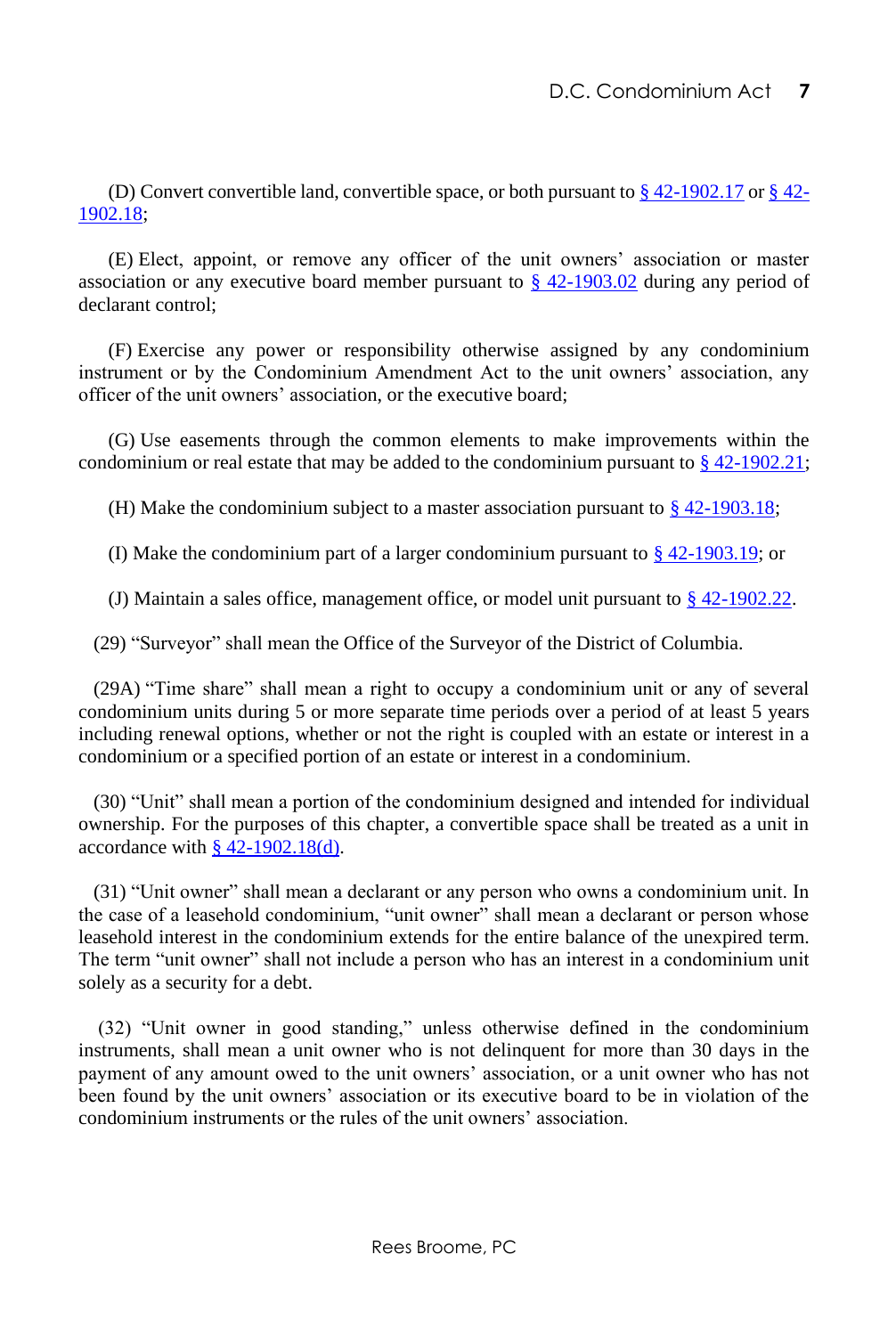#### <span id="page-14-0"></span>**§ 42-1901.03. Ownership of individual units [Formerly § 45-1803]**

 Each condominium unit shall constitute for all purposes a separate parcel of real estate, distinct from all other condominium units. Any condominium unit may be owned by more than 1 person as joint tenants, as tenants in common, as tenants by the entirety (in the case of spouses or domestic partners), or in any other real estate tenancy relationship recognized under the laws of the District of Columbia.

#### <span id="page-14-1"></span>**§ 42-1901.04. Separate taxation [Formerly § 45-1804]**

(a) If there is any unit owner other than the declarant, a tax or assessment shall not be levied on the condominium as a whole or against any common elements, but only on the individual condominium units. A condominium unit shall be carried on the records of the District of Columbia and assessed as a separate and distinct taxable entity.

(b)(1) Notwithstanding subsection (a) of this section, for real property tax years beginning after September 30, 2011, horizontally or vertically abutting condominium units owned by the identical unit owner that comprise and are used as a single dwelling unit may be combined for assessment and taxation purposes into a separate and distinct taxable entity ("combined tax lot"); provided, that the unit owner applies for combined tax lot treatment pursuant to [§ 47-](http://www.westlaw.com/Link/Document/FullText?findType=L&pubNum=1000869&cite=DCCODES47-832&originatingDoc=N0B79D1A0E74811E188F9F174F318E185&refType=LQ&originationContext=document&vr=3.0&rs=cblt1.0&transitionType=DocumentItem&contextData=(sc.Default)) [832.](http://www.westlaw.com/Link/Document/FullText?findType=L&pubNum=1000869&cite=DCCODES47-832&originatingDoc=N0B79D1A0E74811E188F9F174F318E185&refType=LQ&originationContext=document&vr=3.0&rs=cblt1.0&transitionType=DocumentItem&contextData=(sc.Default))

 (2) Combined tax lot treatment granted pursuant to paragraph (1) of this subsection shall take effect for the succeeding real property tax year following the date the application is received.

#### <span id="page-14-2"></span>**§ 42-1901.05. Ordinances and regulations [Formerly § 45-1805]**

 No zoning or other land use ordinance or regulation shall prohibit condominiums as such by reason of the form of ownership inherent therein. Neither shall any condominium be treated differently by any zoning or other land use ordinance or regulation which would permit a physically identical project or development under a different form of ownership. No subdivision ordinance or regulation shall apply to any condominium or to any subdivision of any convertible land, convertible space, or unit unless such ordinance or regulation is by its express terms made applicable thereto. Nothing in this section shall be construed to permit application of any provision of the building code which is not expressly applicable to condominiums by reason of the form of ownership inherent therein to a condominium in a manner different from the manner in which such provision is applied to other buildings of similar physical form and nature of occupancy.

<span id="page-14-3"></span>**§ 42-1901.06. Eminent domain; allocation of award; proportionate shares of common areas and redetermination thereof where units or parts of units taken; reallocation of voting rights, profits, and future liabilities; recordation of decree [Formerly § 45-1806]**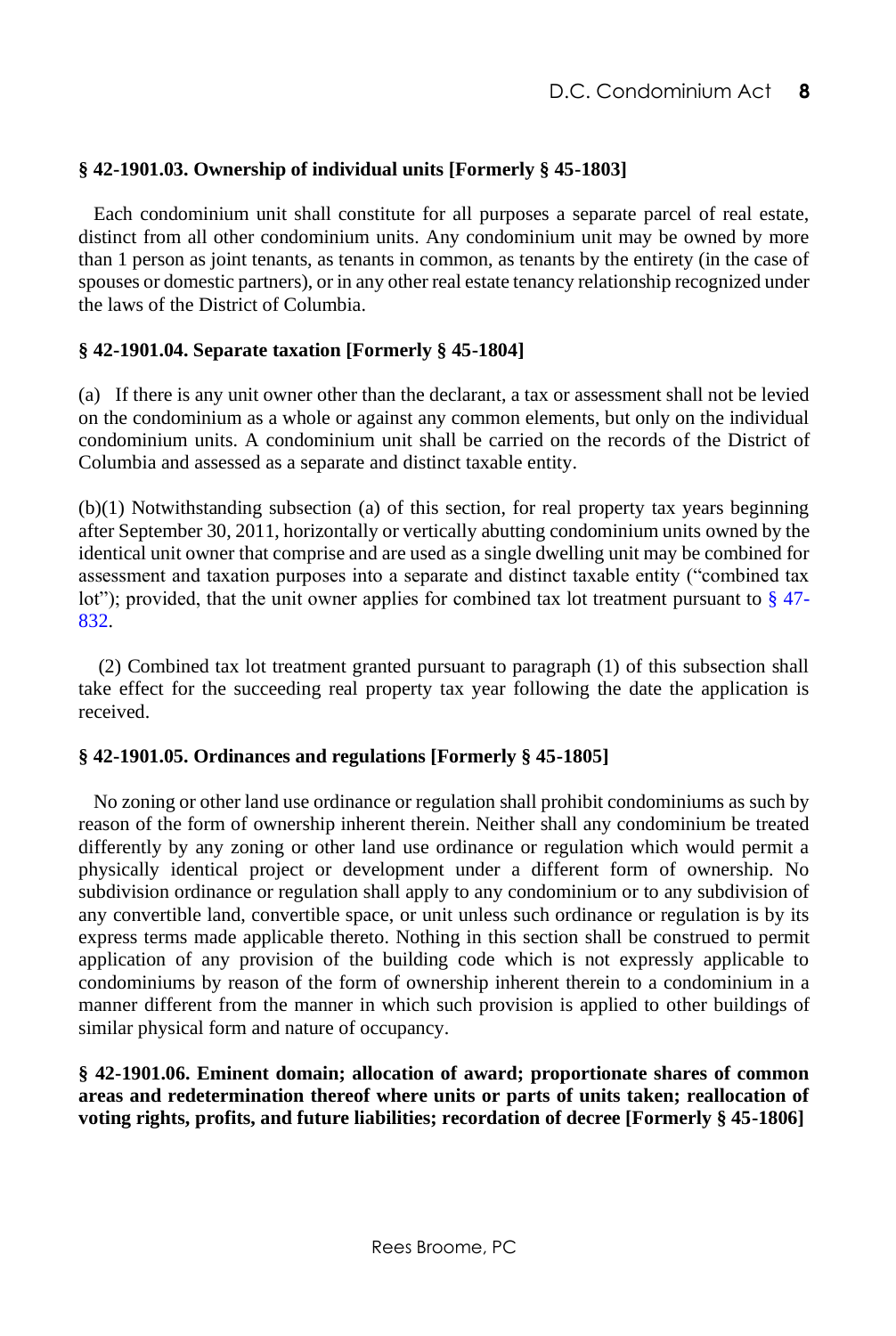(a) If any portion of the common elements is taken by eminent domain, the award therefor shall be allocated to the unit owners in proportion to their respective undivided interests in the common elements, except that the portion of the award attributable to the taking of any permanently assigned limited common element shall be allocated by the decree to the unit owner of the unit to which that limited common element was so assigned at the time of the taking. If that limited common element was permanently assigned to more than 1 unit at the time of the taking, then the portion of the award attributable to the taking thereof shall be allocated in equal shares to the unit owners of the units to which it was so assigned or in such other shares as the condominium instruments may specify for this express purpose. A permanently assigned limited common element is a limited common element which cannot be reassigned or which can be reassigned only with the consent of the unit owner or owners of the unit or units to which it is assigned.

 (b) If 1 or more units is taken by eminent domain, the undivided interest in the common elements appertaining to any such unit shall thenceforth appertain to the remaining units, being allocated to them in proportion to their respective undivided interests in the common elements. The court shall enter a decree reflecting the reallocation of undivided interests produced thereby, and the award shall include, without limitation, just compensation to the unit owner of any unit taken for his undivided interest in the common elements as well as for his unit.

 (c) If portions of any unit are taken by eminent domain, the court shall determine the fair market value of the portions of such unit not taken, and the undivided interest in the common elements appertaining to any such units shall be reduced in the case of each such unit, in proportion to the diminution in the fair market value of such unit resulting from the taking. The portions of undivided interest in the common elements thereby divested from the unit owners of any such units shall be reallocated among those units and the other units in the condominium in proportion to their respective undivided interests in the common elements with any units partially taken participating in such reallocation on the basis of their undivided interests as reduced in accordance with the preceding sentence. The court shall enter a decree, reflecting the reallocation of undivided interests produced thereby, and the award shall include, without limitation, just compensation to the unit owner of any unit partially taken for that portion of his undivided interest in the common elements divested from him by operation of the first sentence of this subsection and not revested in him by operation of the following sentence, as well as for that portion of his unit taken by eminent domain.

 (d) If, however, the taking of a portion of any unit makes it impractical to use the remaining portion of that unit for any lawful purpose permitted by the condominium instruments, then the entire undivided interest in the common elements appertaining to that unit shall thenceforth appertain to the remaining units, being allocated to them in proportion to their respective undivided interests in the common elements, and the remaining portion of that unit shall thenceforth be a common element. The court shall enter a decree reflecting the reallocation of undivided interests produced thereby, and the award shall include, without limitation, just compensation to the unit owner of such unit for the unit owner's entire undivided interest in the common elements and for the unit owner's entire unit.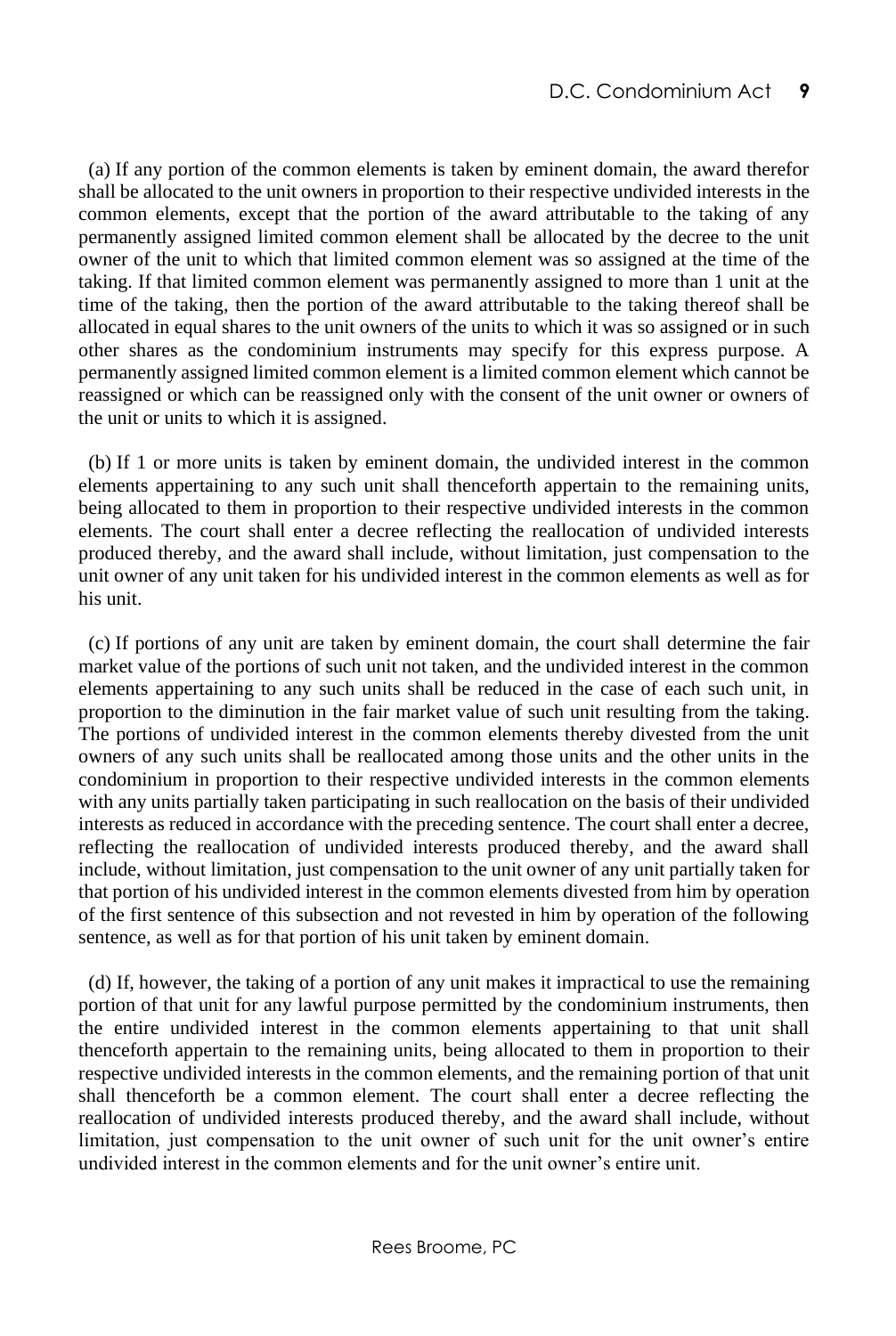(e) Votes in the unit owners' association, rights to future surplus funds, and liabilities for future common expenses not specially assessed, appertaining to any unit or units taken or partially taken by eminent domain, shall thenceforth appertain to the remaining units, being allocated to them in proportion to their relative voting strength in the unit owners' association, rights to future surplus funds, and liabilities for future common expenses not specially assessed, respectively, with any units partially taken participating in such reallocation as though the voting strength in the unit owners' association, right to future surplus funds, and liabilities for future common expenses not specially assessed, respectively, had been reduced in proportion to the reduction in their undivided interests in the common elements. But in any case where votes in the unit owners' association were originally assigned on the basis of equality (subject to the exception for convertible spaces) votes in the unit owners' association shall not be reallocated. The decree of the court shall provide accordingly.

 (f) The decree of the court shall require the recordation thereof among the land records of the District of Columbia.

#### <span id="page-16-0"></span>**§ 42-1901.07. Variation by agreement [Formerly § 45-1807]**

 Except as expressly provided by this chapter, a provision of this chapter may not be varied by agreement and any right conferred by this chapter may not be waived. A declarant may not act under a power of attorney or use any other device to evade a limitation or prohibition of this chapter or the condominium instruments.

#### <span id="page-16-1"></span>**§ 42-1901.08. Interpretation of chapter [Formerly § 45-1808]**

 In the application or construction of the provisions of this chapter, the courts of the District of Columbia shall give due regard to judicial decisions and rulings in states that have enacted the Uniform Condominium Act or any other condominium statute that contains provisions similar to the provisions of this chapter.

#### <span id="page-16-2"></span>**§ 42-1902.01. Creation of condominiums; recordation of instruments; plats; contiguity of units [Formerly § 45-1811]**

 No condominium shall come into existence except by the recordation of condominium instruments pursuant to the provisions of this chapter. No condominium instruments shall be recorded unless all units located or to be located on any portion of the submitted land, other than within the boundaries of any convertible lands, are depicted on plats and plans that comply with the provisions of subsections (a) and (b) of  $\S$  42-1902.14. The foreclosure of any mortgage, deed of trust or other lien shall not be deemed, ex proprio vigore, to terminate the condominium.

#### <span id="page-16-3"></span>**§ 42-1902.02. Release of liens prior to conveyance of first unit; exemption; liens for labor or material applied to individual units or common areas; partial release [Formerly § 45- 1812]**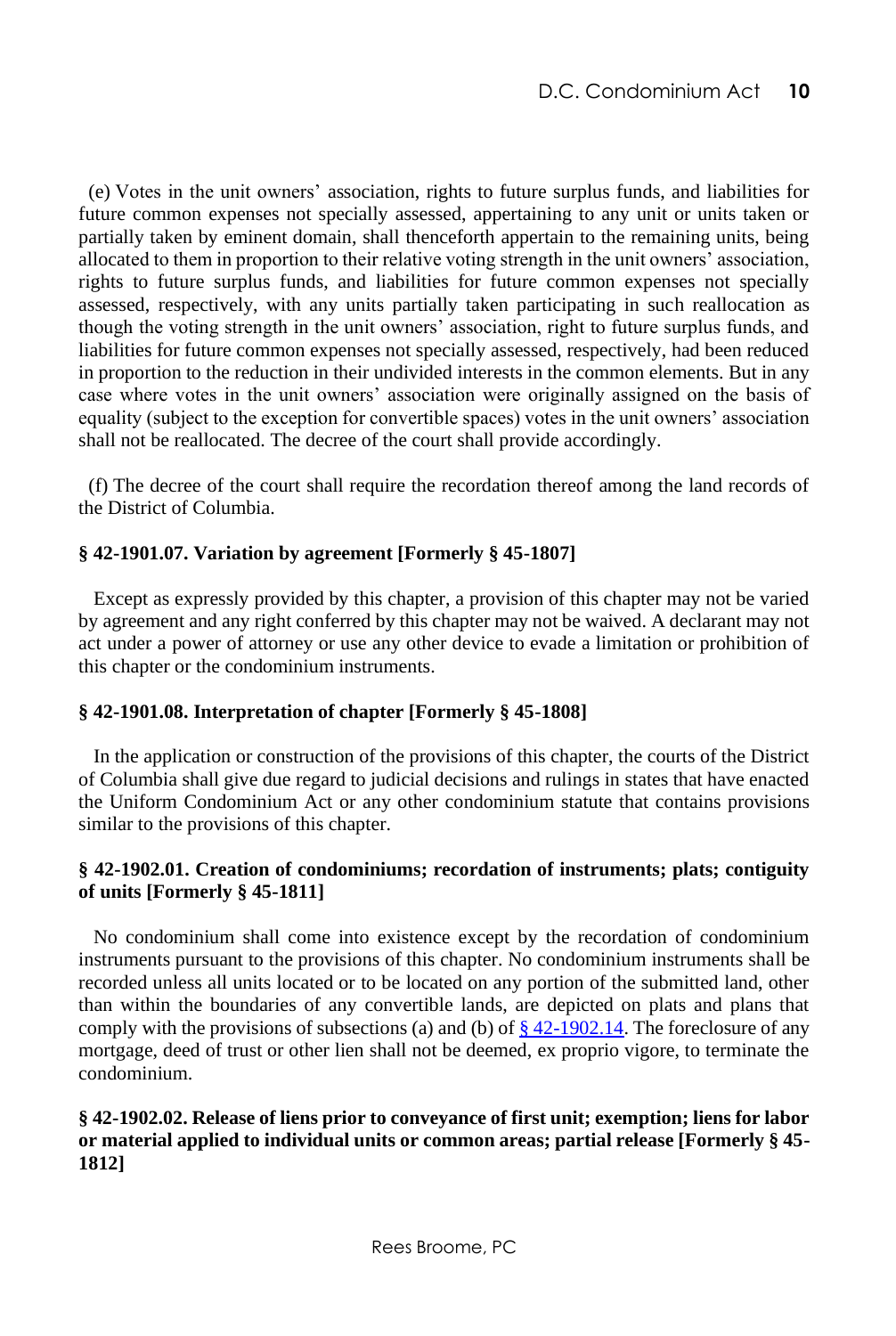(a) At the time of the conveyance to the first purchaser of each condominium unit following the recordation of the declaration, every mortgage, deed of trust, any other perfected lien, or any mechanics' or materialmen's liens, affecting all of the condominium or a greater portion thereof than the condominium unit conveyed, shall be paid and satisfied of record, or the declarant shall forthwith have the said condominium unit released of record from all such liens not so paid and satisfied. The provisions of this subsection shall not apply, however, to any withdrawable land in a contractable condominium, nor shall any provision of this subsection be construed to prohibit the unit owners' association from mortgaging or causing a deed of trust to be placed on any portion of the condominium within which no units are located, so long as any time limit specified pursuant to  $\S$  42-1903.02(a) has expired, and so long as the bylaws authorize the same.

 (b) No labor performed or materials furnished with the consent of or at the request of a unit owner or such unit owner's agent or contractor or subcontractor shall be the basis for the filing of a lien pursuant to the provisions of  $\frac{8}{9}$  40-301.01 against the property of any unit owner not expressly consenting to the same, except that such consent shall be deemed to be given by any unit owner in the case of emergency repairs to his unit. Labor performed or materials furnished for the common elements, if duly authorized by the unit owners' association or its executive board subsequent to any period of developer control pursuant to  $\frac{8}{2}$  42-1903.02(a), shall be deemed to be performed or furnished with the express consent of every unit owner and shall be the basis for the filing of a lien pursuant to the provisions of § [40-301.01](http://www.lexis.com/research/buttonTFLink?_m=c3e54598c3ca1d314f0bf4c44cc42153&_xfercite=%3ccite%20cc%3d%22USA%22%3e%3c%21%5bCDATA%5bD.C.%20Code%20%a7%2042-1902.02%5d%5d%3e%3c%2fcite%3e&_butType=4&_butStat=0&_butNum=5&_butInline=1&_butinfo=DC%20CODE%2040-301.01&_fmtstr=FULL&docnum=1&_startdoc=1&wchp=dGLzVlz-zSkAz&_md5=cb1d3768176fbd10a229b81367fefc32) against all of the condominium units. Notice of such lien shall be served on the principal officer of the unit owners' association or any member of the executive board.

 (c) In the event that any lien, other than a deed of trust or mortgage, becomes effective against 2 or more condominium units subsequent to the creation of the condominium, any unit owner may remove such unit owner's condominium unit from that lien by payment of the amount attributable to that condominium unit, or, in the case of any mechanic's or materialman's lien, by filing a written undertaking for such amount with surety approved by the court as provided in [§ 40-303.16.](http://www.lexis.com/research/buttonTFLink?_m=c3e54598c3ca1d314f0bf4c44cc42153&_xfercite=%3ccite%20cc%3d%22USA%22%3e%3c%21%5bCDATA%5bD.C.%20Code%20%a7%2042-1902.02%5d%5d%3e%3c%2fcite%3e&_butType=4&_butStat=0&_butNum=6&_butInline=1&_butinfo=DC%20CODE%2040-303.16&_fmtstr=FULL&docnum=1&_startdoc=1&wchp=dGLzVlz-zSkAz&_md5=2e51f319dbfe7f9f4fc615bc1d14f01b) Such amount shall be computed by reference to the liability for common expenses appertaining to that condominium unit pursuant to  $\frac{8}{2}$  42-1903.12(c). Subsequent to such payment, discharge or other satisfaction, or filing of bond, the unit owner of that condominium unit shall be entitled to have that lien released as to such unit owner's condominium unit, and the unit owners' association shall not assess, or have a valid lien against that condominium unit for any portion of the common expenses incurred in connection with that lien, notwithstanding anything to the contrary in [§§ 42-1903.12](http://www.lexis.com/research/buttonTFLink?_m=c3e54598c3ca1d314f0bf4c44cc42153&_xfercite=%3ccite%20cc%3d%22USA%22%3e%3c%21%5bCDATA%5bD.C.%20Code%20%a7%2042-1902.02%5d%5d%3e%3c%2fcite%3e&_butType=4&_butStat=0&_butNum=8&_butInline=1&_butinfo=DC%20CODE%2042-1903.12&_fmtstr=FULL&docnum=1&_startdoc=1&wchp=dGLzVlz-zSkAz&_md5=909cf0c63a25969d100172ebb08e823e) and [42-1903.13.](http://www.lexis.com/research/buttonTFLink?_m=c3e54598c3ca1d314f0bf4c44cc42153&_xfercite=%3ccite%20cc%3d%22USA%22%3e%3c%21%5bCDATA%5bD.C.%20Code%20%a7%2042-1902.02%5d%5d%3e%3c%2fcite%3e&_butType=4&_butStat=0&_butNum=9&_butInline=1&_butinfo=DC%20CODE%2042-1903.13&_fmtstr=FULL&docnum=1&_startdoc=1&wchp=dGLzVlz-zSkAz&_md5=3503b0a357beea81a4add09cc687e638)

#### <span id="page-17-0"></span>**§ 42-1902.03. Description of condominium units; undivided interest in common elements automatically included [Formerly § 45-1813]**

 After the creation of the condominium, no description of a condominium unit shall be deemed vague, uncertain, or otherwise insufficient or infirm which sets forth the identifying number of that unit, the name of the condominium and the instrument number and date of recordation of the declaration and the condominium book and page number where the plats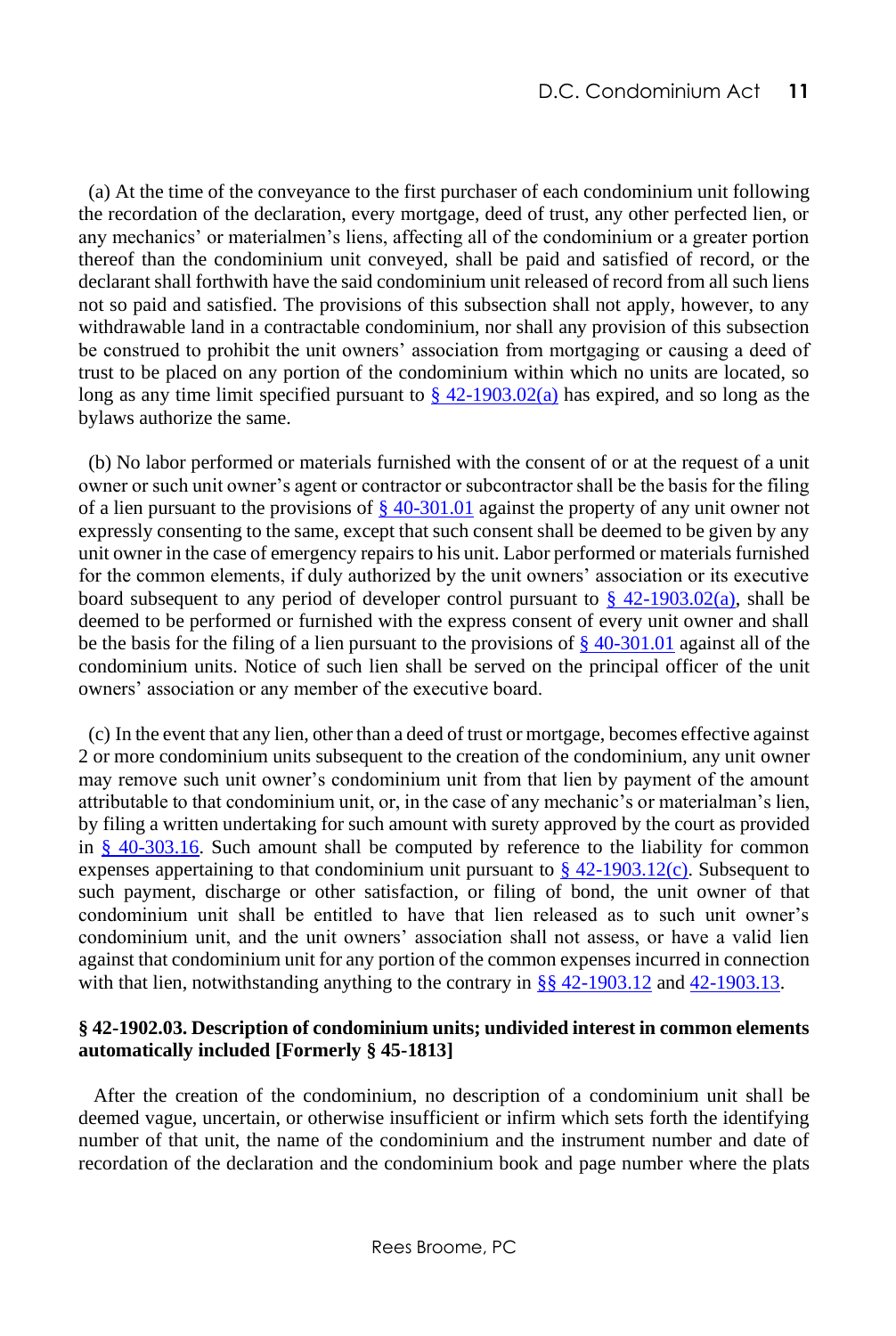and plans are recorded. Any such description shall be deemed to include the undivided interest in the common elements appertaining to such unit even if such interest is not defined or referred to therein.

#### <span id="page-18-0"></span>**§ 42-1902.04. Declaration, bylaws and amendments of each to be executed by owners and lessees [Formerly § 45-1814]**

 The declaration and bylaws, and any amendments of either made pursuant t[o § 42-1902.19,](http://www.lexis.com/research/buttonTFLink?_m=d8db7b8a09f8136c2cb8dbfb0c6ded42&_xfercite=%3ccite%20cc%3d%22USA%22%3e%3c%21%5bCDATA%5bD.C.%20Code%20%a7%2042-1902.04%5d%5d%3e%3c%2fcite%3e&_butType=4&_butStat=0&_butNum=2&_butInline=1&_butinfo=DC%20CODE%2042-1902.19&_fmtstr=FULL&docnum=1&_startdoc=1&wchp=dGLzVlz-zSkAz&_md5=1696391452cf22e3f53c7661056a5198)  shall be executed by or on behalf of all of the owners and lessees of the submitted land. But the phrase "owners and lessees" in the preceding sentence and in  $\frac{8}{9}$  42-1902.19 does not include, in their capacity as such, any mortgagee, any trustee or beneficiary under a deed of trust, any other lien holder, any person having an inchoate dower or curtesy interest, any person having an equitable interest under any contract for the sale or lease of a condominium unit, or any lessee whose leasehold interest does not extend to any portion of the common elements.

#### <span id="page-18-1"></span>**§ 42-1902.05. Recordation of condominium instruments; amendment and certification thereof [Formerly § 45-1815]**

 All amendments and certifications of the condominium instruments shall set forth the instrument number and date of recordation of the declaration and, when necessary, shall set forth the condominium book and page number where the plats and plans are recorded. All condominium instruments and all amendments and certifications thereof shall set forth the name and address of the condominium and shall be so recorded. The Recorder of Deeds shall accept for recordation any executed and acknowledged condominium instrument or any executed and acknowledged amendment and certification without further review of a condominium instrument or the imposition of any additional requirement.

#### **§ 42-1902.06. Construction of terms in instruments; designation of unit boundaries; division of property within and without unit boundary; common element serving single unit [Formerly § 45-1816]**

<span id="page-18-2"></span>Except to the extent otherwise provided by the condominium instruments:

(1) The terms defined in  $\S$  42-1901.02 shall be deemed to have the meanings therein specified wherever they appear in the condominium instruments unless the context otherwise requires;

 (2) To the extent that walls, floors, or ceilings are designated as the boundaries of the units or of any specified units, all doors and windows therein, and all lath, wallboard, plastering, and any other materials constituting any part of the finished surfaces thereof, shall be deemed a part of such units, while all other portions of such walls, floors, or ceilings shall be deemed a part of the common elements;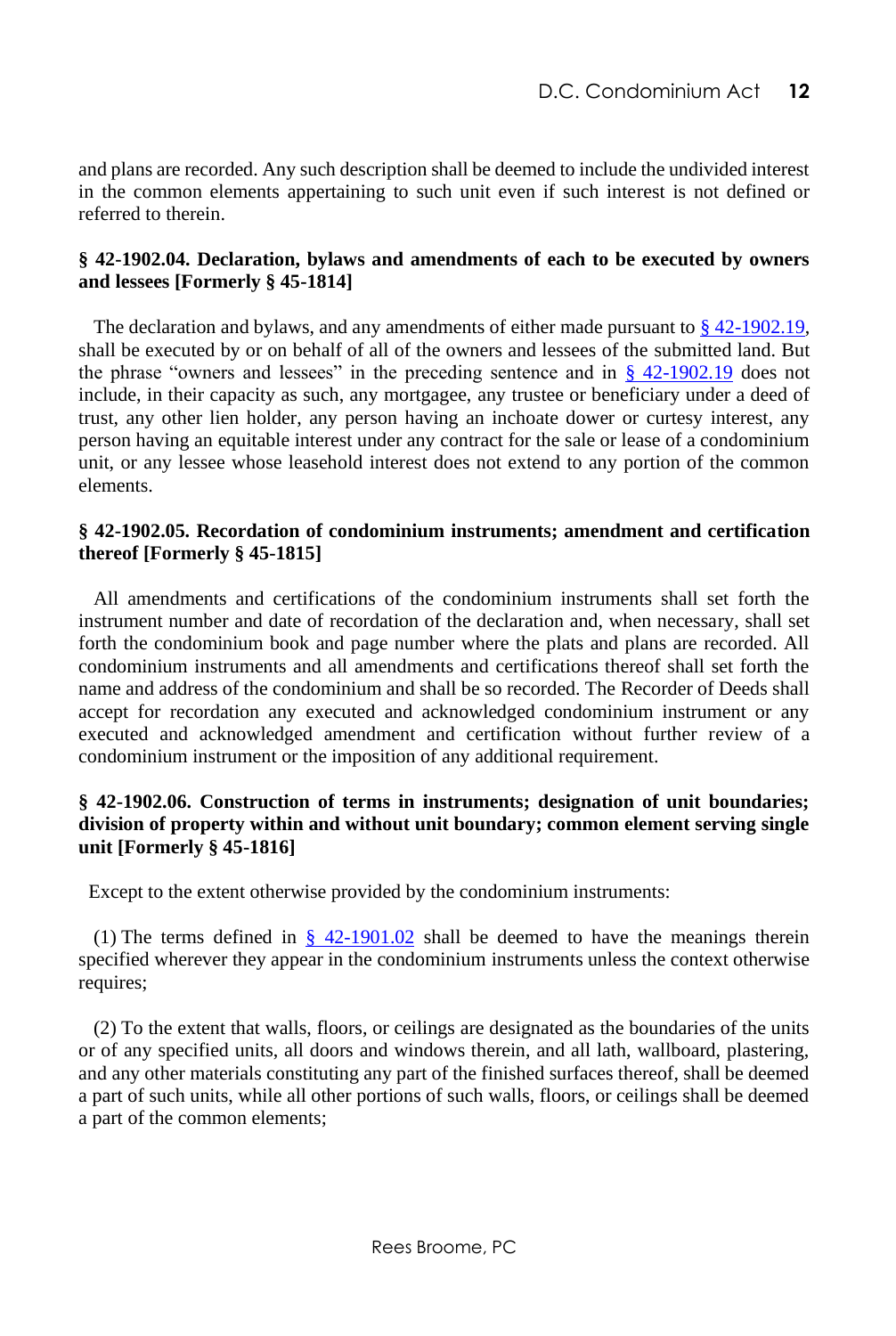(3) If any chutes, flues, ducts, conduits, wires, bearing walls, bearing columns, or any other apparatus lies partially within and partially outside of the designated boundaries of a unit, any portions thereof serving only that unit shall be deemed a part of that unit, while any portions thereof serving more than 1 unit or any portion of the common elements shall be deemed a part of the common elements;

 (4) Subject to the provisions of paragraph (3) of this section, all space, interior partitions, and other fixtures and improvements within the boundaries of a unit shall be deemed a part of that unit; and

 (5) Any shutters, awnings, window boxes, doorsteps, porches, balconies, patios, and any other apparatus designed to serve a single unit, but located outside the boundaries thereof, shall be deemed a limited common element appertaining to that unit exclusively.

#### <span id="page-19-0"></span>**§ 42-1902.07. Instruments construed together and incorporate one another; when conflict arises [Formerly § 45-1817]**

 The condominium instruments shall be construed together and shall be deemed to incorporate one another to the extent that any requirement of this chapter as to the content of one shall be deemed satisfied if the deficiency can be cured by reference to any of the others. If any conflict exists among the condominium instruments, the declaration controls, except that a construction consistent with this chapter controls in all cases over any inconsistent construction.

#### <span id="page-19-1"></span>**§ 42-1902.08. Provisions of instrument severable; unlawful provisions void; rule against perpetuities; restraints on alienation; unreasonable restraint [Formerly § 45-1818]**

 (a) All provisions of the condominium instruments shall be deemed severable, and any unlawful provision thereof shall be void.

 (b) No provision of the condominium instruments shall be deemed void by reason of the rule against perpetuities.

 (c) No restraint on alienation shall discriminate or be used to discriminate on the basis of religious conviction, race, color, sex, or national origin. The condominium instruments may provide, however, for restraints on use of some or all of the units restricting the use of such units to persons meeting requirements based upon age, sex, marital status, physical disability or, in connection with programs of the federal or District of Columbia government, income levels.

 (d) Subject to the provisions of subsection (c) of this section, the rule of property law known as the rule restricting unreasonable restraints on alienation shall not be applied to defeat any provision of the condominium instruments restraining the alienation of condominium units not restricted exclusively to residential use.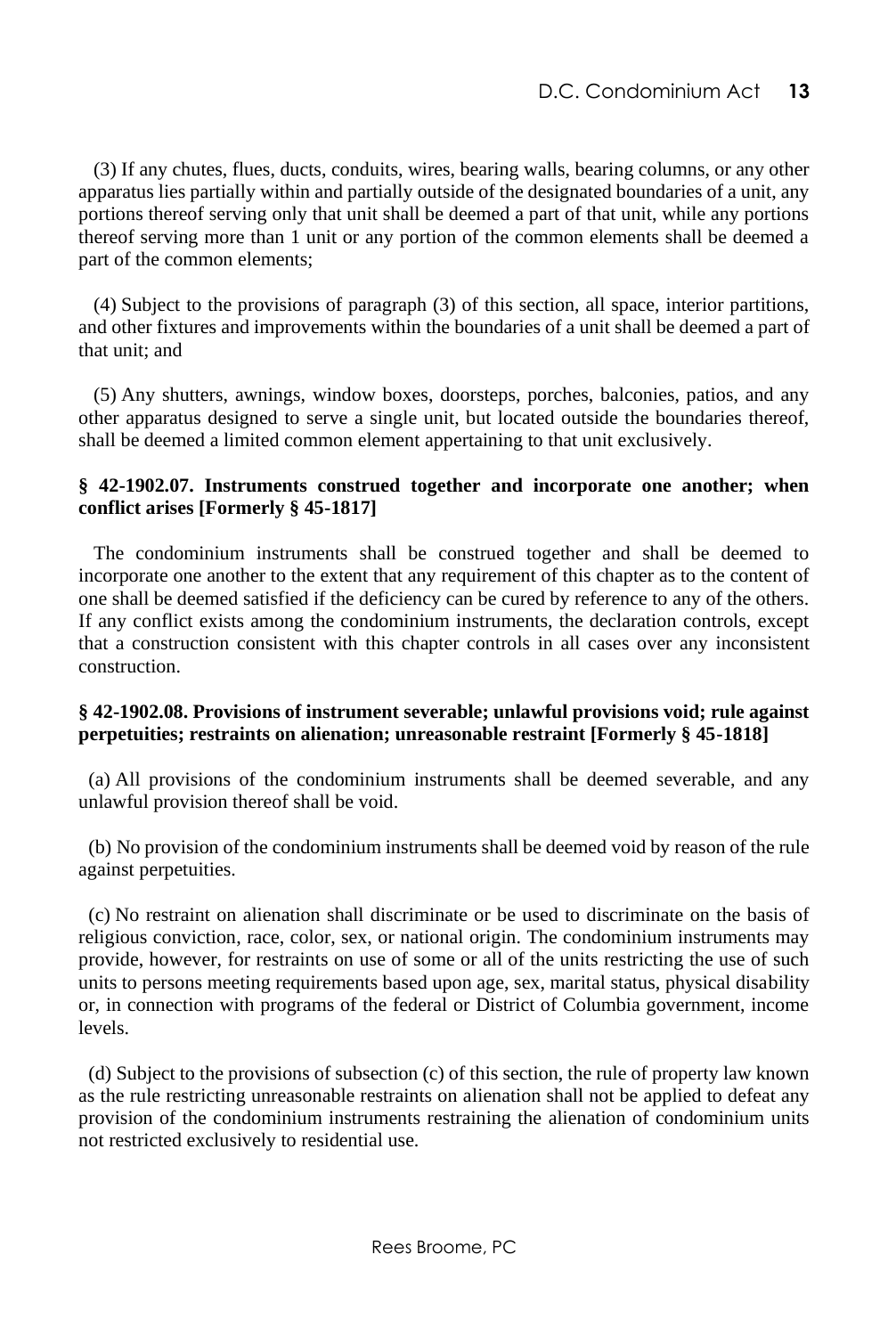(e) Title to a condominium unit and common elements is not rendered unmarketable or otherwise affected by reason of an insubstantial failure of the condominium instruments to comply with this chapter. Whether or not a substantial failure impairs marketability is not affected by this chapter.

#### <span id="page-20-0"></span>**§ 42-1902.09. Compliance with condominium chapter and instruments [Formerly § 45- 1819]**

- (a) Any lack of compliance with this chapter or with any lawful provision of the condominium instruments shall be grounds for an action or suit to recover damages or injunctive relief, or for any other available remedy maintainable by the unit owners' association, the unit owners' association's executive board, any managing agent on behalf of the unit owners' association, an aggrieved person on his or her own behalf, or, in an otherwise proper case, as a class action.
- (b) The decisions and actions of the unit owners' association and its executive board shall be reviewable by a court using the "business judgment" standard. A unit owners' association shall have standing to sue in its own name for a claim or action related to the common elements. Unless otherwise provided in the condominium instruments, the substantially prevailing party in an action brought by a unit owners' association against a unit owner or by a unit owner against the unit owners' association shall be entitled to recover reasonable attorneys' fees and costs expended in the matter.

#### **§ 42-1902.10. Contents of declaration; where condominium contains convertible land; expandable, contractable and leasehold condominiums; easements; additionally required descriptions [Formerly § 45-1820]**

<span id="page-20-1"></span>(a) The declaration for every condominium shall contain:

 (1) The name of the condominium, which name shall include the word "condominium" or be followed by the words "a condominium";

(2) A legally sufficient description of the land submitted to this chapter;

 (3) A description or delineation of the boundaries of the units, including the horizontal (upper and lower) boundaries, if any, as well as the vertical (lateral or perimetric) boundaries;

(4) A description or delineation of any limited common elements not covered by  $\frac{8}{9}$  42-[1902.06\(5\),](http://www.lexis.com/research/buttonTFLink?_m=9feda06e1a77ce3c9a9c20b01ae79e33&_xfercite=%3ccite%20cc%3d%22USA%22%3e%3c%21%5bCDATA%5bD.C.%20Code%20%a7%2042-1902.10%5d%5d%3e%3c%2fcite%3e&_butType=4&_butStat=0&_butNum=2&_butInline=1&_butinfo=DC%20CODE%2042-1902.06&_fmtstr=FULL&docnum=1&_startdoc=1&wchp=dGLzVlz-zSkAz&_md5=78ebbb477ef68d551385aafade37d06f) showing or designating the unit or units to which each is assigned;

 (5) A description or delineation of all common elements not within the boundaries of any convertible lands which may subsequently be assigned as limited common elements, together with a statement that they may be so assigned and a description of the method whereby any such assignments shall be made in accordance with the provisions of  $\S$  42-1902.13. The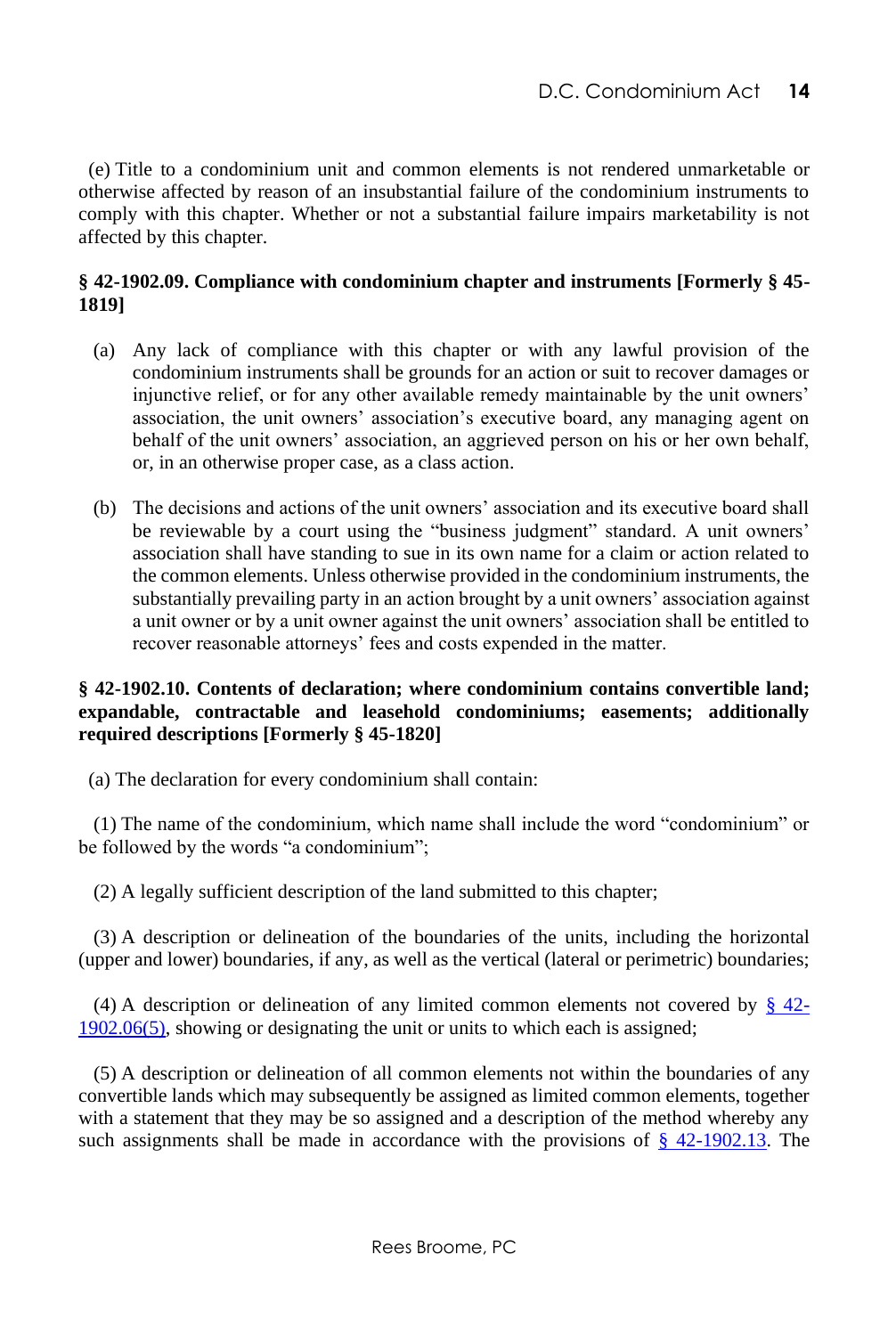description of the method whereby an assignment shall be made shall include the following information:

(A) The name of any person who may assign the limited common elements;

(B) The name of any person who must execute the assignment;

 (C) Whether or not the deed to a condominium unit will reflect the assignment, if previously made; and

 (D) If there is any limited common expense payable by the unit owners of a condominium unit to which the limited common elements pertain;

 (6) The allocation to each unit of an undivided interest in the common elements in accordance with the provisions of  $\S$  42-1902.11; and

(7) Such other matters as the declarant deems appropriate.

(b) If the condominium contains any convertible land the declaration shall also contain:

(1) A legally sufficient description of each convertible land within the condominium;

 (2) A statement of the maximum number of units that may be created within each such convertible land;

 (3) A statement, with respect to each such convertible land, of the maximum percentage of the aggregate land and floor area of all units that may be created therein that may be occupied by units not restricted exclusively to residential use;

 (4) A statement of the extent to which any structure erected on any convertible land will be compatible with structures on other portions of the submitted land in terms of quality of construction, the principal materials to be used and architectural style;

 (5) A description of all other improvements that may be made in each convertible land within the condominium;

 (6) A statement that any units created within each convertible land will be substantially identical to the units on other portions of the submitted land, or a statement describing in detail what other types of units may be created therein; and

 (7) A description of the declarant's reserved right, if any, to create limited common elements within any convertible land, or to designate common elements therein which may subsequently be assigned as limited common elements, in terms of the types, sizes, and maximum number of such elements within each such convertible land; provided, that the plats and plans recorded pursuant to subsections (a) and (b) of  $\frac{8}{3}$  42-1902.14 may be used to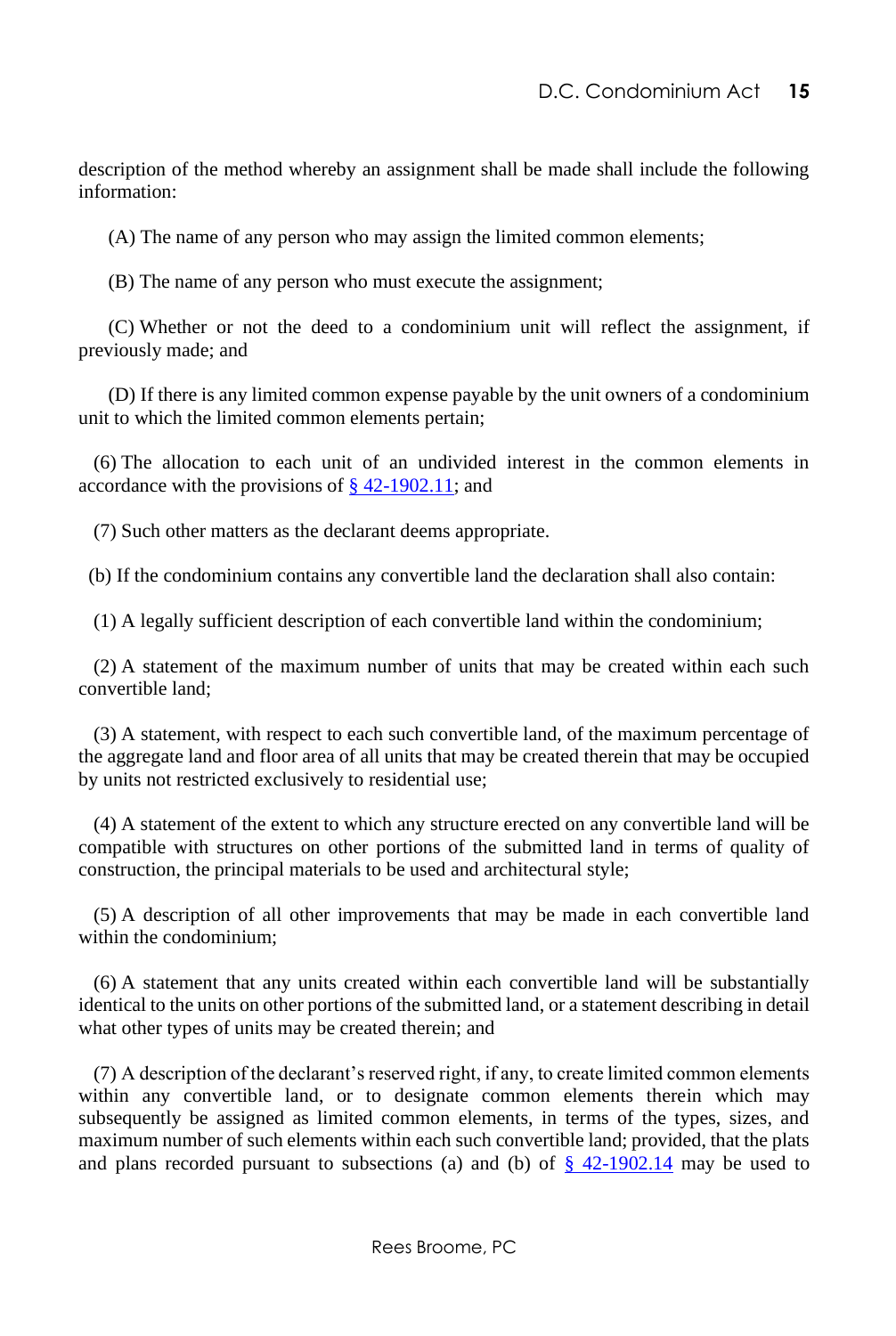supplement information furnished pursuant to paragraphs  $(1)$ ,  $(4)$ ,  $(5)$ ,  $(6)$ , and  $(7)$  of this subsection, and that paragraph (3) of this subsection need not be complied with if none of the units on other portions of the submitted land are restricted exclusively to residential use.

(c) If the condominium is an expandable condominium the declaration shall also contain:

(1) The explicit reservation of an option to expand the condominium;

 (2) A statement of any limitations on that option, including, without limitation, a statement as to whether the consent of any unit owners shall be required, and if so, a statement as to the method whereby such consent shall be ascertained; or a statement that there are no such limitations;

 (3) A time limit, not exceeding 5 years from the recording of the declaration, upon which the option to expand the condominium shall expire, together with a statement of the circumstances, if any, which will terminate that option prior to the expiration of the time limit so specified;

 (4) A legally sufficient description of all land that may be added to the condominium, henceforth referred to as "additional land";

 (5) A statement as to whether, if any of the additional land is added to the condominium, all of it or any particular portion of it must be added, and if not, a statement of any limitations as to what portions may be added or a statement that there are no such limitations;

 (6) A statement as to whether portions of the additional land may be added to the condominium at different times, together with any limitations fixing the boundaries of those portions by legally sufficient descriptions regulating the order in which they may be added to the condominium;

 (7) A statement of any limitations as to the locations of any improvements that may be made on any portions of the additional land added to the condominium, or a statement that no assurances are made in that regard;

 (8) A statement of the maximum number of units that may be created on the additional land. If portions of the additional land may be added to the condominium and the boundaries of those portions are fixed in accordance with paragraph (6) of this subsection, the declaration shall also state the maximum number of units that may be created on each portion added to the condominium. If portions of the additional land may be added to the condominium and the boundaries of those portions are not fixed in accordance with paragraph (6) of this subsection, then the declaration shall also state the maximum number of units per acre that may be created on any such portion added to the condominium;

 (9) A statement, with respect to the additional land and to any portion or portions thereof that may be added to the condominium, of the maximum percentage of the aggregate land and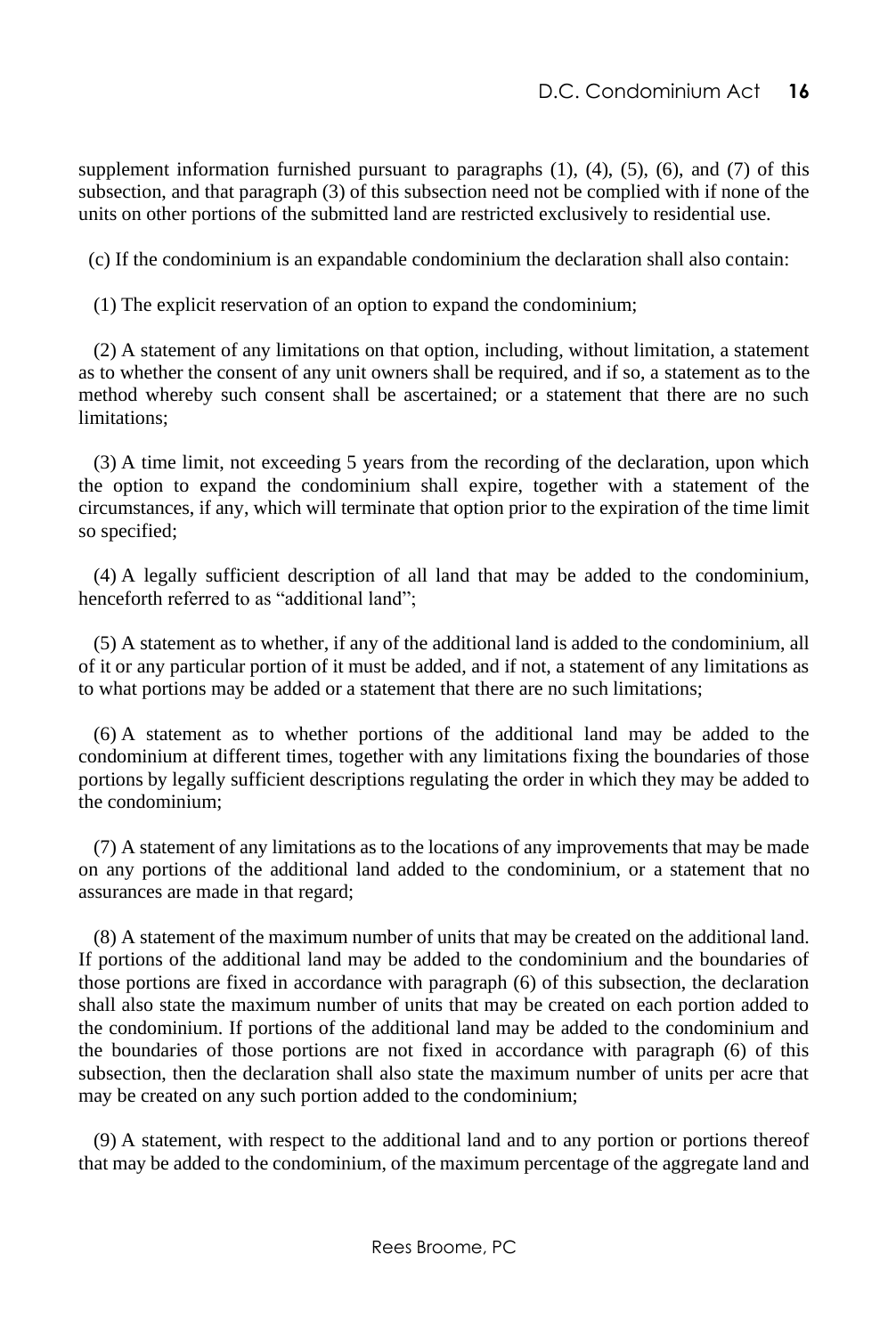floor area of all units that may be created thereon that may be occupied by units not restricted exclusively to residential use;

 (10) A statement of the extent to which any structures erected on any portion of the additional land added to the condominium will be compatible with structures on the submitted land in terms of quality of construction, the principal materials to be used, and architectural style, or a statement that no assurances are made in those regards;

 (11) A description of all other improvements that will be made on any portion of the additional land added to the condominium, or a statement of any limitations as to what other improvements may be made thereon, or a statement that no assurances are made in that regard;

 (12) A statement that any units created on any portion of the additional land added to the condominium will be substantially identical to the units on the submitted land, or a statement of any limitations as to what types of units may be created thereon, or a statement that no assurances are made in that regard; and

 (13) A description of the declarant's reserved right, if any, to create limited common elements within any portion of the additional land added to the condominium, or to designate common elements therein which may subsequently be assigned as limited common elements, in terms of the types, sizes, and maximum number of such elements within each such portion, or a statement that no assurances are made in those regards; provided, that the plats and plans recorded pursuant to subsections (a) and (b) of  $\S$  42-1902.14 may be used to supplement information furnished pursuant to paragraphs  $(4)$ ,  $(5)$ ,  $(6)$ ,  $(7)$ ,  $(10)$ ,  $(11)$ ,  $(12)$  and  $(13)$  of this subsection, and that paragraph (9) of this subsection need not be complied with if none of the units on the submitted land is restricted exclusively to residential use.

(d) If the condominium is a contractable condominium the declaration shall also contain:

(1) The explicit reservation of an option to contract the condominium;

 (2) A statement of any limitations on that option, including, without limitation, a statement as to whether the consent of any unit owners shall be required, and if so, a statement as to the method whereby such consent shall be ascertained; or a statement that there are no such limitations;

 (3) A time limit, not exceeding 5 years from the recording of the declaration, upon which the option to contract the condominium shall expire, together with a statement of the circumstances, if any, which will terminate that option prior to the expiration of the time limit so specified;

 (4) A legally sufficient description of all land that may be withdrawn from the condominium, henceforth referred to as "withdrawable land";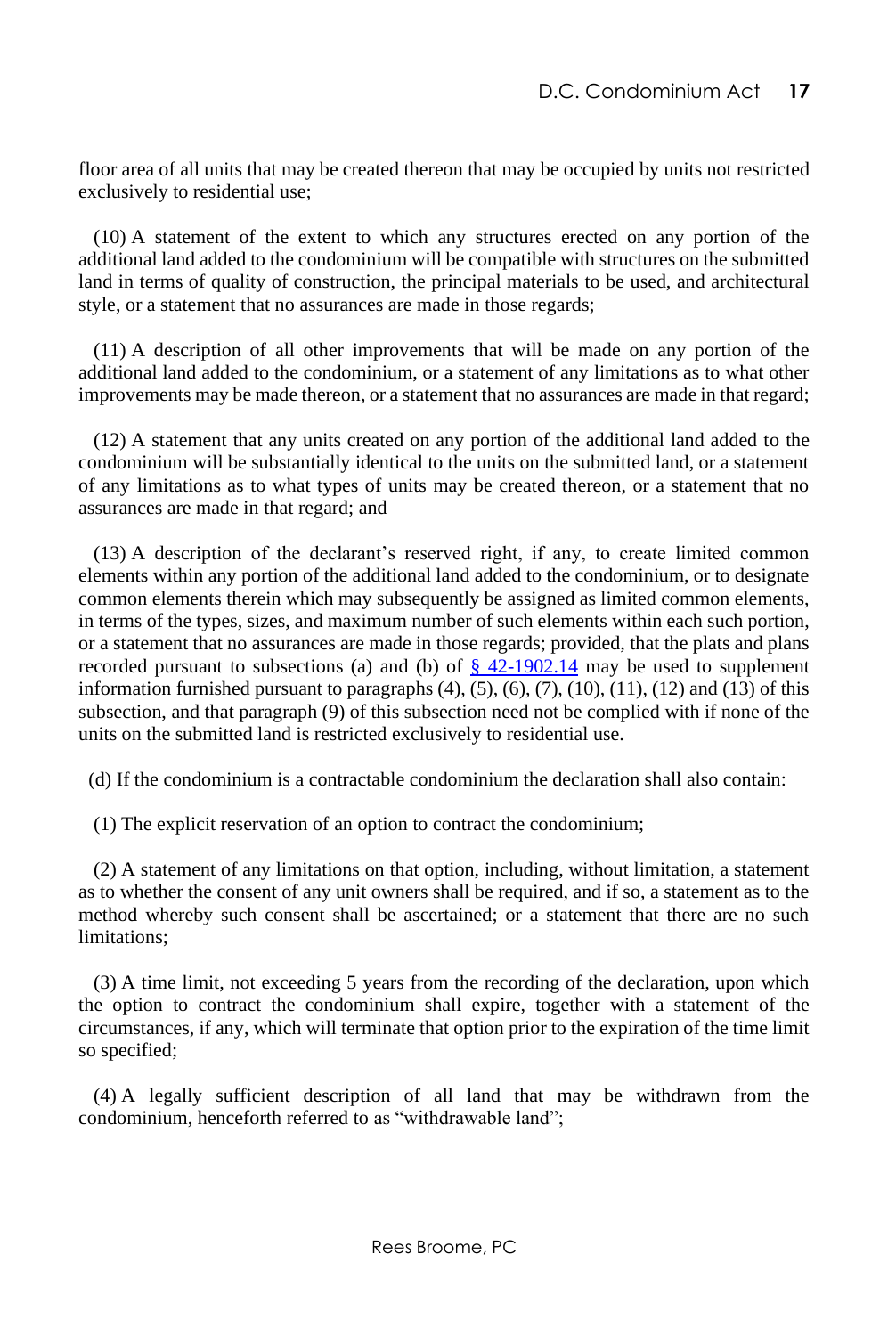(5) A statement as to whether portions of the withdrawable land may be withdrawn from the condominium at different times, together with any limitations fixing the boundaries of those portions by legally sufficient descriptions clearly delineating such portions and regulating the order in which such portions may be withdrawn from the condominium; and

 (6) A legally sufficient description of all of the submitted land to which the option to contract the condominium does not extend; provided, that the plats recorded pursuant to  $\S$  [42-](http://www.lexis.com/research/buttonTFLink?_m=9feda06e1a77ce3c9a9c20b01ae79e33&_xfercite=%3ccite%20cc%3d%22USA%22%3e%3c%21%5bCDATA%5bD.C.%20Code%20%a7%2042-1902.10%5d%5d%3e%3c%2fcite%3e&_butType=4&_butStat=0&_butNum=7&_butInline=1&_butinfo=DC%20CODE%2042-1902.14&_fmtstr=FULL&docnum=1&_startdoc=1&wchp=dGLzVlz-zSkAz&_md5=38704e4272d3cd3dac15c0f0751e57c9)  $1902.14(a)$  may be used to supplement information furnished pursuant to paragraphs  $(4)$ ,  $(5)$ and (6) of this subsection, and that paragraph (6) of this subsection shall not be construed in derogation of any right the declarant may have to terminate the condominium in accordance with the provisions of [§ 42-1902.27.](http://www.lexis.com/research/buttonTFLink?_m=9feda06e1a77ce3c9a9c20b01ae79e33&_xfercite=%3ccite%20cc%3d%22USA%22%3e%3c%21%5bCDATA%5bD.C.%20Code%20%a7%2042-1902.10%5d%5d%3e%3c%2fcite%3e&_butType=4&_butStat=0&_butNum=8&_butInline=1&_butinfo=DC%20CODE%2042-1902.27&_fmtstr=FULL&docnum=1&_startdoc=1&wchp=dGLzVlz-zSkAz&_md5=3cb648ac6a7ec65d5db6168d4563ccf3)

 (e) If the condominium is a leasehold condominium, then with respect to any ground lease or other leases the expiration or termination of which will or may terminate or contract the condominium, the declaration shall set forth:

(1) The instrument number and date of recordation of each such lease;

 (2) The date upon which each such lease is due to expire and the rights, if any, to renew such lease and the conditions pertaining to any such renewal;

 (3) A statement as to whether any land or improvements, or both, will be owned by the unit owners in fee simple, and if so, either:

 (A) A description of the same, including without limitation a legally sufficient description of any such land; or

 (B) A statement of any rights the unit owners shall have to remove such improvements within a reasonable time after the expiration or termination of the lease or leases involved, or a statement that they shall have no such rights; and

 (4) A statement of the rights the unit owners shall have to redeem the reversion or any of the reversions, or a statement that they shall have no such rights; provided, that after the recording of the declaration, no lessor who executed the same, and no successor in interest to such lessor, shall have any right or power to terminate any part of the leasehold interest of any unit owner who makes timely payment of his share of the rent to the person or persons designated in the declaration for the receipt of such rent and who otherwise complies with all covenants which, if violated, would entitle the lessor to terminate the lease. Acquisition or reacquisition of such a leasehold interest by the owner of the reversion or remainder shall not cause a merger of the leasehold and fee simple interests unless all leasehold interests in the condominium are thus acquired or reacquired.

 (f) Wherever this section requires a legally sufficient description of land that is submitted to this chapter or that may be added to or withdrawn from the condominium, such requirement shall be deemed to require a legally sufficient description of any easements that are submitted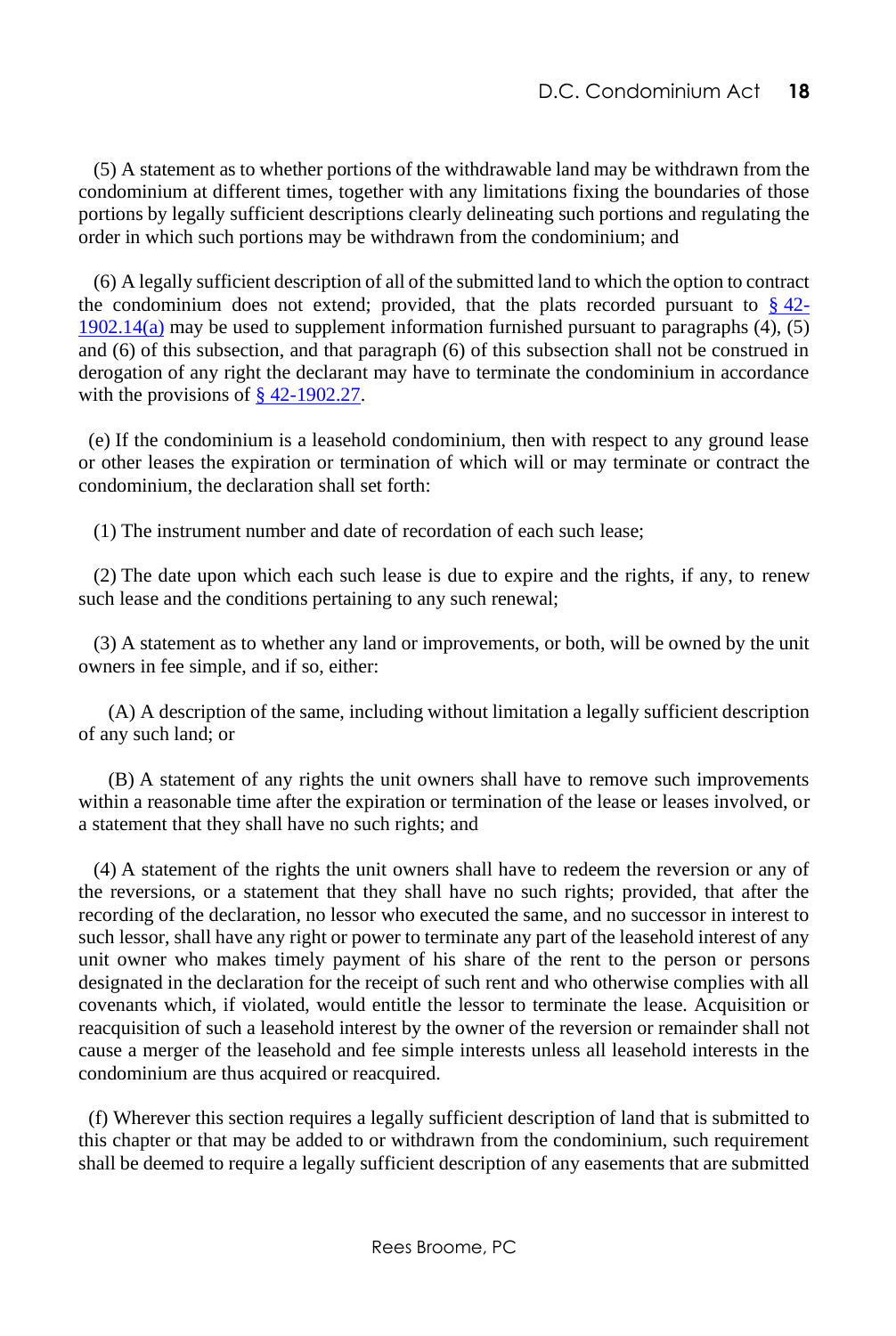to this chapter or that may be added to or withdrawn from the condominium, as the case may be. In the case of each such easement, the declaration shall contain:

(1) A description of the permitted use or uses;

 (2) If less than all of those entitled to the use of all the units may utilize such easement, a statement of the relevant restrictions and limitations on utilization; and

 (3) If any persons other than those entitled to the use of the units may utilize such easement, a statement of the rights of others to utilization of the same.

 (g) Wherever this section requires a legally sufficient description of land that is submitted to this chapter or that may be added to or withdrawn from the condominium, an added requirement shall be a separate legally sufficient description of all lands in which the unit owners shall or may be tenants in common or joint tenants with any other persons, and a separate legally sufficient description of all lands in which the unit owners shall or may be life tenants. No units shall be situated on any such lands, however, and the declaration shall describe the nature of the unit owners' estates therein. No such lands shall be shown on the same plat or plats showing other portions of the condominium, but shall be shown instead on separate plats.

#### <span id="page-25-0"></span>**§ 42-1902.11. Allocation of interests in common elements; proportionate or equal shares; statement in declaration; no alteration nor disposition without unit; no partition [Formerly § 45-1821]**

 (a) The declaration may allocate to each unit depicted on plats and plans that comply with subsections (a) and (b) of  $\S$  42-1902.14 an undivided interest in the common elements proportionate to either the size or par value of each unit.

 (b) Otherwise, the declaration shall allocate to each such unit an equal undivided interest in the common elements, subject to the following exception: Each convertible space so depicted shall be allocated an undivided interest in the common elements proportionate to the size of each such space, vis-a-vis the aggregate size of all units so depicted, while the remaining undivided interest in the common elements shall be allocated equally to the other units so depicted.

 (c) The undivided interests in the common elements allocated in accordance with subsection (a) or (b) of this section shall add up to 1 if stated as fractions or 100% if stated as percentages.

 (d) If, in accordance with subsection (a) or (b) of this section, an equal undivided interest in the common elements is allocated to each unit, the declaration may simply state that fact and need not express the fraction or percentage so allocated.

 (e) Otherwise, the undivided interest allocated to each unit in accordance with subsection (a) or (b) of this section shall be reflected by a table in the declaration, or by an exhibit or schedule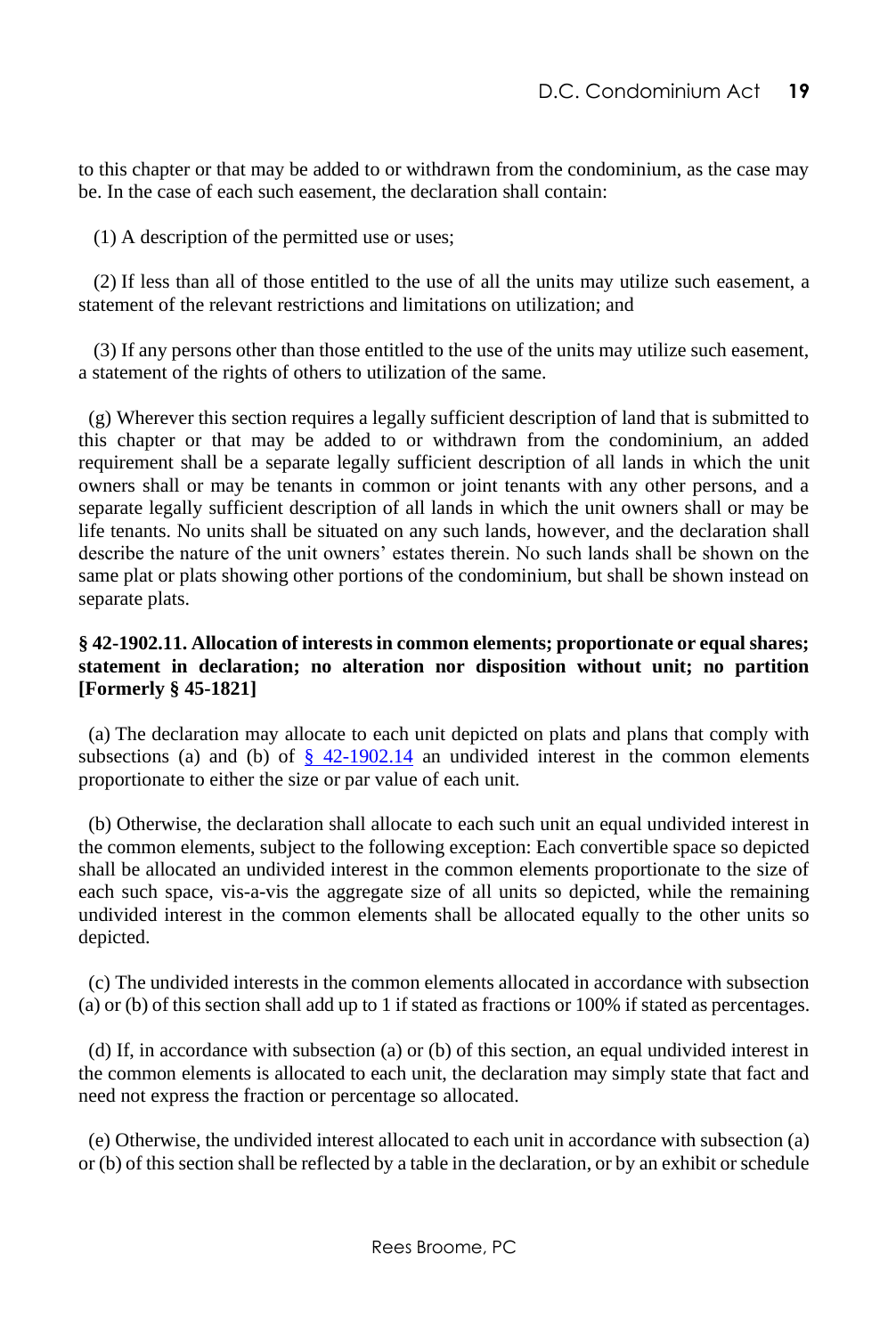accompanying the declaration and recorded simultaneously therewith, containing 3 columns. The first column shall identify the units, listing them serially or grouping them together in the case of units to which identical undivided interests are allocated. Corresponding figures in the second and third columns shall set forth the respective areas or par values of those units and the fraction or percentage of undivided interest in the common elements allocated thereto.

 (f) Except to the extent otherwise expressly provided by this chapter, the undivided interest in the common elements allocated to any unit shall not be altered, and any purported transfer, encumbrance, or other disposition of that interest without the unit to which it appertains shall be void.

 (g) The common elements shall not be subject to any suit for partition until and unless the condominium is terminated.

#### <span id="page-26-0"></span>**§ 42-1902.12. Allocation where condominium expandable or contains convertible land; reallocation following addition of land; where all convertible space converted to common elements; effect of reduction in number of units [Formerly § 45-1822]**

 (a) If a condominium contains any convertible land or is an expandable condominium, then the declaration shall not allocate undivided interests in the common elements on the basis of par value unless the declaration:

 (1) Prohibits the creation of any units not substantially identical to the units depicted on the plats and plans recorded pursuant to subsections (a) and (b) o[f § 42-1902.14;](http://www.lexis.com/research/buttonTFLink?_m=d67a6dfd7a8d6407bbda5b376c751f3a&_xfercite=%3ccite%20cc%3d%22USA%22%3e%3c%21%5bCDATA%5bD.C.%20Code%20%a7%2042-1902.12%5d%5d%3e%3c%2fcite%3e&_butType=4&_butStat=0&_butNum=2&_butInline=1&_butinfo=DC%20CODE%2042-1902.14&_fmtstr=FULL&docnum=1&_startdoc=1&wchp=dGLzVlz-zSkAz&_md5=15122e9004f93c8a6b4ced868ca03642) or

(2) Prohibits the creation of any units not described pursuant to  $\frac{8}{3}$  42-1902.10(b)(6) (in the case of convertible lands) o[r § 42-1902.10\(c\)\(12\)](http://www.lexis.com/research/buttonTFLink?_m=d67a6dfd7a8d6407bbda5b376c751f3a&_xfercite=%3ccite%20cc%3d%22USA%22%3e%3c%21%5bCDATA%5bD.C.%20Code%20%a7%2042-1902.12%5d%5d%3e%3c%2fcite%3e&_butType=4&_butStat=0&_butNum=4&_butInline=1&_butinfo=DC%20CODE%2042-1902.10&_fmtstr=FULL&docnum=1&_startdoc=1&wchp=dGLzVlz-zSkAz&_md5=6dcce0f7b25fa81da7c3ee66c0b7f8b9) (in the case of additional land), and contains from the outset a statement of the par value that shall be assigned to every such unit that may be created.

 (b) No allocation of interests in the common elements to any units created within any convertible land or within any additional land shall be effective until plats and plans depicting such units are recorded pursuant to  $\frac{8}{9}$  42-1902.14(c). The declarant shall reallocate the undivided interests in the common elements so that the units within the convertible land or additional land shall be allocated undivided interests in the common elements on the same basis as the units depicted on the plats and plans recorded pursuant to subsections (a) and (b) of [§ 42-1902.14.](http://www.lexis.com/research/buttonTFLink?_m=d67a6dfd7a8d6407bbda5b376c751f3a&_xfercite=%3ccite%20cc%3d%22USA%22%3e%3c%21%5bCDATA%5bD.C.%20Code%20%a7%2042-1902.12%5d%5d%3e%3c%2fcite%3e&_butType=4&_butStat=0&_butNum=6&_butInline=1&_butinfo=DC%20CODE%2042-1902.14&_fmtstr=FULL&docnum=1&_startdoc=1&wchp=dGLzVlz-zSkAz&_md5=587ff779114d81694ec536d7e7a8438c) Promptly upon recording the amendment to the declaration, the declarant shall record an amendment to the plats and plans depicting the units created within the convertible land or additional land.

 (c) If all of a convertible space is converted into common elements, then the undivided interest in the common elements appertaining to such space shall thenceforth appertain to the remaining units, being allocated among them in proportion to their undivided interests in the common elements. The principal officer of the unit owners' association, or such other officer or officers as the condominium instruments may specify, shall forthwith prepare, execute, and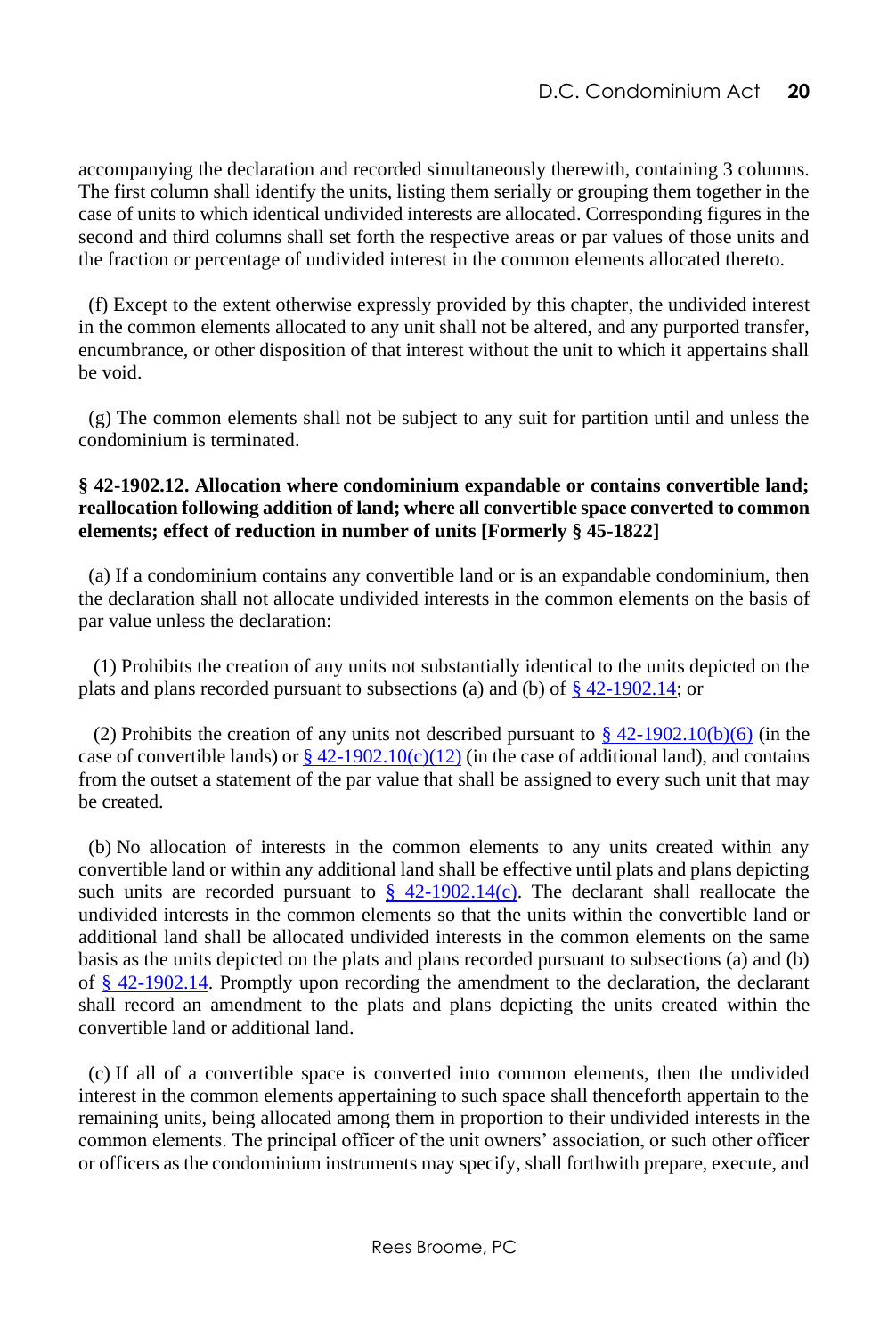record an amendment to the declaration reflecting the reallocation of undivided interests produced thereby.

 (d) In the case of a leasehold condominium, if the expiration or termination of any lease causes a contraction of the condominium which reduces the number of units, then the undivided interest in the common elements appertaining to any units thereby withdrawn from the condominium shall thenceforth appertain to the remaining units, being allocated among them in proportion to their undivided interests in the common elements. The principal officer of the unit owners' association, or such other officer or officers as the condominium instruments may specify, shall forthwith prepare, execute, and record an amendment to the declaration reflecting the reallocation of undivided interests produced thereby.

#### <span id="page-27-0"></span>**§ 42-1902.13. Assignments of limited common elements; method of reassignment; amendment of instruments and recordation thereof [Formerly § 45-1823]**

 (a) All assignments and reassignments of limited common elements shall be reflected by the condominium instruments. No limited common element shall be assigned or reassigned except in accordance with the provisions of this chapter. No amendment to any condominium instrument shall alter any rights or obligations with respect to any limited common elements without the consent of all unit owners adversely affected thereby as evidenced by their execution of such amendment, except to the extent that the condominium instrument expressly provided otherwise prior to the first assignment of that limited common element.

 (b) Unless expressly prohibited by the condominium instruments, a limited common element may be reassigned upon written application of the condominium unit owners concerned to the principal officer of the unit owners' association or to any officer the condominium instruments may specify. The officer to whom the application is made shall prepare and execute an amendment to the condominium instruments that reassigns any right or obligation with respect to the limited common element involved. The amendment shall be executed by the unit owners of the condominium units concerned and shall be recorded by the unit owners' association upon payment by the unit owners of reasonable costs for preparation and acknowledgment of the amendment.

 (c) A common element not previously assigned as a limited common element shall be assigned only pursuant to  $\frac{8}{9}$  42-1902.10(a)(5). The assignment shall be made as follows:

 (1) If the assignment is made by the declarant, the amendment to the declaration that makes an assignment shall be prepared, executed, and recorded by the declarant and a copy sent to the unit owners' association. Unless the declaration provides otherwise, the amendment shall be executed by the condominium unit owner of the unit concerned. The recordation of an amendment shall be conclusive evidence of compliance with the method prescribed by  $\S$  42-[1902.10\(a\)\(5\).](http://www.lexis.com/research/buttonTFLink?_m=14aa3445182957e274a62e93ad9c1e2e&_xfercite=%3ccite%20cc%3d%22USA%22%3e%3c%21%5bCDATA%5bD.C.%20Code%20%a7%2042-1902.13%5d%5d%3e%3c%2fcite%3e&_butType=4&_butStat=0&_butNum=3&_butInline=1&_butinfo=DC%20CODE%2042-1902.10&_fmtstr=FULL&docnum=1&_startdoc=1&wchp=dGLzVlz-zSkAz&_md5=d9594b437fefaf386b09d1e8f180de3f)

 (2) If the assignment is made by the unit owners' association, the amendment to the declaration that makes an assignment shall be prepared and executed by the principal officer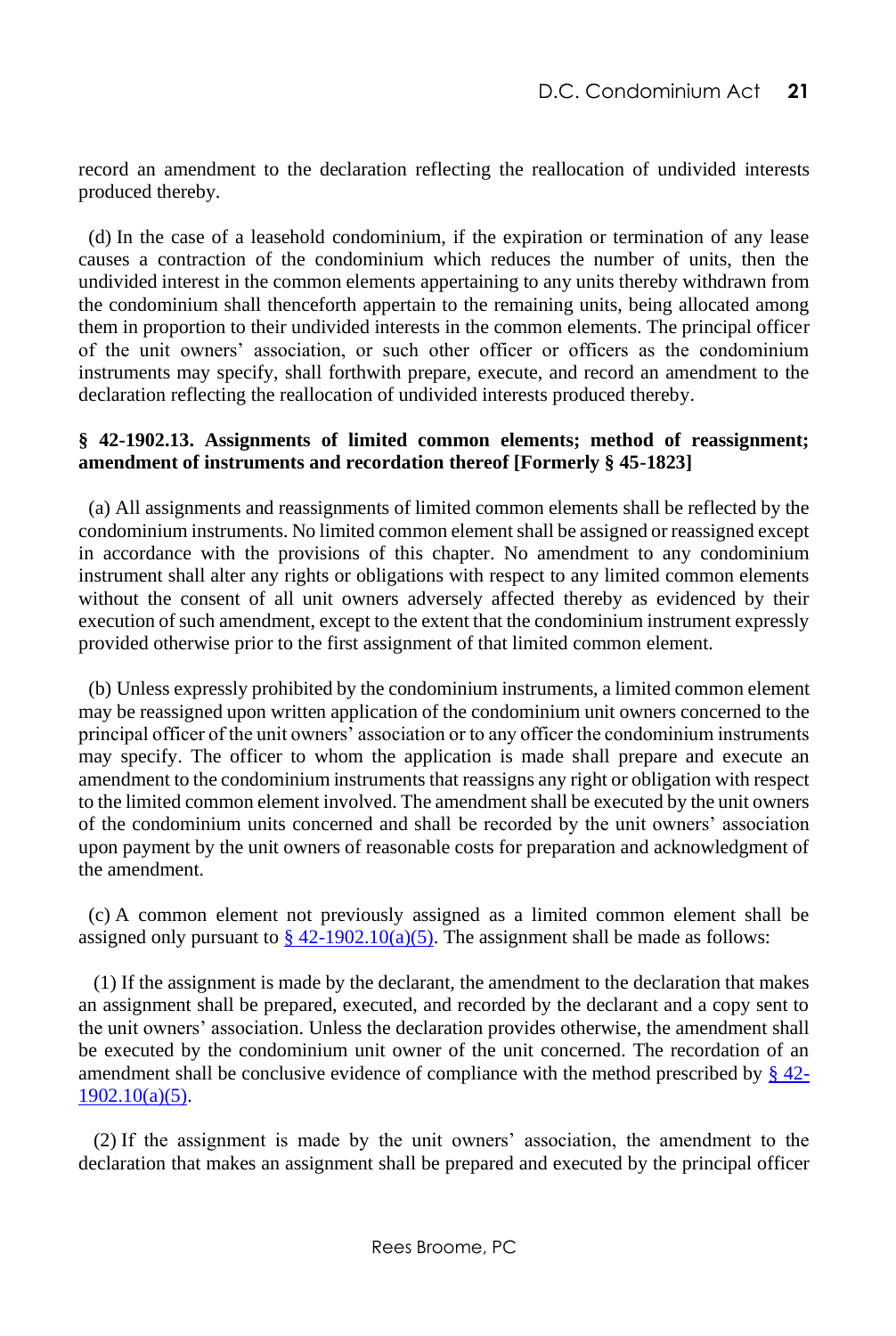of the unit owners' association or any other officer the condominium instruments may specify. An amendment shall be executed by the condominium unit owner of the unit concerned, and upon payment by the unit owner for the reasonable costs for the preparation and acknowledgment of the amendment, the amendment shall be recorded by the unit owners' association. The recordation of an amendment shall be conclusive evidence of compliance with the method prescribed by  $\frac{8}{9}$  42-1902.10(a)(5).

 (3) Any assignment made prior to March 8, 1991, shall be considered valid if the assignment would be permitted pursuant to this section.

#### <span id="page-28-0"></span>**§ 42-1902.14. Recordation of plat and plans; contents; certification; when new plat, survey, and recordation necessary; provisions applicable to limited common elements; filing with Office of Surveyor [Formerly § 45-1824]**

 (a) There shall be recorded promptly upon recordation of the declaration, 1 or more plats of survey showing the location and dimensions of the submitted land, the location and dimensions of any convertible lands within the submitted land, the location and dimensions of any existing improvements, the intended location and dimensions of any contemplated improvements which are to be located on any portion of the submitted land other than within the boundaries of any convertible lands, and, to the extent feasible, the location and dimensions of all easements appurtenant to the submitted land or otherwise submitted to this chapter as a part of the common elements. If the submitted land is not contiguous, then the plats shall indicate the distances between the parcels constituting the submitted land. The plats shall label every convertible land as a convertible land, and if there be more than 1 such land the plats shall label each such land with 1 or more letters or numbers, or both, different from those designating any other convertible land and different also from the identifying number of any unit. The plats shall show the location and dimensions of any withdrawable lands, and shall label each such land with 1 or more letters or numbers, or both, different from those designating any other convertible land and different also from the identifying number of any unit. The plats shall show the location and dimensions of any withdrawable lands, and shall label each such land as a withdrawable land. If, with respect to any portion or portions, but less than all, of the submitted land, the unit owners are to own only an estate for years, the plats shall show the location and dimensions of any such portions, and shall label each such portion as a leased land. If there is more than 1 withdrawable land, or more than 1 leased land, the plats shall label each such land with 1 or more letters or numbers, or both, different from those designating any convertible land or other withdrawable or leased land, and different also from the identifying number of any unit. The plats shall show all easements to which the submitted land or any portion thereof is subject, and shall show the location and dimensions of all such easements to the extent feasible. The plats shall also show all encroachments by or on any portion of the condominium. In the case of any improvements located or to be located on any portion of the submitted land other than within the boundaries of any convertible lands, the plats shall indicate which, if any, have not been begun by the use of the phrase "not yet begun," and which, if any, have been begun but have not been substantially completed by the use of the phrase "not yet completed." In the case of any units the vertical boundaries of which lie wholly or partially outside of structures for which plans pursuant to subsection (b) of this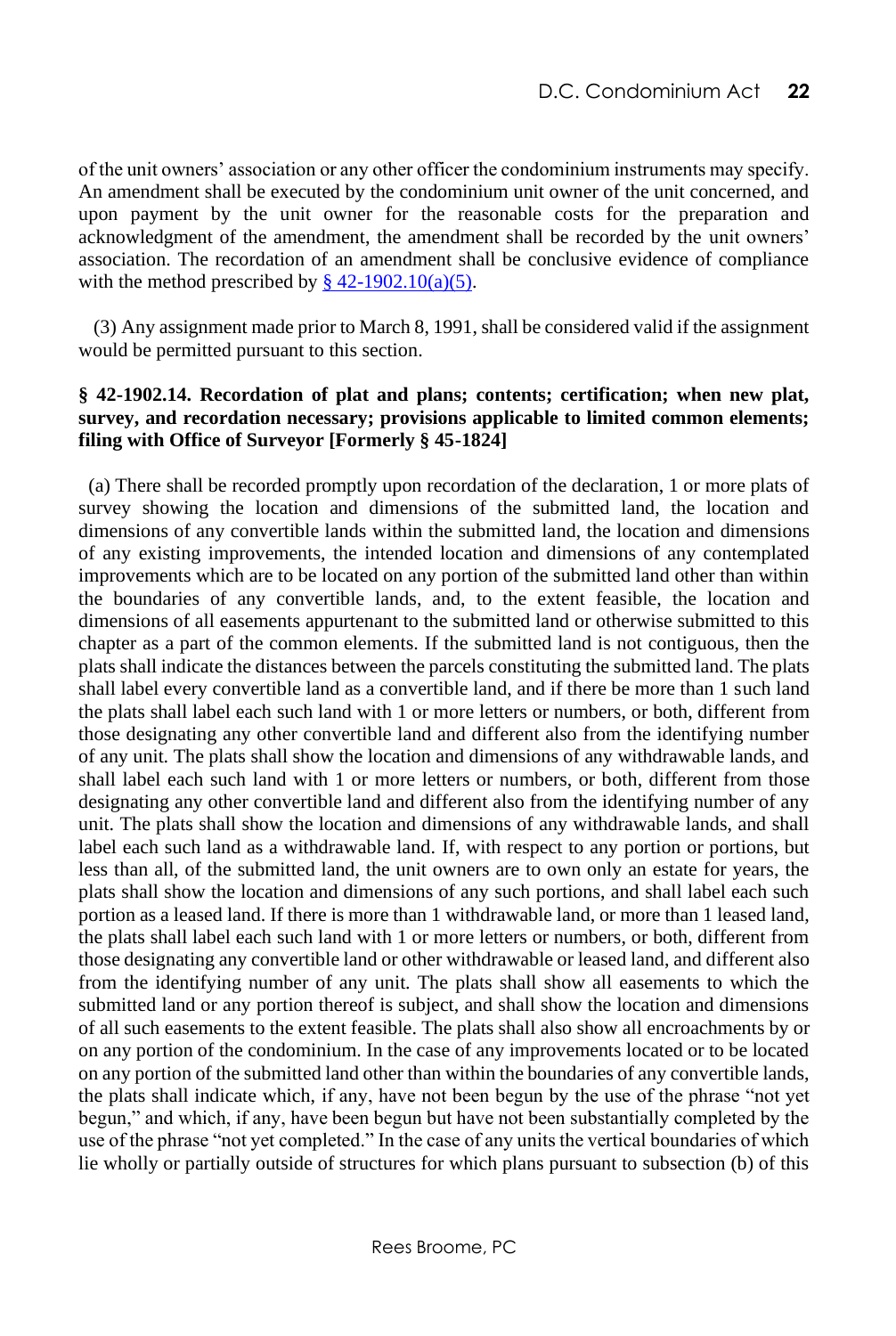section are simultaneously recorded, the plats shall show the location and dimensions of such vertical boundaries to the extent that they are not shown on such plans, and the units or portions thereof thus depicted shall bear their identifying numbers. Each plat shall be certified as to its accuracy and compliance with the provisions of this subsection by a registered land surveyor, and the said surveyor shall certify that all units or portions thereof depicted thereon pursuant to the preceding sentence of this subsection have been substantially completed. The specification within this subsection of items that shall be shown on the plats shall not be construed to mean that the plats shall not also show all other items customarily shown or hereafter required for land title surveys.

 (b) There shall also be recorded, promptly upon recordation of the declaration, plans of every structure which contains or constitutes all or part of any unit or units, and which is located on any portion of the submitted land other than within the boundaries of any convertible lands. The plans shall show the location and dimensions of the vertical boundaries of each unit to the extent that such boundaries lie within or coincide with the boundaries of such structures, and the units or portions thereof thus depicted shall bear their identifying numbers. In addition, each convertible space thus depicted shall be labeled a convertible space. The horizontal boundaries of each unit having horizontal boundaries shall be identified on the plans with reference to established datum. Unless the condominium instruments expressly provide otherwise, it shall be presumed that in the case of any unit not wholly contained within or constituting 1 or more such structures, the horizontal boundaries thus identified extend, in the case of each such unit, at the same elevation with regard to any part of such unit lying outside of such structures, subject to the following exception: in the case of any such unit which does not lie over any other unit other than basement units, it shall be presumed that the lower horizontal boundary, if any, of that unit lies at the level of the ground with regard to any part of that unit lying outside of such structures. The plans shall be certified as to their accuracy and compliance with the provisions of this subsection by a registered architect or registered engineer, and the said architect or engineer shall certify that all units or portions thereof depicted thereon have been substantially completed.

 (c) When converting all or any portion of any convertible land, or adding additional land to an expandable condominium, the declarant shall record new plats of survey conforming to the requirements of subsection (a) of this section. In any case where less than all of a convertible land is being converted, such plats shall show the location and dimensions of the remaining portion or portions of such land in addition to otherwise conforming with the requirements of subsection (a) of this section. At the same time, the declarant shall record, with regard to any structures on the land being converted, or added, either plans conforming to the requirements of subsection (b) of this section, or certifications, conforming to the certification requirements of said subsection, of plans previously recorded pursuant t[o § 42-1902.15.](http://www.lexis.com/research/buttonTFLink?_m=0fa587c2d2b836a8c0633c11ca3c6018&_xfercite=%3ccite%20cc%3d%22USA%22%3e%3c%21%5bCDATA%5bD.C.%20Code%20%a7%2042-1902.14%5d%5d%3e%3c%2fcite%3e&_butType=4&_butStat=0&_butNum=2&_butInline=1&_butinfo=DC%20CODE%2042-1902.15&_fmtstr=FULL&docnum=1&_startdoc=1&wchp=dGLzVlz-zSkAz&_md5=cbe8094797e8f48d1c4c2ab6c7626319)

 (d) When converting all or any portion of any convertible space into 1 or more units or limited common elements, the declarant shall record, with regard to the structure or portion thereof constituting that convertible space, plans showing the location and dimensions of the vertical boundaries of each unit or limited common elements formed out of such space. Such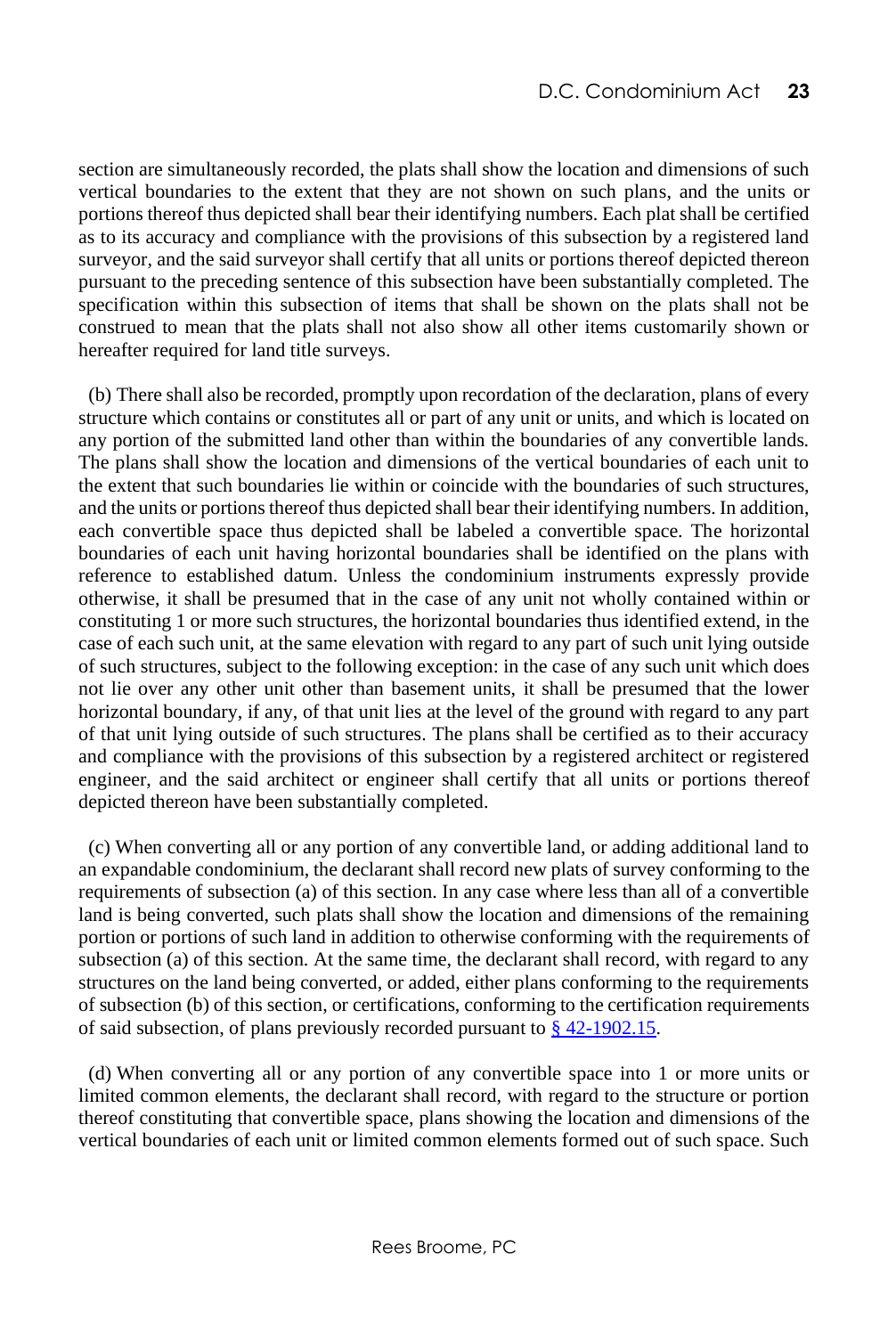plans shall be certified as to their accuracy and compliance with the provisions of this subsection by a registered architect or registered engineer.

 (e) For the purposes of subsections (a), (b), and (c) of this section, all provisions and requirements relating to units shall be deemed equally applicable to limited common elements. The limited common elements shall be labeled as such, and each limited common element depicted on the plats and plans shall bear the identifying number or numbers of the unit or units to which it is assigned, if it has been assigned, unless the provisions of  $\S$  42-1902.06(5) make such designations unnecessary.

 (f) The Office of the Surveyor shall receive plats and plans filed pursuant to this chapter. Unless such plats and plans are filed pursuant to  $\frac{8}{9}$  42-1902.15, the Office of the Surveyor shall ascertain whether such plats and plans contain the certification required by subsections (a) and (b) of this section. If plats and plans are filed pursuant to  $\frac{8}{3}$  42-1902.15 or if plats and plans are filed with the required certification, the Office of the Surveyor shall record such plats and plans without further certification or review. If plats and plans filed pursuant to [§](http://www.lexis.com/research/buttonTFLink?_m=0fa587c2d2b836a8c0633c11ca3c6018&_xfercite=%3ccite%20cc%3d%22USA%22%3e%3c%21%5bCDATA%5bD.C.%20Code%20%a7%2042-1902.14%5d%5d%3e%3c%2fcite%3e&_butType=4&_butStat=0&_butNum=6&_butInline=1&_butinfo=DC%20CODE%2042-1902.15&_fmtstr=FULL&docnum=1&_startdoc=1&wchp=dGLzVlz-zSkAz&_md5=06691e41087096758707dc71cb8f3226)  [42-1902.15](http://www.lexis.com/research/buttonTFLink?_m=0fa587c2d2b836a8c0633c11ca3c6018&_xfercite=%3ccite%20cc%3d%22USA%22%3e%3c%21%5bCDATA%5bD.C.%20Code%20%a7%2042-1902.14%5d%5d%3e%3c%2fcite%3e&_butType=4&_butStat=0&_butNum=6&_butInline=1&_butinfo=DC%20CODE%2042-1902.15&_fmtstr=FULL&docnum=1&_startdoc=1&wchp=dGLzVlz-zSkAz&_md5=06691e41087096758707dc71cb8f3226) are thereafter certified as required by this section, the Office of the Surveyor shall record such certification with such plats and plans without further certification or review.

#### <span id="page-30-0"></span>**§ 42-1902.15. Preliminary recordation of plans [Formerly § 45-1825]**

Plans previously recorded pursuant to the provisos set forth in subsections (b) and (c) of  $\S$ [42-1902.10](http://www.lexis.com/research/buttonTFLink?_m=283bf8153bf7a2c48c7016938aa04460&_xfercite=%3ccite%20cc%3d%22USA%22%3e%3c%21%5bCDATA%5bD.C.%20Code%20%a7%2042-1902.15%5d%5d%3e%3c%2fcite%3e&_butType=4&_butStat=0&_butNum=2&_butInline=1&_butinfo=DC%20CODE%2042-1902.10&_fmtstr=FULL&docnum=1&_startdoc=1&wchp=dGLzVlz-zSkAz&_md5=fd26f7e440c3131b0b87a12fb1298984) may be used in lieu of new plans to satisfy in whole or in part the requirements of [§§ 42-1902.12\(b\),](http://www.lexis.com/research/buttonTFLink?_m=283bf8153bf7a2c48c7016938aa04460&_xfercite=%3ccite%20cc%3d%22USA%22%3e%3c%21%5bCDATA%5bD.C.%20Code%20%a7%2042-1902.15%5d%5d%3e%3c%2fcite%3e&_butType=4&_butStat=0&_butNum=3&_butInline=1&_butinfo=DC%20CODE%2042-1902.12&_fmtstr=FULL&docnum=1&_startdoc=1&wchp=dGLzVlz-zSkAz&_md5=0c7a2629fde04b63a18b9dd2f680acc2) [42-1902.17\(b\)](http://www.lexis.com/research/buttonTFLink?_m=283bf8153bf7a2c48c7016938aa04460&_xfercite=%3ccite%20cc%3d%22USA%22%3e%3c%21%5bCDATA%5bD.C.%20Code%20%a7%2042-1902.15%5d%5d%3e%3c%2fcite%3e&_butType=4&_butStat=0&_butNum=4&_butInline=1&_butinfo=DC%20CODE%2042-1902.17&_fmtstr=FULL&docnum=1&_startdoc=1&wchp=dGLzVlz-zSkAz&_md5=36b0ab97e974fe6709c498e8091dbd69) and [42-1902.19](http://www.lexis.com/research/buttonTFLink?_m=283bf8153bf7a2c48c7016938aa04460&_xfercite=%3ccite%20cc%3d%22USA%22%3e%3c%21%5bCDATA%5bD.C.%20Code%20%a7%2042-1902.15%5d%5d%3e%3c%2fcite%3e&_butType=4&_butStat=0&_butNum=5&_butInline=1&_butinfo=DC%20CODE%2042-1902.19&_fmtstr=FULL&docnum=1&_startdoc=1&wchp=dGLzVlz-zSkAz&_md5=09da73221d58f3adbe214492bac000e4) if certifications thereof are recorded by the declarant in accordance with  $\S$  42-1902.14(b); and if such certifications are so recorded, the plans which they certify shall be deemed recorded pursuant to  $\S$  42-1902.14(c) within the meaning of the 3 sections aforesaid.

#### <span id="page-30-1"></span>**§ 42-1902.16. Easement for encroachments and support; where liability not relieved [Formerly § 45-1826]**

 (a) To the extent that any unit or common element encroaches on any other unit or common element, whether by reason of any deviation from the plats and plans in the construction, repair, renovation, restoration, or replacement of any improvement, or by reason of the settling or shifting of any land or improvement, a valid easement for such encroachment shall exist; provided, however, such easement shall not relieve unit owners of liability in cases of wilful and intentional misconduct by them or their agents or employees, nor shall the declarant or any contractor, subcontractor, or materialman be relieved of any liability which any of them may have by reason of any failure to adhere strictly to the plats and plans.

 (b) Each unit and common element shall have an easement for support from every other unit and common element.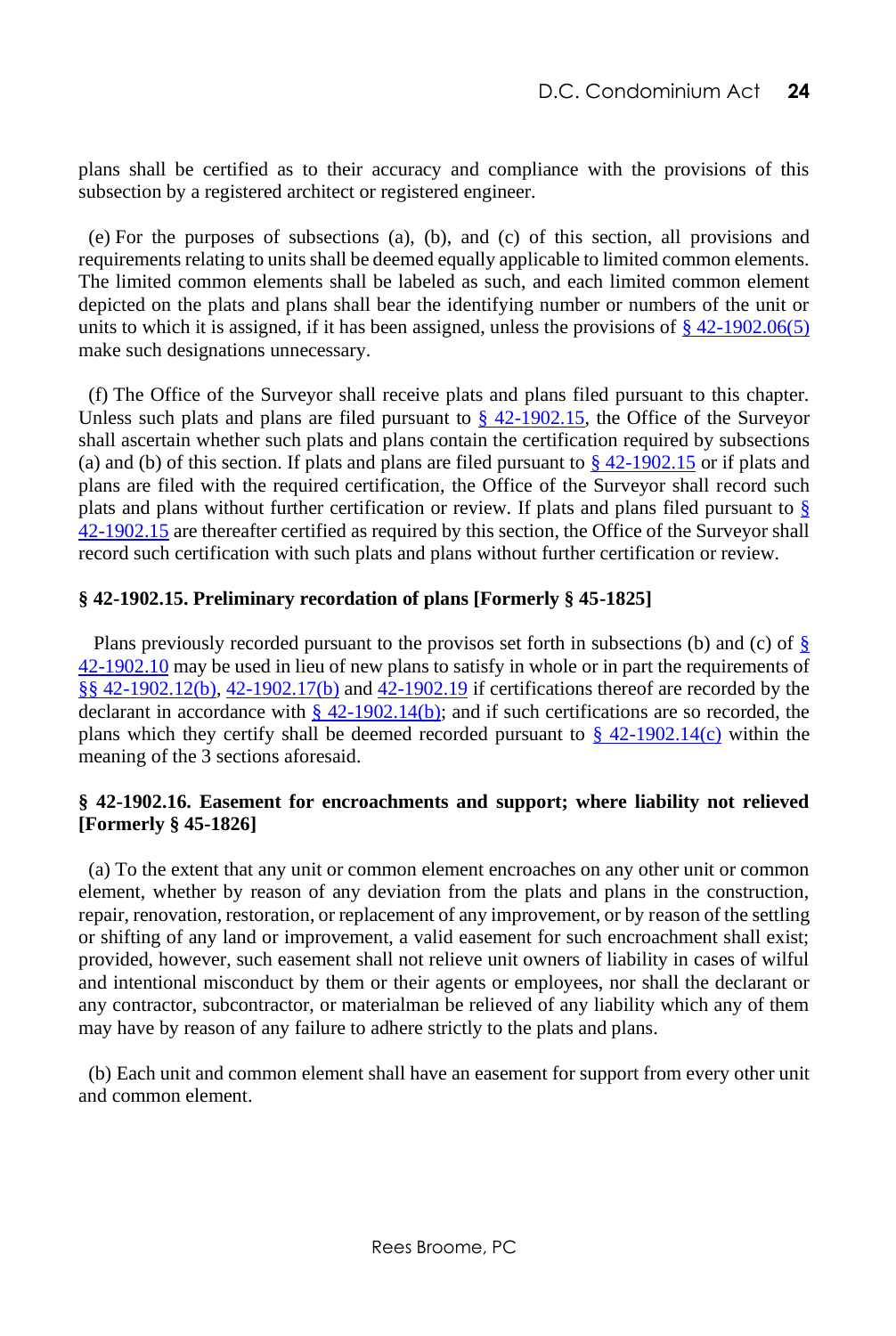#### <span id="page-31-0"></span>**§ 42-1902.17. Conversion of convertible lands; recordation of appropriate instruments; character of convertible land; tax liability; time limitation on conversion [Formerly § 45-1827]**

 (a) The declarant may convert all or any portion of any convertible land into 1 or more units or common elements, or both, subject to any restrictions and limitations which the condominium instruments may specify. Any such conversion shall be deemed to have occurred at the time of the recordation of appropriate instruments pursuant to subsection (b) of this section and  $\S$  42-1902.14(c).

 (b) The declarant shall prepare, execute, and record an amendment to the declaration describing the conversion. Such amendment shall assign an identifying number to each unit formed out of a convertible land and shall reallocate undivided interests in the common elements in accordance with  $\S 42-1902.12(b)$ . Such amendment shall describe or delineate the limited common elements formed out of the convertible land, showing or designating the unit or units to which each is assigned.

 (c) All convertible lands shall be deemed a part of the common elements except for such portions thereof as are converted in accordance with the provisions of this section. Until the expiration of the period during which conversion may occur or until actual conversion, whichever occurs first, real estate taxes shall be assessed against the declarant rather than the unit owners as to both the convertible land and any improvements thereon. No such conversion shall occur after 5 years from the recordation of the declaration, or such shorter period of time as the declaration may specify.

#### <span id="page-31-1"></span>**§ 42-1902.18. Conversion of convertible spaces; amendment of declaration and bylaws; recordation; status of convertible space not converted [Formerly § 45-1828]**

 (a) The declarant may convert all or any portion of any convertible space into 1 or more units or common elements, or both, including without limitation, limited common elements, subject to any restrictions and limitations which the condominium instruments may specify. Any such conversion shall be deemed to have occurred at the time of the recordation of appropriate instruments pursuant to subsection (b) of this section and  $\S$  42-1902.14(d).

(b) Simultaneously with the recording of plats and plans pursuant to  $\S$  42-1902.14(d), the declarant shall prepare, execute, and record an amendment to the declaration describing the conversion. Such amendment shall assign an identifying number to each unit formed out of a convertible space and shall allocate to each unit a portion of the undivided interest in the common elements appertaining to that space. Such amendment shall describe or delineate the limited common elements formed out of the convertible space, showing or designating the unit or units to which each is assigned.

 (c) If all or any portion of any convertible space is converted into 1 or more units in accordance with this section, the declarant shall prepare, execute, and record simultaneously with the amendment to the declaration, an amendment to the bylaws. The amendment to the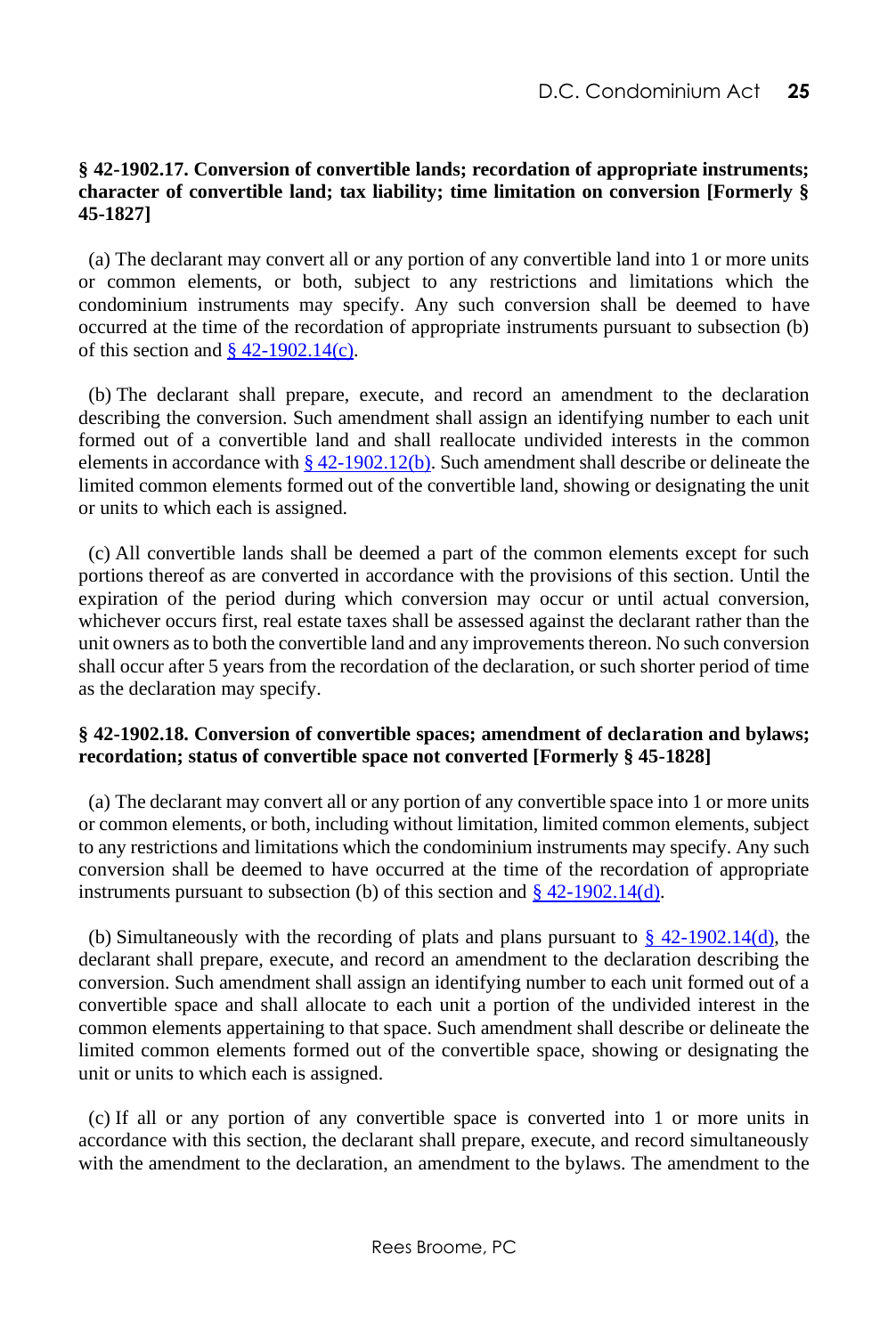bylaws shall reallocate votes in the unit owners' association, rights to future common profits, and liabilities for future common expenses not specially assessed, all as in the case of the subdivision of a unit in accordance with [§ 42-1902.26\(d\).](http://www.lexis.com/research/buttonTFLink?_m=6c7b36dd0660a2659a2d380ddedbc92f&_xfercite=%3ccite%20cc%3d%22USA%22%3e%3c%21%5bCDATA%5bD.C.%20Code%20%a7%2042-1902.18%5d%5d%3e%3c%2fcite%3e&_butType=4&_butStat=0&_butNum=4&_butInline=1&_butinfo=DC%20CODE%2042-1902.26&_fmtstr=FULL&docnum=1&_startdoc=1&wchp=dGLzVlz-zSkAz&_md5=5233dadaf298f37948e91713d83e7985)

 (d) Any convertible space not converted in accordance with the provisions of this section, or any portion or portions thereof not so converted, shall be treated for all purposes as a single unit until and unless it is so converted, and the provisions of this chapter shall be deemed applicable to any such space, or portion or portions thereof, as though the same were a unit.

#### <span id="page-32-0"></span>**§ 42-1902.19. Expansion of condominiums; amendment of declaration; recordation; reallocation of interests in common elements [Formerly § 45-1829]**

 No condominium shall be expanded except in accordance with the provisions of the declaration and of this chapter. Any such expansion shall be deemed to have occurred at the time of the recordation of plats and plans pursuant to  $\S$  42-1902.14(c) and the recordation of an amendment to the declaration, duly executed by the declarant, including, without limitation, all of the owners and lessees of the additional land added to the condominium. Such amendment shall contain a legally sufficient description of the land added to the condominium, and shall reallocate undivided interests in the common elements in accordance with the provisions of  $\frac{8}{9}$  42-1902.12(b). Such amendment may create convertible or withdrawable lands within the land added to the condominium, but this provision shall not be construed in derogation of the time limits imposed by or pursuant to  $\S$ § 42-1902.10(d)(3) and [42-1902.17\(c\).](http://www.lexis.com/research/buttonTFLink?_m=14da19837958ae0ebb8d4bb17eb7a8c4&_xfercite=%3ccite%20cc%3d%22USA%22%3e%3c%21%5bCDATA%5bD.C.%20Code%20%a7%2042-1902.19%5d%5d%3e%3c%2fcite%3e&_butType=4&_butStat=0&_butNum=5&_butInline=1&_butinfo=DC%20CODE%2042-1902.17&_fmtstr=FULL&docnum=1&_startdoc=1&wchp=dGLzVlz-zSkAz&_md5=c67f588e1104aea2acbb918ef3dd0c70)

#### <span id="page-32-1"></span>**§ 42-1902.20. Contraction of the Condominiums [Formerly § 45-1830]**

(a) Except as provided in subsection (b) of this section, a condominium shall be allowed to contract at the time of the recordation of an amendment to the declaration, containing a legally sufficient description of the property withdrawn from the condominium; provided, that:

(1) If portions of the withdrawable property were described pursuant to  $\S$  42-1902.10(d)(5), then no such portion shall be withdrawn after the conveyance of any unit on such portion; or

(2) If no such portions were described, then none of the withdrawable land shall be withdrawn after the first conveyance of any unit thereon.

(b)(1) A condominium may contract when the unit owners' association ("association") votes to allow one or more separate buildings in the condominium to withdraw; provided, that:

(A) Each unit owner must vote affirmatively to allow the withdrawal;

(B) Each vote must be in writing;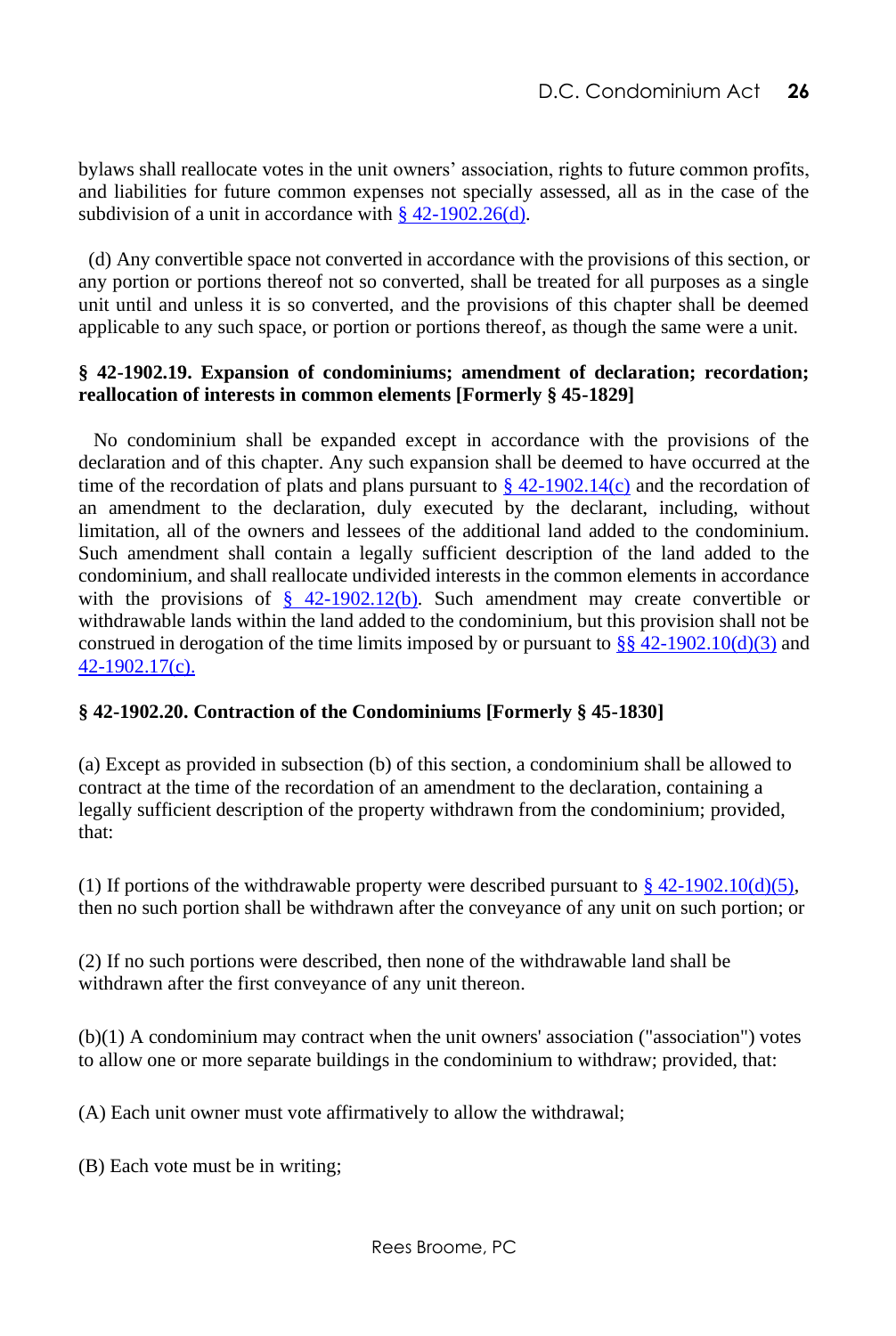(C) No unit owner may be permitted to vote by proxy; and

(D) The vote occurs after the time period for making a warranty claim under [§ 42-1903.16](https://code.dccouncil.us/us/dc/council/code/sections/42-1903.16) has expired, or after the release of the warranty bond, whichever is later.

(2)(A) If at the time of contraction there are any encumbrances or liens against any of the units, the contraction will be effective only when all creditors holding such encumbrances or liens consent in writing to the amendment to the declaration and amended plat and plans or their encumbrances or liens are satisfied or expire by operation of law.

(B) The contraction will be effective only when the provider of the master property insurance policy for the condominium consents in writing to the amendment to the declaration and amended plat and plans, or when the contracted condominium and any new condominiums created as a result of the contraction each enter an agreement with a new provider to provide a master insurance policy.

(3) To effectuate the contraction, the declarant or the association shall:

(A) Record an amendment to the declaration with the Recorder of Deeds; and

(B) Submit an amended plat and plans to the Department of Buildings that depict:

(i) The withdrawn building and condominium tax lots; and

(ii) The remaining building and condominium tax lots.

(4) The amendment to the declaration shall reallocate in proportion to the respective percentages of units remaining in the contracted condominium:

(A) The percentages of common element ownership;

(B) Voting power in the unit owners' association; and

(C) Liability for common expenses.

 $(5)(A)(i)$  Upon contraction, the unit owners of the pre-existing condominium units on the withdrawn property shall own the property as a condominium or as tenants in common as provided in  $\S$  42-1902.28(g).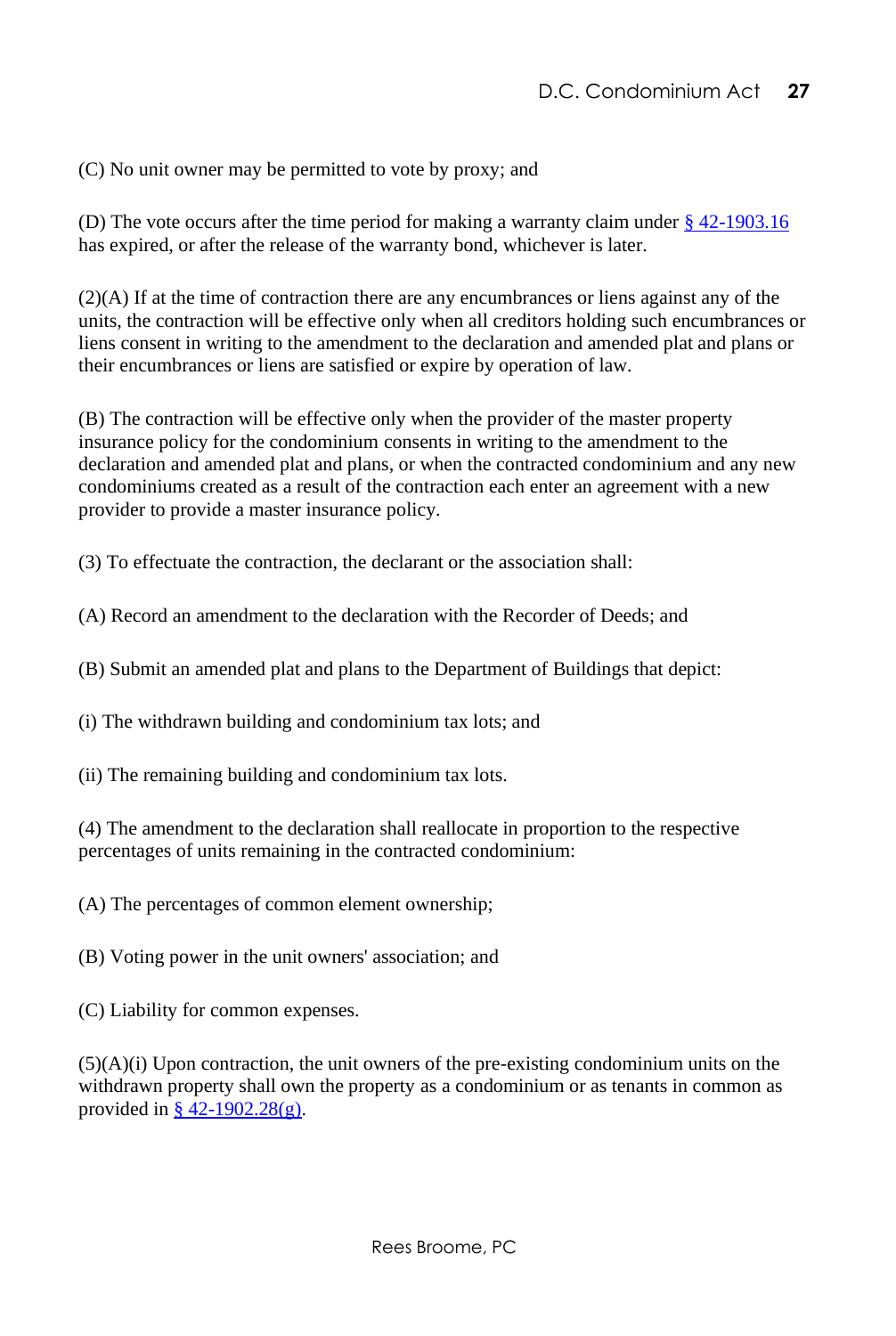(ii) The amendments required to be recorded pursuant to paragraph (3) of this subsection shall make clear how the withdrawn property shall be owned.

(iii) No new deeds shall be required to be recorded as a consequence of a contraction pursuant to this subsection.

(B) If the withdrawn property is to be owned as one or more new condominiums:

(i) A new declaration, bylaws, and plat and plans shall be recorded for each new condominium; and

(ii) The owners of withdrawn property shall not be required to pay any taxes or fees under  $\S$ [42-3402.04;](https://code.dccouncil.us/us/dc/council/code/sections/42-3402.04) provided, that the record owner remains the same.

(c) For the purposes of this section, the term "building" includes an individual rowhouse attached to another rowhouse.

#### <span id="page-34-0"></span>**§ 42-1902.21. Declarant's easement over common elements for purpose of improvements, etc. [Formerly § 45-1831]**

 Subject to any restrictions and limitations the condominium instruments may specify, the declarant shall have a transferable easement over and on the common elements for the purpose of making improvements on the submitted land and any additional land pursuant to the provisions of those instruments and of this chapter, and for the purpose of doing all things reasonably necessary and proper in connection therewith.

#### <span id="page-34-1"></span>**§ 42-1902.22. Sales offices, model units, etc.; authorization; when become common elements [Formerly § 45-1832]**

 The declarant and the declarant's authorized agents, representatives, and employees may maintain sales offices, management offices, and model units on the submitted land if and only if the condominium instruments provide for the same and specify the rights of the declarant with regard to the number, size, location, and relocation thereof. Any such sales office, management office, or model unit which is not designated a unit by the condominium instruments shall become a common element as soon as the declarant ceases to be a unit owner, and the declarant shall cease to have any rights with regard thereto unless such sales office, management office, or model unit is removed forthwith from the submitted land in accordance with a right reserved in the condominium instruments to make such removal.

#### <span id="page-34-2"></span>**§ 42-1902.23. Representations or commitments relating to additional or withdrawable land; declarant's obligation to complete or begin improvements designated for such; liability for damages arising out of use of certain easements [Formerly § 45-1833]**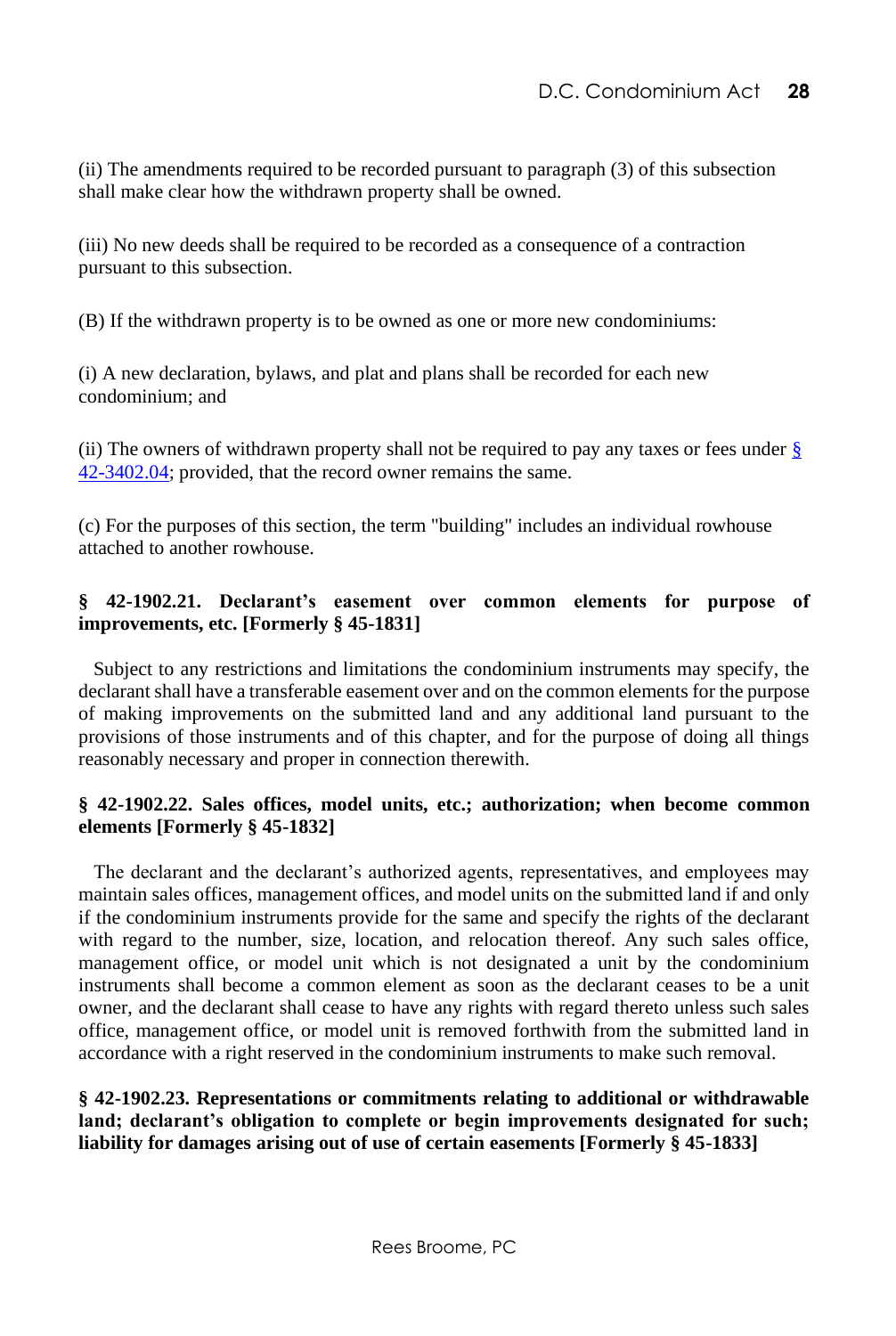(a) No covenants, restrictions, limitations, or other representations or commitments in the condominium instruments with regard to anything that is or is not to be done on the additional land, the withdrawable land, or any portion of either, shall be binding as to any portion of either lawfully withdrawn from the condominium or never added thereto except to the extent that the condominium instruments so provide. In the case of any covenant, restriction, limitation, or other representation or commitment in the condominium instruments, or in any other agreement that requires the declarant to add any portion of the additional land or to withdraw any portion of the withdrawable land, or imposing any obligations with regard to anything that is or is not to be done with regard to the condominium or any portion of the condominium, this subsection shall not be construed to nullify, limit, or otherwise affect that obligation.

 (b) The declarant shall complete all improvements labeled "not yet completed" on plats recorded pursuant to the requirements of this chapter unless the condominium instruments expressly exempt the declarant from such obligation, and shall, in the case of every improvement labeled "not yet begun" on such plats, state in the declaration either the extent of the obligation to complete the same or that there is no such obligation.

 (c) To the extent that damage is inflicted on any part of the condominium by any person or persons utilizing the easements reserved by the condominium instruments or created by  $\S_8$  [42-](http://www.lexis.com/research/buttonTFLink?_m=f7470240238356ea85675d9ae3515064&_xfercite=%3ccite%20cc%3d%22USA%22%3e%3c%21%5bCDATA%5bD.C.%20Code%20%a7%2042-1902.23%5d%5d%3e%3c%2fcite%3e&_butType=4&_butStat=0&_butNum=2&_butInline=1&_butinfo=DC%20CODE%2042-1902.21&_fmtstr=FULL&docnum=1&_startdoc=1&wchp=dGLzVlz-zSkAz&_md5=f9b164af58a7600935ee4bbd0d610f6c) [1902.21](http://www.lexis.com/research/buttonTFLink?_m=f7470240238356ea85675d9ae3515064&_xfercite=%3ccite%20cc%3d%22USA%22%3e%3c%21%5bCDATA%5bD.C.%20Code%20%a7%2042-1902.23%5d%5d%3e%3c%2fcite%3e&_butType=4&_butStat=0&_butNum=2&_butInline=1&_butinfo=DC%20CODE%2042-1902.21&_fmtstr=FULL&docnum=1&_startdoc=1&wchp=dGLzVlz-zSkAz&_md5=f9b164af58a7600935ee4bbd0d610f6c) and [42-1902.22,](http://www.lexis.com/research/buttonTFLink?_m=f7470240238356ea85675d9ae3515064&_xfercite=%3ccite%20cc%3d%22USA%22%3e%3c%21%5bCDATA%5bD.C.%20Code%20%a7%2042-1902.23%5d%5d%3e%3c%2fcite%3e&_butType=4&_butStat=0&_butNum=3&_butInline=1&_butinfo=DC%20CODE%2042-1902.22&_fmtstr=FULL&docnum=1&_startdoc=1&wchp=dGLzVlz-zSkAz&_md5=a183de7c51c8c1c08e3a7b75c29e1b7d) the declarant together with the person or persons causing the same shall be jointly and severally liable for the prompt repair thereof and for the restoration of the same to a condition compatible with the remainder of the condominium.

#### <span id="page-35-0"></span>**§ 42-1902.24. Improvements or alterations within unit; exterior appearance not to be changed; merger of adjoining units [Formerly § 45-1834]**

 (a) Except to the extent prohibited by the condominium instruments, and subject to any restrictions and limitations specified therein, any unit owner may make any improvements or alterations within his unit that do not impair the structural integrity of any structure or otherwise lessen the support of any portion of the condominium. But no unit owner shall do anything which would change the exterior appearance of his unit or of any other portion of the condominium except to such extent and subject to such conditions as the condominium instruments may specify.

 (b) Except to the extent prohibited by the condominium instruments, and subject to any restrictions and limitations specified therein, if a unit owner acquires an adjoining unit, or an adjoining part of an adjoining unit, then such unit owner shall have the right to remove all or part of any intervening partition or to create doorways or other apertures therein, notwithstanding the fact that such partition may in whole or in part be a common element, so long as no portion of any bearing wall or bearing column is weakened or removed and no portion of any common element other than that partition is damaged, destroyed, or endangered. Such creation of doorways or other apertures shall not be deemed an alteration of boundaries within the meaning of [§ 42-1902.25.](http://www.lexis.com/research/buttonTFLink?_m=f73e0eaf58e910157e58c6ae852c44ba&_xfercite=%3ccite%20cc%3d%22USA%22%3e%3c%21%5bCDATA%5bD.C.%20Code%20%a7%2042-1902.24%5d%5d%3e%3c%2fcite%3e&_butType=4&_butStat=0&_butNum=2&_butInline=1&_butinfo=DC%20CODE%2042-1902.25&_fmtstr=FULL&docnum=1&_startdoc=1&wchp=dGLzVlz-zSkAz&_md5=4ba9f60bfad557c13fb3a264c55e95ec)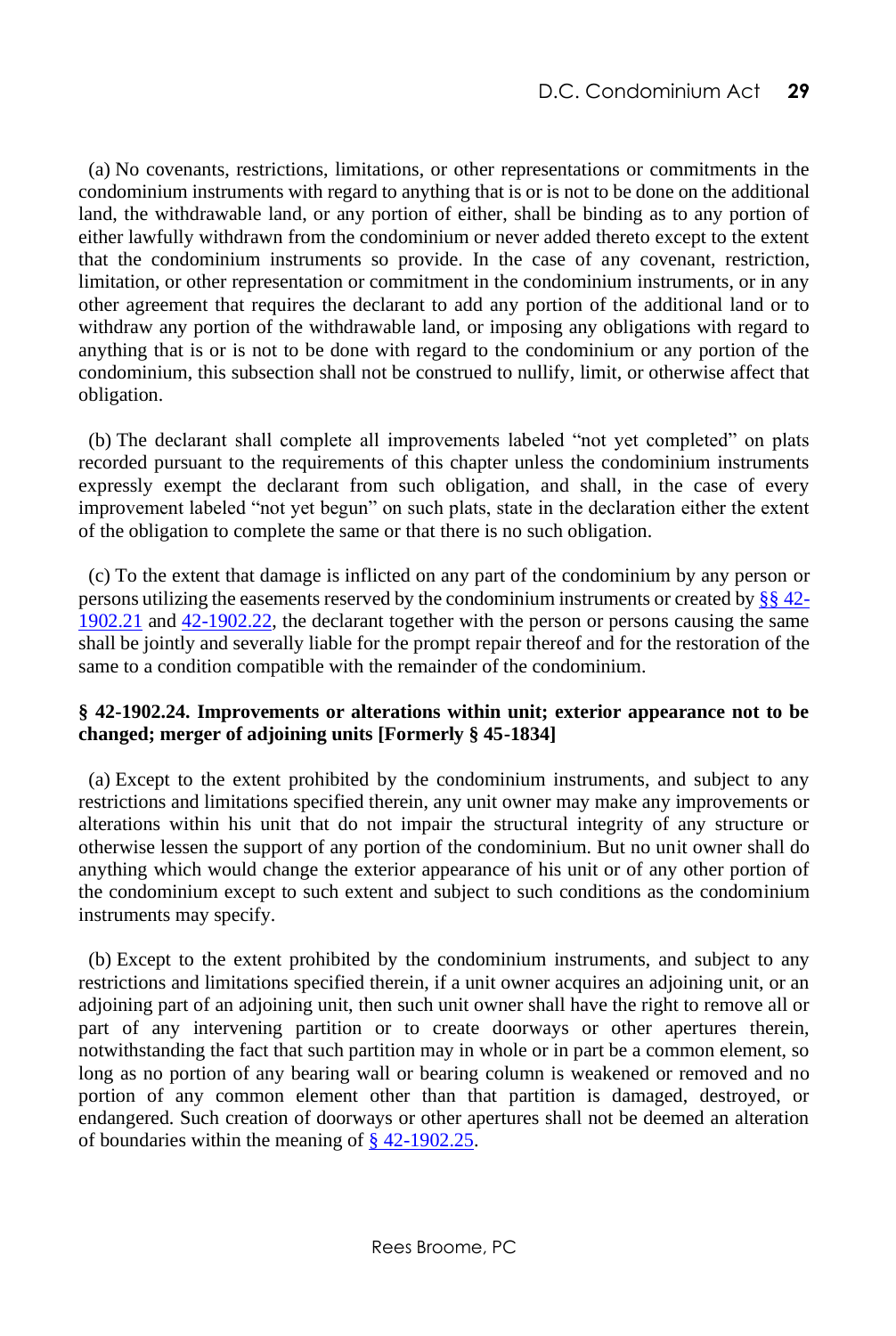## **§ 42-1902.25. Relocation of boundaries between units; when permitted; written application; amendment of declaration and bylaws; reallocation of common elements; altered maps and plans; recordation and effect thereof; scope of provisions [Formerly § 45-1835]**

(a) Unless expressly prohibited in the condominium instruments, the boundaries between adjoining units may be relocated in accordance with:

(1) The provisions of this section and other applicable law; and

(2) Any lawful restrictions and limitations specified in the condominium instruments.

 (b) If the unit owners of adjoining units whose mutual boundaries may be relocated, desire to relocate such boundaries, then the principal officer of the unit owners' association, or such other officer or officers as the condominium instruments may specify, shall, upon written application of such unit owners, forthwith prepare and execute the appropriate instruments pursuant to subsections (c), (d) and (e) of this section.

 (c) An amendment to the declaration shall identify the units involved and shall state that the boundaries between those units are being relocated by agreement of the unit owners thereof, which amendment shall contain words of conveyance between those unit owners. If the unit owners of the units involved have specified in their written application, a reasonable reallocation as between the units involved of the aggregate undivided interest in the common elements appertaining to those units, the amendment to the declaration shall reflect that reallocation.

 (d) If the unit owners of the units involved have specified in their written application reasonable allocations as between the units involved of the aggregate number of votes in the unit owners' association, rights to future surplus funds, or liabilities for future common expenses not specially assessed, then an amendment to the bylaws shall reflect any such reallocations.

 (e) Such plats and plans as may be necessary to show the altered boundaries between the units involved together with their other boundaries shall be prepared, and the units depicted thereon shall bear their identifying numbers. Such plats and plans shall indicate the new dimensions of the units involved, and any change in the horizontal boundaries of either as a result of the relocation of their boundaries shall be identified with reference to established datum. Such plats and plans shall be certified as to their accuracy and compliance with the provisions of this subsection:

(1) By a registered land surveyor in the case of any plat; and

(2) By a registered architect or registered engineer in the case of any plan.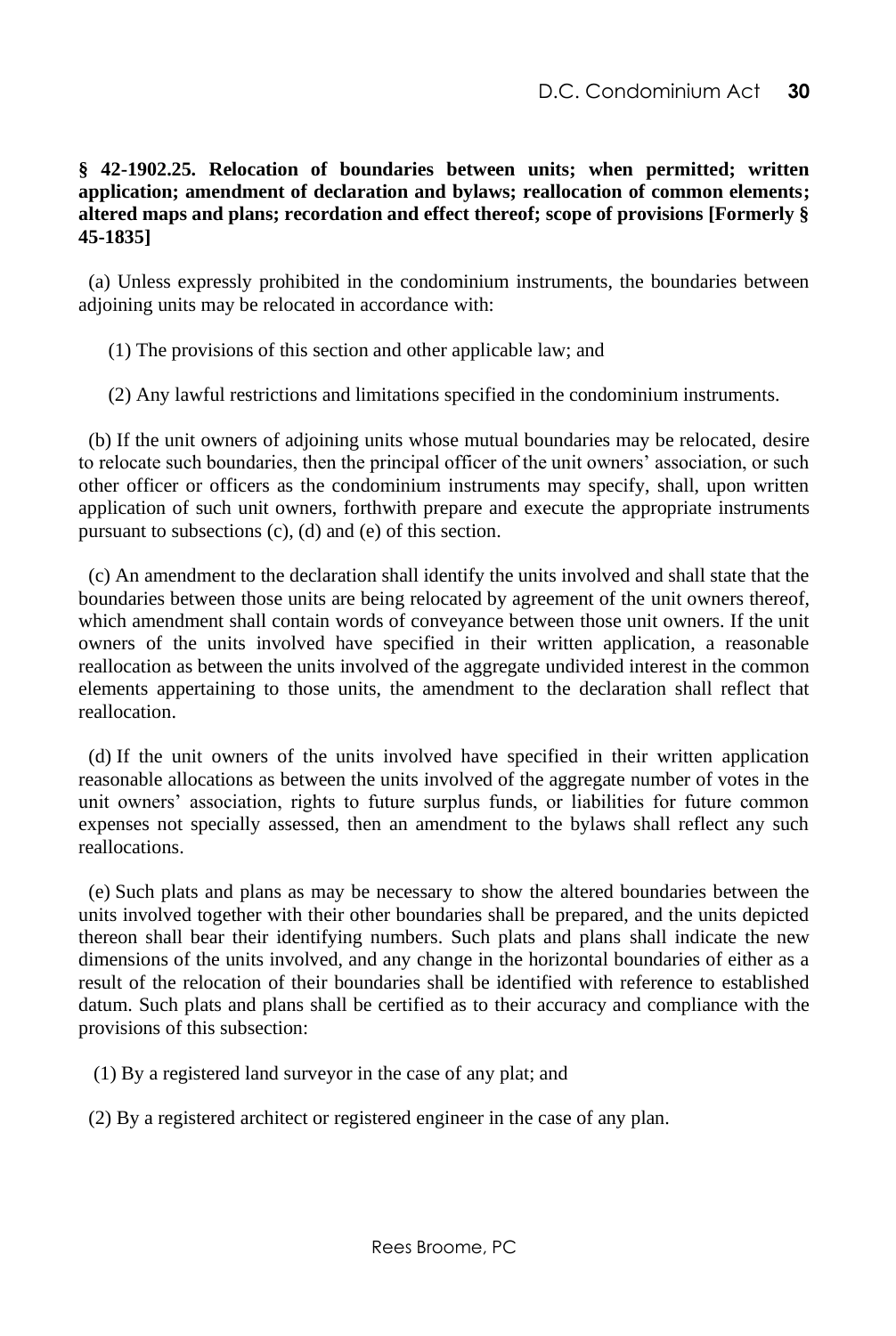(f) If appropriate instruments in accordance with the preceding subsections have been prepared, executed, and acknowledged, the instruments shall be executed and acknowledged by the unit owners of the units concerned and, upon payment by the unit owners of reasonable costs for the preparation and acknowledgment of the instruments, the instruments shall be recorded by the unit owners' association. The instruments shall become effective upon recordation and the recordation shall be conclusive evidence that the relocation of boundaries effectuated is not a violation of any restriction or limitation specified by the condominium instruments and that any reallocation made pursuant to subsections (c) and (d) of this section are reasonable.

 (g) Any relocation of boundaries between adjoining units shall be governed by this section and not by  $\frac{8}{9}$  42-1902.26. [Section 42-1902.26](http://www.lexis.com/research/buttonTFLink?_m=1570d27dd06fe02e113fea57c7524e43&_xfercite=%3ccite%20cc%3d%22USA%22%3e%3c%21%5bCDATA%5bD.C.%20Code%20%a7%2042-1902.25%5d%5d%3e%3c%2fcite%3e&_butType=4&_butStat=0&_butNum=3&_butInline=1&_butinfo=DC%20CODE%2042-1902.26&_fmtstr=FULL&docnum=1&_startdoc=1&wchp=dGLzVlz-zSkAz&_md5=4d9b1a486929ff0e19e3e179ce3af27c) shall apply only to such subdivisions of units as are intended to result in the creation of 2 or more units in place of the subdivided unit.

## **§ 42-1902.26. Subdivision of units; when permitted; written application; amendment of declaration and bylaws; reallocation of common elements; altered maps and plans; recordation and effect thereof; scope of provisions [Formerly § 45-1836]**

(a) Unless expressly prohibited by the condominium instruments, a unit may be subdivided in accordance with:

(1) The provisions of this section and other applicable law; and

(2) Any lawful restrictions and limitations specified in the condominium instruments.

 (b) If the unit owner of any unit which may be subdivided desires to subdivide such unit, then the principal officer of the unit owners' association, or such other officer or officers as the condominium instruments may specify, shall, upon written application of the subdivider, as such unit owner shall henceforth be referred to in this section, forthwith prepare and execute appropriate instruments pursuant to subsections (c), (d) and (e) of this section.

 (c) An amendment to the declaration shall assign new identifying numbers to the new units created by the subdivision of a unit and shall allocate to those units, on a reasonable basis acceptable to the subdivider, all of the undivided interest in the common elements appertaining to the subdivided unit. The new units shall jointly share all rights, and shall be equally liable jointly and severally for all obligations, with regard to any limited common elements assigned to the subdivided unit except to the extent that the subdivider may have specified in his written application that all or any portions of any limited common elements assigned to the subdivided unit exclusively should be assigned to 1 or more, but less than all of the new units, in which case the amendment to the declaration shall reflect the desires of the subdivider as expressed in such written application.

 (d) An amendment to the bylaws shall allocate to the new units, on a reasonable basis acceptable to the subdivider, the votes in the unit owners' association allocated to the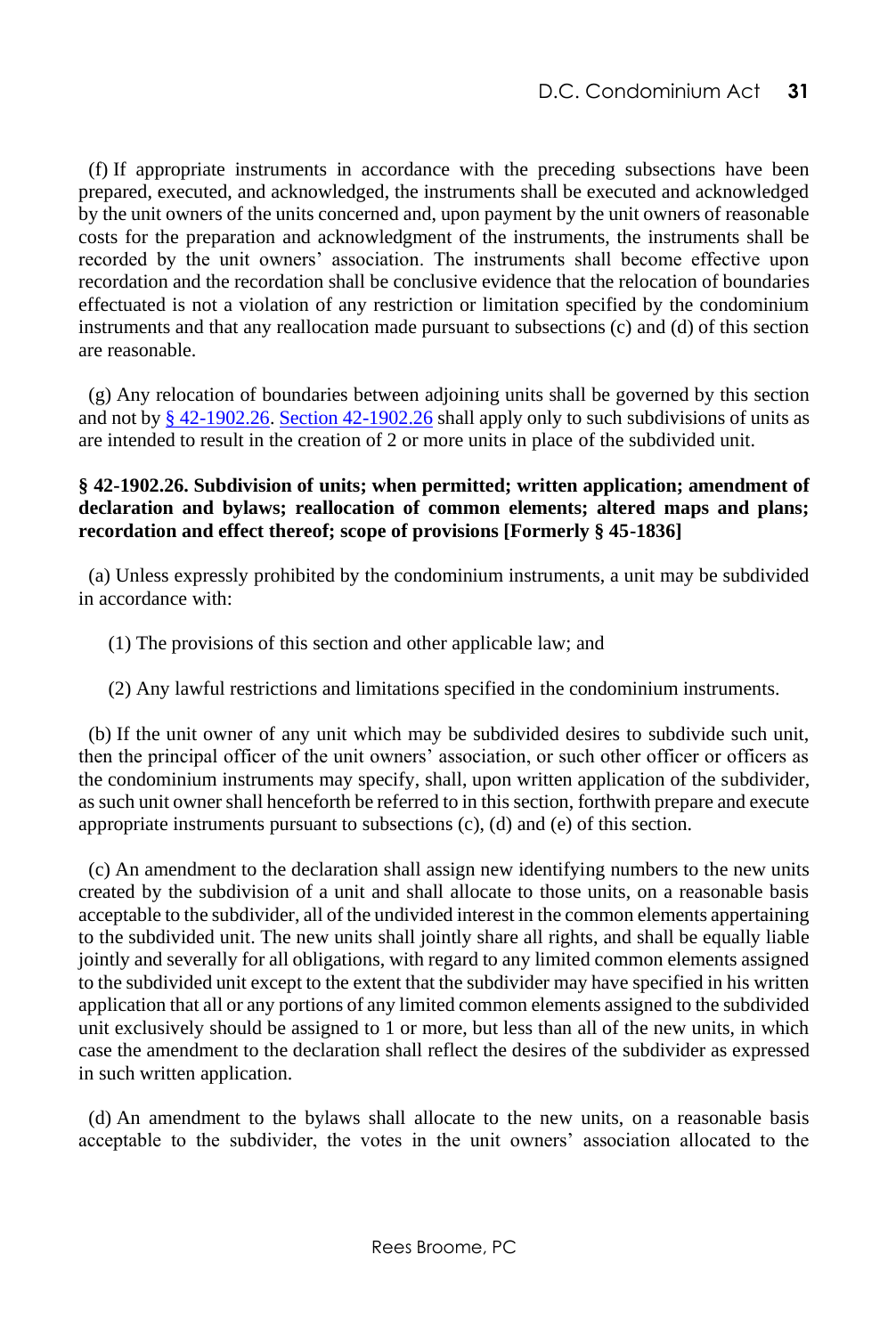subdivided unit, and shall reflect a proportionate allocation to the new units of the liability for common expenses and rights to common profits formerly appertaining to the subdivided unit.

 (e) Such plats and plans as may be necessary to show the boundaries separating the new units together with their other boundaries shall be prepared, and the new units depicted thereon shall bear their new identifying numbers. Such plats and plans shall indicate the dimensions of the new units, and the horizontal boundaries thereof, if any, shall be identified thereon with reference to established datum. Such plats and plans shall be certified as to their accuracy and compliance with the provisions of this subsection:

- (1) By a registered land surveyor in the case of any plat; and
- (2) By a registered architect or registered engineer in the case of any plan.

 (f) If appropriate instruments in accordance with the preceding subsections of this section have been prepared, executed, and acknowledged, the instruments shall be executed by the subdivider and, upon payment by the subdivider of reasonable costs for the preparation and acknowledgment of the instrument, shall be recorded by the unit owners' association. The instruments shall become effective upon recordation and the recordation shall be conclusive evidence that the subdivision effectuated is not a violation of any restriction or limitation specified by the condominium instruments and that any reallocations made pursuant to subsections (c) and (d) of this section are reasonable.

(g) Notwithstanding the provisions of  $\S$ § 42-1901.03 and [42-1902.18\(d\),](http://www.lexis.com/research/buttonTFLink?_m=6b8ebbd9458ce2202a4b7d3d9c0595d6&_xfercite=%3ccite%20cc%3d%22USA%22%3e%3c%21%5bCDATA%5bD.C.%20Code%20%a7%2042-1902.26%5d%5d%3e%3c%2fcite%3e&_butType=4&_butStat=0&_butNum=3&_butInline=1&_butinfo=DC%20CODE%2042-1902.18&_fmtstr=FULL&docnum=1&_startdoc=1&wchp=dGLzVlz-zSkAz&_md5=82f98d0b06ef77f597c3316d4a47175a) this section shall have no application to convertible spaces, and no such space shall be deemed a unit for the purposes of this section. However, this section shall apply to any units formed by the conversion of all or any portion of any such space, and any such unit shall be deemed a unit for the purposes of this section.

#### **§ 42-1902.27. Amendment of instruments [Formerly § 45-1837]**

 (a) If there is no unit owner other than the declarant, the declarant may unilaterally amend the condominium instruments, and the amendment shall become effective upon recordation if the amendment has been executed by the declarant. This section shall not be construed to nullify, limit, or otherwise affect the validity or enforceability of any agreement renouncing or to renounce, in whole or in part, the right conferred by this section.

 (b) If any of the units in the condominium are restricted exclusively to residential use and there is any unit owner other than the declarant, the condominium instruments shall be amended only by agreement of unit owners of units to which 2/3 of the votes in the unit owners' association pertain, or any larger majority that the condominium instruments may specify, except in cases for which this chapter provides different methods of amendment. If none of the units in the condominium is restricted exclusively to residential use, the condominium instruments may specify a majority smaller than the minimum specified in the preceding sentence.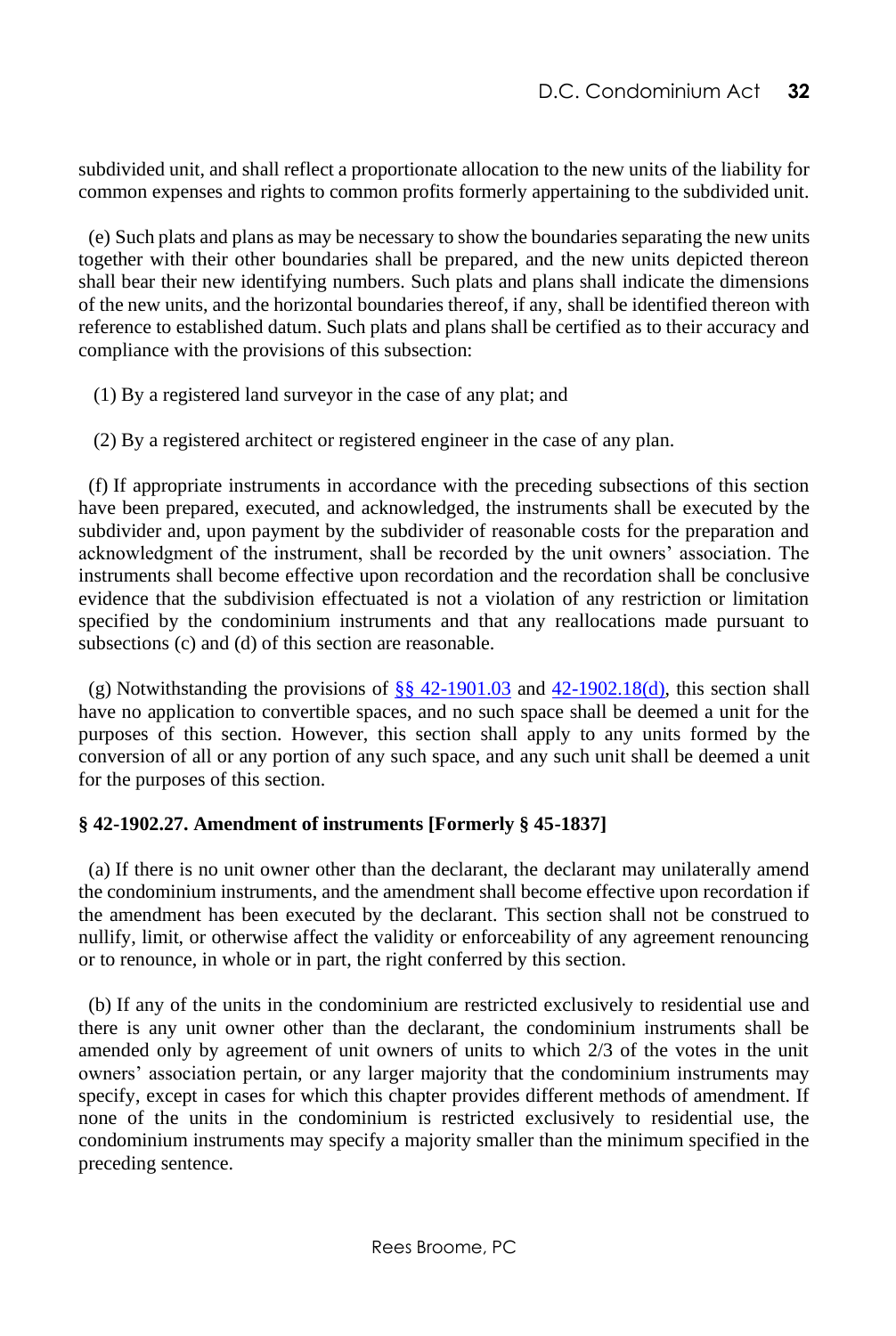(c) An action to challenge the validity of an amendment adopted by the unit owners' association pursuant to this section may not be brought more than 1 year after the amendment is recorded.

 (d) Any amendment to the condominium instruments required by this chapter to be recorded by the unit owners' association shall be prepared, executed, recorded, and certified on behalf of the unit owners' association by any officer designated for that purpose or, in the absence of designation, by the presiding officer of the executive board.

 (e) Except to the extent expressly permitted or required by other provisions of this chapter, an amendment to the condominium instruments may not:

(1) Create or increase special declarant rights;

(2) Increase the number of units;

(3) Change the boundaries of any unit;

 (4) Change the undivided interest in the common elements, the liability for common expenses, the right to surplus funds, or the number of votes in the unit owners' association that pertains to any unit; or

 (5) Change the uses to which any unit is restricted, in the absence of the unanimous consent of the unit owners.

 (f) (1) Notwithstanding any other provision of this section, within 5 years after the recordation of a condominium instrument that contains or creates a mistake, inconsistency, error, or ambiguity, the declarant may unilaterally execute and record a corrective amendment or supplement to the condominium instruments to:

(A) Correct a mathematical mistake, an inconsistency, or a scrivener's error; or

 (B) Clarify an ambiguity in the condominium instruments with respect to an objectively verifiable fact, including without limitation recalculating the undivided interest in the common elements, the liability for common expenses or right to surplus funds, or the number of votes in the unit owners' association that pertain to a unit.

 (2) An amendment or supplement may not materially reduce what the obligations of the declarant would have been if the mistake, inconsistency, error, or ambiguity had not occurred. The principal officer of the unit owners' association may unilaterally execute and record a corrective amendment or supplement upon a vote of 2/3 of the members of the executive board. Any corrective amendment or supplement shall be validated to the extent that the corrective amendment or supplement would have been permitted by this subsection.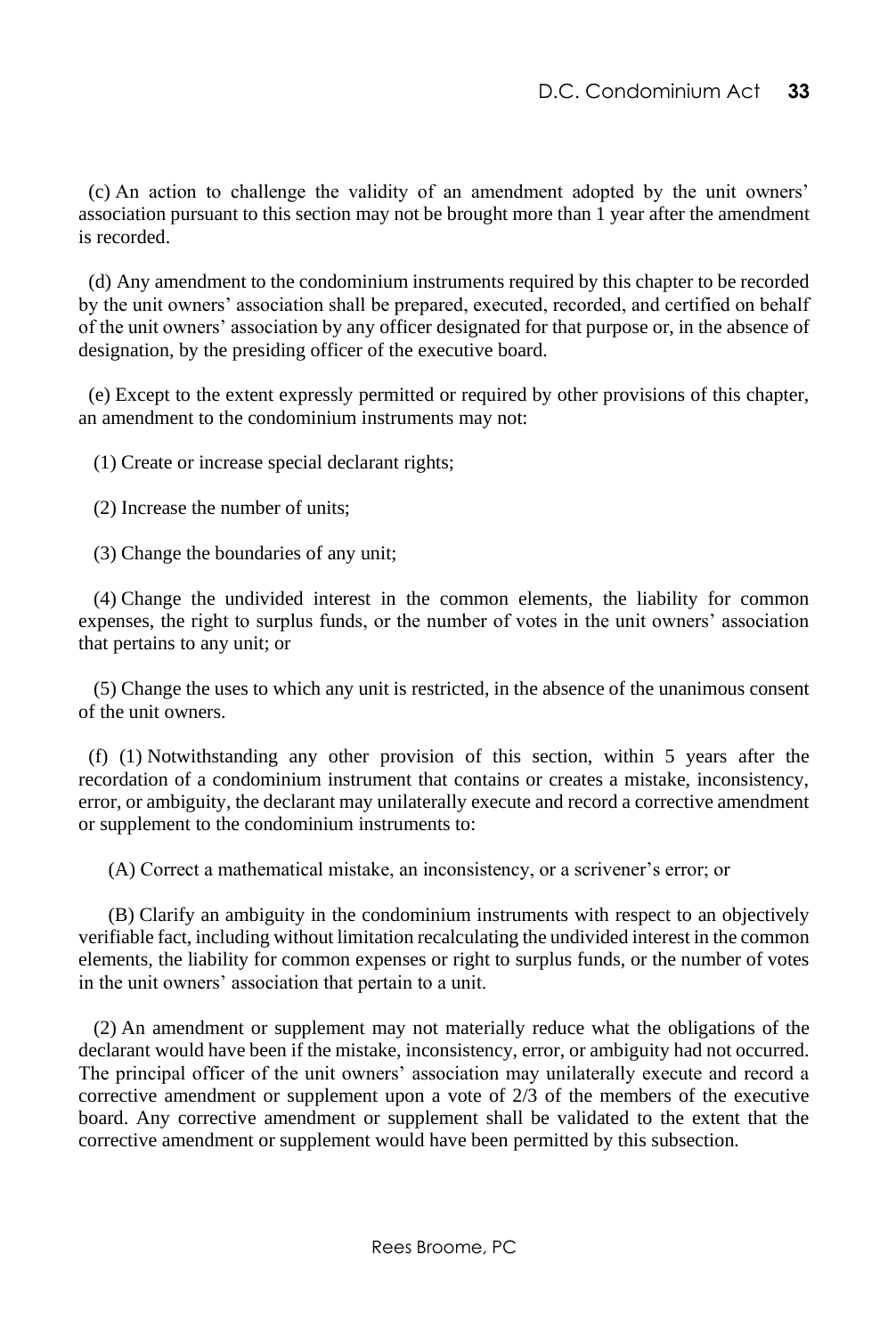(g) (1) Unless otherwise specified in the condominium instruments, if the condominium instruments contain a provision requiring action on the part of the holder of a mortgage or deed of trust on a unit to amend the condominium instruments, that provision shall be deemed satisfied if the procedures under this subsection are satisfied.

(2) If the condominium instruments contain a provision requiring action on the part of the holder of a mortgage or deed of trust on a residential unit to amend the condominium instruments, the unit owners' association shall cause a copy of a proposed amendment to the condominium instruments to be delivered to the last known address of each holder of a mortgage or deed of trust entitled to notice. Absent notice of written instructions to the contrary, the association may reasonably rely upon the address of each holder as contained in the recorded mortgage or deed of trust.

(3) If the holder of a mortgage or deed of trust of a residential unit that receives the proposed amendment fails to object, in writing, to the proposed amendment within 60 days from the date the proposed amendment is mailed or delivered to the holder, the holder shall be deemed to have consented to the adoption of the amendment.

(4) The inadvertent failure to deliver a copy of any proposed amendment to the condominium instruments to each holder of a mortgage or deed of trust entitled to notice, despite good faith efforts by the unit owners' association, shall not invalidate any action taken pursuant to this section.

#### **§ 42-1902.28. Termination of condominium [Formerly § 45-1838]**

 (a) If there is no unit owner other than the declarant, the declarant may unilaterally terminate the condominium. A termination shall become effective upon recordation if the termination has been executed by the declarant and recorded in the Office of the Surveyor. This section shall not be construed to nullify, limit, or otherwise affect the validity or enforceability of any agreement renouncing or to renounce, in whole or in part, the right conferred.

 (b) If any of the units in the condominium are restricted exclusively to residential use and there is any unit owner other than the declarant, the condominium may be terminated by the agreement of unit owners of units to which 4/5 of the votes in the unit owners' association pertain, or any larger majority as the condominium instruments may specify. If none of the units in the condominium is restricted exclusively to residential use, the condominium instruments may specify a majority smaller than the minimum specified in the preceding sentence.

 (c) An agreement to terminate a condominium shall be evidenced by the execution of a termination agreement or ratification in the same manner as a deed by the requisite number of unit owners. Unless the termination agreement otherwise provides, prior to recordation of the termination agreement, a unit owner's prior agreement to terminate the condominium may be revoked only with the approval of unit owners of units to which a majority of the votes in the unit owners' association pertain. The termination agreement shall specify a date after which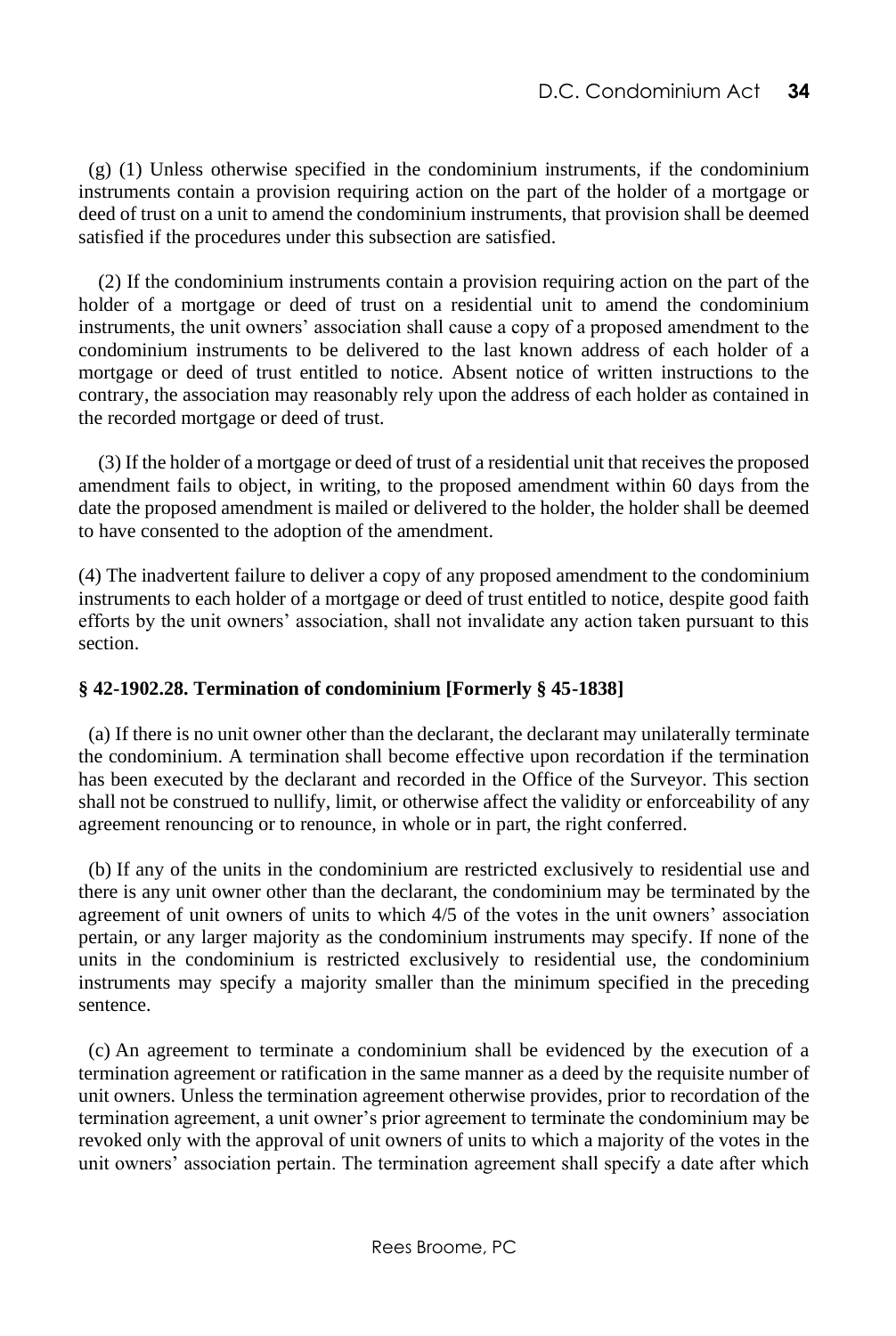the termination agreement shall be void if the termination agreement is not recorded. A termination agreement and any ratification of the termination agreement shall be effective only upon recordation in the Office of the Surveyor.

 (d) In the case of a condominium that contains only units having horizontal boundaries described in the condominium instruments, a termination agreement may provide that all the common elements and units of the condominium shall be sold following termination. If, pursuant to the agreement, any real estate in the condominium shall be sold following termination, the termination agreement shall set forth the minimum terms of the sale.

 (e) In the case of a condominium that contains any units not having horizontal boundaries described in the condominium instruments, a termination agreement may provide for sale of the common elements. The termination agreement may not require that the units be sold following termination, unless the condominium instruments as originally recorded provide otherwise or all the unit owners consent to the sale.

 (f) On behalf of the unit owners, the unit owners' association may contract for the disposition of real estate in the condominium, but the contract shall not be binding on the unit owners until approved pursuant to subsections (b) and (c) of this section. If any real estate in the condominium shall be sold following termination, title to the real estate, upon termination, shall vest in the unit owners' association as trustee for the holders of all interests in the units. Thereafter, the unit owners' association shall have powers necessary and appropriate to effect the sale. Until the sale has been concluded and the proceeds have been distributed, the unit owners' association shall continue in existence with all the powers the unit owners' association had before termination. Proceeds of the sale shall be distributed to unit owners and lienholders as their interests may appear, in proportion to the respective interests of unit owners as provided in subsection (i) of this section. Unless otherwise specified in the termination agreement, for as long as the unit owners' association holds title to the real estate, each unit owner or his or her successor in interest shall have an exclusive right to occupancy of the portion of the real estate that formerly constituted his or her unit. During the period of occupancy by the unit owner or his or her successor in interest, each unit owner or his successor in interest shall remain liable for any assessment or other obligation imposed on the unit owner by this chapter or the condominium instruments.

 (g) If the real estate that constitutes the condominium shall not be sold following termination, title to the common elements and, in the case of a condominium containing only units that have horizontal boundaries described in the condominium instruments, title to all the real estate in the condominium shall vest in the unit owners upon termination as tenants in common in proportion to the unit owners' respective interests as provided in subsection (i) of this section. Any liens on the units shall shift accordingly. While the tenancy in common exists, each unit owner or his or her successors in interest shall have an exclusive right to occupancy of the portion of the real estate that formerly constituted the unit owner's unit.

 (h) Following termination of the condominium, the proceeds of any sale of real estate, together with the assets of the unit owners' association, shall be held by the unit owners'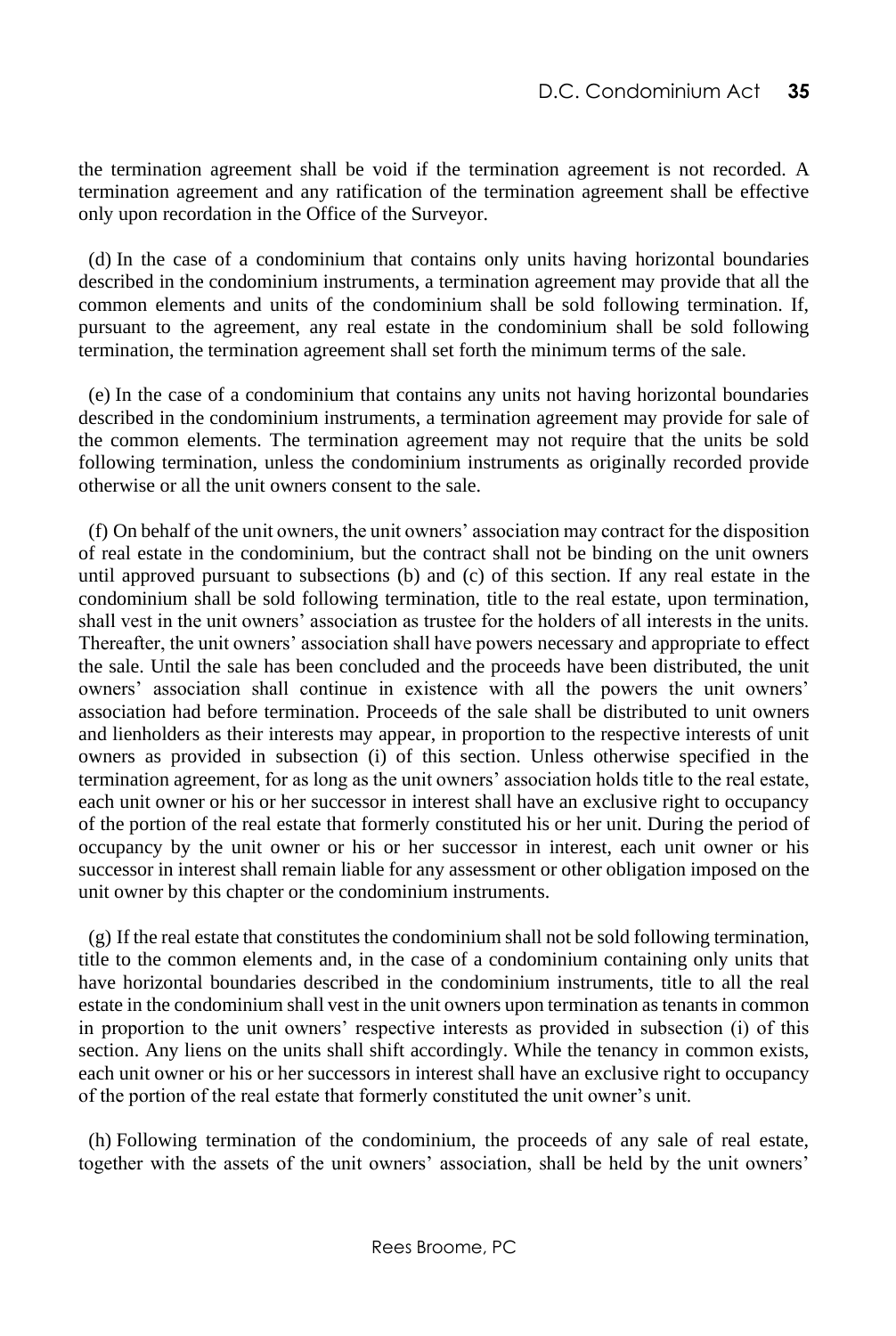association as trustee for unit owners or lienholders on the units as their interests may appear. Following termination, any creditor of the unit owners' association who holds a lien on the unit that was recorded before termination may enforce the lien in the same manner as any lienholder. Any other creditor of the unit owners' association shall be treated as if he or she had perfected a lien on the units immediately before termination.

(i) The respective interests of unit owners referred to in subsections  $(f)$ ,  $(g)$ , and  $(h)$  of this section shall be as follows:

 (1) Except as provided in paragraph (2) of this subsection, the respective interests of a unit owner shall be the fair market values of the unit owner's limited common elements, and common element interests immediately before the termination, as determined by an independent appraiser selected by the unit owners' association. The decision of the independent appraiser shall be distributed to the unit owners and become final unless disapproved within 30 days after distribution by unit owners of units to which 1/4 of the votes in the unit owners' association. The proportion of any unit owner's interest to the interest of all unit owners is determined by dividing the fair market value of the unit owner's unit and common element interest by the total fair market values of all the units and common elements.

 (2) If any unit or limited common element is destroyed to the extent that an appraisal of the fair market value before destruction cannot be made, the interests of all unit owners are the unit owners' respective common element interests immediately before the termination.

 (j) Except as provided in subsection (k) of this section, foreclosure or enforcement of a lien or encumbrance against the entire condominium shall not alone terminate the condominium, and foreclosure or enforcement of a lien or encumbrance against a portion of the condominium, other than withdrawable land, shall not withdraw the portion from the condominium. Foreclosure or enforcement of a lien or encumbrance against withdrawable land shall not alone withdraw the land from the condominium, but the person who takes title to the withdrawable land shall have the right to require from the unit owners' association, upon request, an amendment that excludes the land from the condominium.

 (k) If a lien or encumbrance against a portion of the real estate that comprises the condominium has priority over the condominium instruments, and the lien or encumbrance has not been partially released, upon foreclosure, the parties foreclosing the lien or encumbrance may record an instrument that excludes the real estate subject to the lien or encumbrance from the condominium.

#### **§ 42-1902.29. Condominium lease; recordation; terms; leasehold payments; increases; sale or assignation; offer to unit owners' association; renewal [Formerly § 45-1839]**

 (a) The declarant of a leasehold condominium shall record with the condominium instruments any lease pursuant to which the condominium is a leasehold condominium ("condominium lease"); provided, however, it shall be sufficient for the declarant to record a statement of the book, page and date of recordation of such lease if such lease has previously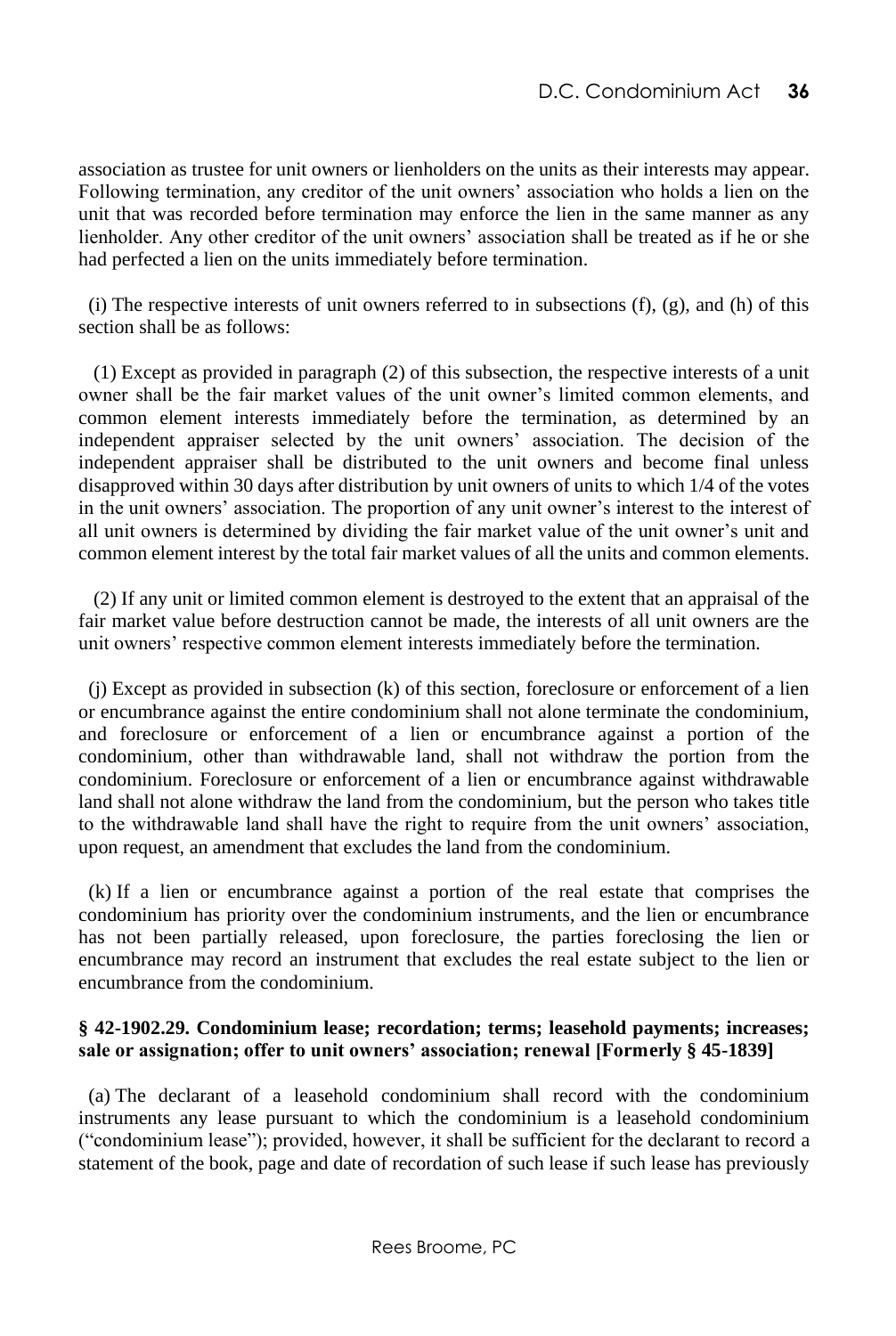been recorded among the land records of the District of Columbia. Condominium instruments establishing a leasehold condominium containing more than 3 residential units shall not be effective unless the condominium lease(s) comply with the requirements of subsections (b), (c) and (d) of this section.

 (b) (1) If a condominium is a leasehold condominium subject to the provisions of this section, any condominium lease shall be for a term of not less than 99 years with a right of renewal for consecutive additional terms of not less than 99 years. The lease shall provide for level, periodic payments which may not be increased during the first 10 years of the leasehold term. If provided in the lease, the lessor may petition the Mayor for an increase in leasehold payments to be effective beginning with the 11th year of the leasehold term, and the Mayor shall approve such increase if he finds that:

(A) Costs borne by the lessor in connection with the lease have increased; or

 (B) Costs of living, as measured by a standard statistical index computed and published by the United States government and available for the period of the leasehold term, have increased; and

(C) The increase in the lease payments is in reasonable proportion to such increased costs.

 (2) An increase in lease payments shall be effective for a minimum period of 10 years, after which the lessor may again petition for an increase subject to the provisions of this subsection. The lessor shall not require or accept lease payments which do not meet the requirements of this subsection.

 (c) A lessor of a condominium lease may sell or assign the lease only after offering the unit owners' association of the condominium the right to purchase the leasehold estate at a price and on terms offered to any other prospective purchaser. The lessor shall give the unit owners' association a period of at least 60 days within which to accept or reject the offer.

 (d) The lessor of a condominium lease shall give the lessee of such lease a statement not less than 5 years prior to the expiration of such lease of whether the lease is to be renewed and on what terms the lease is to be renewed. If the lessor offers to renew the lease, the lessor shall give the lessee a period of at least 180 days within which to accept or reject the offer.

# **§ 42-1902.30. Transfer of special declarant rights [Formerly § 45-1839.1]**

 (a) A special declarant right created or reserved under this chapter may not be transferred except by an instrument that evidences the transfer recorded in the same manner as the condominium instruments. The instrument shall not be effective unless executed by the transferee.

 (b) Upon transfer of any special declarant right, the liability of a transferor declarant shall be as follows: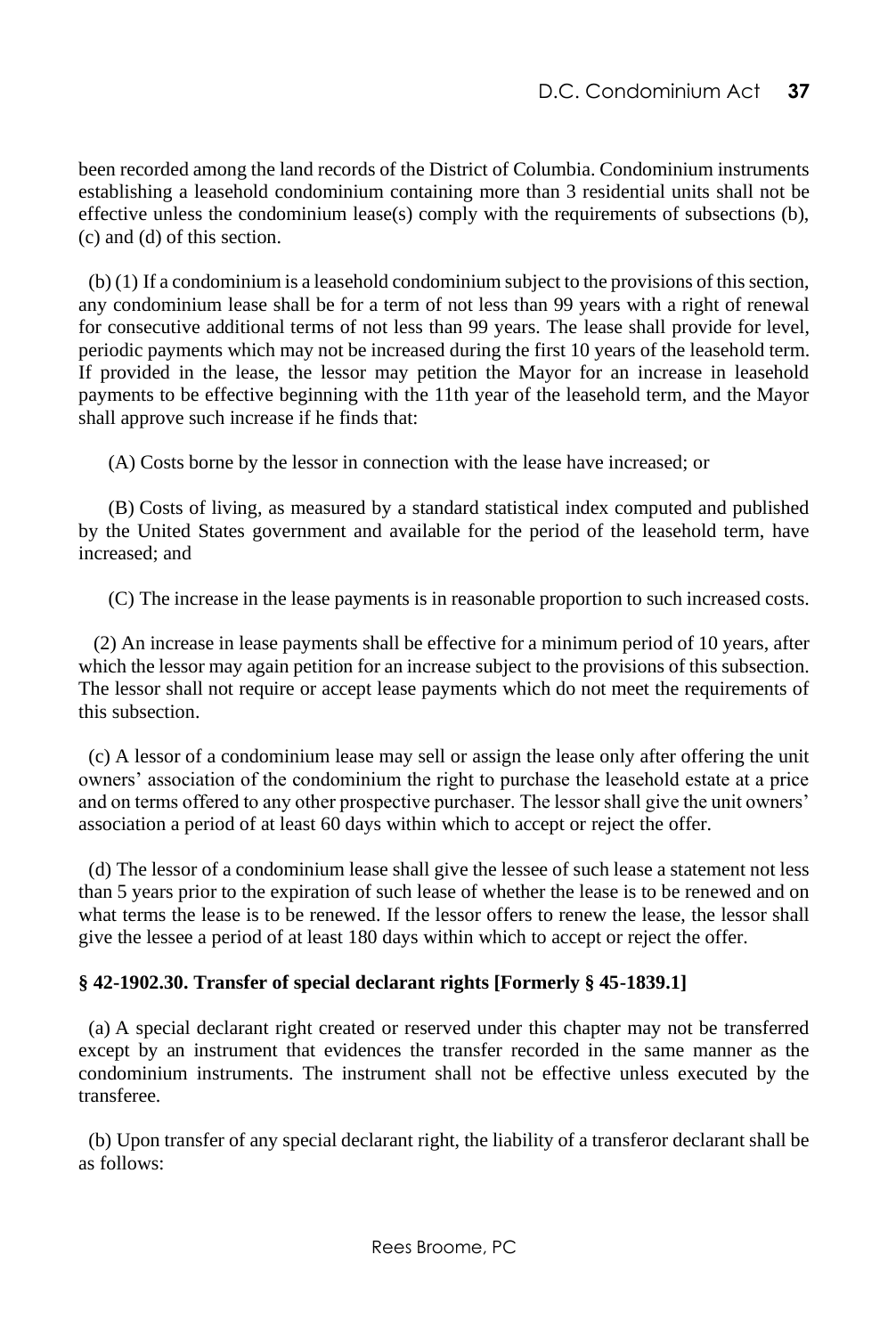(1) A transferor shall not be relieved of any obligation or liability that arises before the transfer and shall remain liable for any warranty obligation imposed upon him or her by this chapter. Lack of privity shall not deprive any unit owner of standing to maintain an action to enforce any obligation of the transferor.

 (2) If a successor to a special declarant right is an affiliate of a declarant, the transferor shall be jointly and severally liable with the successor for any obligation or liability of the successor that relates to the condominium.

 (3) If a transferor retains a special declarant right, and transfers other special declarant rights to a successor who is not an affiliate of the declarant, the transferor shall be liable for any obligation or liability imposed on a declarant by this chapter or by the condominium instruments that relates to the retained special declarant rights and that arises after the transfer.

 (4) A transferor shall have no liability for any act or omission or any breach of a contractual or warranty obligation that arises from the exercise of a special declarant right by a successor declarant who is not an affiliate of the transferor.

 (c) Unless otherwise provided in a mortgage instrument or deed of trust, in case of foreclosure, mortgage, tax sale, judicial sale, sale by a trustee under a deed of trust, or sale under bankruptcy or receivership proceedings of any unit owned by a declarant or real estate in a condominium subject to development rights, a person who acquires title to all the real estate being foreclosed or sold, upon his or her request, shall succeed to all special declarant rights related to the real estate held by the declarant, or to any rights reserved in the condominium instruments pursuant to  $\S$  42-1902.22 and held by the declarant to maintain models, sales offices, and signs. The judgment or instrument that conveys title shall provide for transfer of only the special declarant rights requested. For purposes of this subsection, the term "development rights" means any right or combination of rights to expand an expandable condominium, contract a contractable condominium, convert convertible land, or convert convertible space.

 (d) Upon foreclosure, tax sale, judicial sale, sale by a trustee under a deed of trust, or sale under bankruptcy or receivership proceedings of all units and other real estate in a condominium owned by a declarant:

(1) The declarant shall cease to have any special declarant rights; and

 (2) The period of declarant control shall terminate unless the judgment or instrument that conveys title provides for transfer of all special declarant rights held by the declarant to a successor declarant.

 (e) The liability or obligation of a person who succeeds to special declarant rights shall be as follows: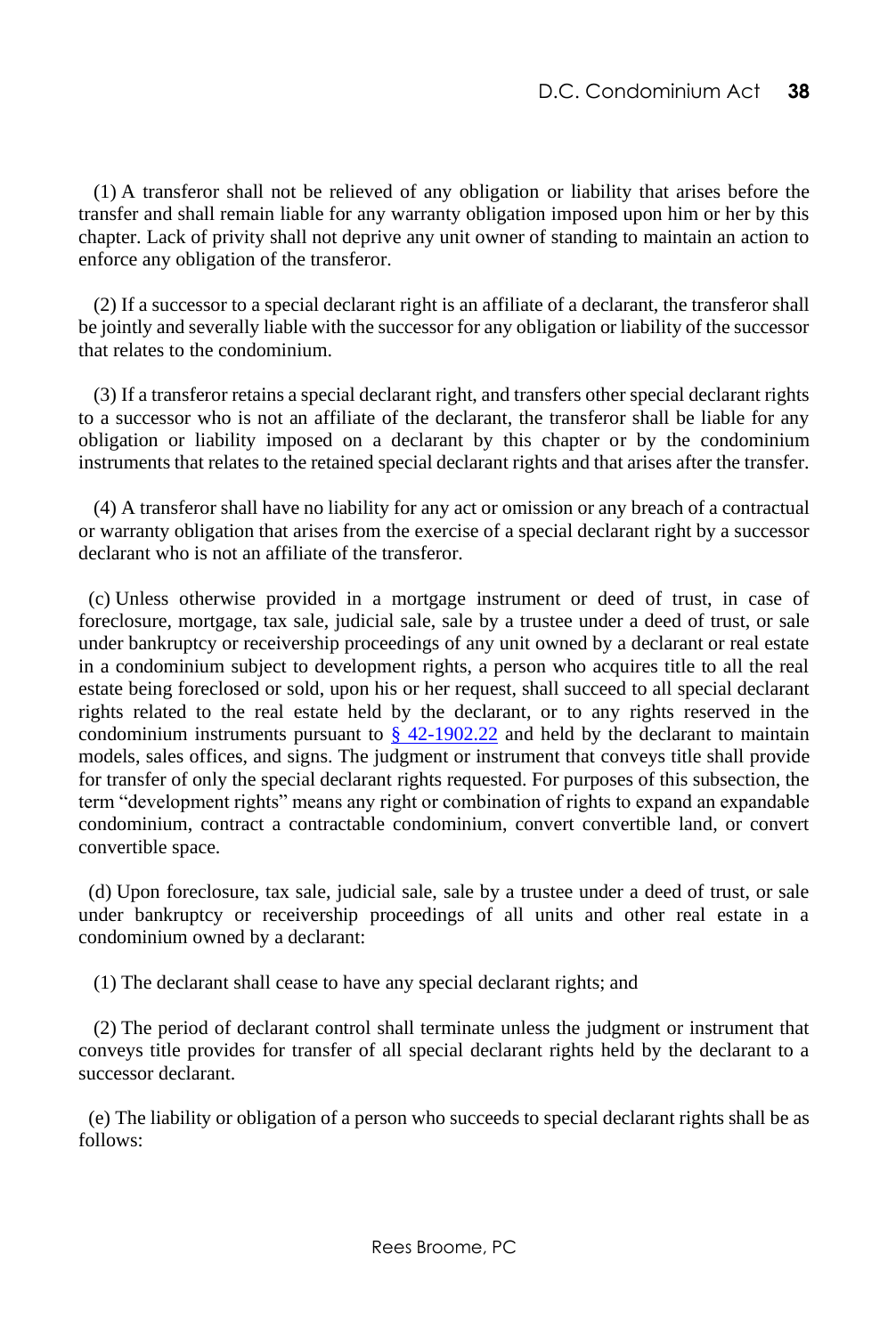(1) A successor to any special declarant right who is an affiliate of a declarant shall be subject to any obligation or liability imposed on the transferor by this chapter or the condominium instruments.

 (2) A successor to any special declarant right, other than a successor described in paragraph (3) or (4) of this subsection, who is not an affiliate of a declarant, shall be subject to any obligation or liability imposed by this chapter or the condominium instruments:

 (A) On a declarant that relates to his or her exercise or nonexercise of special declarant rights; or

(B) On his or her transferor, other than:

(i) A misrepresentation by a previous declarant;

 (ii) A warranty obligation on improvements made by a previous declarant or made before the condominium was created;

 (iii) A breach of a fiduciary obligation by a previous declarant or his or her appointee to the executive board; or

 (iv) Any liability or obligation imposed on the transferor's acts or omissions after the transfer.

 (3) A successor who is not an affiliate of a declarant and whose sole right is a reservation in the condominium instruments to maintain models, sales offices, and signs may not exercise any other special declarant right and shall not be subject to any liability or obligation as a declarant, except a liability or obligation that arises under subchapter IV of this chapter that relates to disposition by the successor.

 (4) If the transferor is not an affiliate of the successor to special declarant rights and the successor succeeded to all the special declarant rights pursuant to a deed in lieu of foreclosure or a judgment or instrument that conveys title to units under subsection (c) of this section, the successor may declare his or her intention in a recorded instrument to hold the rights solely for transfer to another person. Until the successor transfers all special declarant rights to any person who acquires title to any unit owned by the successor, or until the successor records an instrument that permits exercise of all special declarant rights, the successor may not exercise the special declarant rights other than a right held by his or her transferor to control the executive board in accordance with the provisions of  $\S$  42-1903.02 for the duration of any period of declarant control. Any attempted exercise of special declarant rights other than a right held by the successor's transferor to control the executive board shall be void. For the period that a successor declarant may not exercise special declarant rights under this subsection, he or she shall not be subject to any liability or obligation as a declarant other than liability or obligation as a declarant for his or her acts or omissions under [§ 42-1903.02.](http://www.lexis.com/research/buttonTFLink?_m=b57e1034375c2393b3d69679ef2039cf&_xfercite=%3ccite%20cc%3d%22USA%22%3e%3c%21%5bCDATA%5bD.C.%20Code%20%a7%2042-1902.30%5d%5d%3e%3c%2fcite%3e&_butType=4&_butStat=0&_butNum=4&_butInline=1&_butinfo=DC%20CODE%2042-1903.02&_fmtstr=FULL&docnum=1&_startdoc=1&wchp=dGLzVlz-zSkAz&_md5=540768bfae609f1745bcff9fffce11ca)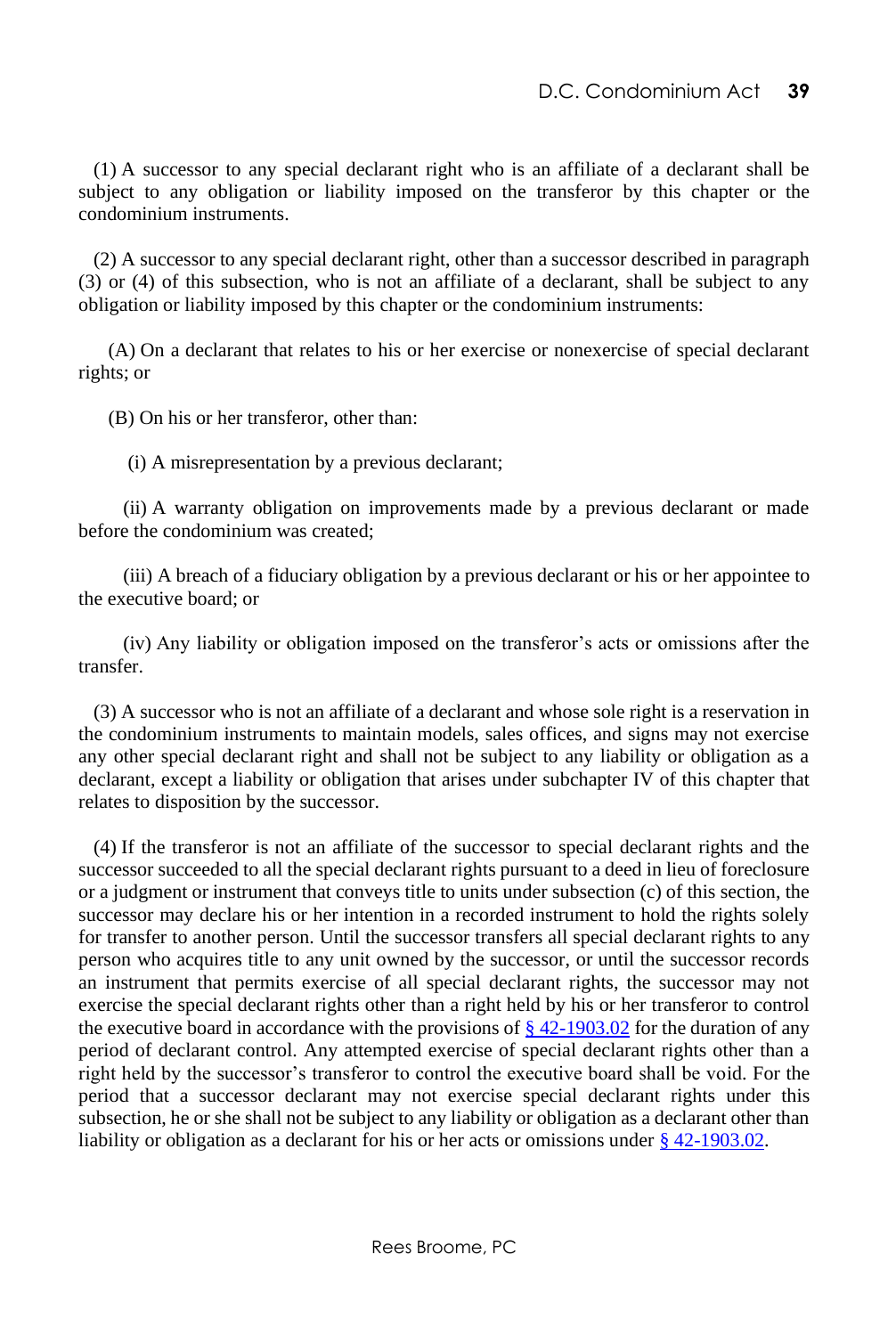(f) Nothing in this section shall subject any successor to a special declarant right to any claim against or other obligation of a transferor declarant, other than a claim or obligation that arises under this chapter or the condominium instruments.

### **§ 42-1903.01. Bylaws; recordation; unit owners' association and executive board thereof; powers and duties; officers; amendment and contents thereof; responsibility for insurance on common elements [Formerly § 45-1841]**

 (a) There shall be recorded simultaneously with the declaration a set of bylaws providing for the self-government of the condominium by an association of all the unit owners. The unit owners' association may be incorporated.

 (b) The bylaws shall provide whether or not the unit owners' association shall have an executive board. The executive board, if any, shall, subsequent to the expiration of the period of declarant control specified pursuant to  $\S 42-1903.02(a)$ , be elected by the unit owners unless the unit owners vote to amend the bylaws to provide otherwise. If there is to be such a board, the bylaws shall specify the powers and responsibilities of the same and the number and terms of its members. The bylaws may delegate to such board, inter alia, any of the powers and responsibilities assigned by this chapter to the unit owners' association. The bylaws shall also specify which, if any, of its powers and responsibilities the unit owners' association or its executive board may delegate to a managing agent.

 (c) The bylaws shall provide whether or not there shall be officers in addition to the members of the executive board. If there are to be such additional officers, the bylaws shall specify the powers and responsibilities of the same, the manner of their selection and removal, their number and their terms. the bylaws may delegate to such additional officers, inter alia, any of the powers and responsibilities assigned by this chapter to the unit owners' association.

 (d) In any case where an amendment to the declaration is required by subsection (b), (c), or (d) of  $\S 42-1902.12$ , the person or persons required to execute the same shall also prepare and execute, and record simultaneously with such amendment, an amendment to the bylaws. The amendment to the bylaws shall allocate to the new units votes in the unit owners' association, rights to future surplus funds, and liabilities for future common expenses not specially assessed, on the same bases as were used for such allocations to the units depicted on plats and plans recorded pursuant to subsections (a) and (b) of  $\frac{8}{3}$  42-1902.14; or shall abolish the votes appertaining to former units and reallocate their rights to future surplus funds, and their liabilities for future common expenses not specially assessed, to the remaining units in proportion to the relative rights and liabilities of the remaining units immediately prior to the amendment.

(e) Repealed.

**§ 42-1903.02. Control by declarant; limitations; contracts entered on behalf of unit owners; declarant to act where owners' association or officers thereof not existent;**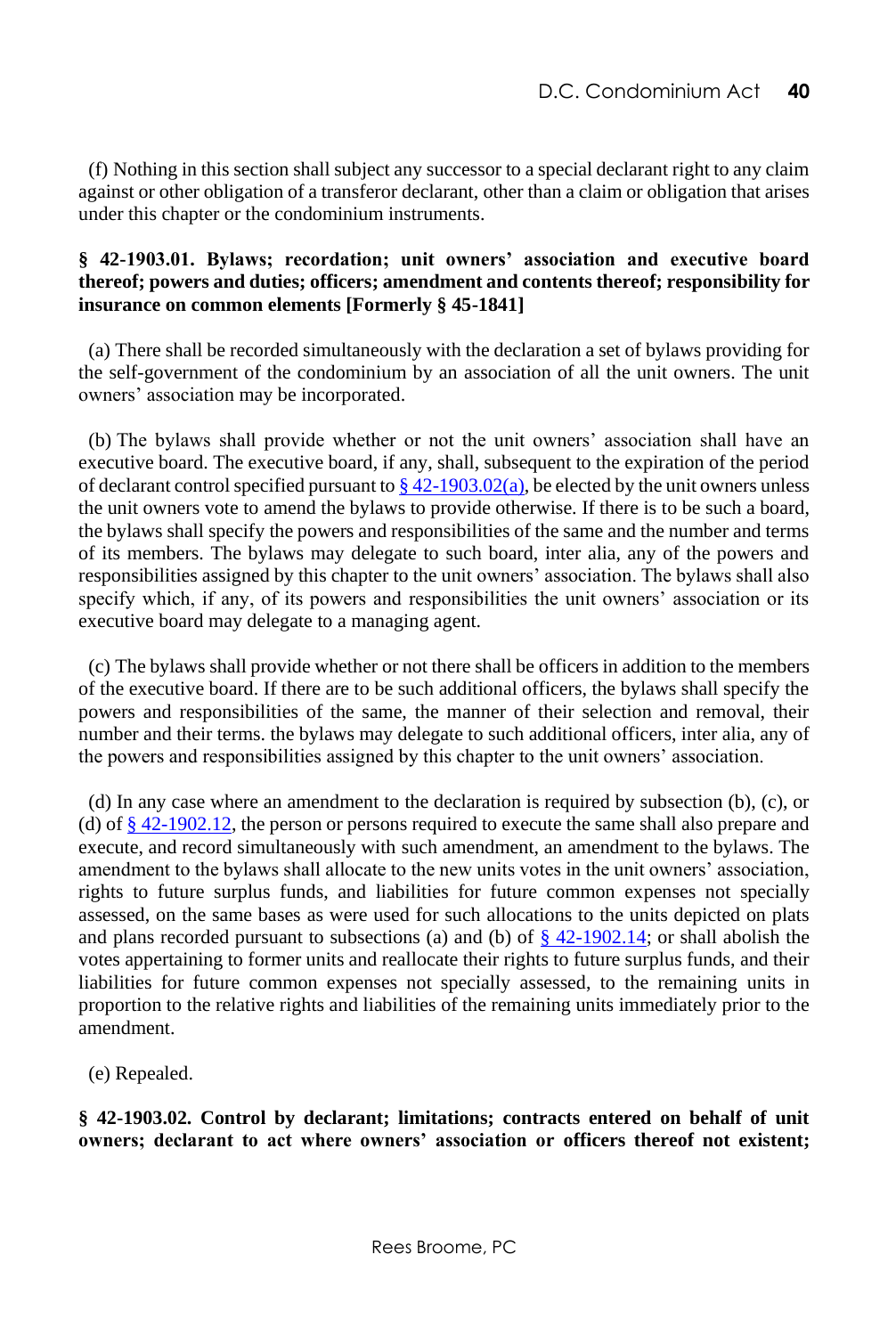### **graduated representation of unit owners in executive board; strict construction [Formerly § 45-1842]**

 (a) The condominium instruments may authorize the declarant, or a managing agent or some other person or persons selected or to be selected by the declarant, to appoint and remove some or all of the officers of the unit owners' association or members of its executive board, or both, or to exercise powers and responsibilities otherwise assigned by the condominium instruments and by this chapter to the unit owners' association, the officers, or the executive board. But no amendment to the condominium instruments shall increase the scope of such authorization if there is any unit owner other than the declarant and no such authorization shall be valid after the time set by the condominium instruments or after units to which three-fourths of the undivided interests in the common elements appertain have been conveyed, whichever occurs first. For the purposes of the preceding sentence only, the calculation of the fraction of undivided interest shall be based upon the total undivided interests assigned or to be assigned to all units registered with the Mayor according to  $\S$  42-1904.06. The time limit initially set by the condominium instruments shall not exceed 3 years in the case of an expandable condominium or a condominium containing convertible land, or 2 years in the case of any other condominium containing any convertible land, or 2 years in the case of any other condominium. Such period shall commence upon settlement of the first unit to be sold in any portion of the condominium.

 (b) (1) If entered into at any time prior to the expiration of the period of declarant control contemplated by subsection (a) of this section, no contract or lease entered into with the declarant or an affiliate of a declarant, other than a lease subject to  $\S$  42-1902.10(e), management contract, employment contract, or lease of a recreational or parking area or facility, which is directly or indirectly made by or on behalf of the unit owners' association or the unit owners as a group, shall be entered into for a period in excess of 2 years. Any contract or agreement entered into after March 8, 1991, may be terminated without penalty by the unit owners' association or the executive board of the unit owners' association upon not less than 90 days written notice to the other party.

 (2) If entered into at any time prior to the expiration of the period of declarant control contemplated by subsection (a) of this section, any contract, lease or agreement, other than those subject to the provisions of paragraph (1) of this subsection, may be entered into by or on behalf of the unit owners' association, its executive board, or the unit owners as a group, if such contract, lease or agreement is bona fide and is commercially reasonable to the unit owners' association at the time entered into under the circumstances.

 (c) If the unit owners' association is not in existence or does not have officers at the time of the creation of the condominium, the declarant shall, until there is such an association with such officers, have the power and the responsibility to act in all instances where this subchapter or the condominium instruments require or permit action by the unit owners' association, its executive board, or any officer or officers.

(d) Notwithstanding subsection (a) of this section, the bylaws shall provide that: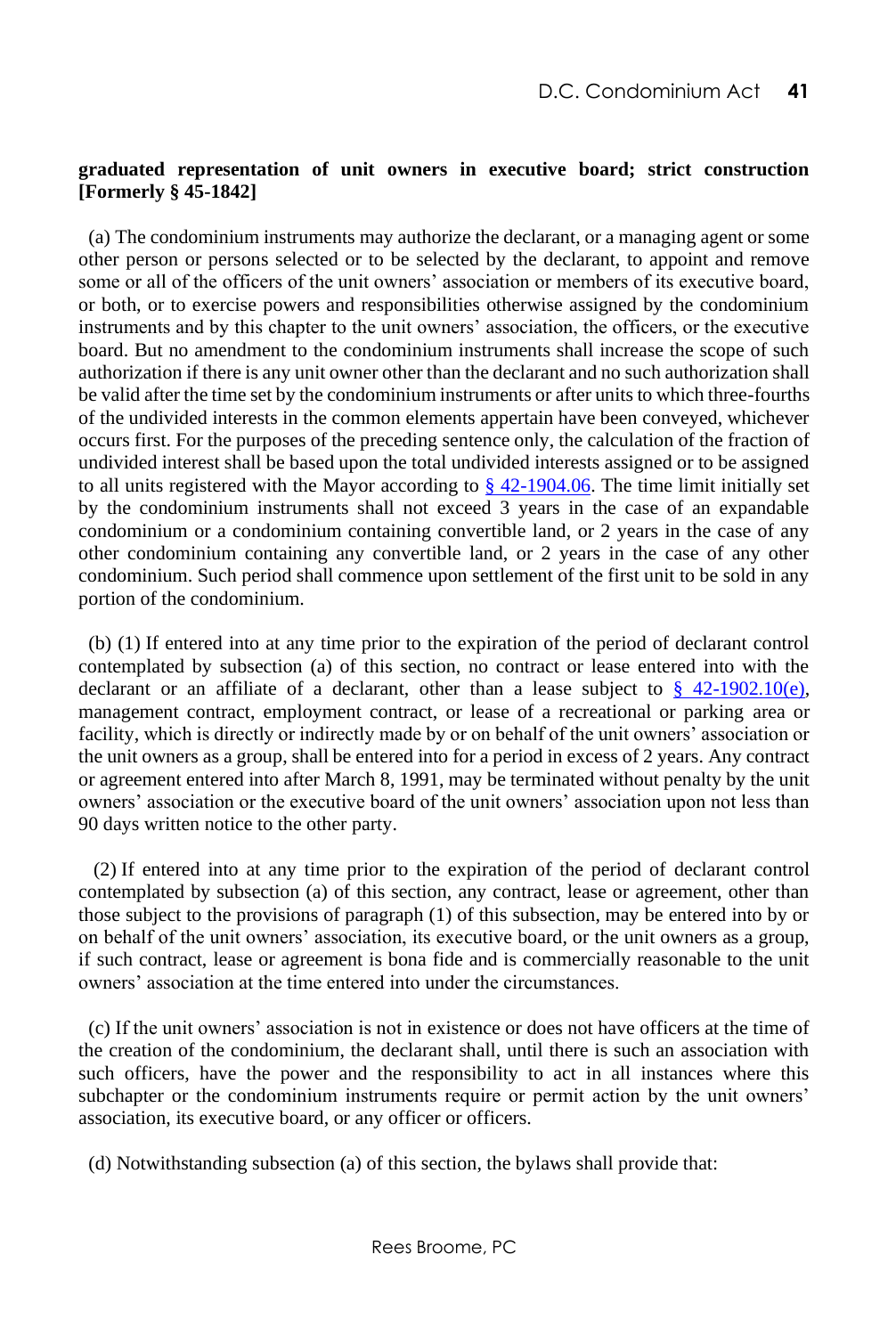(1) Not later than the time that units to which 25% of the undivided interests in the common elements appertain have been conveyed, the unit owners' association shall cause a special meeting to be held at which not less than 25% of the members of the executive board shall be selected by unit owners other than declarant; and

 (2) Not later than the time units to which 50% of the undivided interests in the common elements appertain have been conveyed, the unit owners' association shall cause a special meeting to be held at which not less than 331/3% of the members of the executive board shall be selected by unit owners other than declarant.

(e) Repealed.

(f) This section shall be strictly construed to protect the rights of the unit owners.

## **§ 42-1903.03. Meetings; electronic notice. [Formerly § 45-1843]**

(a) Meetings of the unit owners' association shall be held in accordance with the provisions of the condominium instruments at least once each year after the formation of the unit owners' association and shall be open to all unit owners of record in good standing. The bylaws shall specify an officer who shall, at least 21 days in advance of any annual or regularly scheduled meeting, and at least 7 days in advance of any other meeting, send to each unit owner notice of time, place, and purposes of the meeting. Notice shall be sent by United States mail to all unit owners of record at the address of their respective units and to one other address as any of them may have designated in writing to the officer, or notice may be hand delivered by the officer; provided, that the officer certifies in writing that notice was hand delivered to the unit owner. Alternatively, notice may be sent by electronic means to any unit owner who requests delivery of notice in an electronic manner and who waives notice by mail or hand delivery, pursuant to subsection (e) of this section.

(b)(1) Except as otherwise provided in the condominium instruments, all meetings of the unit owners' association, committees of the unit owners' association, and the executive board shall be open for observation to all unit owners in good standing. Minutes shall be recorded and shall be available for examination and copying by unit owners in good standing. This right of examination may be exercised:

(A) Only during reasonable business hours or at a mutually convenient time and location; and

(B) Upon 5 days' written notice identifying the specific minutes requested.

(2) Notice, including the time, date, and place of each executive board meeting, shall be furnished to a unit owner who requests this information and published in a location reasonably calculated to be seen by unit owners. Requests by a unit owner to be notified on a continual basis must be made at least once a year in writing and include the unit owner's name, address,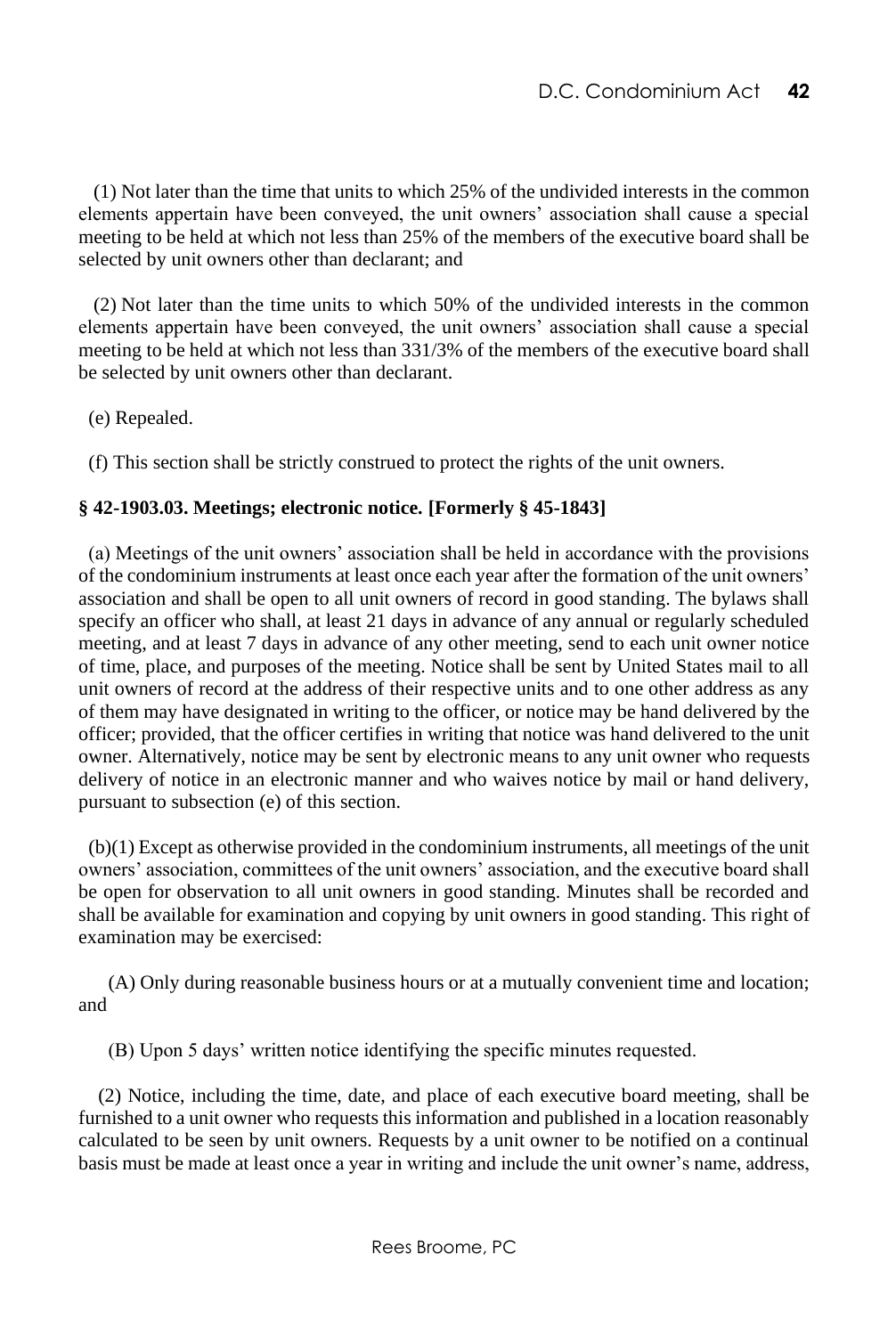and zip code. Notice, reasonable under the circumstances, of special or emergency meetings shall be given contemporaneously with the notice provided to members of the executive board conducting the meeting.

(3) Unless otherwise exempt as relating to an executive session pursuant to paragraph (5) of this subsection, at least one copy of the agenda furnished to members of the executive board for a meeting shall be made available for inspection by unit owners.

(4) Meetings of the executive board may be conducted or attended by telephone conference or video conference or similar electronic means. If a meeting is conducted by telephone conference, video conference, or similar electronic means, the equipment or system used must permit any executive board member in attendance to hear and be heard by, and to communicate what is said by all other executive board members participating in the meeting.

(5)(A) The executive board, upon a motion and an affirmative vote in an open meeting to assemble in executive session, may convene in executive session to consider:

(i) Personnel matters relating to specific, identified persons who work for the unit owners' association, including a person's medical records;

(ii) Contracts, leases, and other commercial transactions to purchase or provide goods or services, currently in or under negotiation;

(iii) Pending or anticipated litigation;

(iv) Matters involving state or local administrative or other formal proceedings before a government tribunal for enforcement of the condominium instruments or rules and regulations promulgated by the executive board;

(v) Consultation with legal counsel;

(vi) Matters involving individual unit owners or members, including violations of the condominium instruments or rules and regulations promulgated pursuant to the condominium instruments and the personal liability of a unit owner to the unit owners' association; or

(vii) On an individually recorded affirmative vote of two-thirds of the board members present, for some other exceptional reason so compelling as to override the general public policy in favor of open meetings

(B) For the purpose of subparagraph (A)(iii) of this paragraph, the term "anticipated litigation" means those instances where there has been a specific threat of litigation from a party or the legal counsel of a party.

(6) The motion to assemble in executive session shall state specifically the purpose for the executive session. Reference to the motion and the stated purpose for the executive session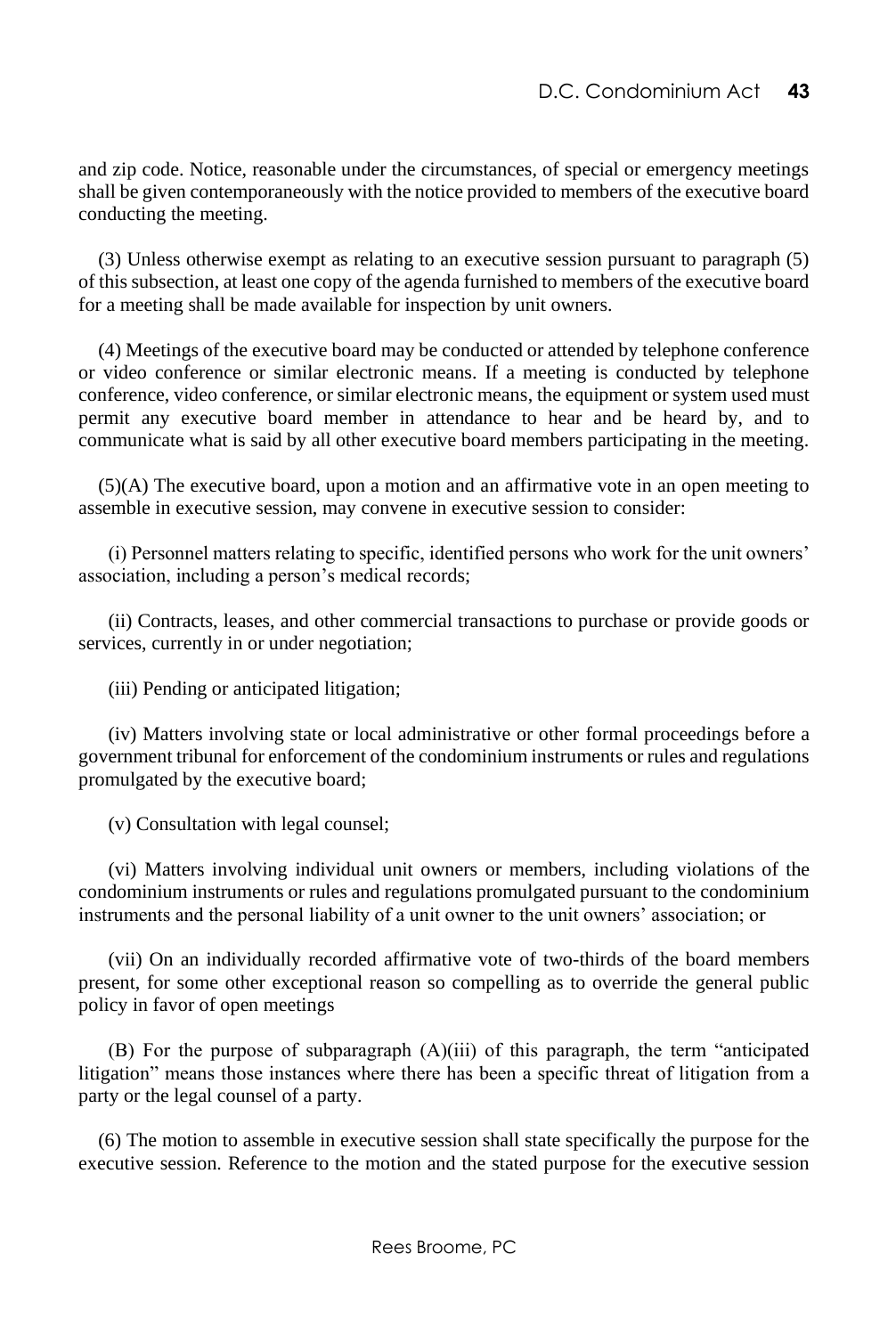shall be included in the minutes. The executive board shall restrict the consideration of matters during an executive session to those purposes specifically set forth in the motion. A motion passed, or other formal action taken, in an executive session shall be recorded in the minutes of the open meeting, but this shall not require disclosure of any details that are properly the subject of confidential consideration in an executive session. The action or actions authorized by a motion passed in an executive session shall be reflected in minutes available to unit owners in good standing. The requirements of this section shall not require the disclosure of information in violation of law.

(c) Subject to reasonable rules adopted by the executive board, the executive board shall provide a designated period of time during each regularly scheduled meeting to allow unit owners an opportunity to comment on any matter relating to the unit owners' association. During a meeting at which the agenda is limited to specific topics, or at a special meeting, the executive board may limit the comments of unit owners to the topics listed on the meeting agenda.

(d) The executive board may take action without a meeting by resolution issued with the unanimous written consent of the members of the executive board in support of the action being taken. A copy of the resolution shall be attached to the minutes of the next executive board meeting that occurs following its adoption.

(e)(1) Notwithstanding any language contained in the condominium instruments, the unit owners' association may provide notice of a meeting or deliver information to a unit owner by electronic transmission if:

(A) The executive board authorizes the unit owners' association to provide notice of a meeting or deliver information by electronic transmission;

(B) The unit owner provides the unit owners' association with prior written authorization to provide notice of a meeting or deliver material or information by electronic transmission; and

(C) An officer or agent of the unit owners' association certifies in writing that the unit owners' association has provided notice of a meeting or delivery of material or information by electronic transmission as authorized by the unit owner pursuant to this subsection.

(2) Notice or delivery by electronic transmission shall be considered ineffective if:

(A) The unit owners' association is unable to deliver 2 consecutive notices; and

(B) The inability to deliver the electronic transmission becomes known to the person responsible for the sending of the electronic transmission.

(3) The inadvertent failure to deliver notice by electronic transmission shall not invalidate any meeting or other action.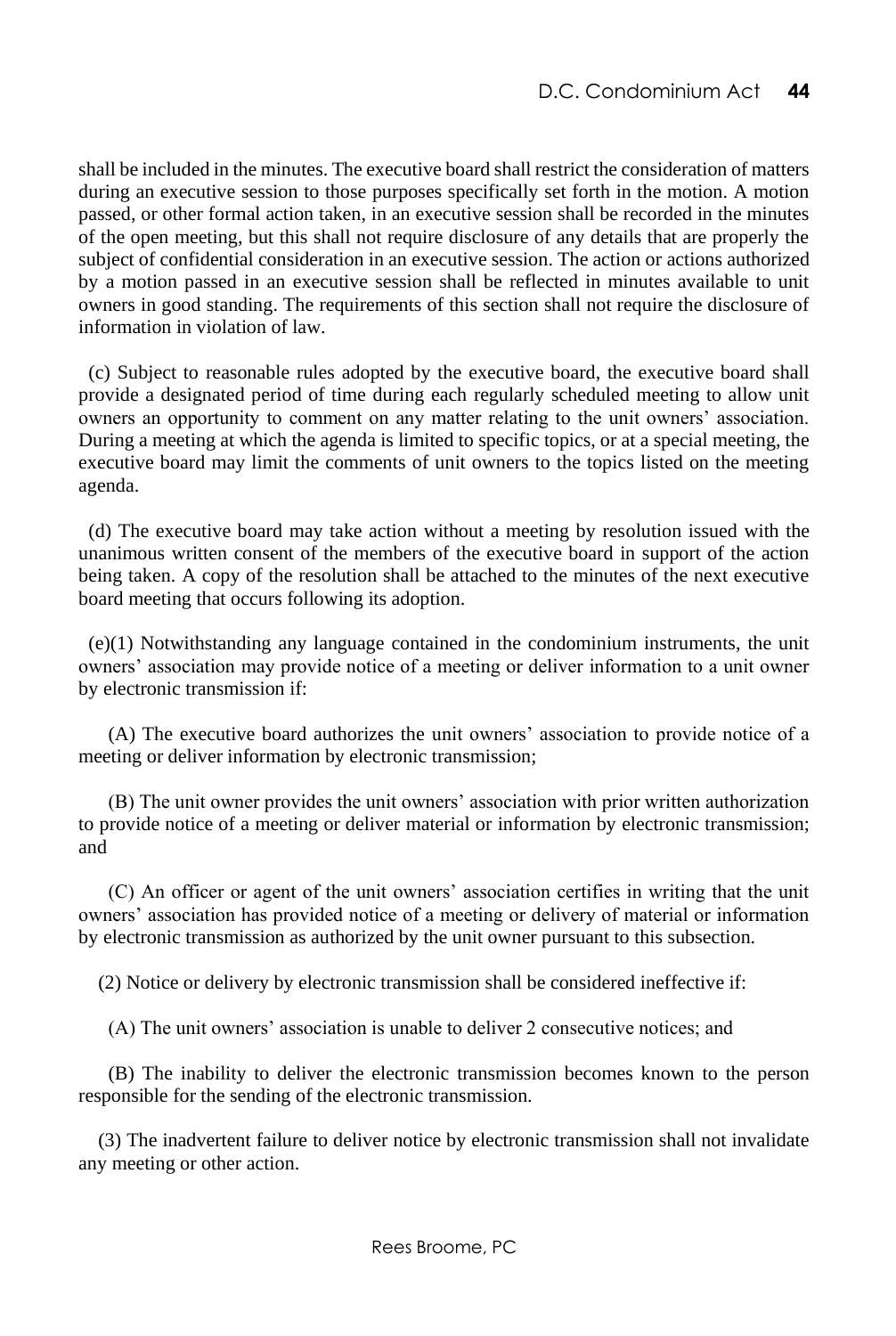## **§ 42-1903.04. Meetings -- Executive board; quorums [Formerly § 45-1844]**

 (a) Unless the condominium instruments otherwise provide, a quorum shall be deemed to be present throughout any meeting of the unit owners' association until adjourned if persons entitled to cast more than the 33 1/3 percent of the votes are present at the beginning of such meeting. The bylaws may provide for a larger percentage, or for a smaller percentage not less than 25 percent.

 (b) Unless the condominium instruments specify a larger majority, a quorum shall be deemed to be present throughout any meeting of the executive board if persons entitled to cast one half of the votes in that body are present at the beginning of such meeting.

#### **§ 42-1903.05. Allocation of votes within unit owners' association; vote where more than 1 owner of unit; proxies; majority; provisions not applicable to units owned by association [Formerly § 45-1845]**

 (a) The bylaws may allocate to each unit depicted on plats and plans that comply with subsections (a) and (b) of  $\S$  42-1902.14 a number of votes in the unit owners' association proportionate to the liability for common expenses as established pursuant to  $\S$  42-1903.12(c).

 (b) Otherwise, the bylaws shall allocate to each such unit an equal number of votes in the unit owners' association, subject to the following exception: Each convertible space so depicted shall be allocated a number of votes in the unit owners' association proportionate to the size of each such space, vis-a-vis the aggregate size of all units so depicted, while the remaining votes in the unit owners' association shall be allocated equally to the other units so depicted.

 (c) Since a unit owner may be more than 1 person, if only 1 of such persons is present at a meeting of the unit owners' association, that person shall be entitled to cast the votes appertaining to that unit. But if more than 1 of such persons is present, the vote appertaining to that unit shall be cast only in accordance with their unanimous agreement unless the condominium instruments expressly provide otherwise, and such consent shall be conclusively presumed if any 1 of them purports to cast the votes appertaining to that unit without protest being made forthwith by any of the others to the person presiding over the meeting. Since a person need not be a natural person, the word "person" shall be deemed for the purposes of this subsection to include, without limitation, any natural person having authority to execute deeds on behalf of any person, excluding natural persons, which is, either alone or in conjunction with another person or persons, a unit owner.

 (d) Notwithstanding any contrary provisions of the condominium instruments, this subsection establishes the requirements for the validity of proxies. The votes that pertain to any unit may be cast pursuant to a proxy duly executed by or on behalf of the unit owner, or, in a case where the unit owner is more than 1 person, by or on behalf of all those persons. A proxy may be revoked if a unit owner or 1 of the unit owners, in the case of a unit owned by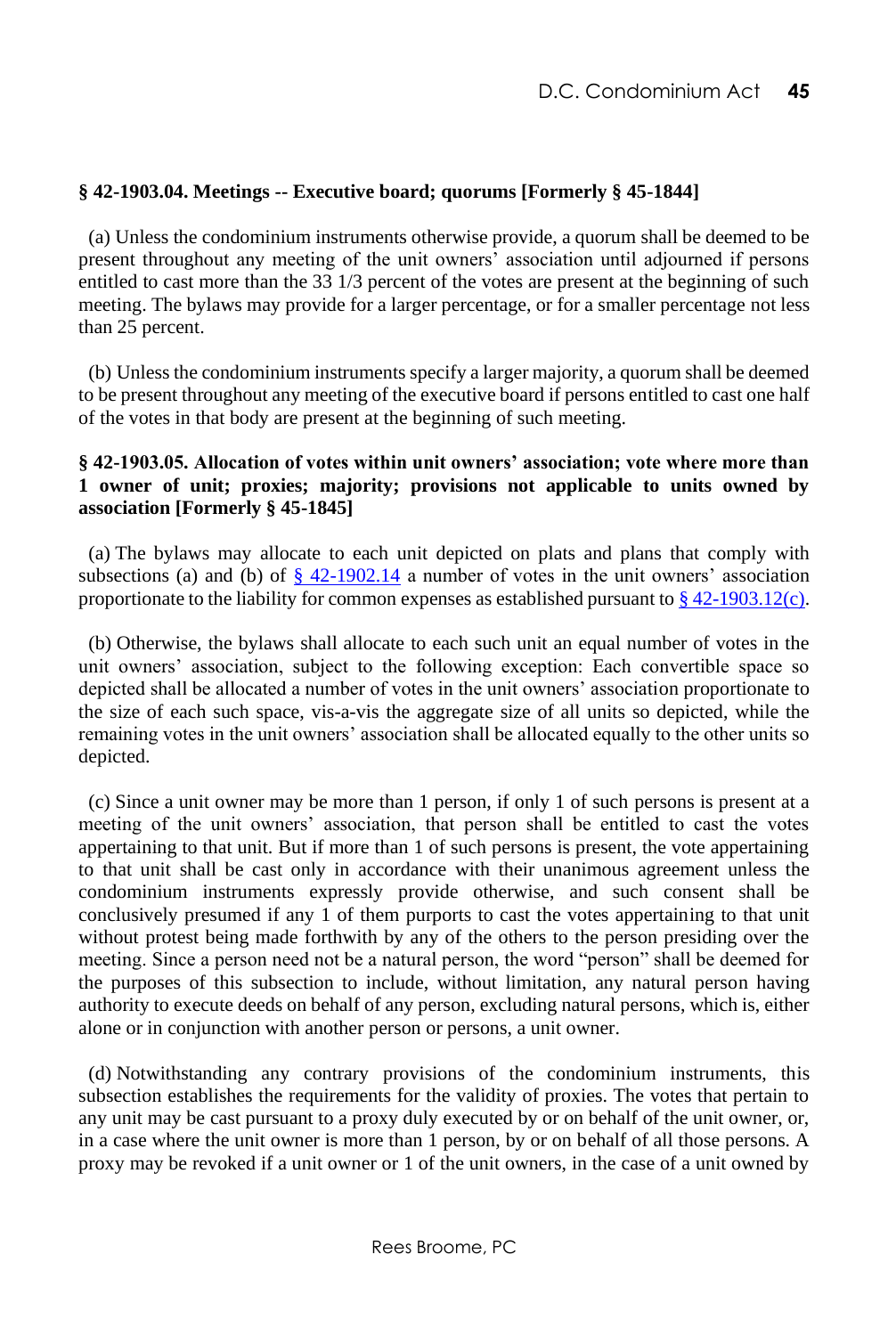more than 1 person, gives actual notice of revocation to the person who presides over the meeting. A proxy shall be void if the proxy is not dated, if the proxy purports to be revocable without notice, or if the signatures of any person executing the proxy has not been witnessed by a person who shall sign his or her full name and address. A proxy shall terminate automatically upon the final adjournment of the first meeting held on or after the date of the proxy, but shall remain in effect during any recess or temporary adjournment of the meeting.

 (e) If 50% or more of the votes in the unit owners' association appertain to 25% or less of the units, then in any case where a majority vote is required by the condominium instruments or by this chapter, the requirement for such a majority shall be deemed to include, in addition to the specified majority of the votes, assent by the unit owners of a like majority of the units.

 (f) Notwithstanding anything in this section to the contrary, during any time that the unit owners' association is the owner of any condominium unit, the votes in the unit owners' association that pertain to the condominium unit shall be included in any calculation to determine the existence of a quorum at any meeting of the unit owners' association pursuant t[o § 42-1903.04,](http://www.lexis.com/research/buttonTFLink?_m=933f8135f0cf0121711fa3ff30423c91&_xfercite=%3ccite%20cc%3d%22USA%22%3e%3c%21%5bCDATA%5bD.C.%20Code%20%a7%2042-1903.05%5d%5d%3e%3c%2fcite%3e&_butType=4&_butStat=0&_butNum=4&_butInline=1&_butinfo=DC%20CODE%2042-1903.04&_fmtstr=FULL&docnum=1&_startdoc=1&wchp=dGLzVlz-zSkAz&_md5=46940f2ed3906e9cd580b203510218a1) but otherwise shall be deemed to be cast in proportion to the affirmative and negative votes cast by all unit owners other than the unit owners' association at any meeting.

(g)(1) Notwithstanding any language contained in the condominium instruments, the executive board may authorize unit owners to submit votes or proxies by electronic transmission if the process used to provide notice of a vote and the means to submit votes or proxies are made in a consistent form approved by the executive board and available to all unit owners and the electronic transmission contains information that verifies that the vote or proxy is authorized by the unit owner or the unit owner's proxy.

(2) If the condominium instruments require voting by secret ballot and the anonymity of voting by electronic transmission cannot be guaranteed, voting by electronic transmission shall be permitted if unit owners have the option of casting printed secret ballots.

(3) The inadvertent failure to submit, receive, or count votes or proxies by electronic transmission shall not invalidate any meeting or other action; provided, that the persons responsible for facilitating electronic transmission shall make good-faith efforts to submit, receive, and count the votes or proxies and resolve problems when they become known.

### **§ 42-1903.06. Officers; disqualification [Formerly § 45-1846]**

 (a) If the condominium instruments provide that any officer or officers must be unit owners, then any such officer who disposes of all of his units in fee or for a term or terms of 6 months or more shall be deemed to have disqualified himself from continuing in office unless the condominium instruments otherwise provide, or unless he acquires or contracts to acquire another unit in the condominium under terms giving him a right of occupancy thereto effective on or before the termination of his right of occupancy under such disposition or dispositions.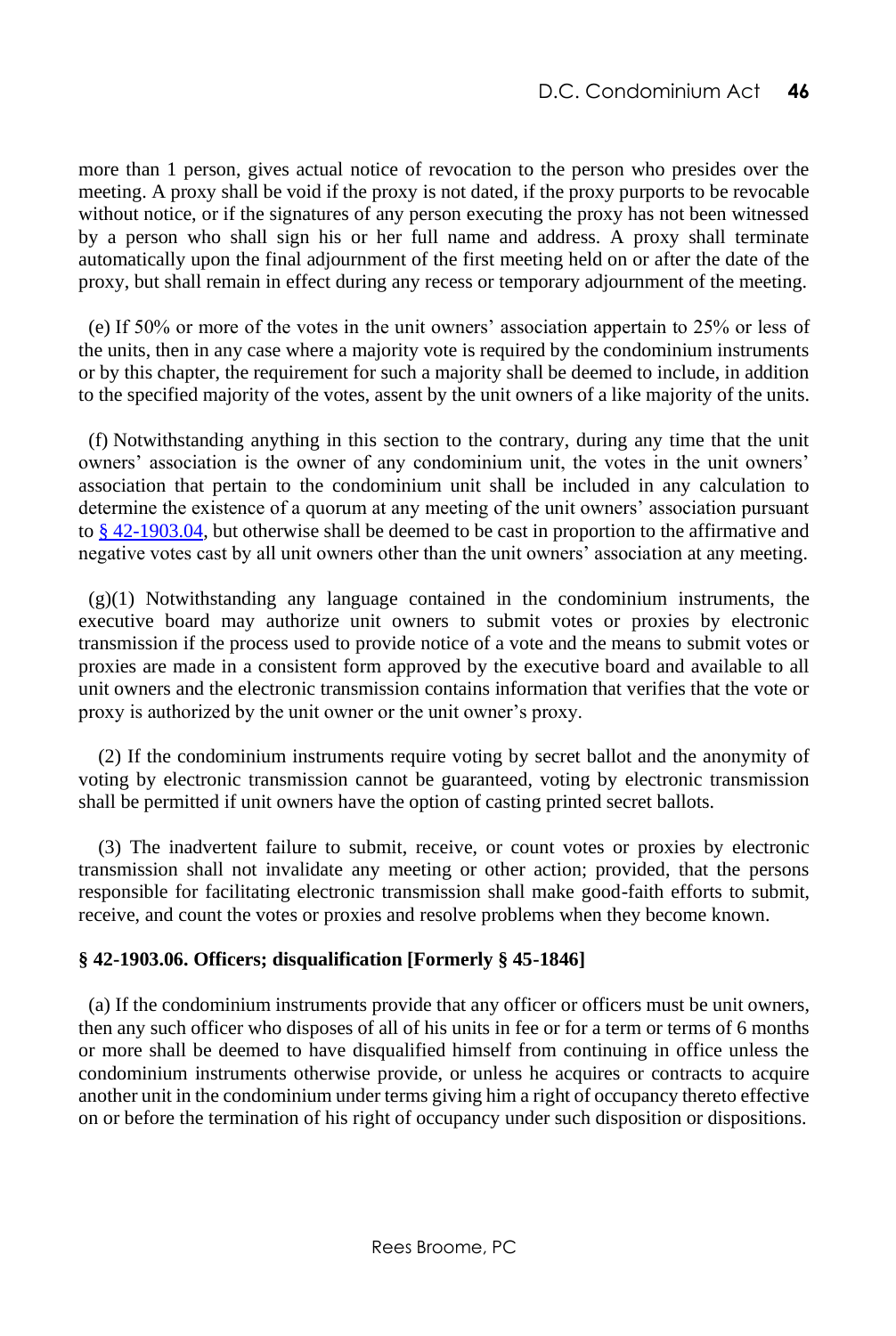(b) If the condominium instruments provide that any officer or officers must be unit owners, then notwithstanding the provisions of  $\S$  42-1902.06(1), the term "unit owner" in such context shall, unless the condominium instruments otherwise provide, be deemed to include, without limitation, any director, officer, partner in, or trustee of any person, which is, either alone or in conjunction with another person or persons, a unit owner. Any officer who would not be eligible to serve as such were he not a director, officer, partner in, or trustee of such a person, shall be deemed to have disqualified himself from continuing in office if he ceases to have any such affiliation with that person, or if that person would itself have been deemed to have disqualified itself from continuing in such office under subsection (a) of this section were it a natural person holding such office.

## **§ 42-1903.07. Maintenance, repair, etc., of condominiums; right of access for repair; liability for damages arising from exercise thereof; warranty against structural defects; limitations upon actions; bond or other security [Formerly § 45-1847]**

 (a)(1) Except to the extent otherwise provided by the condominium instruments, all powers and responsibilities with regard to maintenance, repair, renovation, restoration, and replacement of a condominium shall belong to:

- (A) The unit owners' association in the case of the common elements; and
- (B) The individual unit owner in the case of any unit or any part of a unit.

(2) Each unit owner shall afford to the other unit owners and to the unit owners' association and to any agents or employees of either access to the owner's unit as may be reasonably necessary to enable them to exercise and discharge their respective powers and responsibilities. To the extent that damage is inflicted on the common elements or any unit that is accessed, the unit owner causing the same, or the unit owners' association if it caused the same, shall be liable for the prompt repair of the damage. Notwithstanding any provision of this section or any provisions of the condominium instruments, the unit owners' association may elect to maintain, repair, or replace specified unit components, or limited common element components for which individual unit owners are responsible, using common expense funds, if failure to perform the maintenance, repair, or replacement could have a material adverse effect on the common elements, the health, safety, or welfare of the unit owners, or the income and the common expenses of the unit owners' association. The maintenance, repair, or replacement may be at the expense of the unit owners' association or, in the reasonable judgment of the executive board, if a limited number of units is affected, at the expense of the unit owners affected. The expense will be considered for all purposes an assessment against any unit to which the limited common element appertains.

- (b) Repealed.
- (c) Repealed.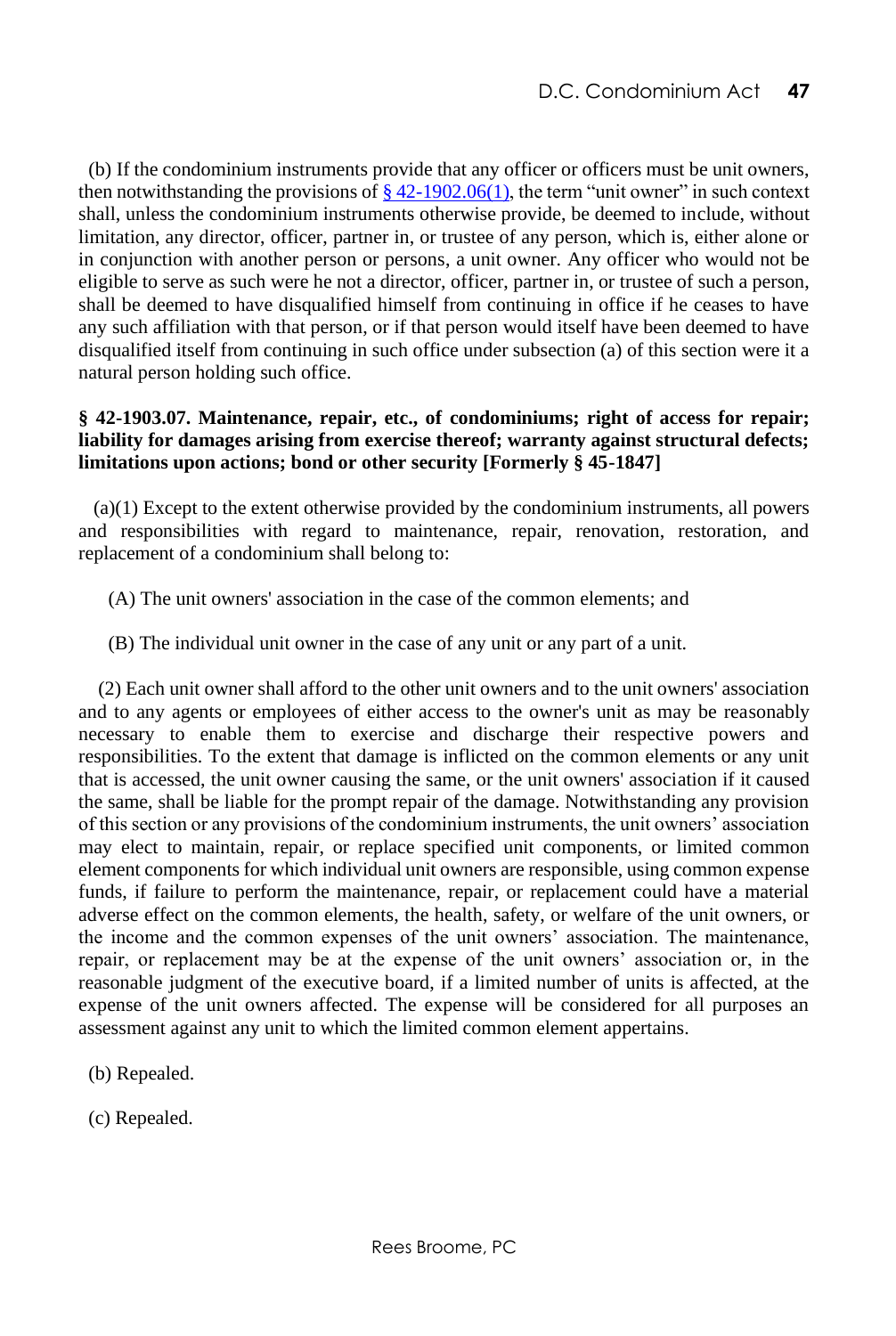## **§ 42-1903.08. Unit owners' associations; powers and rights; deemed attorney-in-fact to grant and accept beneficial easements [Formerly § 45-1848]**

 (a) Except to the extent expressly prohibited by the condominium instruments, and subject to any restrictions and limitations specified herein, the unit owners' association shall have the:

(1) Power to adopt and amend bylaws or rules and regulations;

 (2) Power to adopt and amend a budget for revenues, expenditures, and reserves, and collect assessments for common expenses from unit owners;

 (3) Power to hire or discharge a managing agent or other employees, agents, or independent contractors;

 (4) Power to institute, defend, or intervene in litigation or administrative proceedings in the name of the unit owners' association on behalf of the unit owners' association or 2 or more unit owners on any matter that affects the condominium;

(5) Power to make a contract or incur liability;

 (6) Power to regulate the use, maintenance, repair, replacement, or modification of common elements;

(7) Power to cause an additional improvement to be made as a part of the common elements;

 (8) Power to acquire, hold, encumber, or convey in the name of the unit owners' association any right, title, or interest to real or personal property;

 (9) Power to grant an easement, lease, license, or concession through or over the common elements;

 (10) Power to impose on and receive from individual unit owners any payment, fee, or charge for the use, rental, or operation of the common elements or for any service provided to unit owners;

 (11) Power to impose a charge for late payment of an assessment and, after notice and an opportunity to be heard, levy a reasonable fine for violation of the condominium instruments or rules and regulations of the unit owners' association;

 (12) Power to impose a reasonable charge for the preparation and recordation of an amendment to the condominium instruments, a statement concerning the resale of units required b[y § 42-1904.11,](http://www.lexis.com/research/buttonTFLink?_m=fa3eeb2d9de8044b74ac0448c0c12a7c&_xfercite=%3ccite%20cc%3d%22USA%22%3e%3c%21%5bCDATA%5bD.C.%20Code%20%a7%2042-1903.08%5d%5d%3e%3c%2fcite%3e&_butType=4&_butStat=0&_butNum=2&_butInline=1&_butinfo=DC%20CODE%2042-1904.11&_fmtstr=FULL&docnum=1&_startdoc=1&wchp=dGLzVlz-zSkAz&_md5=afbc5b6c5996a398f5fcfa1f3fb46113) or a statement of an unpaid assessment;

 (13) Power to provide for the indemnification of officers or the executive board of the unit owners' association and maintain liability insurance for directors or officers;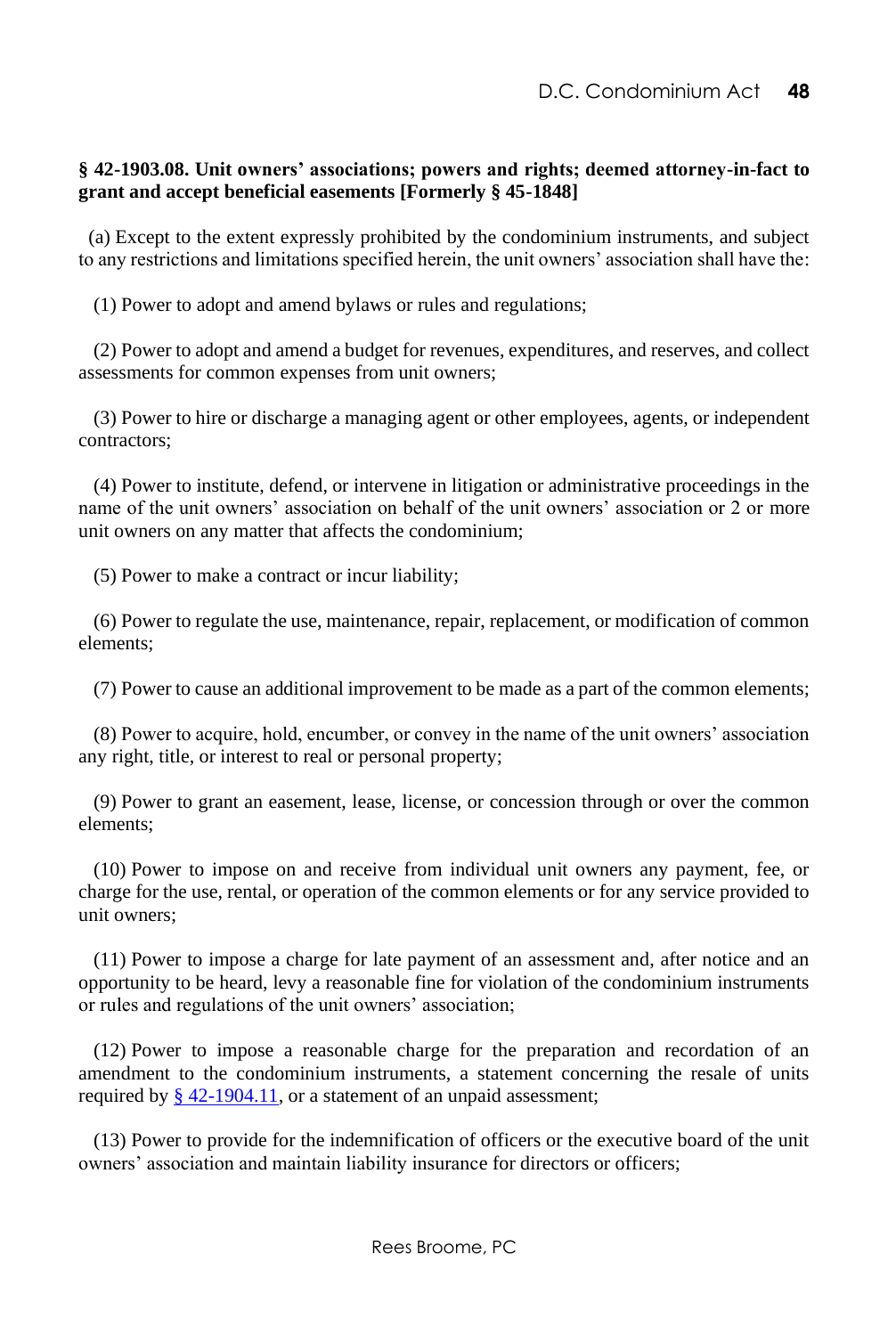(14) Power to assign the unit owners' association's right to further income, including the right to future income or the right to receive common expense assessments to the extent necessary for the reasonable performance of the unit owners' associations' duties and responsibilities, unless expressly prohibited in the condominium instruments;

(14A) Power to reasonably restrict the leasing of residential units; provided, that any restriction described under this paragraph shall not apply to a unit that is leased at the time of any action taken to restrict the leasing of residential units until the unit is subsequently occupied by the owner or ownership transfers;

(15) Power to exercise any other power conferred by the condominium instruments;

 (16) Power to exercise any other power that may be exercised in the District of Columbia by a legal entity of the same type as the unit owners' association; and

 (17) Power to exercise any other power necessary and proper for the governance or operation of the unit owners' association.

 (b) Except to the extent prohibited by the condominium instruments, and subject to any restrictions and limitations specified therein, the executive board of the unit owners' association, if any, and if not, then the unit owners' association itself, shall have the irrevocable power as attorney-in-fact on behalf of all the unit owners and their successors in title to grant easements through the common elements and accept easements benefiting the condominium or any part thereof.

 (c) The condominium instruments may not impose any limitation on the power of the unit owners' association to deal with the declarant that is more restrictive than the limitation imposed on the power of the unit owners' association to deal with any other person.

 (d) In the performance of duties, an officer or member of the executive board shall exercise the care required of a fiduciary of the unit owners.

#### **§ 42-1903.08a. Condominium Association Advisory Council.**

(a) There is established a Condominium Association Advisory Council ("CAAC").

(b) The purpose of the CAAC shall be to serve as an advisory body to the Mayor, the Council, and District agencies on matters relating to condominiums located in the District.

(c) The CAAC shall be composed of 14 members appointed as follows:

(1) One community representative from each of the 8 District wards, appointed by the Councilmember representing each respective ward;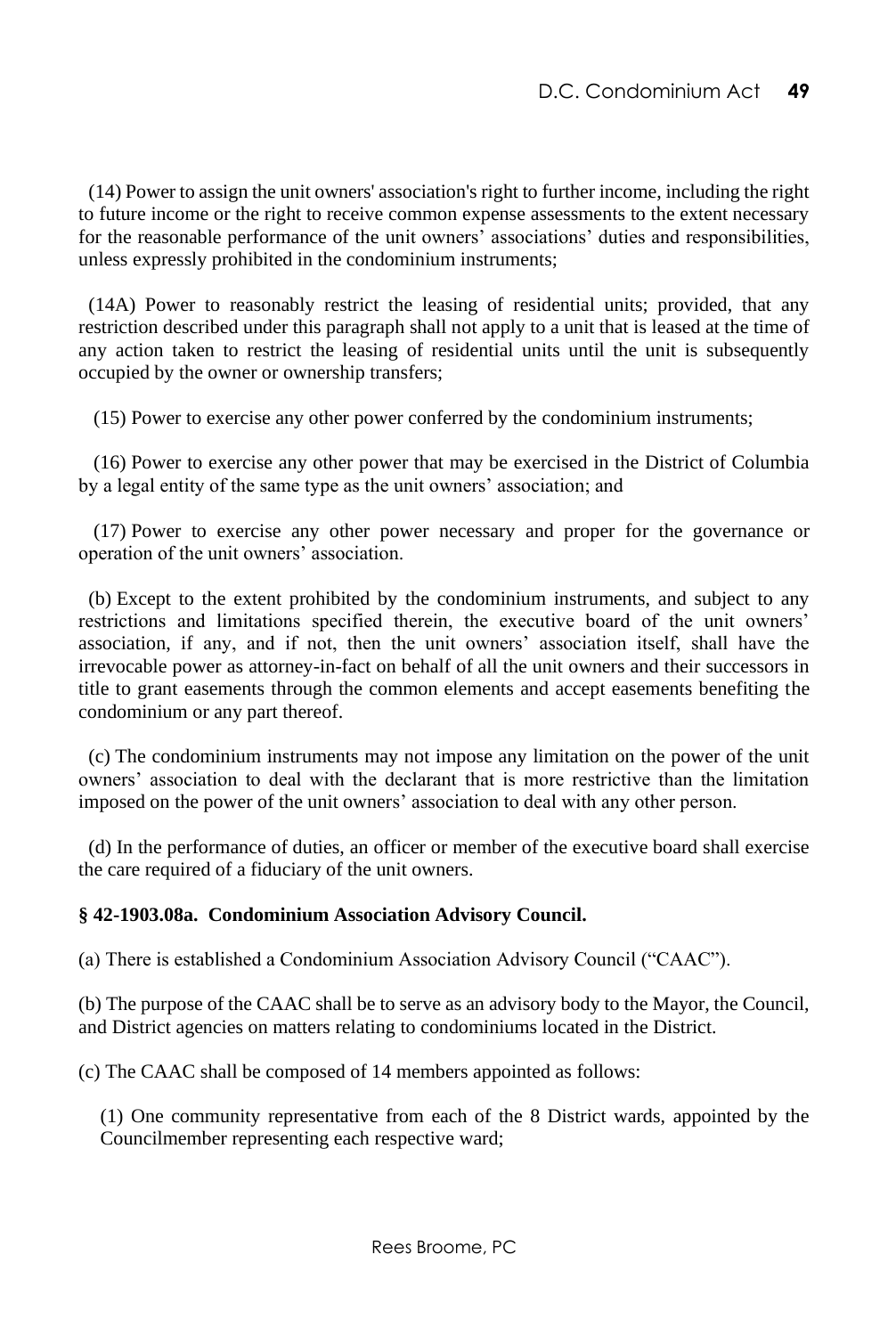(2) One community representative appointed by the chairperson of the Committee of the Council that oversees the Department of Housing and Community Development;

(3) One community representative appointed by the Mayor;

(4) The Director of the Department of Housing and Community Development, or his or her designee;

(5) A representative from the community association management industry with at least 7 years of experience in the profession, appointed by the Mayor;

(6) A representative from the mortgage industry with at least 5 years of experience in the profession, appointed by the Mayor; and

(7) A representative from the legal community who is an attorney licensed to practice in the District and has at least 5 years of experience representing community associations, appointed by the Mayor.

(d)(1) Each community representative shall be a resident of the District who has been a member in good standing of a unit owners' association for at least one year, with a priority for community representatives with experience on a condominium board.

(2) A chairperson shall be elected from among the 10 community representatives, and shall serve for a term of 2 years.

(3)(A) Each community representative member shall be appointed for a term of 3 years.

(B) Initial appointments shall be staggered with 3 members appointed for a one-year term, 4 members appointed for a 2-year term, and 3 members appointed for a 3-year term.

 (C) The initial appointment terms shall be determined by lot at the first meeting of the CAAC.

(4) The 3 non-community members appointed by the Mayor shall each be appointed for a term of 3 years.

 (e) Meetings of the CAAC shall be open to the public and shall take place at a public location at least 4 times a year. The CAAC shall provide a public listing of members by ward, meeting notices, and meeting minutes on a CAAC website.

## **§ 42-1903.09. Tort and contract liability of association and declarant; judgment liens against common property and individual units [Formerly § 45-1849]**

 (a) An action for tort alleging a wrong done: (1) by any agent or employee of the declarant or of the unit owners' association; or (2) in connection with the condition of any portion of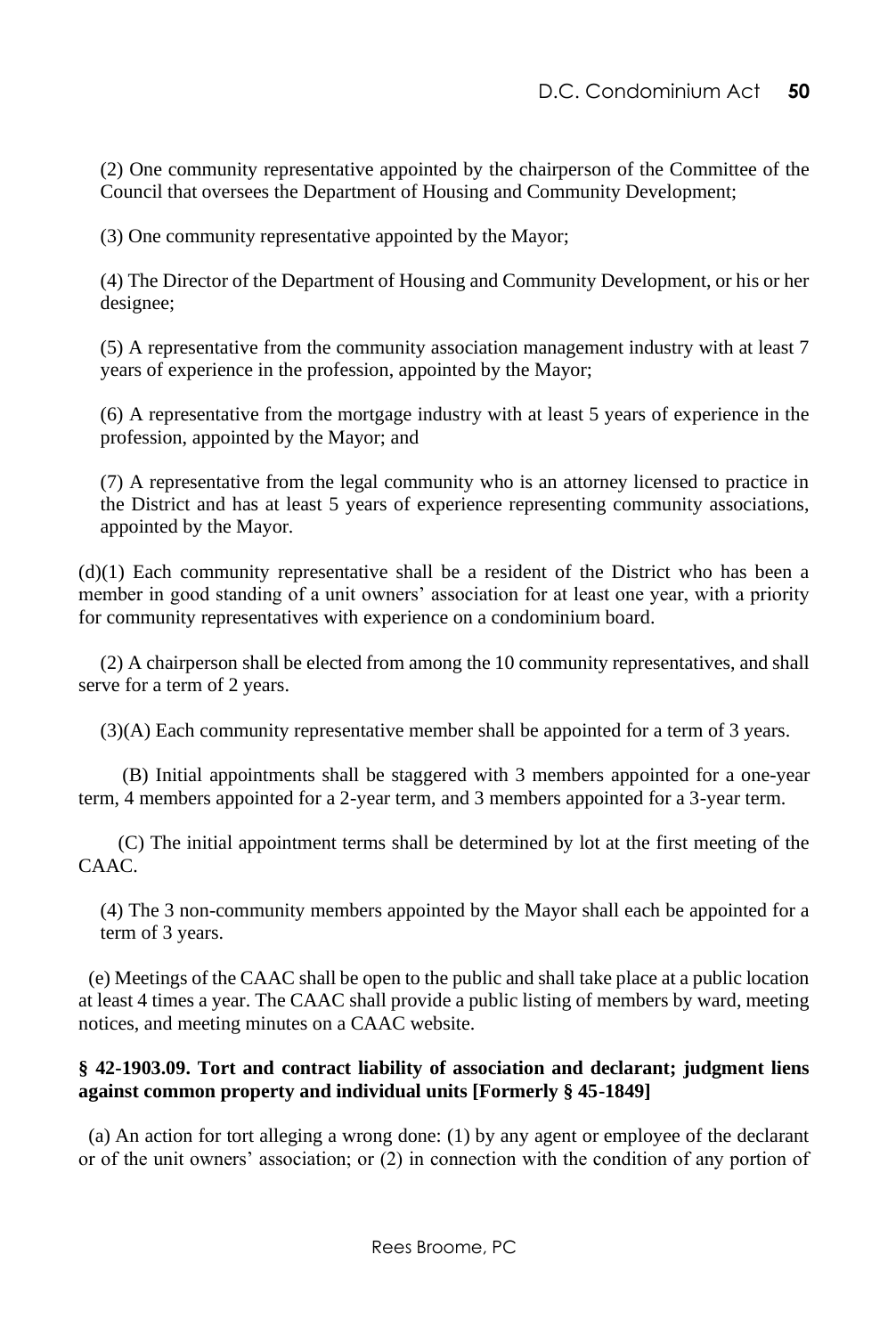the condominium which the declarant or the association has the responsibility to maintain, shall be brought against the declarant or the association, as the case may be. No unit owner shall be precluded from bringing such an action by virtue of ownership of an undivided interest in the common elements or by reason of membership in the association or status as an officer.

 (b) Unit owners other than the declarant shall not be liable for torts caused by agents or employees of the declarant within any convertible land or using any easement reserved in the declaration or created b[y §§ 42-1902.21](http://www.lexis.com/research/buttonTFLink?_m=c2e09749f7f0131be67e4bfe8a07a546&_xfercite=%3ccite%20cc%3d%22USA%22%3e%3c%21%5bCDATA%5bD.C.%20Code%20%a7%2042-1903.09%5d%5d%3e%3c%2fcite%3e&_butType=4&_butStat=0&_butNum=2&_butInline=1&_butinfo=DC%20CODE%2042-1902.21&_fmtstr=FULL&docnum=1&_startdoc=1&wchp=dGLzVlz-zSkAz&_md5=ae5ff9e23b04ef9d2d90d633cb789b49) an[d 42-1902.22.](http://www.lexis.com/research/buttonTFLink?_m=c2e09749f7f0131be67e4bfe8a07a546&_xfercite=%3ccite%20cc%3d%22USA%22%3e%3c%21%5bCDATA%5bD.C.%20Code%20%a7%2042-1903.09%5d%5d%3e%3c%2fcite%3e&_butType=4&_butStat=0&_butNum=3&_butInline=1&_butinfo=DC%20CODE%2042-1902.22&_fmtstr=FULL&docnum=1&_startdoc=1&wchp=dGLzVlz-zSkAz&_md5=fc58b5bb4817491065719a522be8bb92)

 (c) An action arising from a contract made by or on behalf of the unit owners' association, its executive board, or the unit owners as a group, shall be brought against the association, or against the declarant if the cause of action arose during the exercise by the declarant of control reserved pursuant to  $\S$  42-1903.02(a). No unit owner shall be precluded from bringing such an action by reason of membership in the association or status as an officer.

 (d) A judgment for money against the unit owners' association shall be a lien against any property owned by the unit owners' association, and against each of the condominium units in proportion to the liability of each unit owner for common expenses as established pursuant to  $§$  42-1903.12(c), but no unit owner shall be otherwise liable on account of a judgment and, after payment by the unit owner of his or her proportionate share, the association shall not assess or have a lien against the unit owner's condominium unit for any portion of the common expenses incurred in connection with the lien. If after payment by a unit owner of a proportionate share, the unit owners' association elects to pay the balance of the judgment from common funds, the unit owners' association shall reimburse the unit owner for the amount the unit owner paid separately. Any judgment shall be satisfied first out of the property of the unit owners' association. The judgment shall be otherwise subject to the provisions of Title 15.

#### **§ 42-1903.10. Insurance obtained by association; notice to unit owners [Formerly § 45- 1850]**

 (a) When any insurance policy has been obtained by or on behalf of the unit owners' association, written notice of the procurement thereof and of any subsequent changes therein or termination thereof shall be promptly furnished to each unit owner by the officer required to send notices of meetings of the unit owners' association. Such notices shall be sent in accordance with the provisions of the last sentence o[f § 42-1903.03.](http://www.lexis.com/research/buttonTFLink?_m=3675962a0b86d211567ce5a367b49373&_xfercite=%3ccite%20cc%3d%22USA%22%3e%3c%21%5bCDATA%5bD.C.%20Code%20%a7%2042-1903.10%5d%5d%3e%3c%2fcite%3e&_butType=4&_butStat=0&_butNum=2&_butInline=1&_butinfo=DC%20CODE%2042-1903.03&_fmtstr=FULL&docnum=1&_startdoc=1&wchp=dGLzVlz-zSkAz&_md5=a63826cee1c760fd9a4773809a2c8643)

 (b) Unless the condominium instruments expressly provide otherwise, commencing no later than the time of the first conveyance of a condominium unit to a person other than a declarant, the unit owners' association shall maintain, to the extent reasonably available:

 (1) Property insurance on the common elements insuring against all risks of direct physical loss commonly insured against. The total amount of insurance after application of any deductibles shall not be less than 90% of the replacement cost of the insured property at the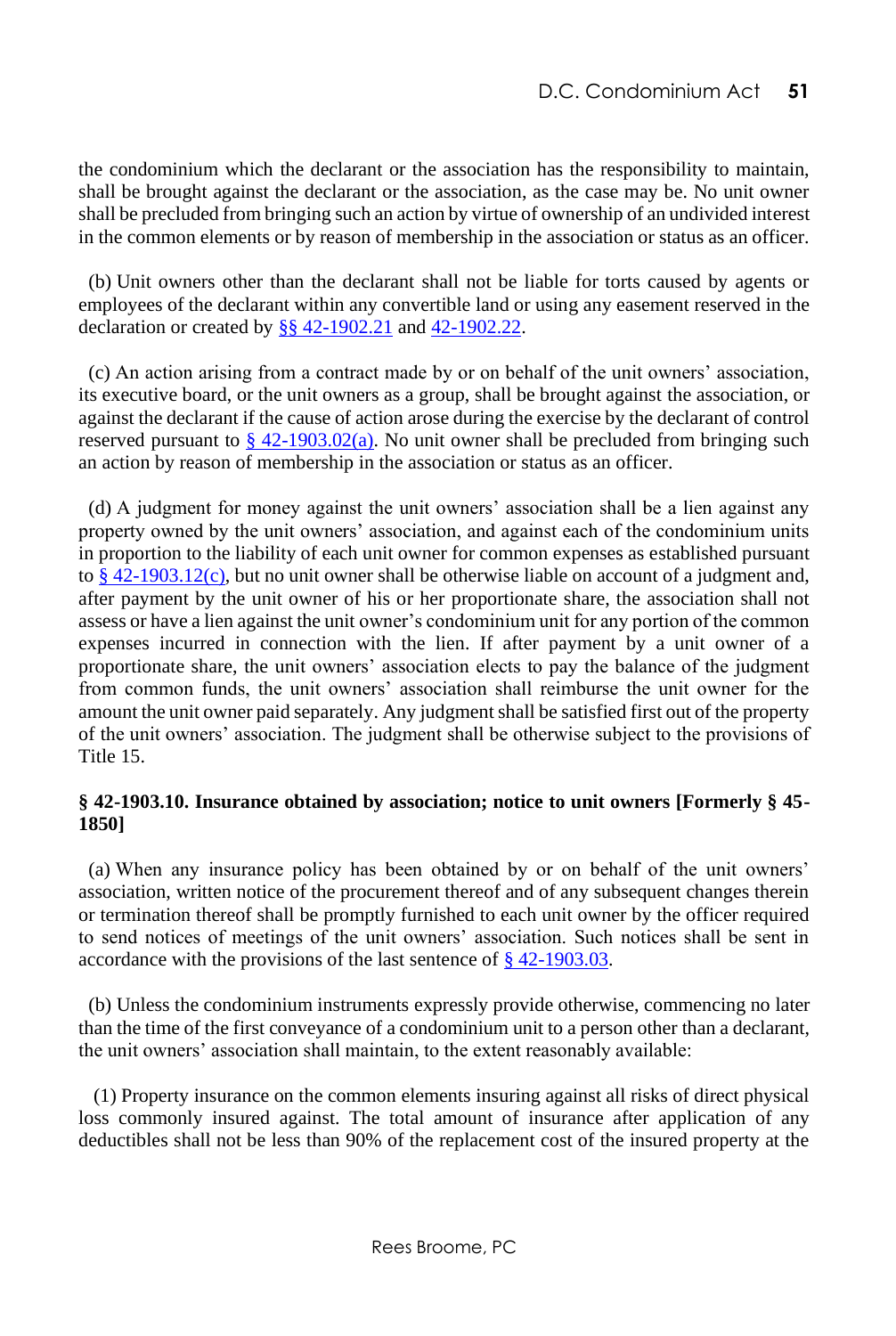time the insurance is purchased and at each renewal date, excluded from property policies; and

 (2) Liability insurance, including medical payments insurance, in an amount determined by the executive board but not less than any amount specified in the condominium instruments that covers all occurrences commonly insured against for death, bodily injury, or property damage arising out of or in connection with the use, ownership, or maintenance of the common elements.

 (c) If a building contains units that have horizontal boundaries described in the condominium instruments, the insurance maintained under subsection (b) (1) of this section, to the extent reasonably available, shall include the units, but need not include an improvement or betterment installed by unit owners.

 (d) If the insurance described in subsections (b) and (c) of this section is not reasonably available, the unit owners' association shall promptly cause notice of the unavailability of insurance to be hand-delivered or sent prepaid by the United States mail to all unit owners. The condominium instruments may require the unit owners' association to carry any other insurance the unit owners' association deems appropriate to protect the unit owners' association or the unit owners.

(d-1) Each unit owner shall, to the extent reasonably available, purchase condominium owner's insurance coverage with dwelling (whether residential or commercial) property coverage at a minimum of \$10,000 and condominium owner personal liability insurance coverage at a minimum of \$300,000; provided, that the executive board may increase the minimum amounts required under this subsection at a meeting properly noticed under this act.

(e) An insurance policy carried pursuant to subsection (b) of this section shall provide that:

 (1) A unit owner is an insured person under the policy with respect to liability that arises out of the unit owner's interest in the common elements or membership in the unit owner's association;

 (2) The insurer waives the insurer's right to subrogation under the policy against any unit owner or member of the unit owner's household;

 (3) An act or omission by any unit owner, unless acting within the scope of his or her authority on behalf of the unit owners' association, shall not void the policy or be a condition to recovery under the policy; and

 (4) If at the time of loss under the policy, there is other insurance in the name of a unit owner that covers the same risk covered by the policy, the unit owners' association's policy shall provide primary insurance.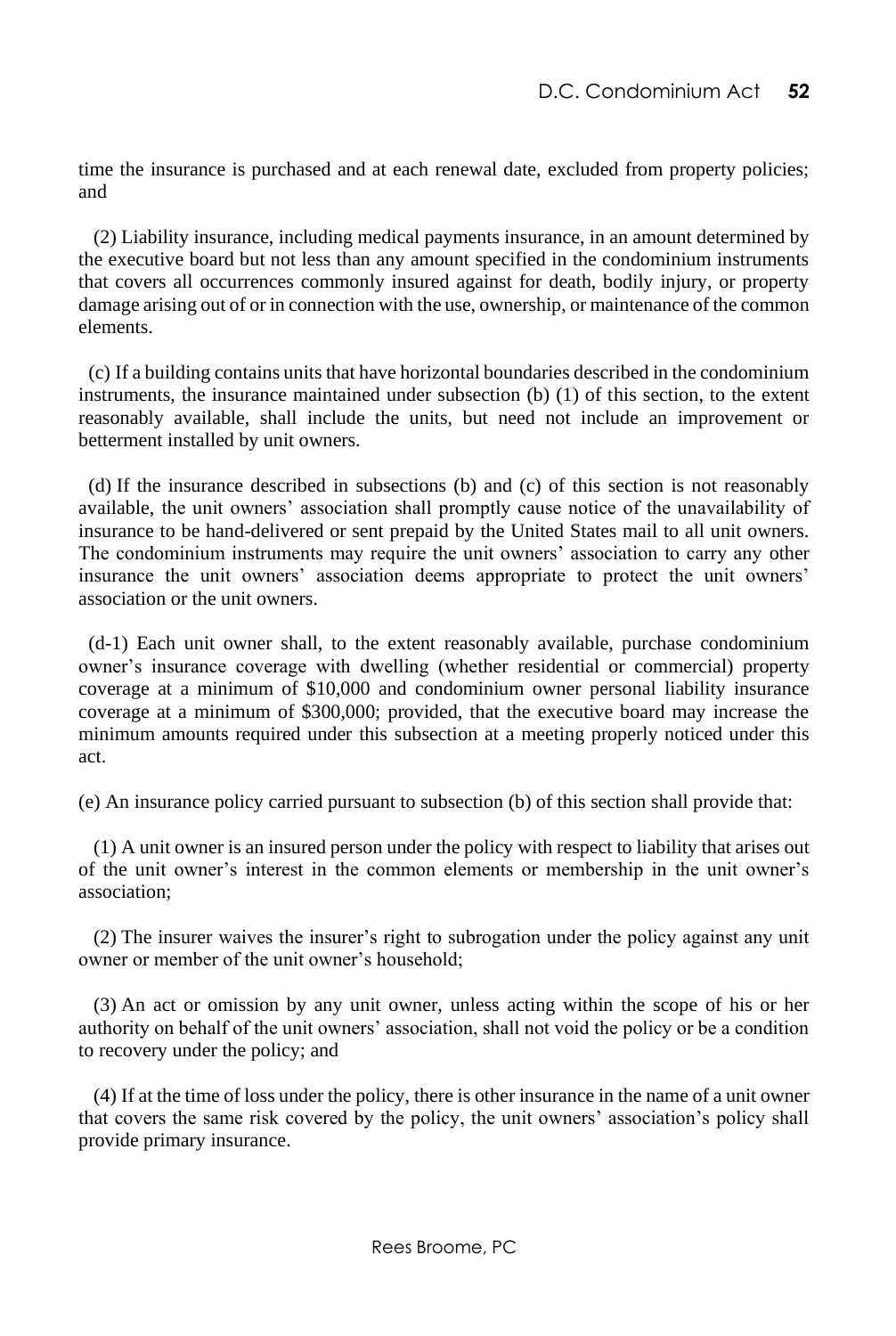(5) Repealed.

(f) Any loss covered by the property policy under subsections  $(b)(1)$  and  $(c)$  of this section shall be adjusted with the unit owners' association, but the insurance proceeds for the loss shall be payable to any insurance trustee designated to receive payments or otherwise to the unit owners' association, and not to any mortgagee or beneficiary under a deed of trust. The insurance trustee or the unit owners' association shall hold any insurance proceeds in trust for unit owners or lienholders as the unit owners' or lienholders' interests may appear. Subject to the provisions of subsection (i) of this section, the proceeds shall be disbursed first for the repair or restoration of the damaged property. A unit owner or lienholder shall not be entitled to receive any portion of the proceeds unless there is a surplus of proceeds after the property has been completely repaired or restored or the condominium is terminated.

 (g) An insurance policy issued to the unit owners' association shall not prevent a unit owner from obtaining insurance for his or her own benefit.

 (h) An insurer that has issued an insurance policy under this section shall issue certificates or memoranda of insurance to the unit owners' association and, upon written request, to any unit owner, mortgagee, or beneficiary under a deed of trust. The insurer that issues the policy may not cancel or refuse to renew the policy until 30 days after notice of the proposed cancellation or nonrenewal has been mailed to the unit owners' association, any unit owner, and any mortgagee or beneficiary under the deed of trust to whom a certificate or memorandum of insurance has been issued at their respective last known addresses.

 (i) Any portion of the condominium for which insurance is required under this section that is damaged or destroyed shall be repaired or replaced promptly by the unit owners' association unless the condominium is terminated, repair or replacement would be illegal under any health or safety statute, rule, or regulation, or 80% of the unit owners, including every owner of a unit or assigned limited common element which will not be rebuilt, vote not to rebuild. The cost of repair or replacement in excess of insurance proceeds and reserves shall be a common expense. If the entire condominium is not repaired, the insurance proceeds attributable to the damaged common elements shall be used to restore the damaged area to a condition compatible with the remainder of the condominium. The insurance proceeds attributable to the units and limited common elements that are not rebuilt shall be distributed to the owners of those units and the owners of the units to which those limited common elements appertained, or to lienholders, as their interests may appear. The remainder of the proceeds shall be distributed to all the unit owners or lienholders, as their interests may appear, in proportion to the interests in the common elements appertaining to all the units. If the unit owners vote not to rebuild any unit, that unit's allocated interests shall be automatically reallocated upon the vote as if the unit had been condemned under  $\S$  42-1901.06, and the unit owners' association promptly shall prepare, execute, and record an amendment to the condominium instruments reflecting the reallocations. Notwithstanding the provisions of this subsection[, § 42-1902.28](http://www.lexis.com/research/buttonTFLink?_m=3675962a0b86d211567ce5a367b49373&_xfercite=%3ccite%20cc%3d%22USA%22%3e%3c%21%5bCDATA%5bD.C.%20Code%20%a7%2042-1903.10%5d%5d%3e%3c%2fcite%3e&_butType=4&_butStat=0&_butNum=4&_butInline=1&_butinfo=DC%20CODE%2042-1902.28&_fmtstr=FULL&docnum=1&_startdoc=1&wchp=dGLzVlz-zSkAz&_md5=78de91acdf3911833819d7fe7326f391) governs the distribution of insurance proceeds if the condominium is terminated.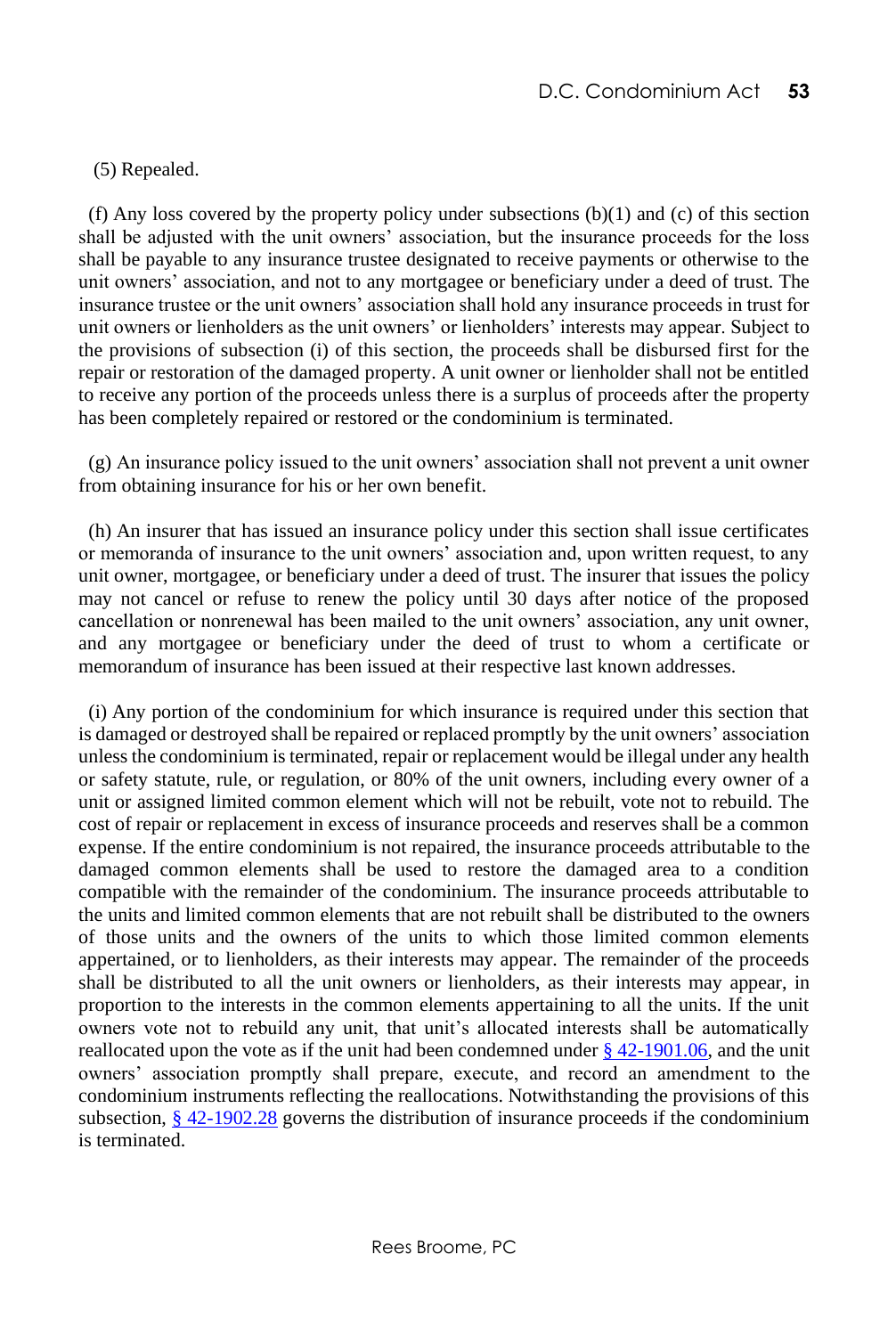(j) (1) The bylaws shall specify insurance coverage and limits with respect to any insurance policy that may be required on the common elements and shall indicate who shall be responsible for payment of any deductible amount in connection with the insurance policy.

(2) Unless the condominium instruments provide otherwise, if the cause of any damage to or destruction of any portion of a condominium originates from the common elements, the association's property insurance deductible shall be a common expense. If the bylaws do not indicate the entity responsible for payment of a deductible amount if the cause of damage to or destruction of a portion of a condominium originates from a unit, the owner of the unit where the cause of the damage or destruction originated shall be responsible for the association's property insurance deductible in an amount not to exceed \$5,000; provided, that the unit owners' association affords notice to unit owners of this responsibility before the damage is caused. If the owner is responsible for the association's property insurance deductible or an uncovered loss up to \$5,000, this amount shall be assessed against the owner's unit. Nothing in this section is intended to limit the rights of a unit owners' association to pursue its subrogation rights, if any, against a unit owner in whose unit the cause of the property or personal liability damage or destruction originated.

(k) The provisions of this section may be varied or waived in the case of a condominium all of whose units are restricted to nonresidential use.

# **§ 42-1903.11. Rights to surplus funds [Formerly § 45-1851]**

 Unless otherwise provided in the condominium instruments, any surplus funds of the unit owners' association that remain after payment of or provision for common expenses and any prepayment of reserves shall be paid to the unit owners in proportion to the unit owners' liabilities for common expenses or credited to the unit owners to reduce the unit owners' future common expense assessments.

## **§ 42-1903.12. Liability for common expenses; special assessments; proportionate liability fixed in bylaws; installment payment of assessments; when assessment past due; interest thereon [Formerly § 45-1852]**

 (a) Except to the extent that the condominium instruments provide otherwise, any common expenses associated with the maintenance, repair, renovation, restoration, or replacement of any limited common element shall be specially assessed against the condominium unit to which that limited common element was assigned at the time such expenses were made or incurred. If the limited common element involved was assigned at that time to more than 1 condominium unit, however, such expenses shall be specially assessed against each such condominium unit equally so that the total of such special assessments equals the total of such expenses, except to the extent that the condominium instruments provide otherwise.

 (b) To the extent that the condominium instruments expressly so provide, any other common expenses benefiting less than all of the condominium units, or caused by the conduct of less than all those entitled to occupy the same or by their licensees or invitees, shall be specially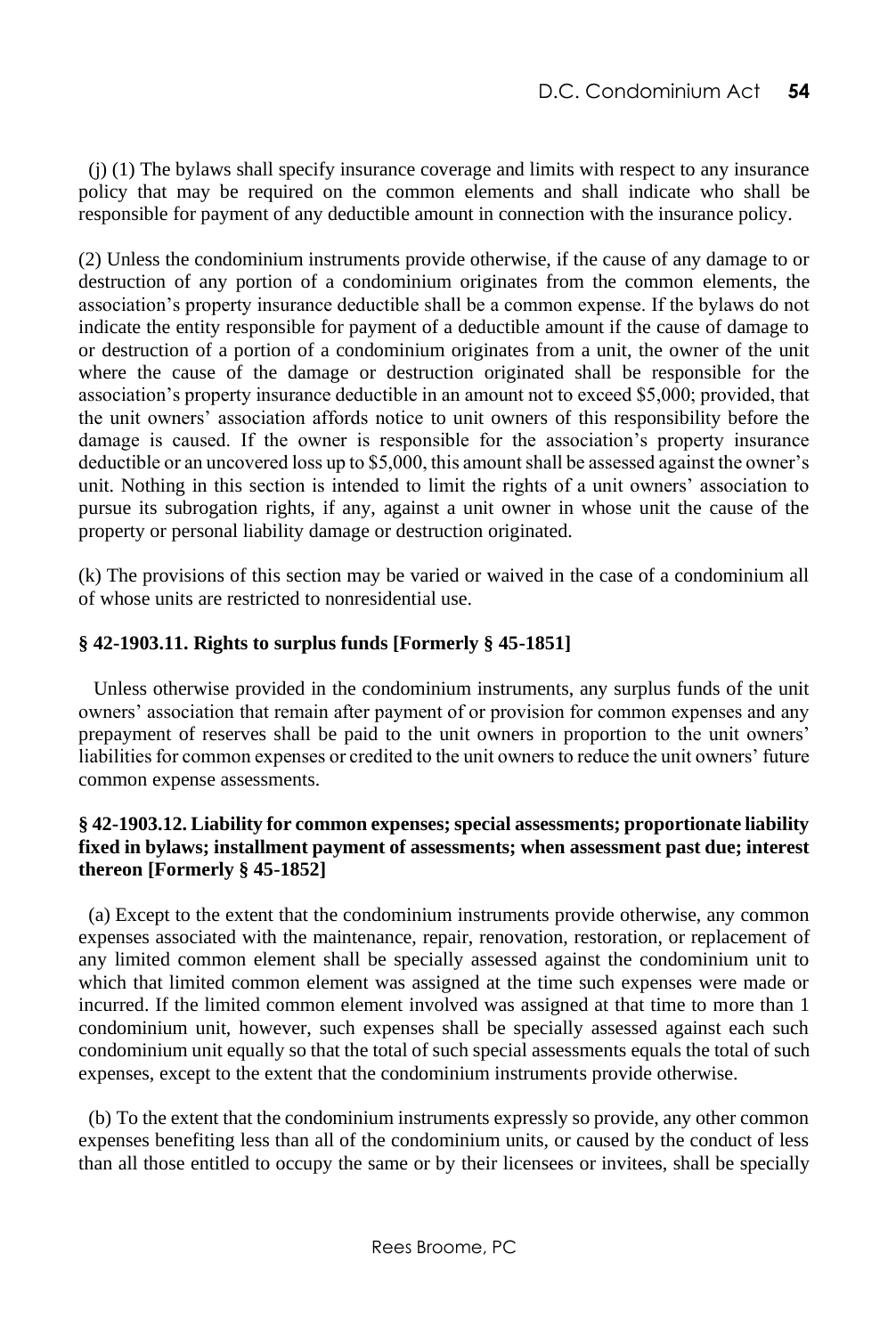assessed against the condominium unit or units involved, in accordance with such reasonable provisions as the condominium instruments may make for such cases.

 (c) The amount of any common expense not specially assessed pursuant to subsection (a) or (b) of this section shall, subject to the provisions of subsection (f) of this section, be assessed against the condominium units, including the condominium units owned by the declarant, in accordance with the provisions of the condominium instruments. The bylaws may establish the fraction or percentage of liability for such expenses appertaining to each condominium unit proportionate to either the size or par value of such condominium unit. Otherwise, the bylaws shall allocate to each such condominium unit an equal liability for such expenses, subject to the following exception: each convertible space shall be allocated a liability for common expenses proportionate to the size of each such space, vis-a-vis the aggregate size of all units, while the remaining liability for common expenses shall be allocated equally to the other units. Such assessments shall be made by the unit owners' association annually, or more often if the condominium instruments so provide. No change in the number of votes in the unit owners' association appertaining to any condominium unit shall enlarge, diminish, or otherwise affect any liabilities arising from assessments made prior to such change.

 (d) If the condominium instruments provide for any common expense assessments to be paid in installments, such instruments may further provide that upon default in the payment of any 1 or more of such installments, the balance thereof shall be accelerated, or that the said balance may be accelerated at the option of the unit owners' association, its executive board, or the managing agent.

 (e) Unless the condominium instruments provide otherwise, unpaid assessments for common expense and unpaid installments of such assessments shall become past due on the 15th day from the day such assessment or installment thereof first became due and payable, and any past due assessment or installment thereof shall bear interest at the lesser of 10 percent per annum or the maximum rate permitted to be charged in the District of Columbia to natural persons on first mortgage loans at the time such assessment or installment became past due.

 (f) Unless the condominium instruments provide otherwise, the declarant may elect to pay all common expenses for a period not to exceed 1 year from the conveyance of the first condominium unit to a purchaser. If the declarant elects, common expenses shall not be assessed against any condominium unit or imposed upon or collected from any unit owner, and the declarant shall pay all the costs including the costs of any contributions to reserve accounts as set forth in the budget of the condominium described in [§ 42-1904.04.](http://www.lexis.com/research/buttonTFLink?_m=de68d89a7dc998eafeb392746a307fe5&_xfercite=%3ccite%20cc%3d%22USA%22%3e%3c%21%5bCDATA%5bD.C.%20Code%20%a7%2042-1903.12%5d%5d%3e%3c%2fcite%3e&_butType=4&_butStat=0&_butNum=2&_butInline=1&_butinfo=DC%20CODE%2042-1904.04&_fmtstr=FULL&docnum=1&_startdoc=1&wchp=dGLzVlz-zSkAz&_md5=09cf9a6027c9143c55c14fd961972063)

#### **§ 42-1903.12a. Notice of intention to take legal action to collect past due amounts.**

The unit owners' association shall, when advising the unit owner of its intention to take legal action to collect any past due amount owed by a unit owner, provide a notice to the unit owner to include:

(1) A statement of the account showing the total amount that is past due, including a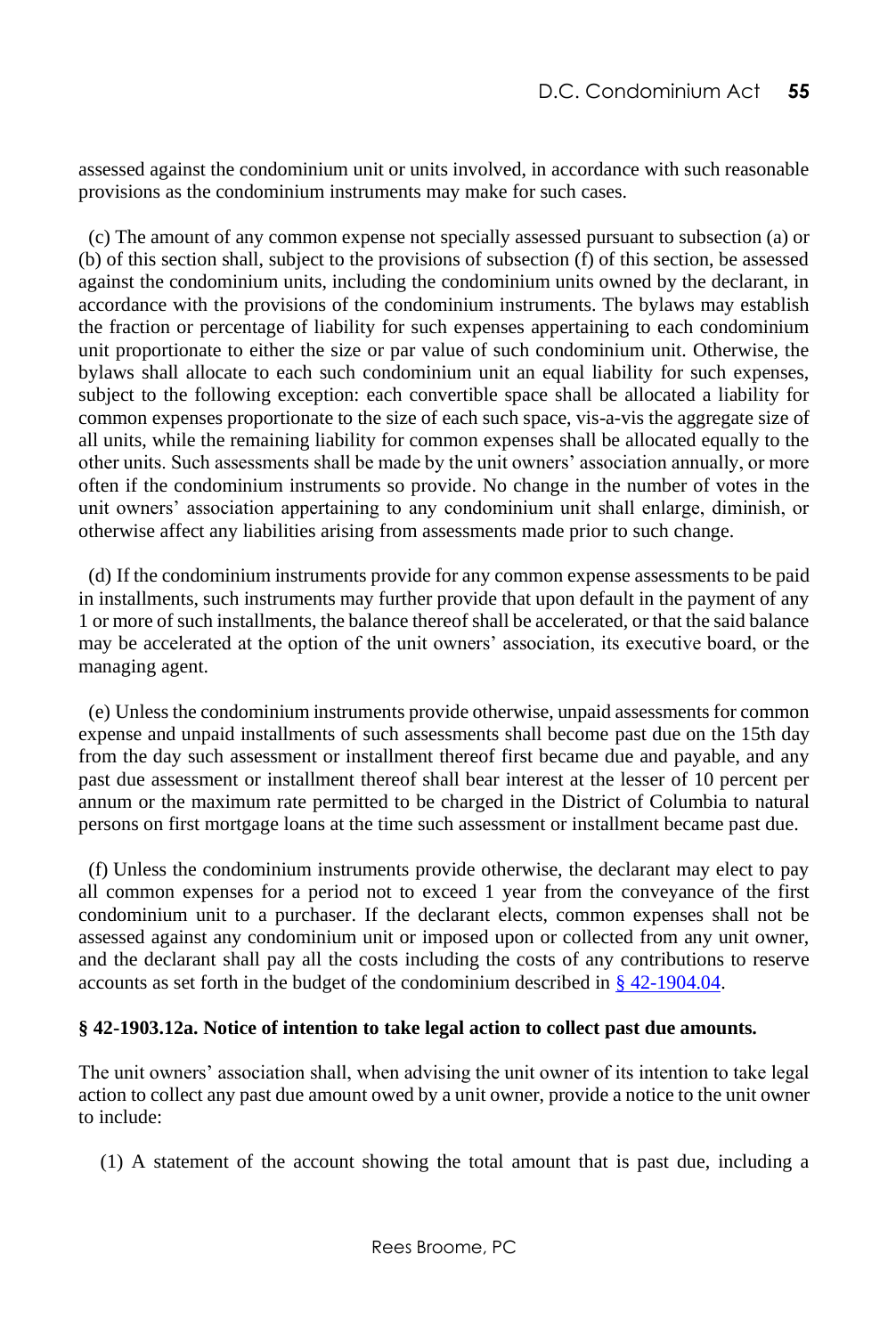breakdown of the categories of amounts claimed to be due and the dates those amounts accrued;

(2) Contact information for the individual or office the unit owner must contact to settle the past due amount; and

(3) An enclosure providing information on the availability of resources that a unit owner may utilize, which shall be in substantively the following form in at least 18-point font:

"FAILURE TO PAY PAST DUE AMOUNTS MAY RESULT IN LEGAL ACTION, INCLUDING FORECLOSURE.

"YOU MAY BE ELIGIBLE FOR FREE OR REDUCED-COST ASSISTANCE.

"The D.C. Department of Housing and Community Development maintains a list of Community-Based Non-Profit Organizations that provide housing counseling services. Information on providers can be found on [Department of Housing and Community Development website for community-based non-profit organizations] or by calling [Department of Housing and Community Development's designated phone number].

"The U.S. Department of Housing and Urban Development ("HUD") sponsors housing counseling agencies that can provide advice on buying a home, renting, defaults, foreclosures, and credit issues. You can get a list of HUD-approved housing counselors at [Department of Housing and Urban Development's website] or by calling [Department of Housing and Urban Development's phone number]."

### **§ 42-1903.13. Lien for assessments against units; priority; recordation not required; enforcement by sale; notice to delinquent owner and public; distribution of proceeds; power of executive board to purchase unit at sale; limitation; costs and attorneys' fees; statement of unpaid assessments; liability upon transfer of unit [Formerly § 45-1853]**

 (a) Any assessment levied against a condominium unit in accordance with the provisions of this chapter and any lawful provision of the condominium instruments, along with any applicable interest, late fees, reasonable expenses and legal fees actually incurred, costs of collection and any other reasonable amounts payable by a unit owner under the condominium instruments, shall, from the time the assessment becomes due and payable, constitute a lien in favor of the unit owners' association on the condominium unit to which the assessment pertains. If an assessment is payable in installments, the full amount of the assessment shall be a lien from the time the first installment becomes due and payable.

(1) The lien shall be prior to any other lien or encumbrance except:

(A) A lien or encumbrance recorded prior to the recordation of the declaration;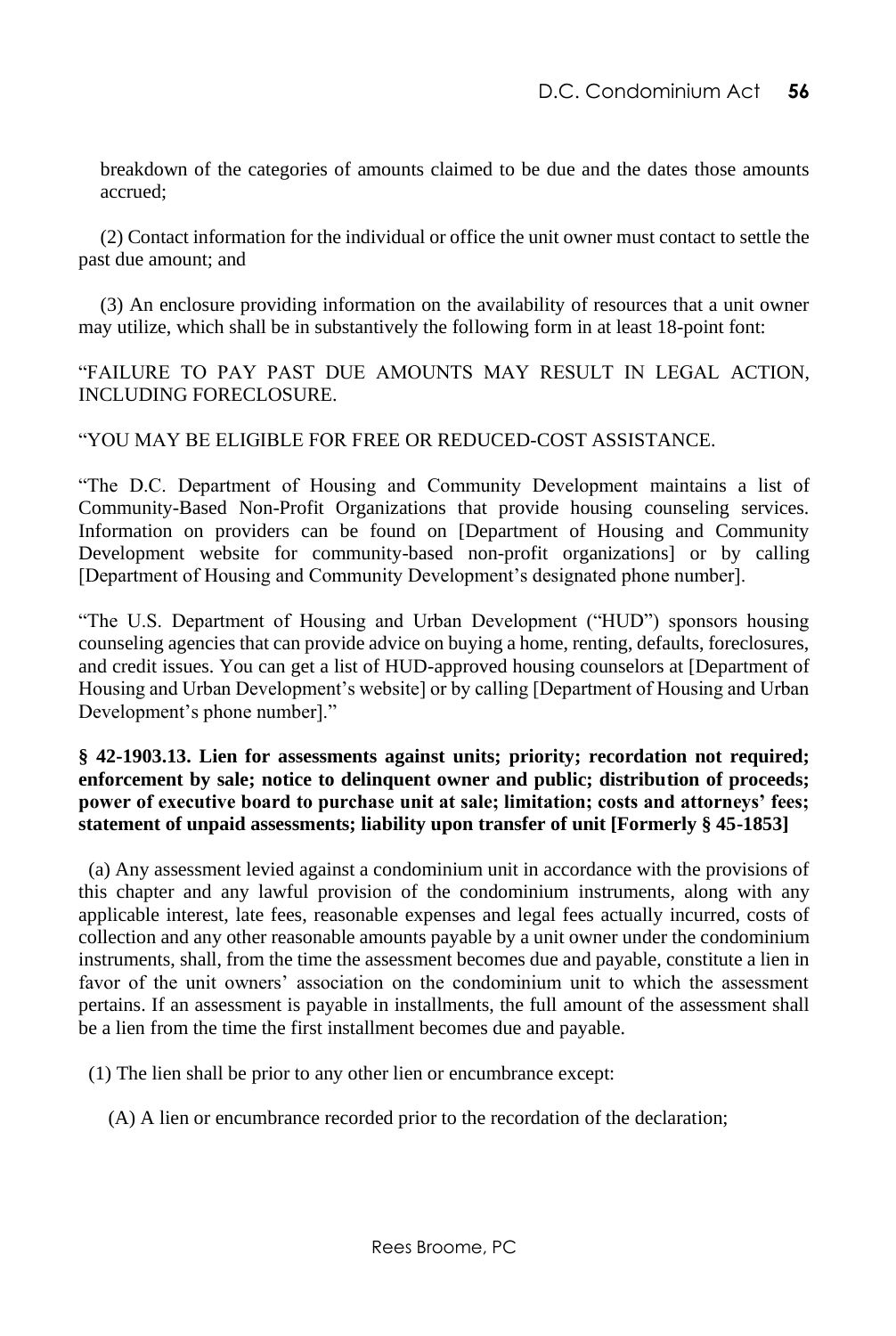(B) A first mortgage for the benefit of an institutional lender or a 1st deed of trust for the benefit of an institutional lender on the unit recorded before the date on which the assessment sought to be enforced became delinquent; or

(C) A lien for real estate taxes or municipal assessments or charges against the unit.

 (2) The lien shall also be prior to a mortgage or deed of trust described in paragraph (1)(B) of this subsection and recorded after March 7, 1991, to the extent of the common expense assessments based on the periodic budget adopted by the unit owners' association which would have become due in the absence of acceleration during the 6 months immediately preceding institution of an action to enforce the lien or recordation of a memorandum of lien against the title to the unit by the unit owners' association. The provisions of this subsection shall not affect the priority of mechanics' or materialmen's lien.

 (b) The recording of the condominium instruments pursuant to the provisions of this chapter shall constitute record notice of the existence of such lien and no further recordation of any claim of lien for assessment shall be required.

 (c) (1) The unit owners' association shall have the power of sale to enforce a lien for an assessment against a condominium unit if an assessment is past due. By accepting a deed to a condominium unit, the owner shall be irrevocably deemed to have appointed the chief executive officer of the unit owners' association as trustee for the purpose of exercising the power of sale provided for herein. Any language contained in the condominium instruments that authorizes specific procedures by which a unit owners' association may recover sums for which subsection (a) of this section creates a lien, shall not be construed to prohibit a unit owners' association from foreclosing on a unit by the power of sale procedures set forth in this section unless the power of sale procedures are specifically and expressly prohibited by the condominium instruments.

 (2) A unit owner shall have the right to cure any default in payment of an assessment at any time prior to the foreclosure sale by tendering payment in full of past due assessments, plus any late charge or interest due and reasonable attorney's fees and costs incurred in connection with the enforcement of the lien for the assessment.

 (3) The power of sale may be exercised by the chief executive officer of the unit owners' association, as trustee, upon the direction of the executive board, on behalf of the unit owners' association, and the chief executive officer of the unit owners' association shall have the authority as trustee to deed a unit sold at a foreclosure sale by the unit owners' association to the purchaser at the sale. The recitals in the deed shall be prima facie evidence of the truth of the statement made in the deed and conclusive evidence in favor of bona fide purchasers for value.

 (4)(A) A foreclosure sale shall not be held until at least 31 days after a Notice of Foreclosure Sale of Condominium Unit for Assessments Due is recorded in the land records and sent by a delivery service providing delivery tracking confirmation and by first-class mail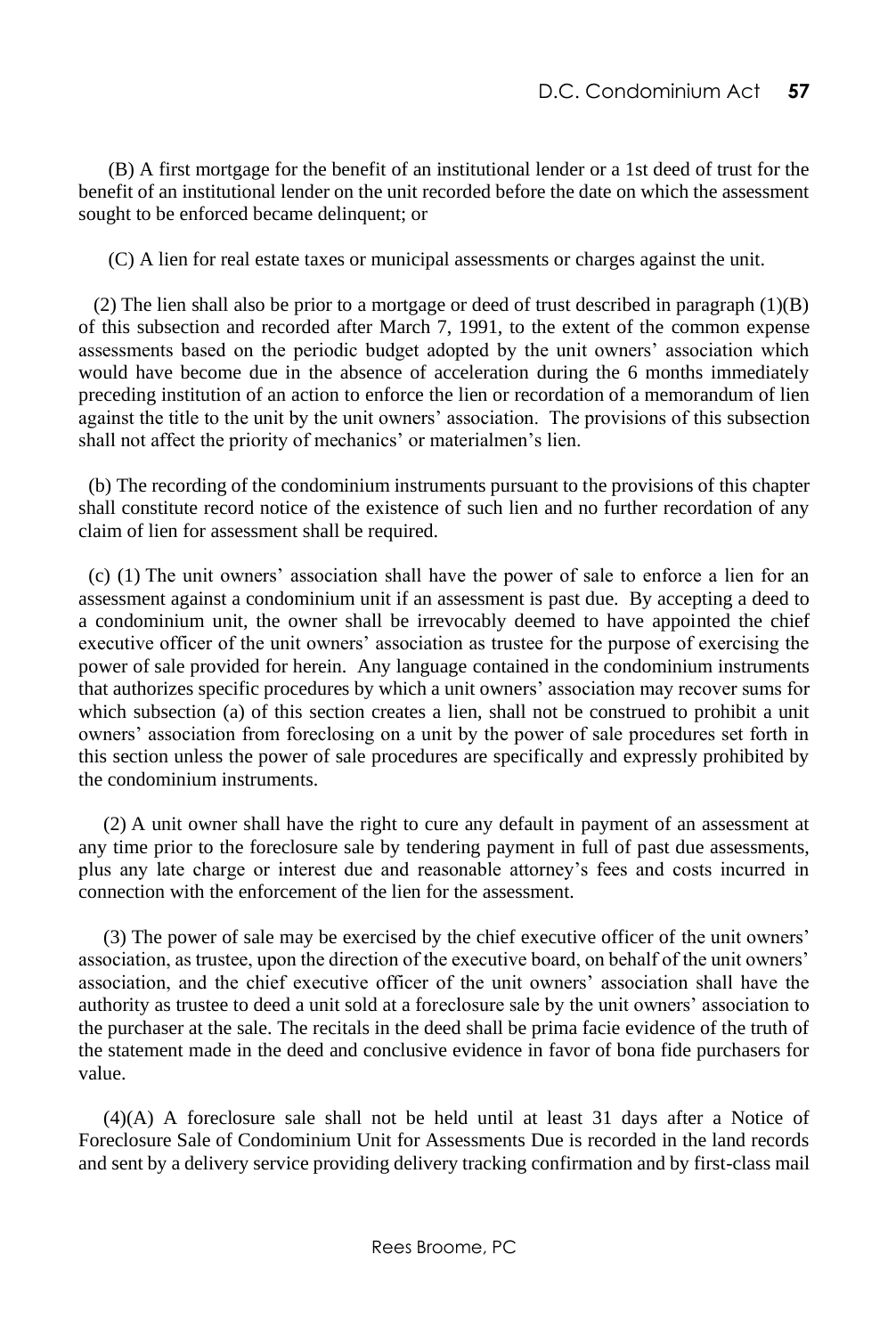to a unit owner at the mailing address of the unit, any last known mailing address, and at any other address designated by the unit owner to the executive board for purposes of notice.

(B) The Notice of Foreclosure Sale of Condominium Unit for Assessments Due shall:

(i) State the past due amount being foreclosed upon and that must be paid in order to stop the foreclosure;

(ii) Expressly state that the foreclosure sale is for either:

(I) The 6-month priority lien as set forth in subsection (a)(2) of this section and not subject to the first deed of trust; or

(II) More than the 6-month priority lien set forth in subsection (a)(2) of this section and subject to the first deed of trust; and

(iii) Notify the unit owner that if the past due amount being foreclosed upon is not paid within 31 days after the date the NFSCUAD is mailed, the executive board shall sell the unit at a public sale at the time, place, and date stated in the NFSCUAD.

(C) Substantial compliance with the requirements of subparagraph (B) of this paragraph shall be sufficient until new forms are made available by the Recorder of Deeds.

(D) The Notice of Foreclosure Sale of Condominium Unit for Assessments Due shall be accompanied by an enclosure providing the following information:

(i) A statement of the past due amount being foreclosed upon and that must be paid in order to stop the foreclosure sale;

(ii) A breakdown of the amount being foreclosed on, including amounts past due for assessments, accrued interest, late charges, all other categories of amounts past due, and the dates those amounts accrued;

(iii) A statement that the amount being foreclosed upon may not be the total amount owed to the unit owners' association and instructions on how the unit owner can request a full account statement;

(iv) Information on the availability of resources that a unit owner may utilize, which shall be in substantively the following form in at least 18-point font:

"FAILURE TO PAY AMOUNTS INDICATED IN THE ENCLOSED NOTICE OF FORECLOSURE SALE OF CONDOMINIUM UNIT FOR ASSESSMENTS DUE MAY RESULT IN SALE OF YOUR UNIT.

"YOU MAY BE ELIGIBLE FOR FREE OR REDUCED-COST ASSISTANCE.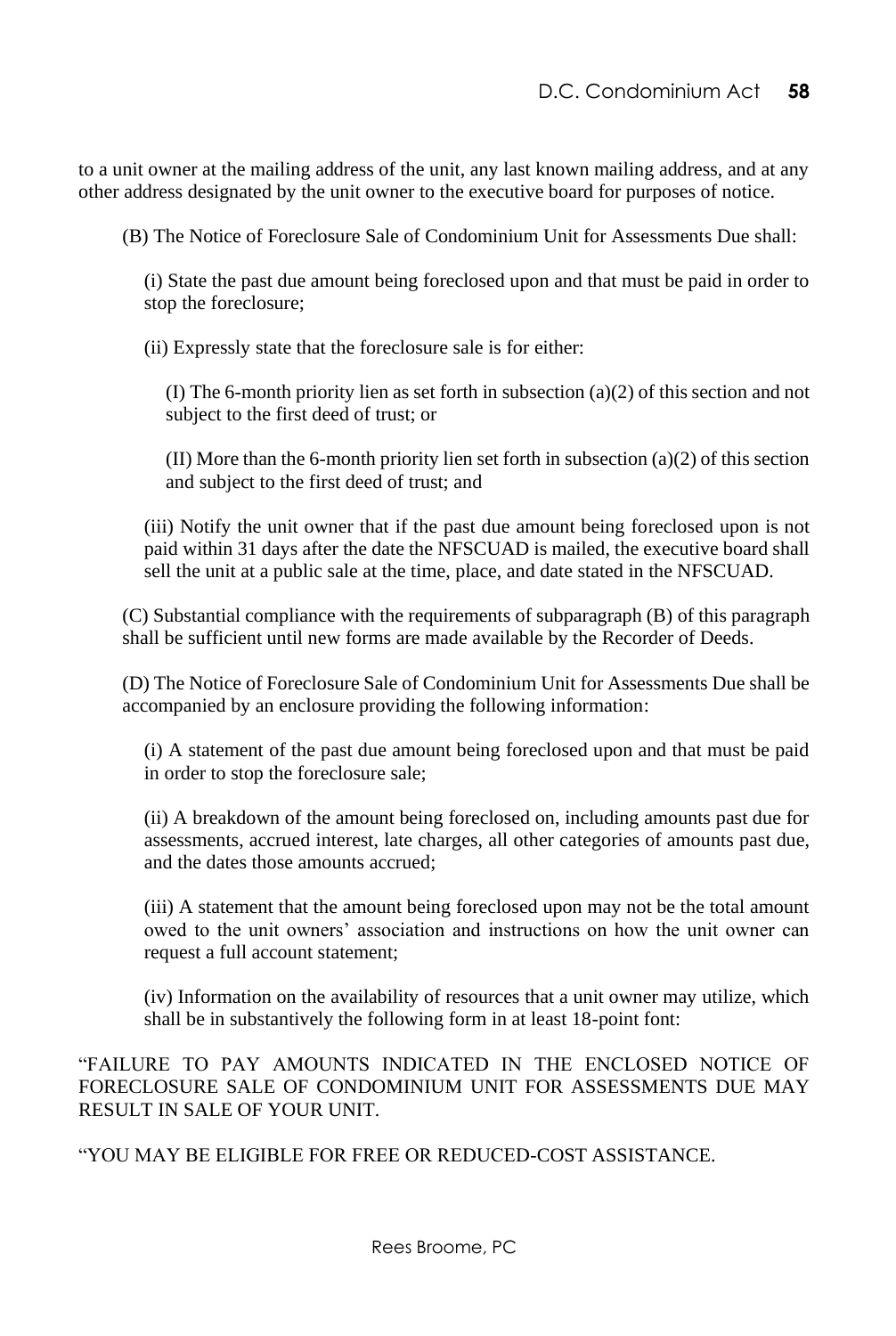"The D.C. Department of Housing and Community Development maintains a list of Community-Based Non-Profit Organizations that provide housing counseling services. Information on providers can be found on [Department of Housing and Community Development website for community-based non-profit organizations] or by calling [Department of Housing and Community Development's designated phone number].

"The U.S. Department of Housing and Urban Development ("HUD") sponsors housing counseling agencies that can provide advice on buying a home, renting, defaults, foreclosures, and credit issues. You can get a list of HUD-approved housing counselors at [Department of Housing and Urban Development's website] or by calling [Department of Housing and Urban Development's phone number]."; and

(v) Any other information the Mayor may prescribe by rule.

 (E)(i) At least 31 days in advance of the sale, a copy of the Notice of Foreclosure Sale of Condominium Unit for Assessments Due shall be sent by a delivery service providing delivery tracking confirmation and by first class mail to:

(I) The Mayor or the Mayor's designated agent;

(II) Any and all junior lien holders of record; and

(III) Any holder of a first deed of trust or first mortgage of record, their successors and assigns, including assignees, trustees, substitute trustees, and MERS.

(ii) The unit owners' association shall be in compliance with this requirement if it sends notice as provided herein to the lienholders as their names and addresses appear in land records.

 (5) The date of sale shall not be sooner than 31 days from the date the notice is mailed. The executive board shall give public notice of the foreclosure sale by advertisement in at least 1 newspaper of general circulation in the District of Columbia and by any other means the executive board deems necessary and appropriate to give notice of sale. The newspaper advertisement shall appear on at least 3 separate days during the 15-day period prior to the date of the sale.

(6) The proceeds of a sale shall be applied:

(A) To any unpaid assessment with interest or late charges;

(B) To the cost of foreclosure, including but not limited to, reasonable attorney's fees; and

(C) The balance to any person legally entitled to the proceeds.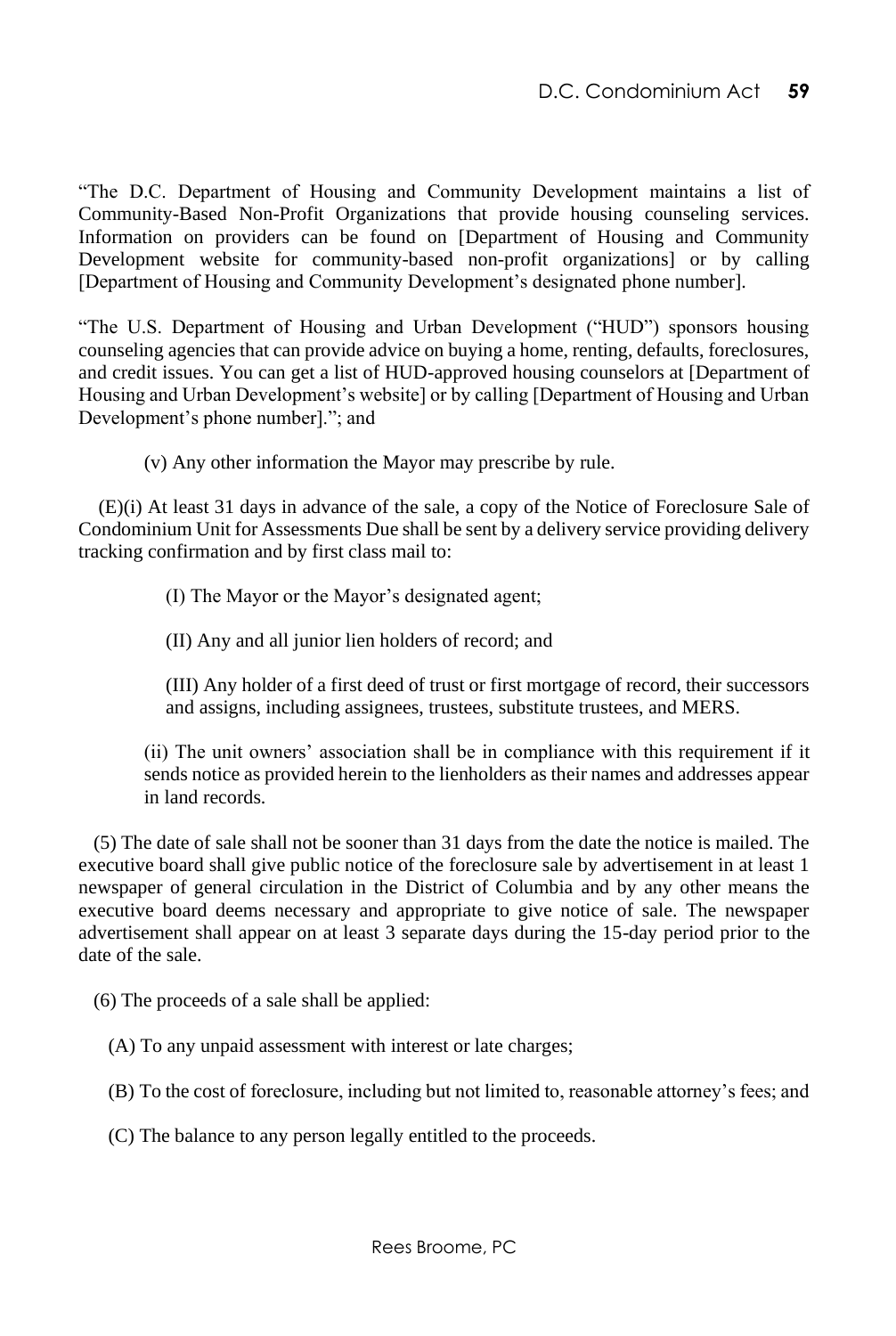(d) Unless the condominium instruments provide otherwise, the executive board shall have the power to purchase on behalf of the unit owners' association any unit at any foreclosure sale held on such unit. The executive board may take title to such unit in the name of the unit owners' association and may hold, lease, encumber or convey the same on behalf of the unit owners' association.

 (e) The lien for assessments provided herein shall lapse and be of no further effect as to unpaid assessments (or installments thereof) together with interest accrued thereon and late charges, if any, if such lien is not discharged or if foreclosure or other proceedings to enforce the lien have not been instituted within 3 years from the date such assessment (or any installment thereof) become due and payable.

 (f) The judgment or decree in an action brought pursuant to this section shall include, without limitation, reimbursement for reasonable costs and attorneys' fees actually incurred by the unit owners' association.

 (g) Nothing in this section shall be construed to prohibit actions at law to recover sums for which subsection (a) of this section creates a lien, maintainable pursuant to [§ 42-1902.09.](http://www.lexis.com/research/buttonTFLink?_m=e1be714ba210605c792558b20803e1c4&_xfercite=%3ccite%20cc%3d%22USA%22%3e%3c%21%5bCDATA%5bD.C.%20Code%20%a7%2042-1903.13%5d%5d%3e%3c%2fcite%3e&_butType=4&_butStat=0&_butNum=2&_butInline=1&_butinfo=DC%20CODE%2042-1902.09&_fmtstr=FULL&docnum=1&_startdoc=1&wchp=dGLzVlz-zSkAz&_md5=58f122b9887f2df801b6776c84c5624a)

 (h) Any unit owner or purchaser of a condominium unit shall be entitled upon request to a recordable statement setting forth the amount of unpaid assessments currently levied against that unit. Such request shall be in writing, directed to the principal officer of the unit owners' association or to such other officer as the condominium instruments may specify. Failure to furnish or make available such a statement within 10 days from the receipt of such request shall extinguish the lien created by subsection (a) of this section as to the condominium unit involved. Such statement shall be binding on the unit owners' association, the executive board, and every unit owner. Payment of a reasonable fee may be required as a prerequisite to the issuance of such a statement if the condominium instruments so provide.

 (i) Upon any voluntary transfer of a legal or equitable interest in a condominium unit, except as security for a debt, all unpaid common expense assessments or installments thereof then due and payable from the grantor shall be paid or else the grantee shall become jointly and severally liable with the grantor subject to the provisions of subsection (h) of this section. Upon any involuntary transfer of a legal or equitable interest in a condominium unit, however, the transferee shall not be liable for such assessments or installments thereof as became due and payable prior to his acquisition of such interest. To the extent not collected from the predecessor in title of such transferee, such arrears shall be deemed common expenses, collectible from all unit owners (including such transferee) in proportion to their liabilities for common expenses pursuant to  $\frac{8}{9}$  42-1903.12(c).

 (j) In addition to any other right or power conferred by this section, the executive board shall have the power to suspend the voting rights in the unit owners' association of any unit owner who is in arrears in his payment of a common expense assessment by more than 30 days, and the suspension may remain in effect until the assessment has been paid in full.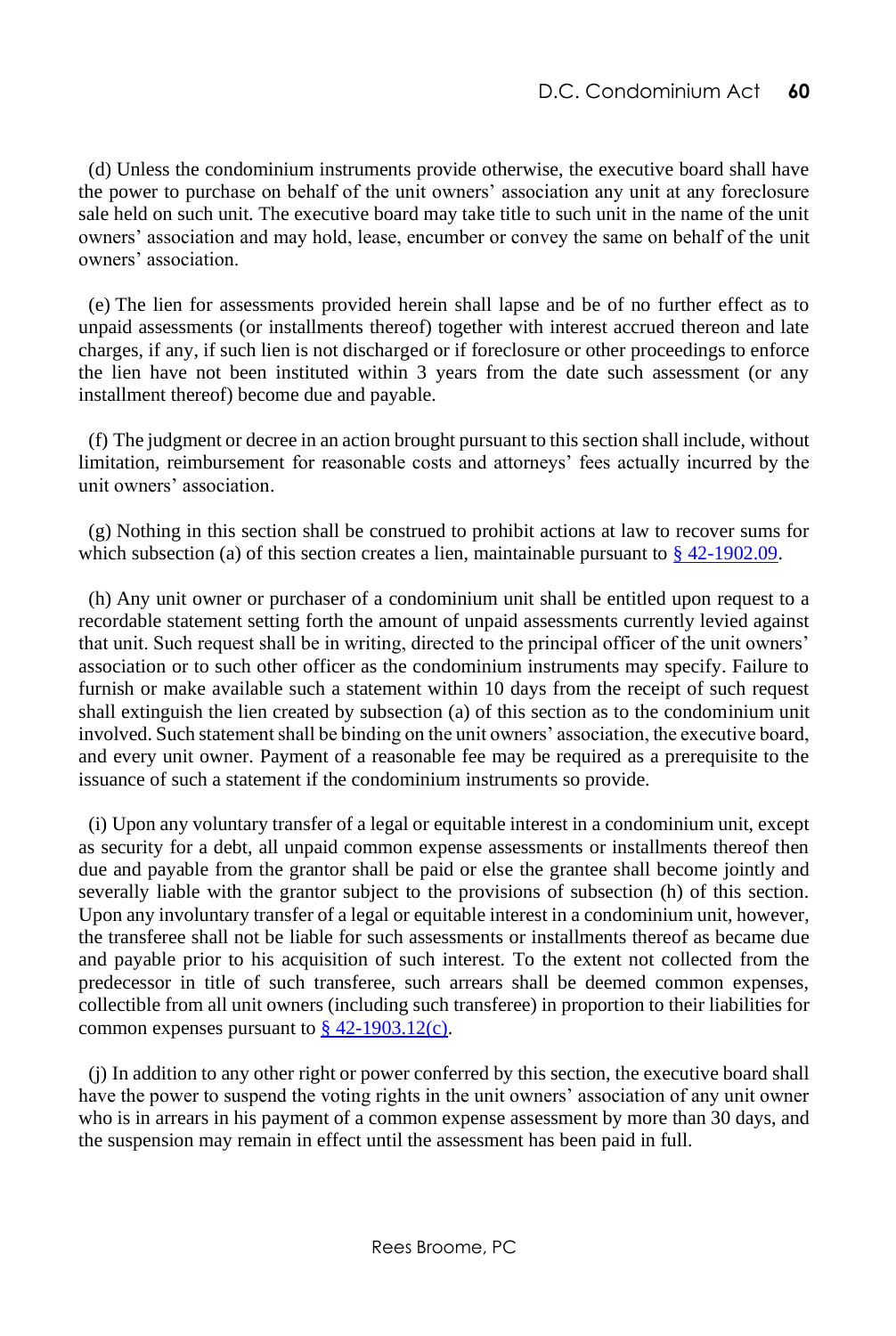### **§ 42-1903.14. Books, minutes, and records; inspection. [Formerly § 45-1854]**

 (a) The unit owners' association, or the declarant, the managing agent, or other person specified in the bylaws acting on behalf of the unit owners' association, shall keep detailed records of the receipts and expenditures affecting the operation and administration of the condominium and specifying the association's expenses related to the common elements and any other expenses incurred by or on behalf of the association.

(b) Subject to the provisions of subsection (c) of this section, books and records kept by or on behalf of the unit owners' association, including the unit owners' association membership list, mailing addresses of unit owners, and financial records, including aggregate salary information of the unit owners' association employees, shall be available in the District of Columbia and within 50 miles of the District of Columbia, for examination and copying by a unit owner in good standing or such unit owner's authorized agent so long as the request is for a proper purpose related to the unit owner's membership in the unit owners' association, and not for pecuniary gain, commercial solicitation, or other purpose unrelated to the unit owner's membership in the unit owners' association. This right of examination may be exercised only during reasonable hours on business days. The books shall be subject to an independent audit upon the request of owners of units to which 33 1/3 % of the votes in the unit owners' association pertain or a lower percentage as may be specified.

(c)(1) Books and records kept by or on behalf of a unit owners' association may be withheld from examination or copying by unit owners and their agents to the extent that they are drafts not yet incorporated into the unit owners' association's books and records or if the books and records concern:

(A) Personnel matters relating to specific, identified persons who work for the unit owners' association, including a person's medical records;

(B) Contracts, leases, and other commercial transactions to purchase or provide goods or services, currently in or under negotiation;

(C) Pending or anticipated litigation;

(D) Matters involving state or local administrative or other formal proceedings before a government tribunal for enforcement of the condominium instruments or rules and regulations promulgated by the executive board;

(E) Communications with legal counsel;

(F) Disclosure of information in violation of law;

(G) Minutes or other records of an executive session of the executive board;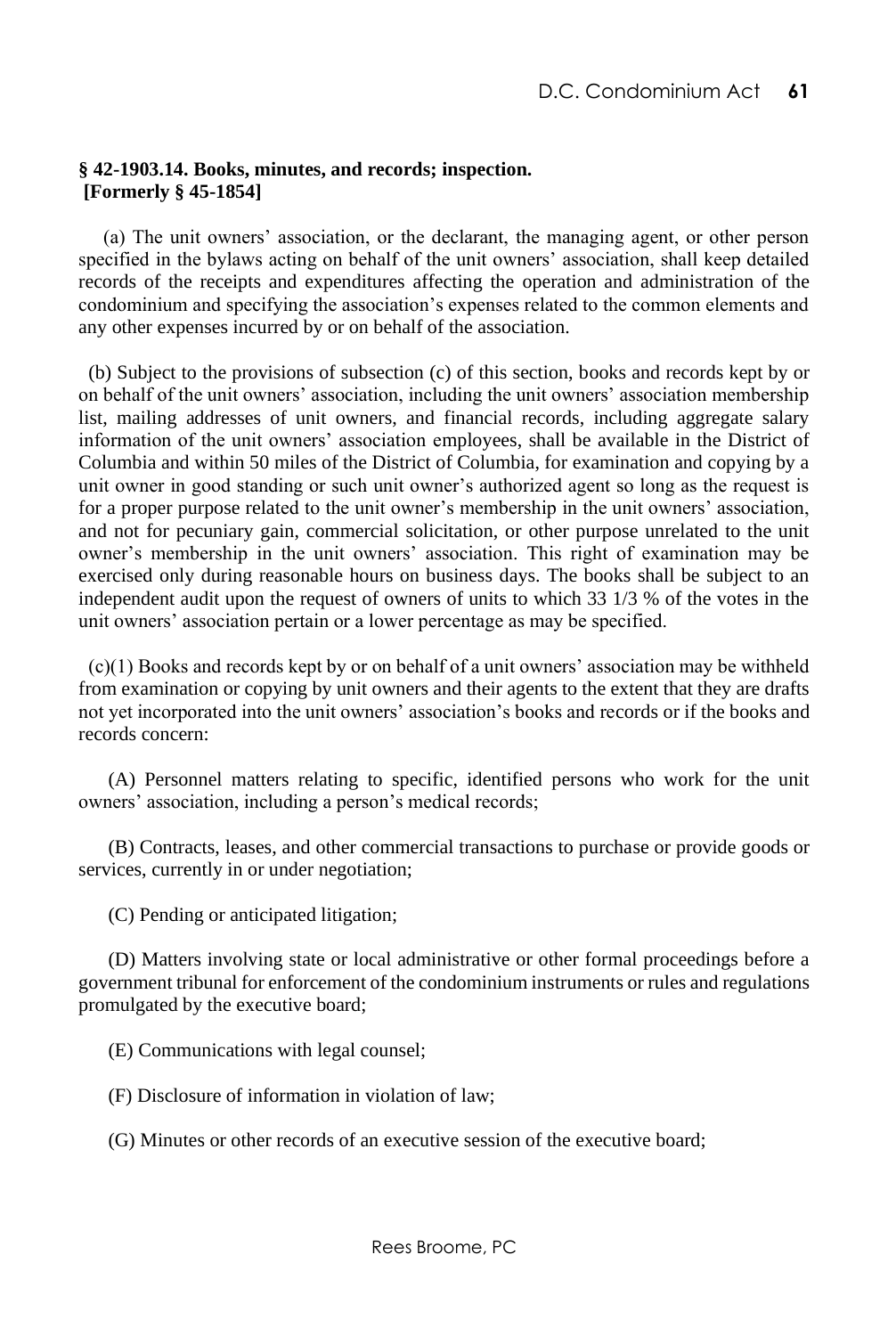(H) Documentation, correspondence, management, or reports compiled for or on behalf of the unit owners' association or the executive board by its agents or committees for consideration by the executive board in executive session; or

(I) Individual unit owner or member files, other than those of the requesting unit owner, including any individual unit owner's files kept by or on behalf of the unit owners' association.

(2) For the purposes of paragraph  $(1)(C)$  of this subsection, the term "anticipated litigation" means those instances where there has been a specific threat of litigation from a party or the legal counsel of a party.

(d) Before providing copies of any books or records, the unit owners' association may impose and collect a fee reflecting the actual costs of materials and labor for providing access to copies of the requests books and records.

## **§ 42-1903.15. Limitation on right of first refusal and other restraints on alienation; recordable statement of waiver of rights to be supplied promptly upon request [Formerly § 45-1855]**

 If the condominium instruments create any rights of first refusal or other restraints on free alienability of any of the condominium units, such rights and restraints shall be void unless the condominium instruments make provisions for promptly furnishing to any unit owner or purchaser requesting the same a recordable statement certifying to any waiver of, or failure or refusal to exercise, such rights and restraints, in all cases where such waiver, failure, or refusal does in fact occur. Failure or refusal to furnish promptly such a statement in such circumstances in accordance with the provisions of the condominium instruments shall make all such rights and restraints inapplicable to any disposition of a condominium unit in contemplation of which such statement was requested. Any such statement shall be binding on the association of unit owners, its executive board, and every unit owner. Payment of a reasonable fee may be required as a prerequisite to the issuance of such a statement if the condominium instruments so provide.

# **§ 42-1903.16. Warranty against structural defects; limitation for conversion condominiums; exclusion or modification of warranty [Formerly § 45-1856]**

 (a) As used in this section, the term "structural defect" means a defect in a component that constitutes any unit or portion of the common elements that reduces the stability or safety of the structure below standards commonly accepted in the real estate market, or restricts the normally intended use of all or part of the structure and which requires repair, renovation, restoration, or replacement. Nothing in this section shall be construed to make the declarant responsible for any items of maintenance relating to the units or common elements.

 (b) A declarant shall warrant against structural defects in each of the units for 2 years from the date each unit is first conveyed to a bona fide purchaser, and all of the common elements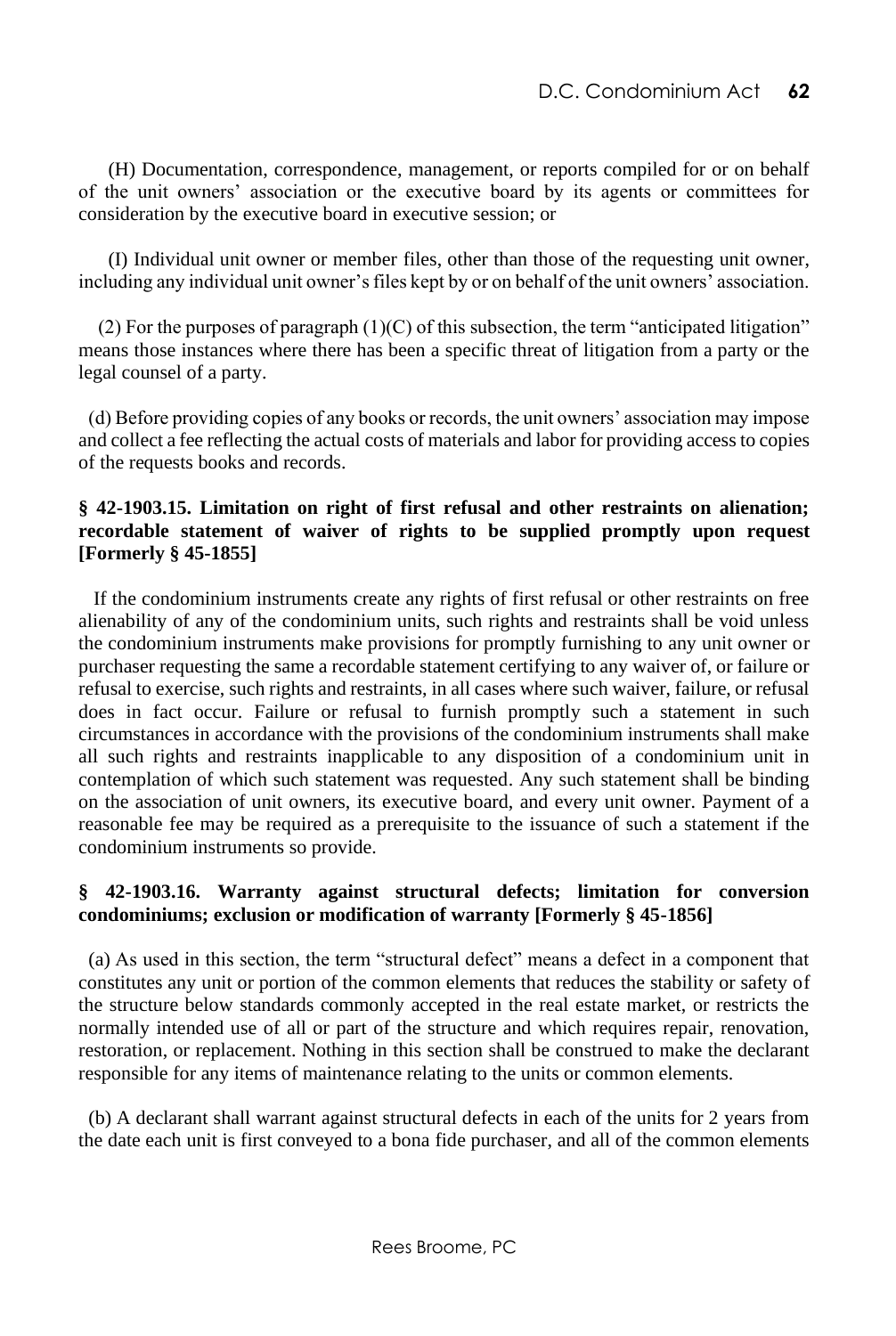for 2 years. The 2 years shall begin as to any portion of the common elements whenever the portion has been completed or, if later:

 (1) If within any additional land or portion thereof that does not contain a unit, at the time the additional land is added to the condominium;

 (2) If within any convertible land or portion thereof that does not contain a unit, at the time the convertible land may no longer be converted;

 (3) If within any additional land or convertible land or portion of either that does contain a unit, at the time the first unit therein is first conveyed to a bona fide purchaser; or

 (4) If within any other portion of the condominium, at the time the first unit is conveyed to a bona fide purchaser.

 (c) A declarant of a conversion condominium may offer the units, common elements, or both in "as is" condition. If the conversion condominium is offered in "as is" condition, the declarant's warranty against structural defects shall apply only to a defect in components installed by the declarant or work done by the declarant unless the declarant gives a more extensive warranty in writing.

 (d) Except with respect to a purchaser of a unit that may be used for residential purposes, the warranty against structural defects:

(1) May be excluded or modified by agreement of the parties; and

 (2) Is excluded by an expression of disclaimer such as "as is", "with all faults", or other language that in common understanding calls the purchaser's attention to the exclusion of warranties.

 (e) (1) Prior to the declarant's first conveyance of a residential unit to a purchaser, the declarant shall post a bond or letter of credit with the Mayor in the amount of 10% of the estimated construction or conversion costs, or shall provide any other form of security the Mayor shall approve to satisfy any costs that arise from the declarant's failure to satisfy the requirements of this section. The other security may include a lien in favor of the Mayor against the declarant's equity in any unsold units, including any non-residential units, in which event the unsold units will be valued, for purposes of computing the declarant's equity, at 90% of the current listed sales price of the units, or if not listed, then the current listed sales price of comparable units in the condominium. The bond, letter of credit, or other security shall be reduced at the declarant's request in pro rata segments (based on the residential unit's percentage interest in the residential portion of the condominium) 2 years after the conveyance of each unit; provided, however, that in no event shall the security be reduced below 50% of the original amount of the security until one year after transfer of control of the residential executive board of the condominium association to purchasing residential unit owners other than the declarant. For purposes of this subsection, "transfer of control" shall have occurred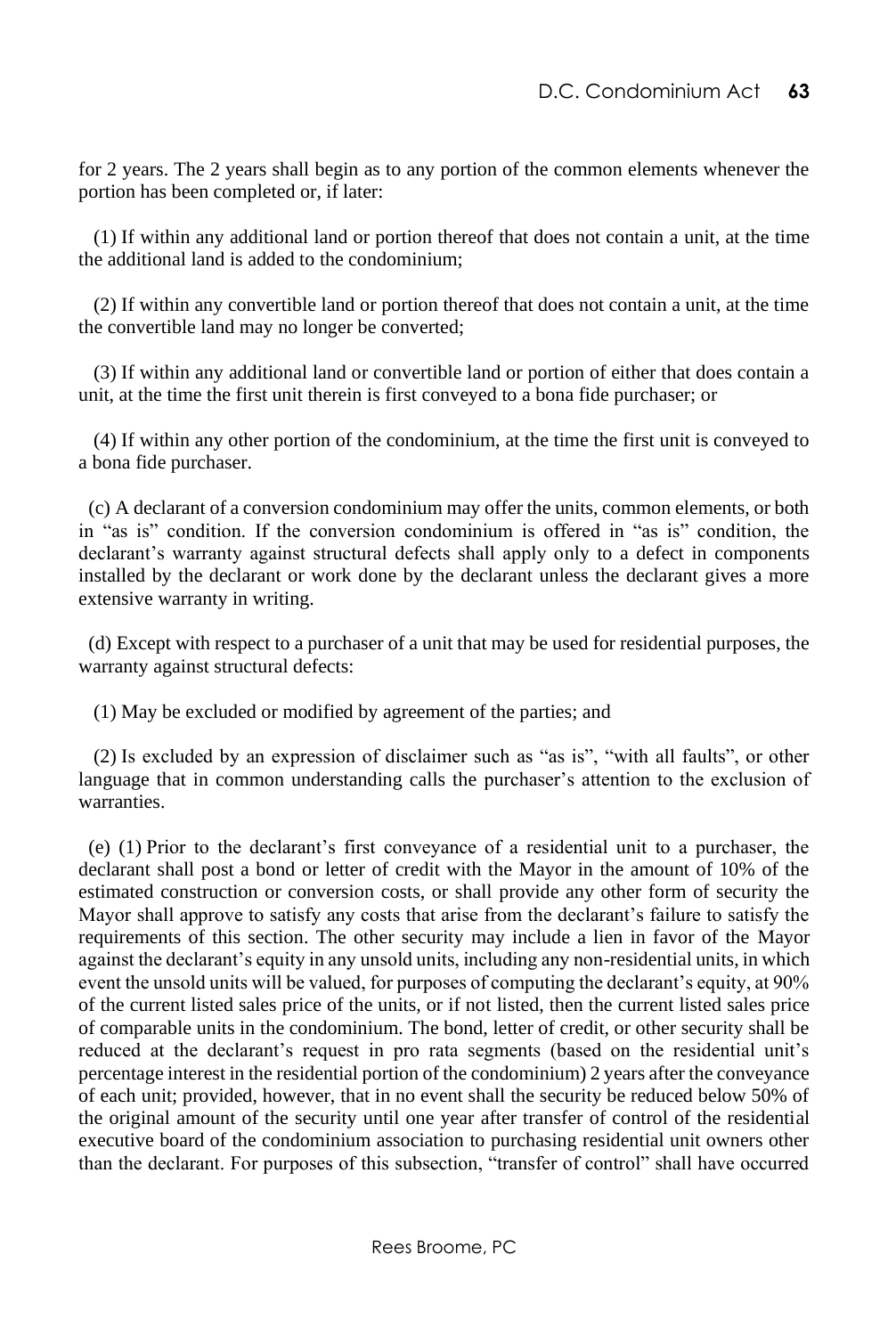when 51% or more of the residential executive board is composed of residential unit owners other than the declarant, or successor declarant, or the declarant's selections or nominees. At the end of 5 years from the conveyance of the first residential unit to a purchaser, and provided one year has passed following transfer of control by the declarant, the declarant may sell unsold residential units as resale units, in which event no warranty against structural defects in the units under this section shall be required and the bond shall be reduced pro rata as to those unsold units. The bonding requirements pursuant to this subsection and the warranties required under this section are applicable only to residential condominiums or the residential condominium portion of mixed use condominiums or mixed use projects. If residential condominium units are part of a mixed use condominium, the cost of the residential portion of the condominium shall include the residential condominium units' pro rata share of common elements, based on the residential condominium units' percentage interest in the common elements. If a residential condominium is part of a mixed use project, the cost of the residential condominium includes its pro rata share of those portions of the project directly supporting, enclosing or servicing the residential condominium.

 (2) If claims for structural defects under this section are pending at the time the bond or other security posted would otherwise no longer be required, then the bond or other security shall be required to be maintained in the amount of the claim, until the claims have been finally resolved and the bond or other security has been made available to satisfy the declarant's responsibilities to the unit owners and association under this section. The bylaws and other condominium documents to be prepared by the declarant shall not restrict or hinder the residential executive board's right to assert claims under this section.

 (f) As used in this section, the term "conveyance" shall mean the transfer of title by written instrument.

 (g) (1) The Mayor shall issue proposed rules to implement the provisions of this section within 180 days of October 22, 1999. The proposed rules shall be submitted to the Council for a 45-day period of review, excluding Saturdays, Sundays, legal holidays, and days of Council recess. If the Council does not approve or disapprove the proposed rules, in whole or in part, by resolution within this 45-day review period, the proposed rules shall be deemed approved.

 (2) The Mayor shall report to the Council on an annual basis on the use and effect of this section and the number of condominium units traded each year.

# **§ 42-1903.17. Statute of limitations for warranties [Formerly § 45-1857]**

A judicial proceeding for breach of any warranty that arises under  $\S$  42-1903.16 shall be commenced within 5 years after the date the warranty period began.

#### **§ 42-1903.18. Master associations -- Authorization; powers; rights and responsibilities of unit owners; election of executive board [Formerly § 45-1858]**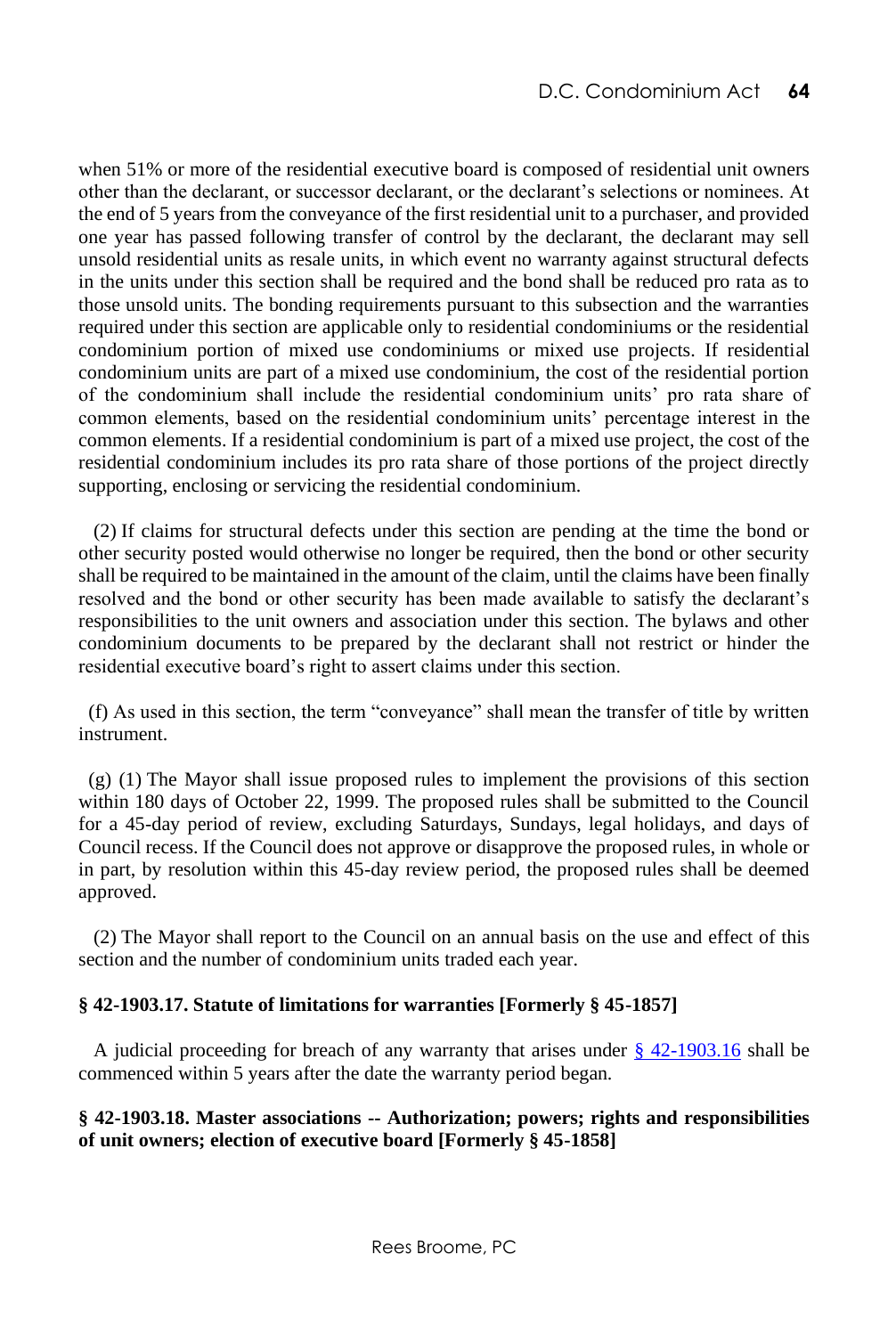(a) If the condominium instruments for a condominium provide that any of the powers described in  $\frac{8}{9}$  42-1903.08 are to be exercised by or may be delegated to a for-profit or nonprofit corporation or incorporated association that exercises the powers described in § [42-](http://www.lexis.com/research/buttonTFLink?_m=53255f18c0bb5608b2114326ea619355&_xfercite=%3ccite%20cc%3d%22USA%22%3e%3c%21%5bCDATA%5bD.C.%20Code%20%a7%2042-1903.18%5d%5d%3e%3c%2fcite%3e&_butType=4&_butStat=0&_butNum=3&_butInline=1&_butinfo=DC%20CODE%2042-1903.08&_fmtstr=FULL&docnum=1&_startdoc=1&wchp=dGLzVlz-zSkAz&_md5=d5cc00585611d6ed1daee0bc20cd0da8) [1903.08](http://www.lexis.com/research/buttonTFLink?_m=53255f18c0bb5608b2114326ea619355&_xfercite=%3ccite%20cc%3d%22USA%22%3e%3c%21%5bCDATA%5bD.C.%20Code%20%a7%2042-1903.18%5d%5d%3e%3c%2fcite%3e&_butType=4&_butStat=0&_butNum=3&_butInline=1&_butinfo=DC%20CODE%2042-1903.08&_fmtstr=FULL&docnum=1&_startdoc=1&wchp=dGLzVlz-zSkAz&_md5=d5cc00585611d6ed1daee0bc20cd0da8) or other powers on behalf of 1 or more condominiums or for the benefit of the unit owners of 1 or more condominiums, all provisions of this chapter applicable to unit owners' associations shall apply to the for-profit or nonprofit corporation or unincorporated association, except as modified by this section.

(b) Unless a master association is acting in the capacity of an association described in  $\S 42$ -[1903.04,](http://www.lexis.com/research/buttonTFLink?_m=53255f18c0bb5608b2114326ea619355&_xfercite=%3ccite%20cc%3d%22USA%22%3e%3c%21%5bCDATA%5bD.C.%20Code%20%a7%2042-1903.18%5d%5d%3e%3c%2fcite%3e&_butType=4&_butStat=0&_butNum=4&_butInline=1&_butinfo=DC%20CODE%2042-1903.04&_fmtstr=FULL&docnum=1&_startdoc=1&wchp=dGLzVlz-zSkAz&_md5=a62c631e9aa36fe99920dbf2a9a2e690) it may exercise the powers set forth in  $\S 42$ -1903.08(a)(2) only to the extent expressly permitted in the condominium instruments of condominiums that are part of the master association or expressly described in the delegations of power from those condominiums to the master association.

 (c) If the condominium instruments of any condominium provide that the executive board may delegate certain powers to a master association, the members of the executive board have no liability for the acts or omissions of the master association with respect to the powers following delegation.

 (d) The rights or responsibilities of a unit owner with respect to the unit owners' association set forth i[n §§ 42-1903.02,](http://www.lexis.com/research/buttonTFLink?_m=53255f18c0bb5608b2114326ea619355&_xfercite=%3ccite%20cc%3d%22USA%22%3e%3c%21%5bCDATA%5bD.C.%20Code%20%a7%2042-1903.18%5d%5d%3e%3c%2fcite%3e&_butType=4&_butStat=0&_butNum=6&_butInline=1&_butinfo=DC%20CODE%2042-1903.02&_fmtstr=FULL&docnum=1&_startdoc=1&wchp=dGLzVlz-zSkAz&_md5=19b3eed84e86cb0e5e9b8d7b2342089d) [42-1903.03,](http://www.lexis.com/research/buttonTFLink?_m=53255f18c0bb5608b2114326ea619355&_xfercite=%3ccite%20cc%3d%22USA%22%3e%3c%21%5bCDATA%5bD.C.%20Code%20%a7%2042-1903.18%5d%5d%3e%3c%2fcite%3e&_butType=4&_butStat=0&_butNum=7&_butInline=1&_butinfo=DC%20CODE%2042-1903.03&_fmtstr=FULL&docnum=1&_startdoc=1&wchp=dGLzVlz-zSkAz&_md5=0a5073c084e6ea2cbc422fa8f81d60a1) [42-1903.04,](http://www.lexis.com/research/buttonTFLink?_m=53255f18c0bb5608b2114326ea619355&_xfercite=%3ccite%20cc%3d%22USA%22%3e%3c%21%5bCDATA%5bD.C.%20Code%20%a7%2042-1903.18%5d%5d%3e%3c%2fcite%3e&_butType=4&_butStat=0&_butNum=8&_butInline=1&_butinfo=DC%20CODE%2042-1903.04&_fmtstr=FULL&docnum=1&_startdoc=1&wchp=dGLzVlz-zSkAz&_md5=f17dc86dec785a8196f8c98fc2f01d5a) [42-1903.05,](http://www.lexis.com/research/buttonTFLink?_m=53255f18c0bb5608b2114326ea619355&_xfercite=%3ccite%20cc%3d%22USA%22%3e%3c%21%5bCDATA%5bD.C.%20Code%20%a7%2042-1903.18%5d%5d%3e%3c%2fcite%3e&_butType=4&_butStat=0&_butNum=9&_butInline=1&_butinfo=DC%20CODE%2042-1903.05&_fmtstr=FULL&docnum=1&_startdoc=1&wchp=dGLzVlz-zSkAz&_md5=c346e1d0c4a01c40b692fb9d8c80a8df) and [42-1903.20](http://www.lexis.com/research/buttonTFLink?_m=53255f18c0bb5608b2114326ea619355&_xfercite=%3ccite%20cc%3d%22USA%22%3e%3c%21%5bCDATA%5bD.C.%20Code%20%a7%2042-1903.18%5d%5d%3e%3c%2fcite%3e&_butType=4&_butStat=0&_butNum=10&_butInline=1&_butinfo=DC%20CODE%2042-1903.20&_fmtstr=FULL&docnum=1&_startdoc=1&wchp=dGLzVlz-zSkAz&_md5=69a8d66f5071c08f194ff49587631d47) shall apply in the conduct of the affairs of a master association only to any person who elects the board of a master association, whether or not the person is otherwise a unit owner within the meaning of this chapter.

(e) Notwithstanding the provisions of  $\S$  42-1903.02(a) with respect to the election of the executive board of a unit owners' association by all unit owners after the period of declarant control ends, and regardless of whether a master association is an association described in § [42-1903.01,](http://www.lexis.com/research/buttonTFLink?_m=53255f18c0bb5608b2114326ea619355&_xfercite=%3ccite%20cc%3d%22USA%22%3e%3c%21%5bCDATA%5bD.C.%20Code%20%a7%2042-1903.18%5d%5d%3e%3c%2fcite%3e&_butType=4&_butStat=0&_butNum=12&_butInline=1&_butinfo=DC%20CODE%2042-1903.01&_fmtstr=FULL&docnum=1&_startdoc=1&wchp=dGLzVlz-zSkAz&_md5=e60ae2b68c48d2514a3f038c7b7ff64d) the certificate of incorporation or other instrument that creates the master association and the condominium instruments of each condominium, the powers of which are assigned by the condominium instruments or delegated to the master association, may provide that the executive board of the master association shall be elected after the period of declarant control in any of the following ways:

 (1) All unit owners of all condominiums subject to the master association may elect all members of the executive board;

 (2) All members of the executive boards of all condominiums subject to the master association may elect all members of the executive board;

 (3) All unit owners of each condominium subject to the master association may elect specified members of the executive board; or

 (4) All members of the executive board of each condominium subject to the master association may elect specified members of the executive board.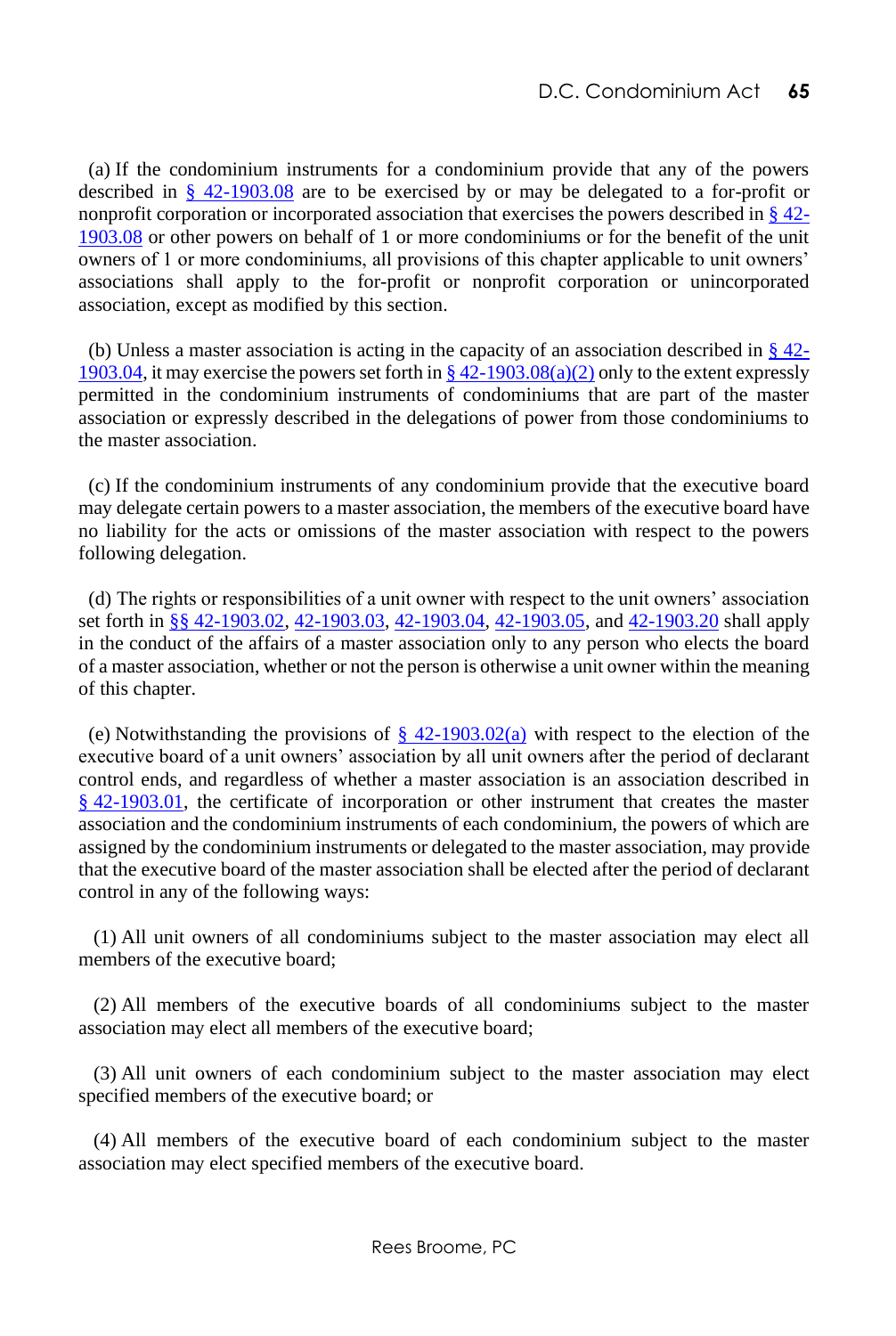# **§ 42-1903.19. Merger or consolidation of condominiums [Formerly § 45-1859]**

 (a) Any 2 or more condominiums, by agreement of the unit owners as provided in subsection (b) of this section, may be merged or consolidated into a single condominium. Unless the agreement otherwise provides, if 2 or more condominiums merge or consolidate the resultant condominium shall be, for all purposes, the legal successor of all of the preexisting condominiums, and the operations or activities of all unit owners' associations of the preexisting condominiums shall be merged or consolidated into a single unit owners' association. The single unit owners' association shall hold any power, right, obligation, asset, or liability of all preexisting unit owners' associations.

 (b) An agreement of 2 or more condominiums to merge or consolidate pursuant to subsection (a) of this section shall be evidenced by an agreement prepared, executed, recorded, and certified by the president of the unit owners' association of each of the preexisting condominiums following approval by owners of units to which are allocated the percentage of votes in each condominium required to terminate the condominium.

 (c) (1) A merger or consolidation agreement shall provide for the reallocation of the allocated interests in the new association among the units of the resultant condominium either by stating the reallocations or the formulas upon which the reallocations are based, or by stating the percentage of overall allocated interests of the new condominiums which are allocated to all of the units comprising each of the preexisting condominiums, and providing that the portion of the percentages allocated to each unit formerly comprising a part of the preexisting condominium must be equal to the percentages of allocated interests allocated to that unit by the condominium instruments of the preexisting condominium.

 (2) For purposes of this section, the term "allocated interests" shall mean the individual interest in the common elements, the liability for common expenses, and the votes in the unit owners' association that pertain to each unit.

#### **§ 42-1903.20. Conveyance or encumbrance of common elements [Formerly § 45-1860]**

 (a) A portion of the common elements may be conveyed or subjected to a security interest by the unit owners' association if persons entitled to cast at least 80% of the votes in the unit owners' association, including 80% of the votes allocated to units not owned by a declarant, or any larger percentage the condominium instruments specify, agree to convey or subject to a security interest. To convey or subject a limited common element to a security interest, all the owners of units to which any limited common element is allocated shall agree. The condominium instruments may specify a smaller percentage if all of the units are restricted exclusively to nonresidential uses. Proceeds of the sale shall be an asset of the unit owners' association.

 (b) An agreement to convey or subject common elements to a security interest shall be evidenced by the execution and recordation of the agreement, or ratification of the agreement,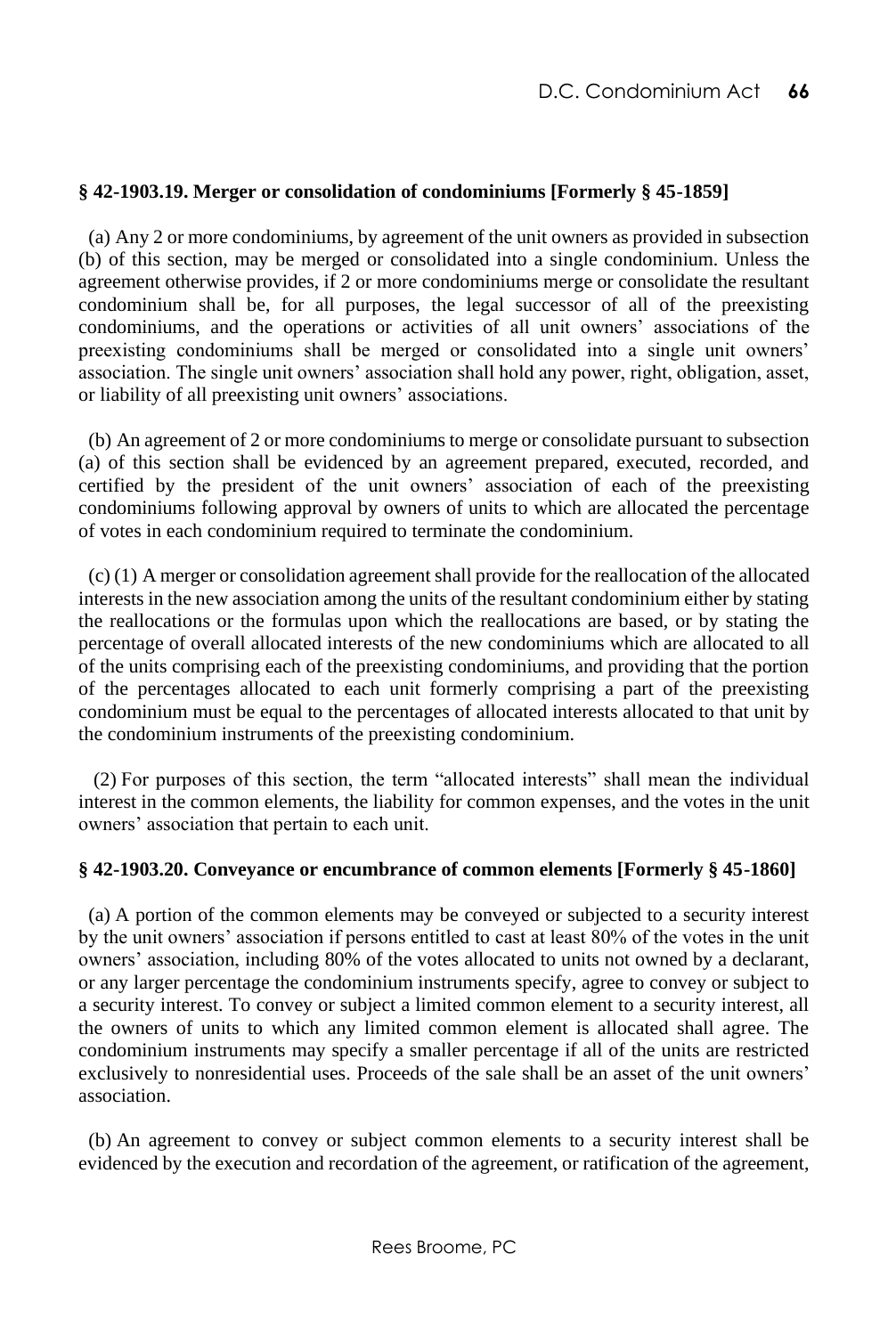in the same manner as a deed, and by the requisite number of unit owners. The agreement shall specify a date after which the agreement shall be void unless recorded before that date.

 (c) The unit owners' association, on behalf of the unit owners, may contract to convey or subject common elements to a security interest. The contract shall not be enforceable against the unit owners' association until approved pursuant to subsections (a) and (b) of this section. Upon approval, the unit owners' association shall have any power necessary and appropriate to effect the conveyance or encumbrance of the common elements, including the power to execute a deed or other instrument.

 (d) Any purported conveyance, encumbrance, judicial sale, or other voluntary transfer of common elements pursuant to this section shall not deprive any unit of the unit's right of access or support.

 (e) Unless the condominium instruments otherwise provide, a conveyance or encumbrance of common elements pursuant to this section shall not affect the priority or validity of a preexisting encumbrance.

# **§ 42-1903.21. Unit owners' association as trustee [Formerly § 45-1860.1]**

 With respect to a third person that deals with the unit owners' association in the unit owners' association's capacity as a trustee, the existence and proper exercise of trust powers by the unit owners' association, may be assumed without inquiry. A third person shall not be bound to inquire whether the unit owners' association has the power to act as trustee or is properly exercising trust powers. A third person without actual knowledge that the unit owners' association is exceeding or improperly exercising its powers is fully protected in dealing with the unit owners' association as if the unit owners' association possessed and properly executed the powers the unit owners' association purports to exercise. A third person shall not be bound to assure the proper application of trust assets paid or delivered to the unit owners' association in its capacity as trustee.

#### **§ 42-1904.01. Exemptions [Formerly § 45-1861]**

 Unless the method of offer or disposition is adopted for the purpose of evasion of this chapter, the provisions of [§§ 42-1904.02,](http://www.lexis.com/research/buttonTFLink?_m=8ddbf73879ac6c231cfa8e1109f9da7d&_xfercite=%3ccite%20cc%3d%22USA%22%3e%3c%21%5bCDATA%5bD.C.%20Code%20%a7%2042-1904.01%5d%5d%3e%3c%2fcite%3e&_butType=4&_butStat=0&_butNum=2&_butInline=1&_butinfo=DC%20CODE%2042-1904.02&_fmtstr=FULL&docnum=1&_startdoc=1&wchp=dGLzVlz-zSkAz&_md5=ce8dbc901fc98de8958680527fb93670) [42-1904.03,](http://www.lexis.com/research/buttonTFLink?_m=8ddbf73879ac6c231cfa8e1109f9da7d&_xfercite=%3ccite%20cc%3d%22USA%22%3e%3c%21%5bCDATA%5bD.C.%20Code%20%a7%2042-1904.01%5d%5d%3e%3c%2fcite%3e&_butType=4&_butStat=0&_butNum=3&_butInline=1&_butinfo=DC%20CODE%2042-1904.03&_fmtstr=FULL&docnum=1&_startdoc=1&wchp=dGLzVlz-zSkAz&_md5=ba19e9465c8098a9577d3d39448f6b7e) [42-1904.04,](http://www.lexis.com/research/buttonTFLink?_m=8ddbf73879ac6c231cfa8e1109f9da7d&_xfercite=%3ccite%20cc%3d%22USA%22%3e%3c%21%5bCDATA%5bD.C.%20Code%20%a7%2042-1904.01%5d%5d%3e%3c%2fcite%3e&_butType=4&_butStat=0&_butNum=4&_butInline=1&_butinfo=DC%20CODE%2042-1904.04&_fmtstr=FULL&docnum=1&_startdoc=1&wchp=dGLzVlz-zSkAz&_md5=1c5324f0063743c09baa68815b80e8ec) [42-1904.05,](http://www.lexis.com/research/buttonTFLink?_m=8ddbf73879ac6c231cfa8e1109f9da7d&_xfercite=%3ccite%20cc%3d%22USA%22%3e%3c%21%5bCDATA%5bD.C.%20Code%20%a7%2042-1904.01%5d%5d%3e%3c%2fcite%3e&_butType=4&_butStat=0&_butNum=5&_butInline=1&_butinfo=DC%20CODE%2042-1904.05&_fmtstr=FULL&docnum=1&_startdoc=1&wchp=dGLzVlz-zSkAz&_md5=1a0a4848be95e98a07640f247c0d1f45) [42-1904.06,](http://www.lexis.com/research/buttonTFLink?_m=8ddbf73879ac6c231cfa8e1109f9da7d&_xfercite=%3ccite%20cc%3d%22USA%22%3e%3c%21%5bCDATA%5bD.C.%20Code%20%a7%2042-1904.01%5d%5d%3e%3c%2fcite%3e&_butType=4&_butStat=0&_butNum=6&_butInline=1&_butinfo=DC%20CODE%2042-1904.06&_fmtstr=FULL&docnum=1&_startdoc=1&wchp=dGLzVlz-zSkAz&_md5=9bcaba56d8dd678f853e8ef19ed882f9)  [42-1904.07,](http://www.lexis.com/research/buttonTFLink?_m=8ddbf73879ac6c231cfa8e1109f9da7d&_xfercite=%3ccite%20cc%3d%22USA%22%3e%3c%21%5bCDATA%5bD.C.%20Code%20%a7%2042-1904.01%5d%5d%3e%3c%2fcite%3e&_butType=4&_butStat=0&_butNum=7&_butInline=1&_butinfo=DC%20CODE%2042-1904.07&_fmtstr=FULL&docnum=1&_startdoc=1&wchp=dGLzVlz-zSkAz&_md5=413680a82789d673602f0f520a7d667d) [42-1904.08,](http://www.lexis.com/research/buttonTFLink?_m=8ddbf73879ac6c231cfa8e1109f9da7d&_xfercite=%3ccite%20cc%3d%22USA%22%3e%3c%21%5bCDATA%5bD.C.%20Code%20%a7%2042-1904.01%5d%5d%3e%3c%2fcite%3e&_butType=4&_butStat=0&_butNum=8&_butInline=1&_butinfo=DC%20CODE%2042-1904.08&_fmtstr=FULL&docnum=1&_startdoc=1&wchp=dGLzVlz-zSkAz&_md5=806e77b5222c25edeb4965bb007675fe) [42-1904.09,](http://www.lexis.com/research/buttonTFLink?_m=8ddbf73879ac6c231cfa8e1109f9da7d&_xfercite=%3ccite%20cc%3d%22USA%22%3e%3c%21%5bCDATA%5bD.C.%20Code%20%a7%2042-1904.01%5d%5d%3e%3c%2fcite%3e&_butType=4&_butStat=0&_butNum=9&_butInline=1&_butinfo=DC%20CODE%2042-1904.09&_fmtstr=FULL&docnum=1&_startdoc=1&wchp=dGLzVlz-zSkAz&_md5=d9c2e2ac52c38ed66e8d3ae3af16d731) an[d 42-1904.12](http://www.lexis.com/research/buttonTFLink?_m=8ddbf73879ac6c231cfa8e1109f9da7d&_xfercite=%3ccite%20cc%3d%22USA%22%3e%3c%21%5bCDATA%5bD.C.%20Code%20%a7%2042-1904.01%5d%5d%3e%3c%2fcite%3e&_butType=4&_butStat=0&_butNum=10&_butInline=1&_butinfo=DC%20CODE%2042-1904.12&_fmtstr=FULL&docnum=1&_startdoc=1&wchp=dGLzVlz-zSkAz&_md5=e7f4ab85a6eec1b05e9e46dd15578c8c) do not apply to:

 (1) Dispositions in a condominium in which all units are restricted to commercial, industrial, or other nonresidential use;

- (2) Dispositions pursuant to court order;
- (3) Dispositions by any government or government agency;
- (4) Solicitation and acquisition by the declarant of nonbinding reservation agreements;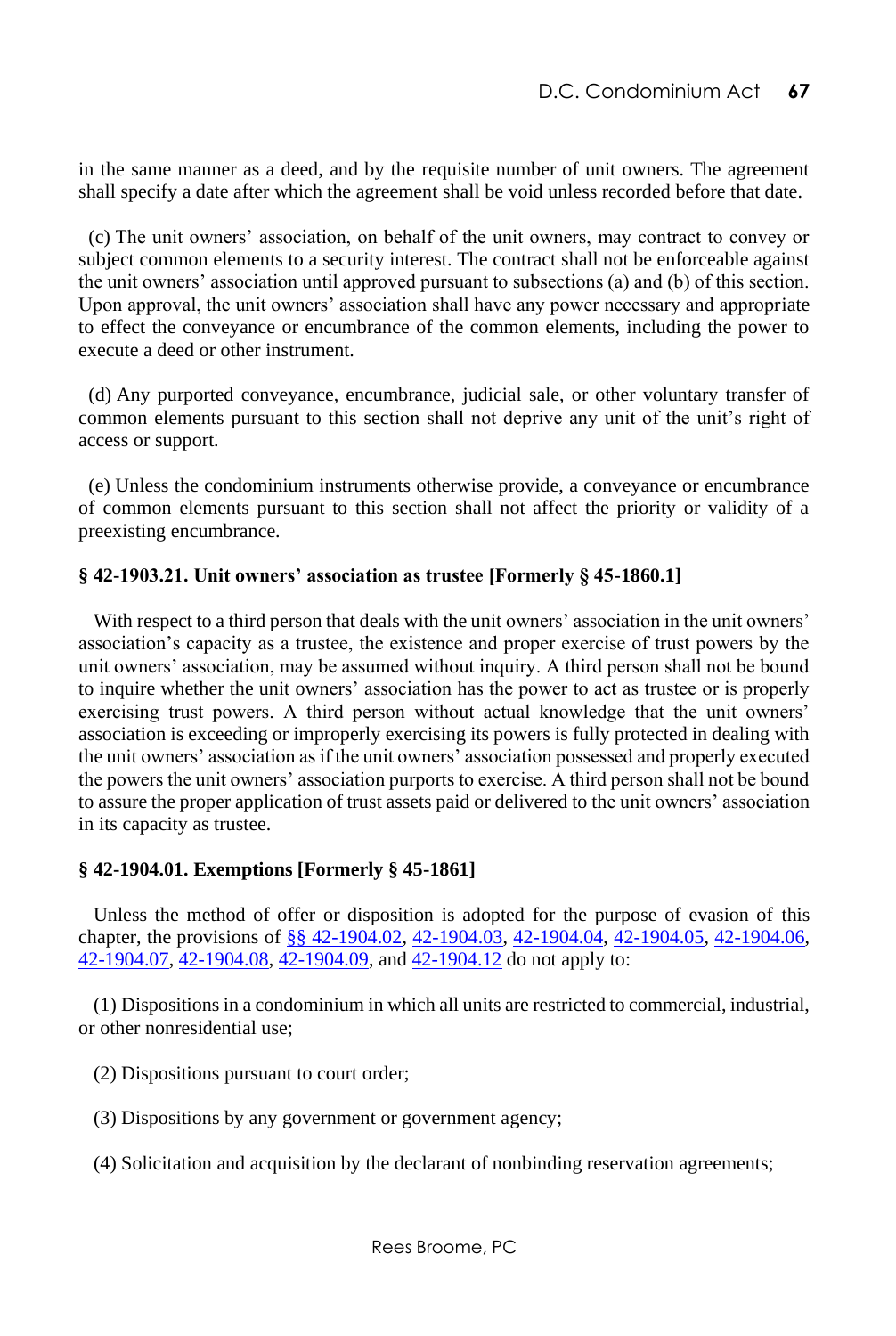(5) Gratuitous dispositions; or

(6) Dispositions by foreclosure or deed in lieu of foreclosure.

# **§ 42-1904.02. No offer or disposition of unit prior to registration; current public offering statement; right of cancellation by purchaser; form therefor prescribed by Mayor [Formerly § 45-1862]**

 (a) Neither declarant nor any person on behalf of declarant may offer or dispose of any interest in a condominium unit located in the District of Columbia, nor dispose in the District of Columbia of any interest in a condominium unit located without the District of Columbia prior to the time the condominium including such unit is registered in accordance with this chapter.

 (b) During any period when registration of a condominium is required by this chapter or until the time that all units in the condominium have been initially disposed of to the bona fide purchasers, a declarant may not dispose of any interest in a condominium unit not previously disposed of unless there is delivered to the purchaser a current public offering statement by the time of the disposition. The disposition shall be expressly and without qualification or condition subject to cancellation by the purchaser before conveyance of the unit, within 15 days after the date of execution of the contract for the disposition, or within 15 days after delivery of the current public offering statement, whichever is later. A public offering statement shall not be current unless any necessary amendment is incorporated or attached. If the purchaser elects to cancel, he or she may cancel by notice hand-delivered or sent by United States mail, return receipt requested, to the seller. The cancellation shall be without penalty, and any deposit made by the purchaser shall be promptly refunded in its entirety.

 (c) The public offering statement and sales contract shall contain a clause and its Spanish equivalent in a form prescribed by the Mayor which shall clearly state the purchaser's right to cancel.

 (d) A declarant shall be liable under this chapter for any false or misleading statement in a public offering statement or for any omission of a material fact with respect to the portion of the public offering statement that he or she prepared or caused to be prepared. If a declarant did not prepare or cause to be prepared any part of a public offering statement that he or she delivers, the declarant shall not be liable for any false or misleading statement or any omission of a material fact unless he or she had actual knowledge of the statement or omission or, in the exercise of reasonable care, should have known of the statement or omission.

# **§ 42-1904.03. Application for registration; contents; later registration of additional units; availability for public inspection; fee to be determined by Mayor [Formerly § 45- 1863]**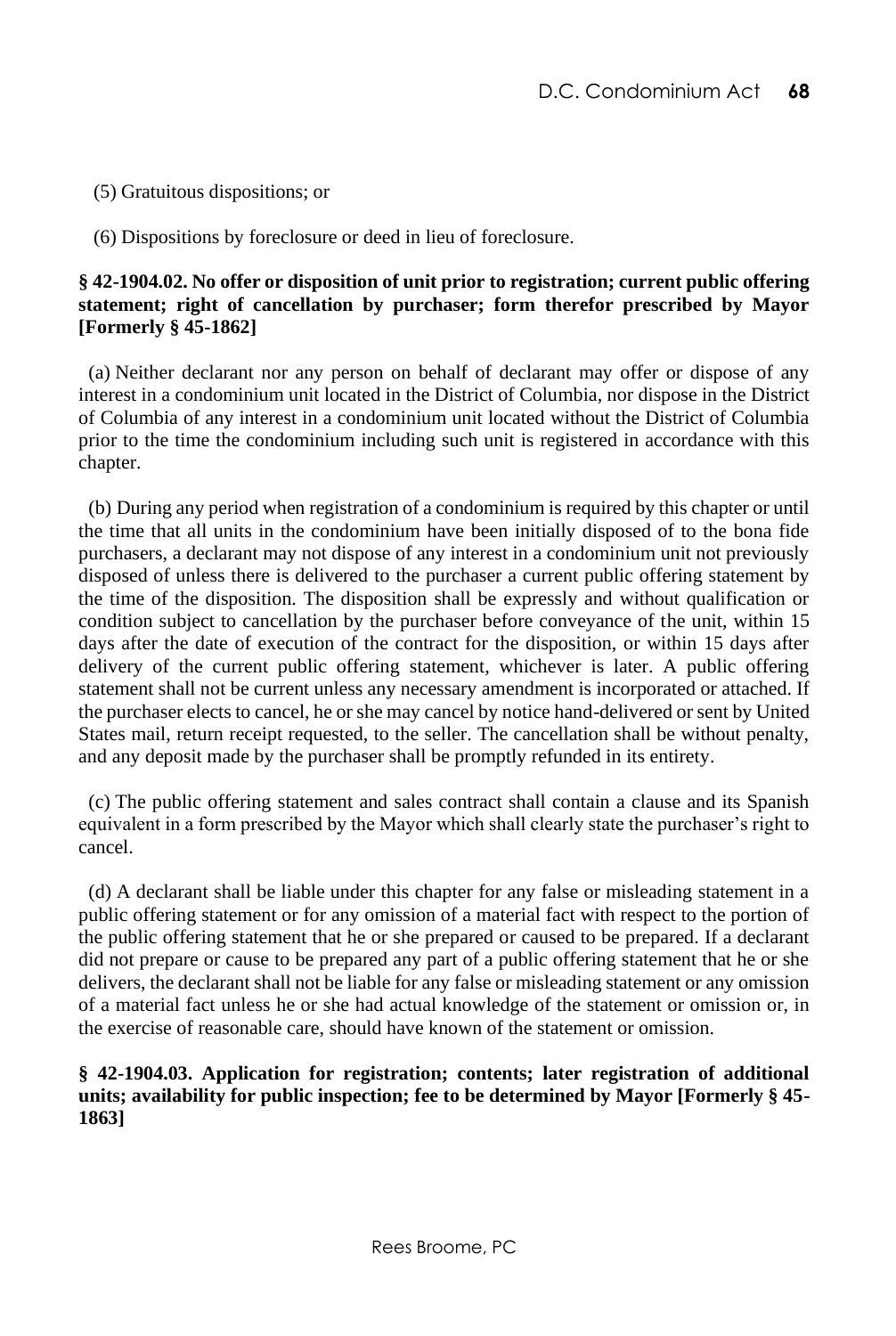(a) The application for registration of the condominium shall be filed as prescribed by the Mayor's rules and shall contain the following documents and information:

 (1) An irrevocable appointment of an agent in the District of Columbia, and in the absence of such an agent, the agency to receive service of any lawful process in any noncriminal proceeding arising under this chapter against the applicant or applicant's personal representative;

 (2) The states or jurisdictions in which an application for registration or similar document pertaining to the condominium has been filed, and any adverse order, judgment, or decree by any regulatory authority or by any court entered against declarant or any other person referred to in paragraph (3) of this subsection in connection with:

(A) Any registration, offer of sale of any condominium or condominium units;

 (B) Any violation of any condominium statute or any lack of compliance with a condominium instrument; and

 (C) Any breach of contract, fraud or misrepresentation perpetrated against any unit owner, unit owner association or unit purchaser;

 (3) The name, address, and principal occupation for the past 5 years of every officer of the applicant or person occupying a similar status or performing similar functions; the extent and nature of such person's interest in the applicant or the condominium as of a specified date within 30 days of the filing of the application;

 (4) A statement, in a form acceptable to the Mayor, of the condition of the title to the condominium project including encumbrances as of a specified date within 30 days of the date of application by a title opinion of a licensed attorney, not a salaried employee, officer or director of the applicant or owner, or by other evidence of title acceptable to the Mayor;

 (5) Copies of any management agreements, employment contracts or other contracts or agreements affecting the use or maintenance of, or access to, all or a part of the condominium;

(6) Plats and plans of the condominium that comply with the provisions of  $\S$  42-1902.14 other than the certification requirements thereof, and which show all units and buildings containing units to be built anywhere within the submitted land other than within the boundaries of any convertible lands; except that the Mayor may by regulation or order waive or modify this requirement or the requirements of  $\S$  42-1902.14 for plats and plans of a condominium located outside the District of Columbia;

(7) The proposed public offering statement; and

 (8) Any other information, including any current financial statement, which the Mayor by his regulations requires for the protection of purchasers.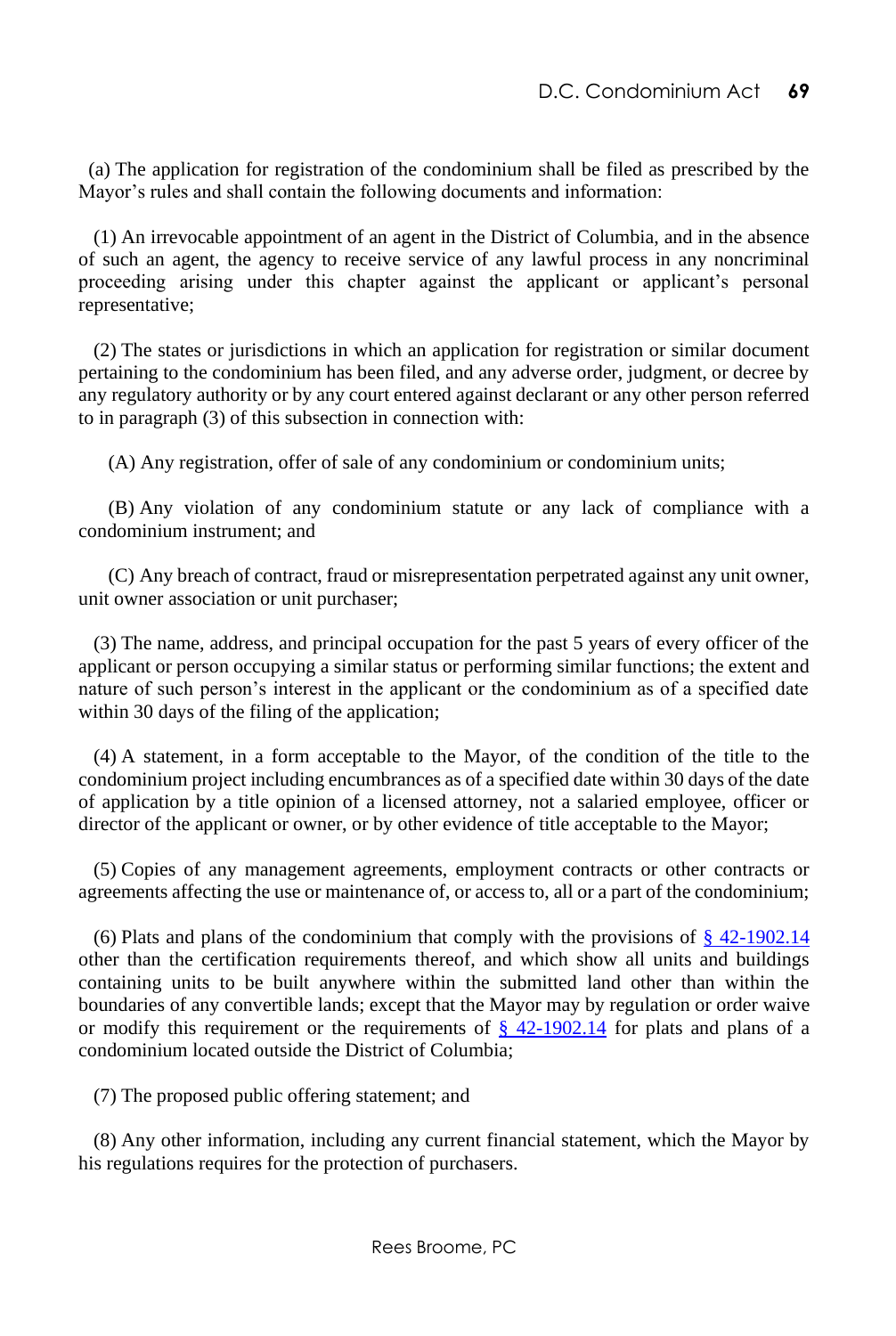(b) If the declarant registers additional units to be offered for disposition in the same condominium he may consolidate the subsequent registration with any earlier registration offering units in the condominium for disposition under the same promotional plan.

 (c) The declarant shall maintain a copy of the application for registration at the declarant's principal office at the condominium. The application for registration shall be made available for public inspection upon request at reasonable times; provided, however, that the Mayor may grant confidential status to any information required pursuant to  $\frac{8}{3}$  42-1904.04(a)(11). The declarant shall promptly report any material changes in the information contained in an application for registration and amend the application accordingly.

 (d) Each application shall be accompanied by a fee in an amount determined by the Mayor. The amount of such fee shall be established at a rate adequate to cover the costs related to processing such application and to provide additional funds to be available to defray the costs of administering this chapter, except that the fee shall not be less than \$ 100. Monies collected pursuant to this subsection shall be deposited in the Department of Housing and Community Development Unified Fund, established pursuant to [§ 42-2857.01.](http://www.westlaw.com/Link/Document/FullText?findType=L&pubNum=1000869&cite=DCCODES42-2857.01&originatingDoc=NF72A13C0E76411DF8A72874CED735CDF&refType=LQ&originationContext=document&vr=3.0&rs=cblt1.0&transitionType=DocumentItem&contextData=(sc.Default))

# **§ 42-1904.04. Public offering statement; form prescribed by Mayor; contents; use in promotions; material change in information and amendment of statement [Formerly § 45-1864]**

 (a) A public offering statement shall disclose fully and accurately the characteristics of the condominium and the units therein offered and shall make known to prospective purchasers all unusual and material circumstances or features affecting the condominium. The proposed public offering statement submitted to the Mayor shall be in a form prescribed by his rules and shall include:

(1) The name and principal address of the declarant and the condominium;

 (2) The applicant's name, address, and the form, date, and jurisdiction of organization, the address of each of its offices in the District of Columbia, the names and addresses of all general partners if applicant is a partnership, and all directors and owners of 10% or more of the beneficial interest in the stock of applicant if applicant is a corporation;

 (3) To the extent that such information is reasonably available to applicant, the names and addresses of the attorney primarily responsible for the preparation of the condominium documents, the general contractor, if any, all contractors who are primarily responsible for the construction, reconstruction or renovation of the electrical, plumbing or mechanical systems or the roof of the condominium, and the architect and engineer primarily responsible for the design, construction or renovation of the condominium;

 (4) A general narrative description of the condominium stating the total number of units in the offering; the total number of units planned to be sold and the number of units to be rented;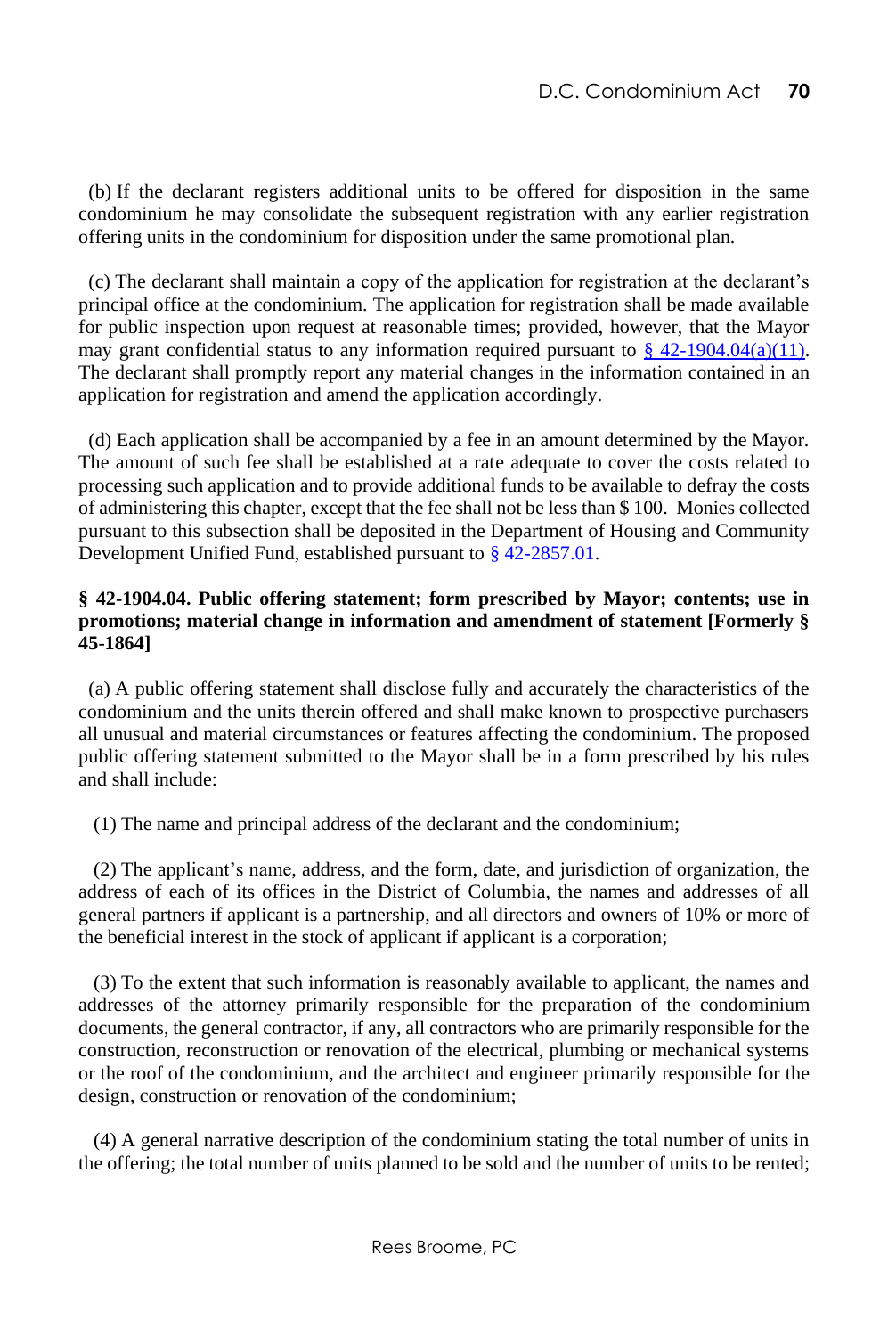the total number of units that may be included in the condominium by reason of future expansion or merger of the project by the declarant;

 (5) A copy of the condominium instruments, with a brief narrative statement describing each and including:

(A) Information on declarant control;

 (B) A projected budget for at least the first year of the condominium's operation (including projected common expense assessments for each unit);

(C) Provisions for enforcement of liens for assessments;

 (D) A statement of the amount, or a statement that there is no amount, included in the projected budget as a reserve for repairs and replacement;

 (E) The estimated amount of any initial or special condominium fee due from the purchaser on or before settlement of the purchase contract and the basis of such fees;

 (F) A description of any restraints on alienation, including restrictions on the rental of units; and

 (G) A description of any service not reflected in the proposed budget that the declarant shall provide or expenses that he or she shall pay, and that he or she expects may become, at any subsequent time, a common expense of the unit owners' association, and the projected common expense assessment attributable to each of those services or expenses for the association and for each type of unit;

 (6) Copies of the deed that shall be delivered to a purchaser to evidence his or her interest in the unit and of the contract of sale that a purchaser shall be required to sign;

 (7) A copy of any management contract, lease of recreational areas, and any other contract or agreement substantially affecting the use or maintenance of, or access to all or any part of the condominium with a brief narrative statement of the effect of each such agreement upon a purchaser, the condominium unit owners and the condominium, and a statement of the relationship, if any, between the declarant and the managing agent or firm;

(8) A general statement of:

(A) The status of construction;

(B) The project's compliance with zoning, site plan and building permit regulations;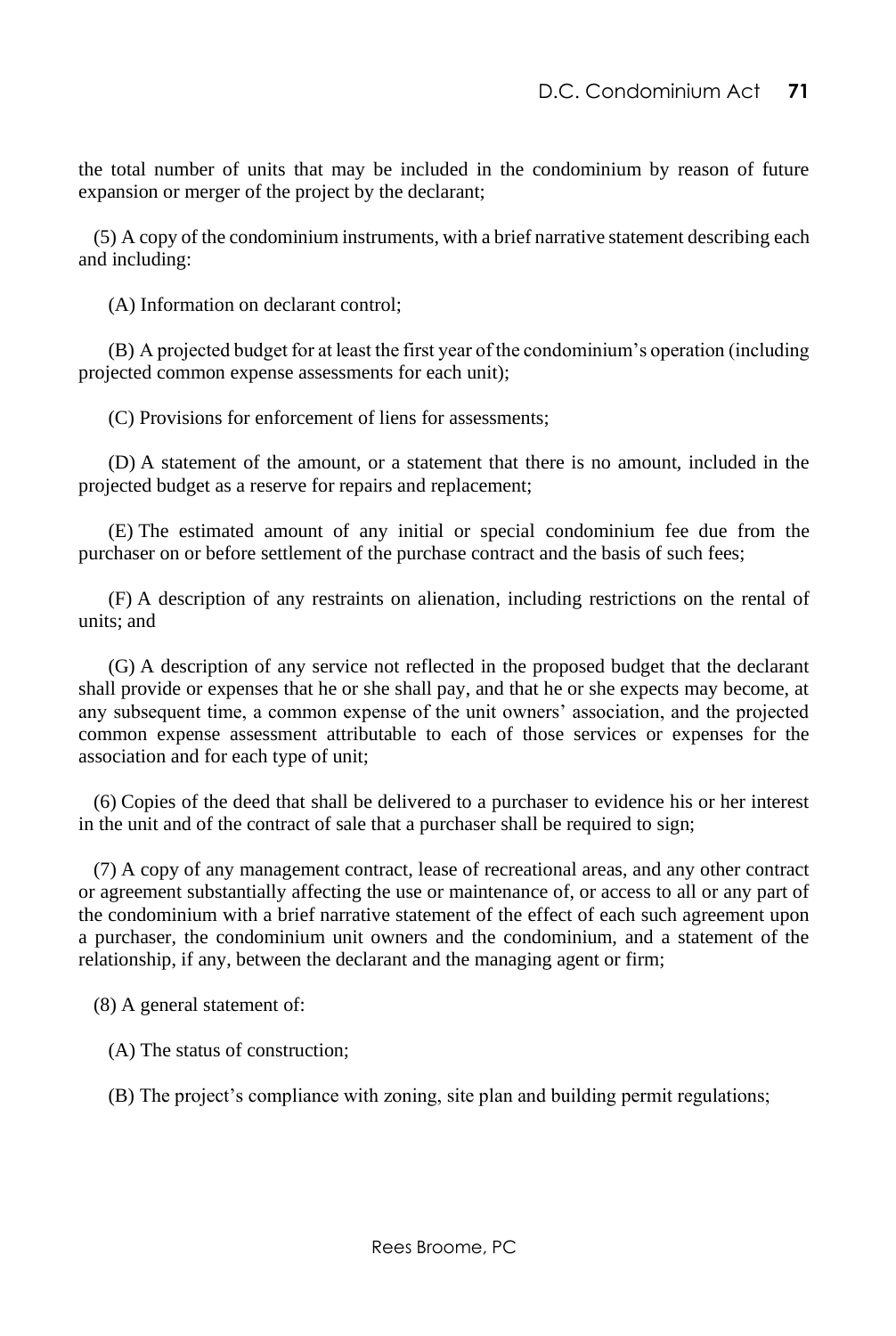(C) Source of financing available and the estimated amount necessary to complete all improvements shown on the plats and plans as "not yet completed" or "not yet begun" which declarant is obligated to complete; and

 (D) The projected date of completion of construction or renovation of the major amenities of the condominium;

 (9) The significant terms of any encumbrances, easements, liens and matters of title affecting the condominium;

 (10) The significant terms of any financing offered by or through the declarant to purchasers of units in the condominium;

 (11) The provisions and any significant limitations of any warranties provided by the declarant on the units and the common elements, other than the warranty prescribed by  $\S$  42-[1903.07\(b\);](http://www.lexis.com/research/buttonTFLink?_m=269dd3a93943f45a6c1ae4ca9665204f&_xfercite=%3ccite%20cc%3d%22USA%22%3e%3c%21%5bCDATA%5bD.C.%20Code%20%a7%2042-1904.04%5d%5d%3e%3c%2fcite%3e&_butType=4&_butStat=0&_butNum=2&_butInline=1&_butinfo=DC%20CODE%2042-1903.07&_fmtstr=FULL&docnum=1&_startdoc=1&wchp=dGLzVlz-zSkAz&_md5=1288d7db6575694f0c71e786b2dcf0b5)

 (12) A statement that the contract purchaser of a condominium unit may, prior to conveyance, cancel the purchase transaction within 15 days following the date of execution of the contract by the purchaser or the receipt of a current public offering statement, whichever is later;

 (13) A statement as to whether or not the condominium satisfies, or is expected to satisfy, the special requirements pertaining to condominiums established by federal, federally chartered or District of Columbia institutions which insure, guarantee or maintain a secondary market for condominium unit mortgages;

 (14) Additional information required by the Mayor to assure full and fair disclosure to prospective purchasers; and

(15) Repealed.

(a-1) If the declaration provides that ownership or occupancy of the units are or may be owned in time-shares, the public offering statement shall disclose in addition to the information required by subsection (a) of this section:

(1) The total number of units in which time-share estates may be created;

(2) The total number of time-share estates that may be created in the condominium;

 (3) The projected common expense assessment for each time-share estate and whether the assessment may vary seasonally;

(4) A statement that shall include: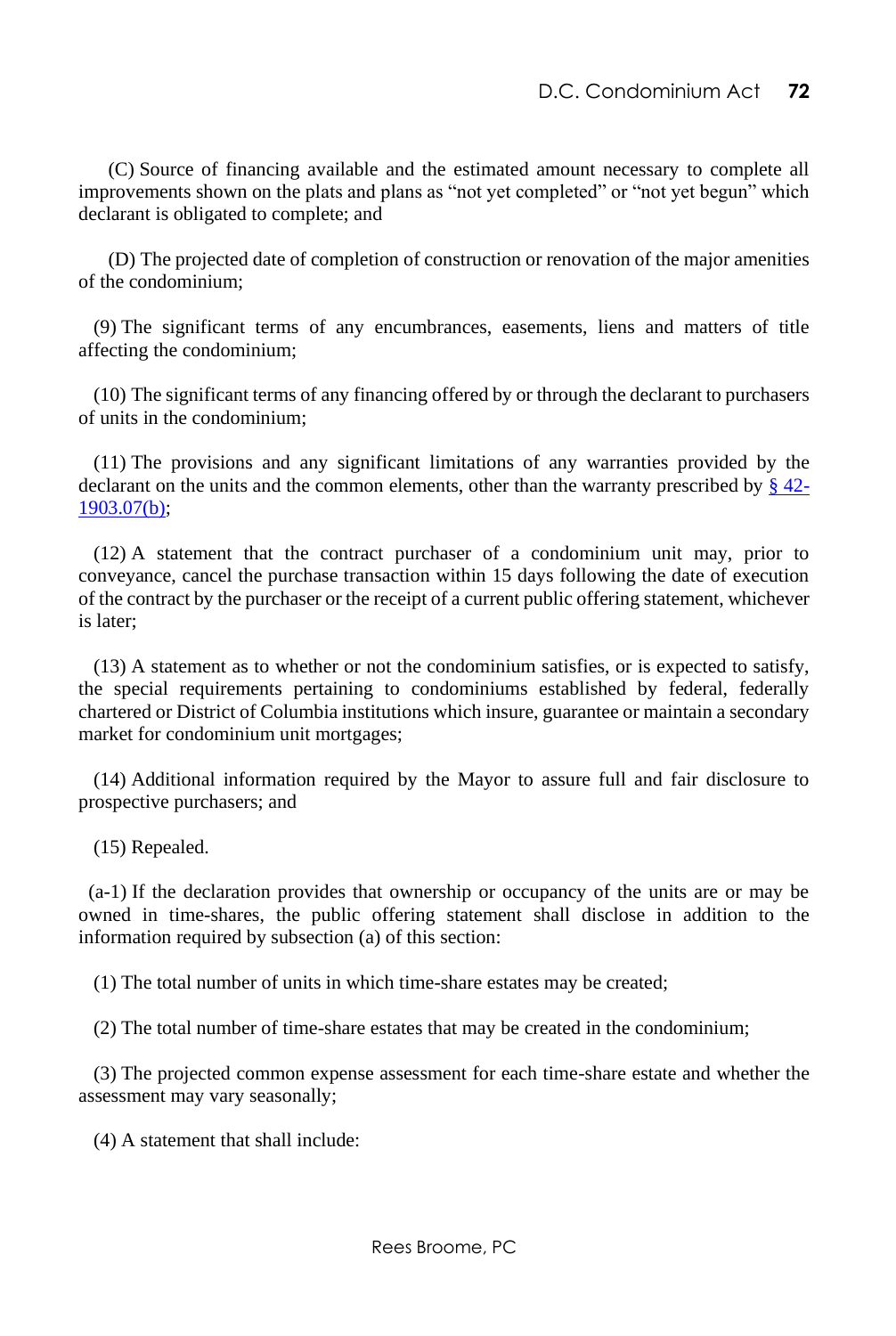(A) Any service that the declarant shall provide or any expense that the declarant shall pay, if the service or expense is not reflected in the budget and the declarant expects that the expense or service may later become a common expense of the unit owners' association; and

 (B) The projected common expense assessment attributable to any expense or service listed pursuant to subparagraph (A) of this paragraph for each time-share estate;

(5) Repealed;

 (6) The extent to which the time-share owners of a unit are jointly and severally liable for the payment of real estate taxes and all assessments and other charges levied against the unit;

 (7) The extent to which a suit for partition may be maintained against a unit owned in timeshare estates; and

 (8) The extent to which a time-share estate may become subject to a tax or other lien that arises out of claims against other time-share owners of the same unit.

 (b) The public offering statement shall not be used for any promotional purposes before registration of the condominium project and afterwards only if it is used in its entirety. No person may advertise or represent that the Mayor approves or recommends the condominium or disposition thereof. No portion of the public offering statement may be underscored, italicized, or printed in larger or heavier or different color type than the remainder of the statement if such emphasis is intended to mislead the prospective purchaser or to otherwise conceal material facts, except that there may be a cover sheet for such public offering statement using such design, pictures and words as the Mayor may deem reasonable. The form, content, and layout of the public offering statement shall be subject to approval by the Mayor.

 (c) The declarant shall file with the Mayor a statement of any material change in the information contained in the public offering statement. Such statement shall be filed within 15 days after the date on which the declarant knows or should have known about the change. The Mayor may require the declarant to amend the public offering statement if necessary to assure full and fair disclosure to prospective purchasers. A public offering statement is not current unless any necessary amendments are incorporated therein or attached thereto. Such amendments must be mailed by United States registered mail, return receipt requested. Such receipt shall be kept on file for review.

 (d) The provisions of this section shall be deemed to be complied with if the public offering statement filed pursuant to the provisions of paragraph (9) of subsection (a) of this section is for offers of units currently registered as securities with the Securities and Exchange Commission.

 (e) In the case of a condominium situated wholly outside the District of Columbia, an application for registration or a proposed public offering statement filed with the Mayor,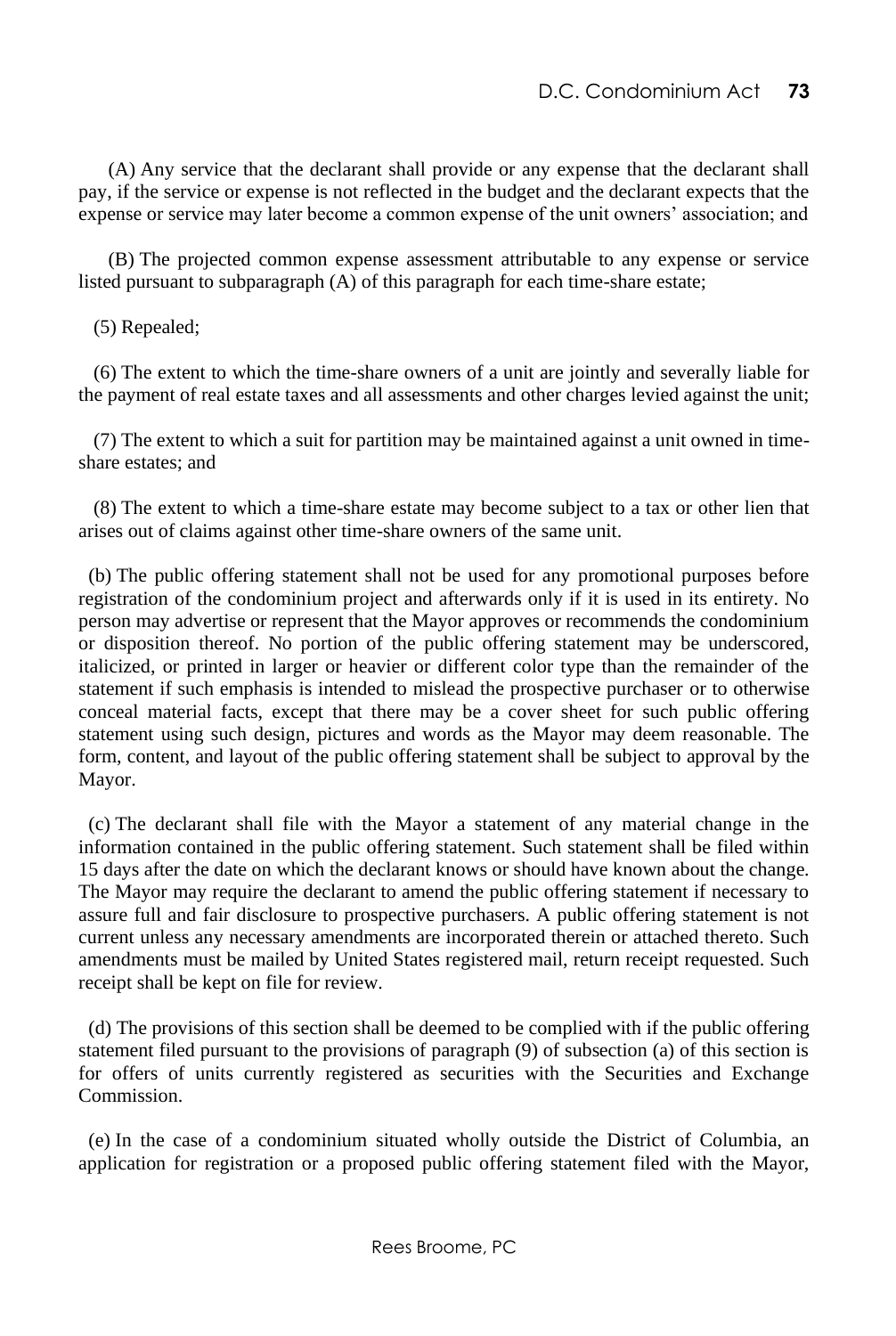which has been approved by an agency in the state where the condominium is located and substantially complies with the requirements of this chapter, may not be rejected by the Mayor on the grounds of noncompliance with any different or additional requirements imposed by this chapter or by rules and regulations issued by the Mayor pursuant to this chapter. The Mayor may require additional documents or information in a particular case to assure adequate and accurate disclosure to prospective purchasers.

### **§ 42-1904.05. Application for registration -- Investigation by Mayor upon receipt [Formerly § 45-1865]**

 Upon receipt of an application for registration in proper form, the Mayor may forthwith initiate an investigation to determine:

 (1) That there is reasonable assurance that the declarant can convey or cause to be conveyed the units offered for disposition if the purchaser complies with the terms of the offer;

 (2) That there is reasonable assurance that all proposed improvements will be completed as represented;

 (3) That the advertising material and the general promotional plan are not false or misleading and comply with the standards prescribed by the Mayor in its rules and afford full and fair disclosures;

 (4) Whether the declarant has, or if a corporation its officers and principals have, been convicted of a crime involving condominium unit dispositions or any aspect of the land sales business in the United States or any foreign country within the past 10 years, or has been subject to any injunction or administrative order restraining a false or misleading promotional plan involving land dispositions; and

(5) The public offering statement requirements of this chapter have been satisfied.

#### **§ 42-1904.06. Application for registration -- Notice of filing; registration or rejection; notice of need for rejection; hearing [Formerly § 45-1866]**

 (a) Upon receipt of the application for registration in proper form, the Mayor shall, within 5 business days, issue a notice of filing to the applicant. Within 60 days from the date of the notice of filing, the Mayor shall enter an order registering the condominium or rejecting the registration. If no order of rejection is entered within 60 days from the date of notice of filing, the condominium shall be deemed registered unless the applicant has consented in writing to a delay.

 (b) If the Mayor affirmatively determines, upon inquiry and examination, that the requirements of [§ 42-1904.05](http://www.lexis.com/research/buttonTFLink?_m=9605546ee77d5d27ec3861cd0a2846cd&_xfercite=%3ccite%20cc%3d%22USA%22%3e%3c%21%5bCDATA%5bD.C.%20Code%20%a7%2042-1904.06%5d%5d%3e%3c%2fcite%3e&_butType=4&_butStat=0&_butNum=2&_butInline=1&_butinfo=DC%20CODE%2042-1904.05&_fmtstr=FULL&docnum=1&_startdoc=1&wchp=dGLzVlz-zSkAz&_md5=5d349f84179f44d0757c20ca8dd4e74d) have been met, he shall enter an order registering the condominium and may require any additions, deletions, or modifications in and to the public offering statement in order to assure full and fair disclosure.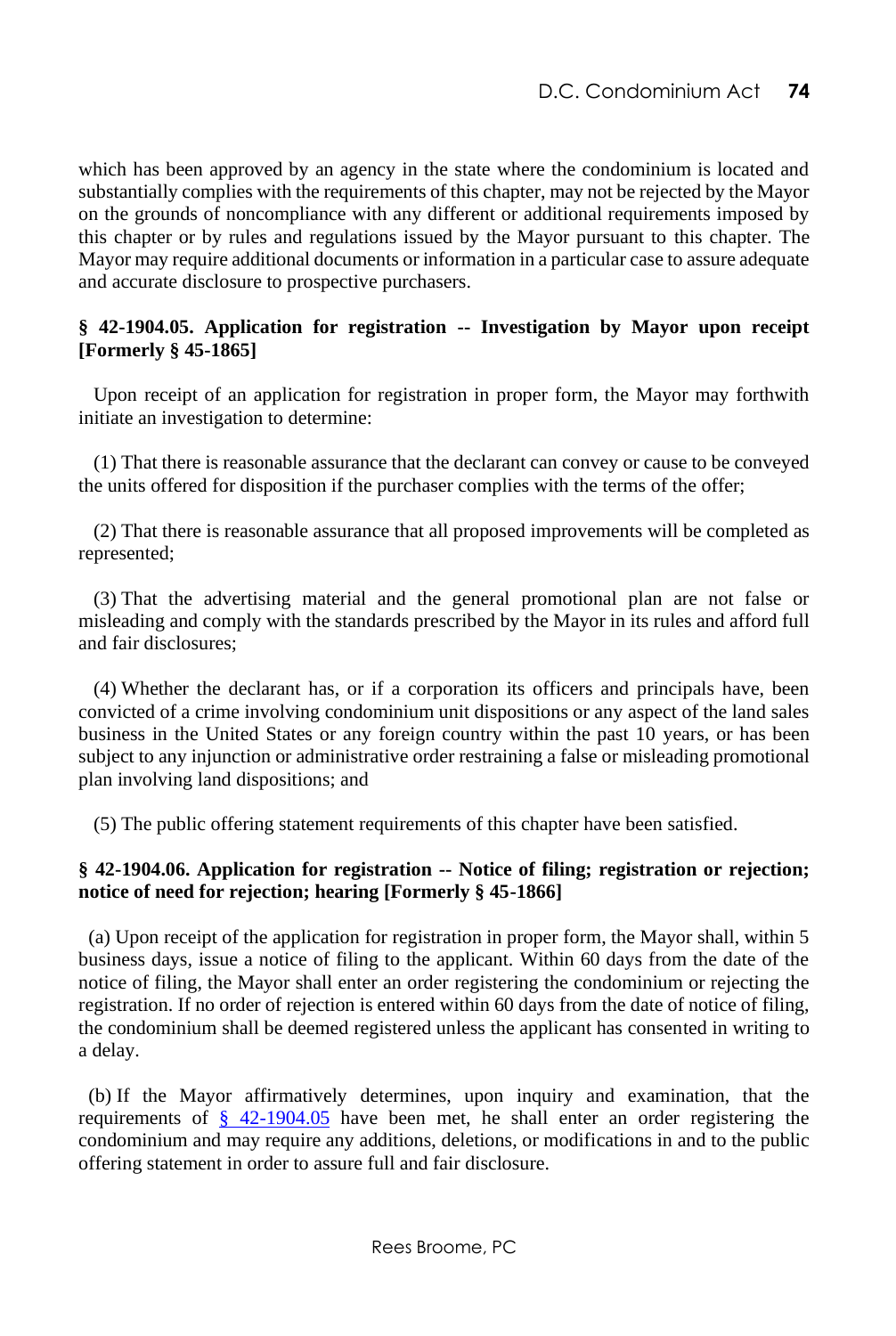(c) If the Mayor determines upon inquiry and examination, that any of the requirements of  $\S$ [42-1904.05](http://www.lexis.com/research/buttonTFLink?_m=9605546ee77d5d27ec3861cd0a2846cd&_xfercite=%3ccite%20cc%3d%22USA%22%3e%3c%21%5bCDATA%5bD.C.%20Code%20%a7%2042-1904.06%5d%5d%3e%3c%2fcite%3e&_butType=4&_butStat=0&_butNum=3&_butInline=1&_butinfo=DC%20CODE%2042-1904.05&_fmtstr=FULL&docnum=1&_startdoc=1&wchp=dGLzVlz-zSkAz&_md5=c8bf254aab7729eb940422296b54c1ed) have not been met, he shall notify the applicant that the application for registration must be corrected in the particulars specified within 15 days or such longer period as he may prescribe. If the requirements are not met within the time allowed the Mayor shall enter an order rejecting the registration which shall include the findings of fact upon which the order is based. The order rejecting the registration shall not become effective for 20 days after the lapse of the aforesaid period during which 20-day period the applicant may petition for reconsideration and shall be entitled to a hearing to contest the particulars specified in the Mayor's notice. Such order of rejection shall not take effect during the pendency of a hearing, if requested.

### **§ 42-1904.07. Registration; annual updating report by declarant; termination [Formerly § 45-1867]**

 The declarant shall, during any period of control of the condominium by the declarant pursuant t[o § 42-1903.02](http://www.lexis.com/research/buttonTFLink?_m=4f3a08716d841dd1b5679c90e6ce8836&_xfercite=%3ccite%20cc%3d%22USA%22%3e%3c%21%5bCDATA%5bD.C.%20Code%20%a7%2042-1904.07%5d%5d%3e%3c%2fcite%3e&_butType=4&_butStat=0&_butNum=2&_butInline=1&_butinfo=DC%20CODE%2042-1903.02&_fmtstr=FULL&docnum=1&_startdoc=1&wchp=dGLzVlz-zSkAz&_md5=48561d3d8a64925bddce4d9222c732d7) file a report in the form prescribed by the rules of the Mayor within 30 days of each anniversary date of the order registering the condominium. The report shall reflect any material changes in information contained in the original application for registration. In the event that the annual report reveals that all of the units in the condominium have been disposed of, and that all periods for conversion or expansion have expired, the Mayor shall issue an order terminating the registration of the condominium.

#### **§ 42-1904.08. Conversion condominiums; additional contents of public offering statement; notice of intent to convert; tenant's and subtenant's right to purchase; notice to vacate [Formerly § 45-1868]**

 (a) Any declarant of a conversion condominium shall include in his public offering statement, in addition to the requirements o[f § 42-1904.04:](http://www.lexis.com/research/buttonTFLink?_m=8632361916a2bdcf58d860d4d5258a8d&_xfercite=%3ccite%20cc%3d%22USA%22%3e%3c%21%5bCDATA%5bD.C.%20Code%20%a7%2042-1904.08%5d%5d%3e%3c%2fcite%3e&_butType=4&_butStat=0&_butNum=2&_butInline=1&_butinfo=DC%20CODE%2042-1904.04&_fmtstr=FULL&docnum=1&_startdoc=1&wchp=dGLzVlz-zSkAz&_md5=825be03aecbabc4b40fa6c1b4ee6b518)

(1) Repealed;

 (2) (A) A statement by the declarant based upon a report of a qualified architect or engineer as to the present condition of all structural components and major utility installations in the condominium. The statement shall include:

 (i) The approximate dates of construction, installation, and major repairs of structural components and major utility installations and a general description of each installed system as particularly suitable or unsuitable for use in a conversion condominium;

 (ii) An evaluation of the adequacy of each system to perform its intended function both before and after completion of the condominium conversion; and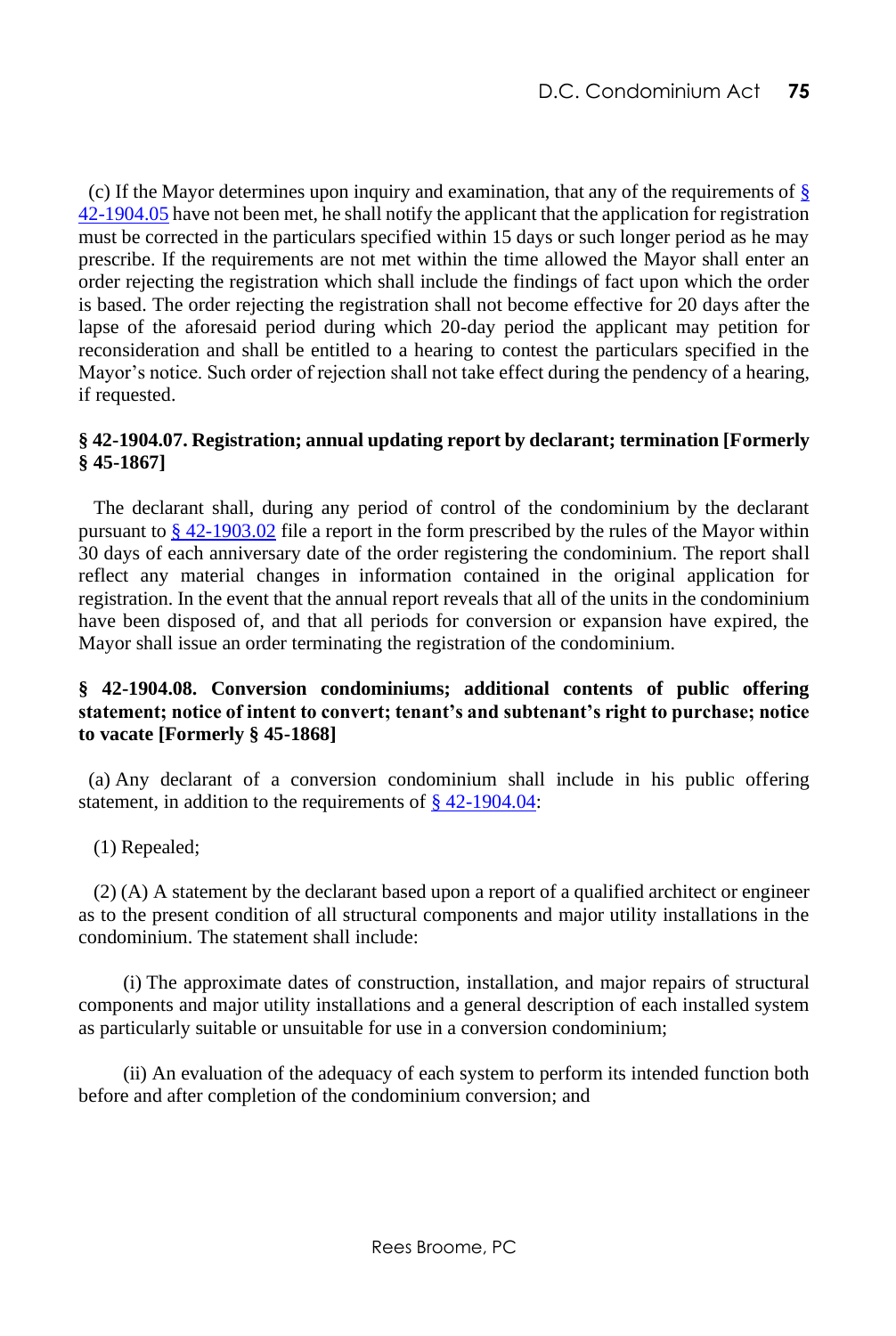(iii) The estimated life of the system components, and the estimated cost (in current dollars) of replacing each component that has a rated life that is evaluated to be less than the rated life of the entire structure.

 (B) The architect's or engineer's report upon which the statement required by this subsection is based shall be filed with the Mayor as a part of the application for registration.

(b) In the case of a conversion condominium:

 (1) The declarant shall give each of the tenants or subtenants of the building or buildings which the declarant submits to the provisions of this chapter at least 120 days notice of the conversion before any such tenant or subtenant may be served with notice to vacate. Such notice of conversion shall be given no sooner than 10 days after the date the declarant's application for registration of the condominium units is approved. The notice shall be in such form as the Mayor may require and shall set forth generally the rights of tenants and subtenants pursuant to this section. Such notice shall be hand-delivered or sent by United States mail, return receipt requested. Such notice shall contain a statement indicating that such notice shall not be construed as abrogating any rights any tenant may have under a valid existing written lease;

 (2) During the first 60 days of the 120-day notice period, each of the tenants who entered into an agreement with declarant or declarant's predecessor in interest to lease the apartment unit shall have the exclusive right to contract for the purchase of such apartment unit. If the tenants do not contract for the purchase of their apartment unit, during the second 60 days of such 120-day period, each of the subtenants, if any, who occupy the apartment unit under an agreement with the tenants shall have the exclusive right to contract for the purchase of such apartment unit. The exclusive right to contract for the purchase of such apartment units shall be on terms and conditions at least as favorable to the tenants or subtenants as those being offered by declarant to the general public. The right to contract for purchase granted to the tenants and subtenants, if any, of an apartment unit shall be granted only where the tenant or subtenant has remained, and on the date of the notice is, in substantial compliance with the terms of the lease or sublease agreement, and if such apartment unit is to be retained in the conversion condominium without substantial renovation or alteration in its physical layout. If there is more than 1 tenant, then each such tenant shall be entitled to contract for the purchase of a proportionate share of the apartment unit and of a proportionate share of the share of any tenant who elects not to purchase. If the tenants do not contract for the purchase of the apartment unit and if there is more than 1 subtenant occupying the apartment unit, then each such subtenant shall be entitled to contract for the purchase of a proportionate share of the apartment unit occupied, and of a proportionate share of the share of any subtenant who elects not to purchase. In no case shall this subsection be deemed to authorize the purchase of less than the entire interest in the apartment unit to be conveyed;

 (3) If the notice of conversion specifies a date by which the apartment unit shall be vacated, then such notice shall constitute and be the equivalent of a valid statutory notice to vacate. Otherwise, the declarant shall give the tenant or subtenant occupying the apartment unit to be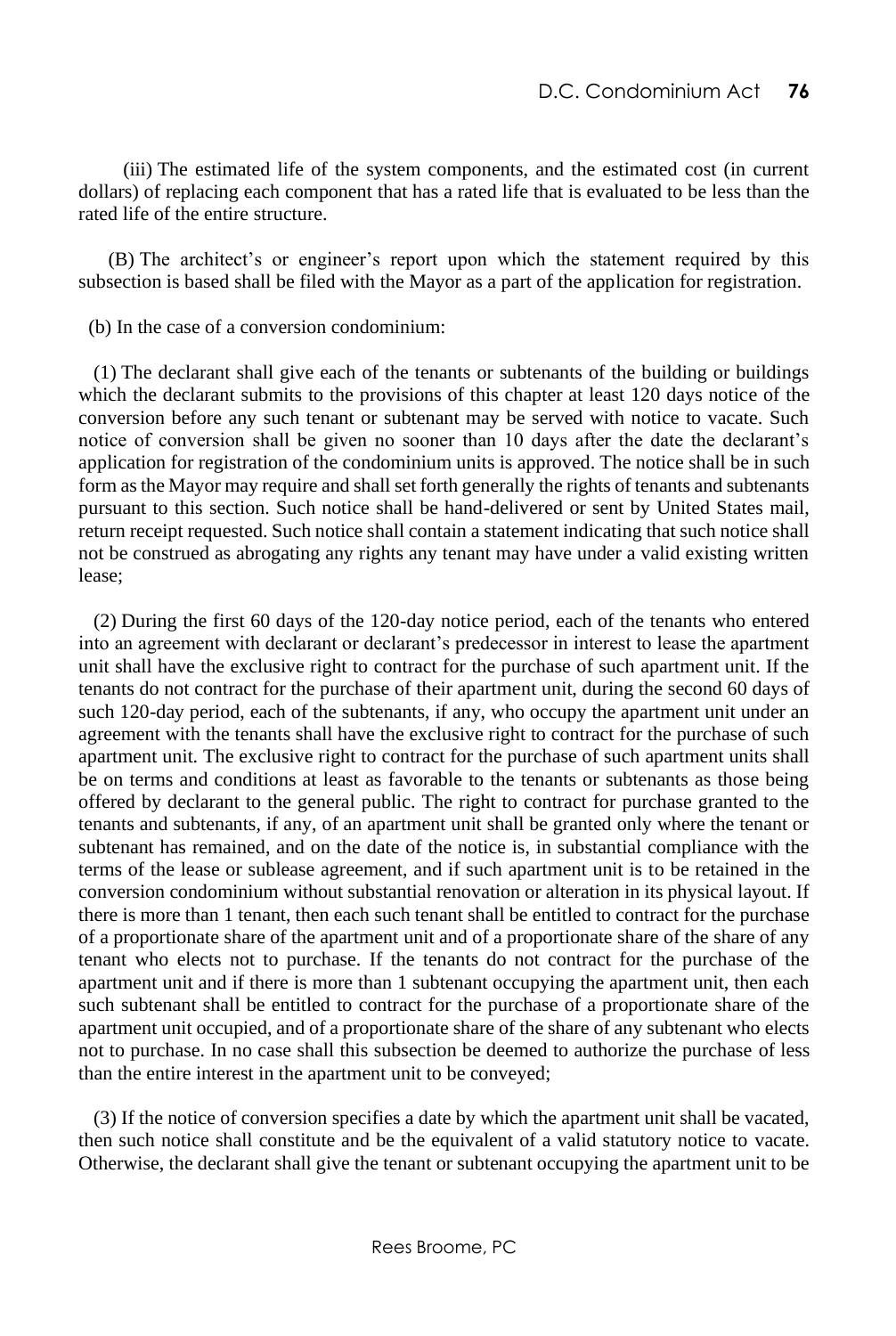vacated the statutory notice to vacate where required by law in compliance with the requirements applicable thereto.

 (c) Each declarant of a conversion condominium shall assure that the budget established for the unit owners' association and upon which common expense assessments are made shall include an adequate provision for reasonable reserves to cover future maintenance, repair, or replacement costs associated with the common elements.

### **§ 42-1904.09. Escrow of deposits; to bear interest; not subject to attachment [Formerly § 45-1869]**

 (a) Any deposit made in regard to any disposition of a unit, including a nonbinding reservation agreement, shall be held in escrow until either delivered at settlement or returned to the prospective purchaser. Such escrow funds shall be deposited in a separate account for each condominium in a financial institution the accounts of which are insured by a federal or state agency. These deposits shall bear interest at the passbook rate then prevailing in the District of Columbia beginning with the first business day after the date deposited with declarant or declarant's agent. Earned interest shall be credited to the prospective purchaser's deposit. Such escrow funds shall not be subject to attachment by the creditors of either the purchaser or the declarant.

(b) The declarant of a condominium may:

(1) Obtain and maintain a corporate surety bond issued by a surety authorized to do business in the District, in the form and amount set forth in subsection (e) of this section; or

(2) Obtain and maintain an irrevocable letter of credit issued by a financial institution insured by the federal government, in the form and amount set forth in subsection (f) of this section.

(c) Except as provided in subsection (d) of this section, the declarant shall maintain the surety bond or letter of credit until the first of the following occurs:

(1) A deed to the unit is granted to the purchaser;

(2) The purchaser defaults under a purchase contract for the unit entitling the declarant to retain the deposit; or

(3) The deposit is refunded to the purchaser.

(d) The declarant may make withdrawals from an escrow account established under subsection (a) of this section that consists of sum received to finance the construction of a unit to pay, in accordance with a draw schedule agreed to by the purchaser in writing, documented claims of persons who have furnished labor or material for the construction of the unit.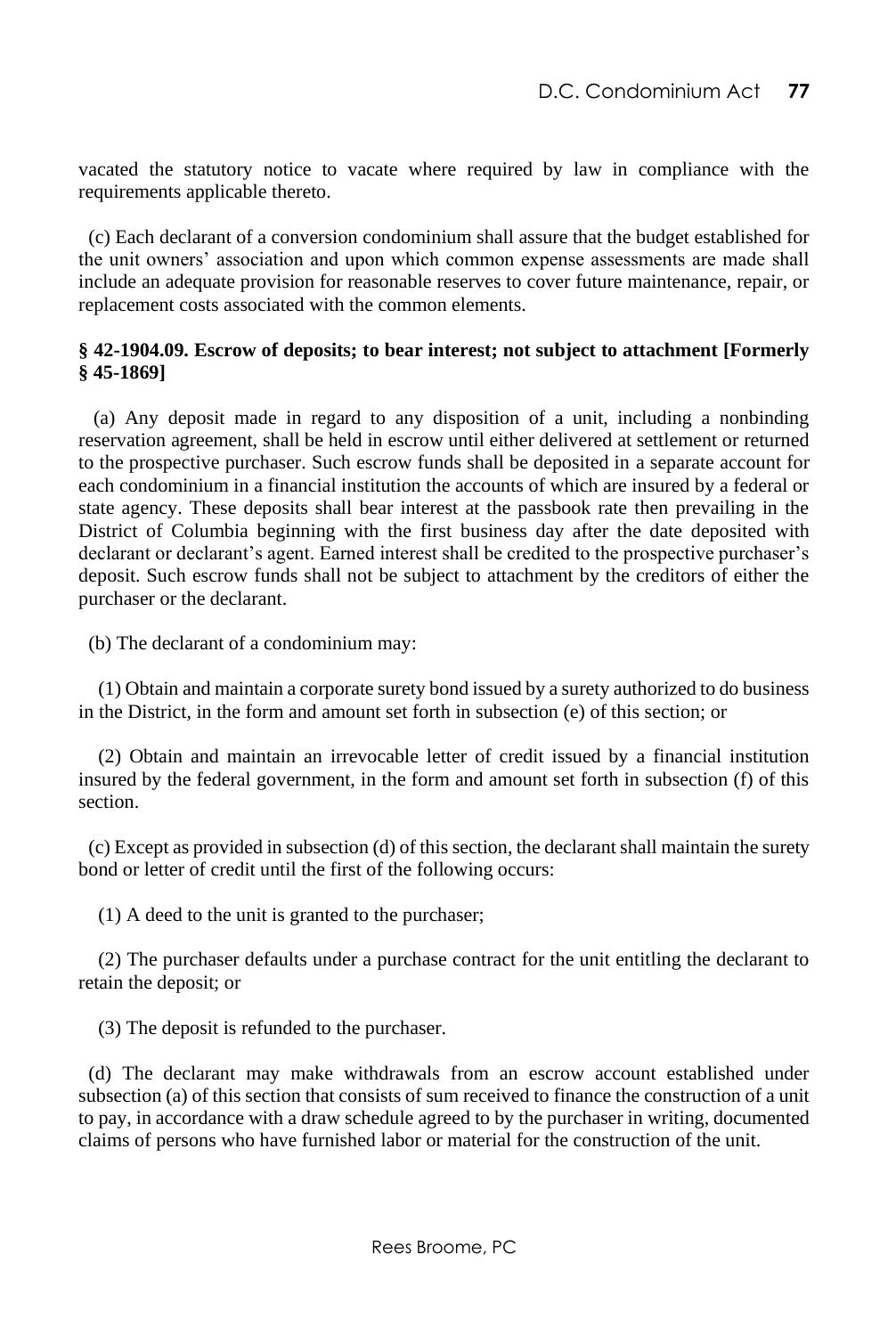(e) The surety bond shall be payable to the District for the use and benefit of every person protected under the provisions of this act. The declarant shall file the bond with the Department of Housing and Community Development. The surety bond may either be in the form of an individual bond for each deposit the declarant accepts or, if the total amount of the deposits the declarant accepts under this act exceeds \$10,000, it may be in the form of a blanket bond. If the bond is a blanket bond, the amount of the bond shall be equal to the amount of the deposits.

(f) The letter of credit shall be payable to the District for the use and benefit of persons protected under the provisions of this act. The declarant shall file the letter of credit with the Department of Housing and Community Development. The letter of credit may be in the form of an individual letter of credit for each deposit the declarant accepts or, if the total amount of the deposits the declarant accepts under this act exceeds \$10,000, it may be in the form of a blanket letter of credit. If the letter of credit is a blanket letter of credit, the amount of the letter of credit shall be equal to the amount of the deposits.

(g) For the purpose of determining the amount of any blanket bond or blanket letter of credit that a declarant maintains, the total amount of deposits considered held by the declarant shall be determined as of May 31 of any given calendar year, and the amount of the bond or letter of credit shall be in accordance with the amount of deposits held as of that May 31 until May 31 of the following calendar year.

(h) Nothing in this section shall be construed to modify or limit the requirements imposed on a declarant by [§ 42-1903.16.](http://www.westlaw.com/Link/Document/FullText?findType=L&pubNum=1000869&cite=DCCODES42-1903.16&originatingDoc=N53E2D8A0FCE611E38BD2F86D7AFED3BD&refType=LQ&originationContext=document&vr=3.0&rs=cblt1.0&transitionType=DocumentItem&contextData=(sc.Default))

# **§ 42-1904.10. Copies of declaration and bylaws to be furnished to purchaser by declarant; Department of Housing and Community Development website publication [Formerly § 45-1870]**

 (a) Unless previously furnished, an exact copy of the recorded declaration, bylaws, and Condominium Association Bill of Rights and Responsibilities shall be furnished to each purchaser by the declarant within 10 days of recordation thereof as provided for in  $\S$ § 42-[1902.01](http://www.lexis.com/research/buttonTFLink?_m=e2d9061f5c35c84bf10921fd95c14dad&_xfercite=%3ccite%20cc%3d%22USA%22%3e%3c%21%5bCDATA%5bD.C.%20Code%20%a7%2042-1904.10%5d%5d%3e%3c%2fcite%3e&_butType=4&_butStat=0&_butNum=2&_butInline=1&_butinfo=DC%20CODE%2042-1902.01&_fmtstr=FULL&docnum=1&_startdoc=1&wchp=dGLzVlz-zSkAz&_md5=7e62109af34da1547603978e12524ceb) an[d 42-1902.05.](http://www.lexis.com/research/buttonTFLink?_m=e2d9061f5c35c84bf10921fd95c14dad&_xfercite=%3ccite%20cc%3d%22USA%22%3e%3c%21%5bCDATA%5bD.C.%20Code%20%a7%2042-1904.10%5d%5d%3e%3c%2fcite%3e&_butType=4&_butStat=0&_butNum=3&_butInline=1&_butinfo=DC%20CODE%2042-1902.05&_fmtstr=FULL&docnum=1&_startdoc=1&wchp=dGLzVlz-zSkAz&_md5=5312c492fdf4f8e71c6cd0f5a445c215)

(b) The Condominium Association Bill of Rights and Responsibilities shall read as follows:

"Condominium Association Bill of Rights and Responsibilities

"Every unit owner who is a member in a unit owners' association has certain rights and responsibilities under the D.C. Condominium Act, with some of those rights and responsibilities restated here:

"1. The right to attend and participate in meetings of the unit owners' association held in accordance with the provisions of the unit owners' association's condominium instruments at least once each year, according to and subject to the provisions of [D.C. Official Code §](http://www.westlaw.com/Link/Document/FullText?findType=L&pubNum=1000869&cite=DCCODES42-1903.03&originatingDoc=N3FF1B9001F8F11E799A989A99F17BBA8&refType=SP&originationContext=document&vr=3.0&rs=cblt1.0&transitionType=DocumentItem&contextData=(sc.Default)#co_pp_8b3b0000958a4)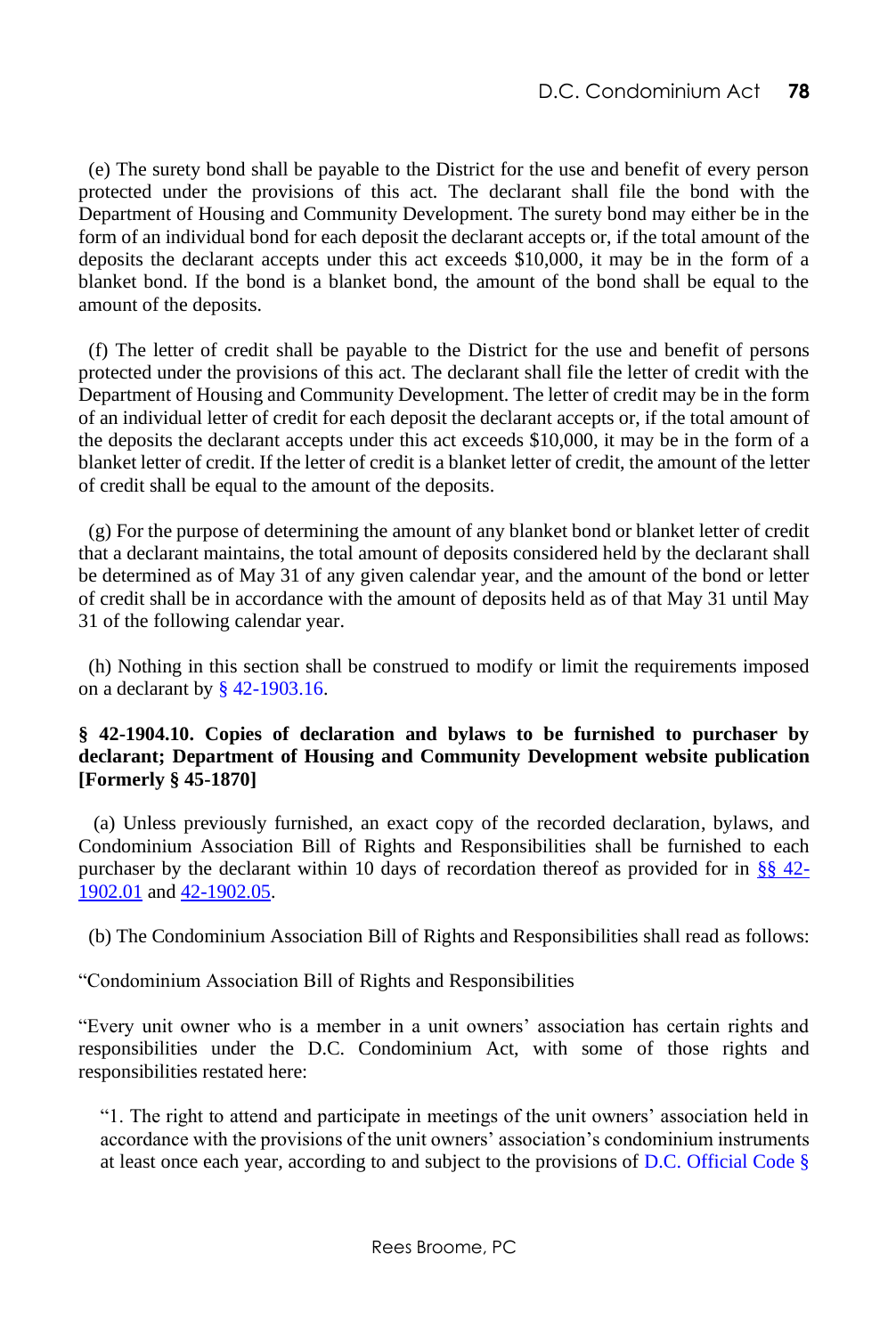### [42-1903.03\(a\).](http://www.westlaw.com/Link/Document/FullText?findType=L&pubNum=1000869&cite=DCCODES42-1903.03&originatingDoc=N3FF1B9001F8F11E799A989A99F17BBA8&refType=SP&originationContext=document&vr=3.0&rs=cblt1.0&transitionType=DocumentItem&contextData=(sc.Default)#co_pp_8b3b0000958a4)

"2. The right to observe all meetings of the unit owners' association, committees of the unit owners' association, and the executive board, except for those meetings held lawfully in executive session, and to examine and copy minutes recorded at meetings, according to and subject to the provisions o[f D.C. Official Code § 42-1903.03\(b\).](http://www.westlaw.com/Link/Document/FullText?findType=L&pubNum=1000869&cite=DCCODES42-1903.03&originatingDoc=N3FF1B9001F8F11E799A989A99F17BBA8&refType=SP&originationContext=document&vr=3.0&rs=cblt1.0&transitionType=DocumentItem&contextData=(sc.Default)#co_pp_a83b000018c76)

"3. The right to an opportunity to comment on any matter relating to the unit owners' association during each regularly scheduled meeting, according to and subject to the provisions o[f D.C. Official Code § 42-1903.03\(c\).](http://www.westlaw.com/Link/Document/FullText?findType=L&pubNum=1000869&cite=DCCODES42-1903.03&originatingDoc=N3FF1B9001F8F11E799A989A99F17BBA8&refType=SP&originationContext=document&vr=3.0&rs=cblt1.0&transitionType=DocumentItem&contextData=(sc.Default)#co_pp_4b24000003ba5)

"4. The right to have meetings of the unit owners' association and executive board only be conducted with a quorum present as provided in the governing documents of the association.

"5. The right to cast a vote on any matter requiring a vote by the unit owners' association membership in proportion to the unit owner's voting interest, according to and subject to the provisions o[f D.C. Official Code § 42-1903.05.](http://www.westlaw.com/Link/Document/FullText?findType=L&pubNum=1000869&cite=DCCODES42-1903.05&originatingDoc=N3FF1B9001F8F11E799A989A99F17BBA8&refType=LQ&originationContext=document&vr=3.0&rs=cblt1.0&transitionType=DocumentItem&contextData=(sc.Default))

"6. The right to an executive board that in the performance of its duties, is obligated to exercise the care required of a fiduciary consistent with business judgment standard, subject to the provisions of [D.C. Official Code § 42-1903.08\(d\)](http://www.westlaw.com/Link/Document/FullText?findType=L&pubNum=1000869&cite=DCCODES42-1903.08&originatingDoc=N3FF1B9001F8F11E799A989A99F17BBA8&refType=SP&originationContext=document&vr=3.0&rs=cblt1.0&transitionType=DocumentItem&contextData=(sc.Default)#co_pp_5ba1000067d06) an[d § 42-1903.09\(b\).](http://www.westlaw.com/Link/Document/FullText?findType=L&pubNum=1000869&cite=DCCODES42-1903.09&originatingDoc=N3FF1B9001F8F11E799A989A99F17BBA8&refType=SP&originationContext=document&vr=3.0&rs=cblt1.0&transitionType=DocumentItem&contextData=(sc.Default)#co_pp_a83b000018c76)

"7. The right to cure any default in payment of an assessment at any time prior to the foreclosure sale by tendering payment in full of past due amounts owed, according to and subject to the provisions o[f D.C. Official Code § 42-1903.13\(c\).](http://www.westlaw.com/Link/Document/FullText?findType=L&pubNum=1000869&cite=DCCODES42-1903.13&originatingDoc=N3FF1B9001F8F11E799A989A99F17BBA8&refType=SP&originationContext=document&vr=3.0&rs=cblt1.0&transitionType=DocumentItem&contextData=(sc.Default)#co_pp_4b24000003ba5)

"8. The right to request a statement that sets forth the amount of unpaid assessments currently levied against the unit owner, according to and subject to the provisions of [D.C.](http://www.westlaw.com/Link/Document/FullText?findType=L&pubNum=1000869&cite=DCCODES42-1903.13&originatingDoc=N3FF1B9001F8F11E799A989A99F17BBA8&refType=SP&originationContext=document&vr=3.0&rs=cblt1.0&transitionType=DocumentItem&contextData=(sc.Default)#co_pp_f383000077b35)  [Official Code § 42-1903.13\(h\).](http://www.westlaw.com/Link/Document/FullText?findType=L&pubNum=1000869&cite=DCCODES42-1903.13&originatingDoc=N3FF1B9001F8F11E799A989A99F17BBA8&refType=SP&originationContext=document&vr=3.0&rs=cblt1.0&transitionType=DocumentItem&contextData=(sc.Default)#co_pp_f383000077b35)

"9. The right of access to all books and records kept by or on behalf of the unit owners' association, subject to the provisions and limitations o[f D.C. Official Code § 42-1903.14](http://www.westlaw.com/Link/Document/FullText?findType=L&pubNum=1000869&cite=DCCODES42-1903.14&originatingDoc=N3FF1B9001F8F11E799A989A99F17BBA8&refType=LQ&originationContext=document&vr=3.0&rs=cblt1.0&transitionType=DocumentItem&contextData=(sc.Default)) and the unit owners' associations' condominium instruments.".

 (c) A copy of a Condominium Association Bill of Rights and Responsibilities shall be made available on the Department of Housing and Community Development website, in at least 12 point type.

### **§ 42-1904.11. Resale by unit owner; seller to obtain appropriate statements from association and furnish to purchaser; scope of provisions [Formerly § 45-1871]**

 (a) In the event of a resale of a condominium unit by a unit owner other than the declarant, the unit owner shall obtain from the unit owners' association and furnish to the purchaser, on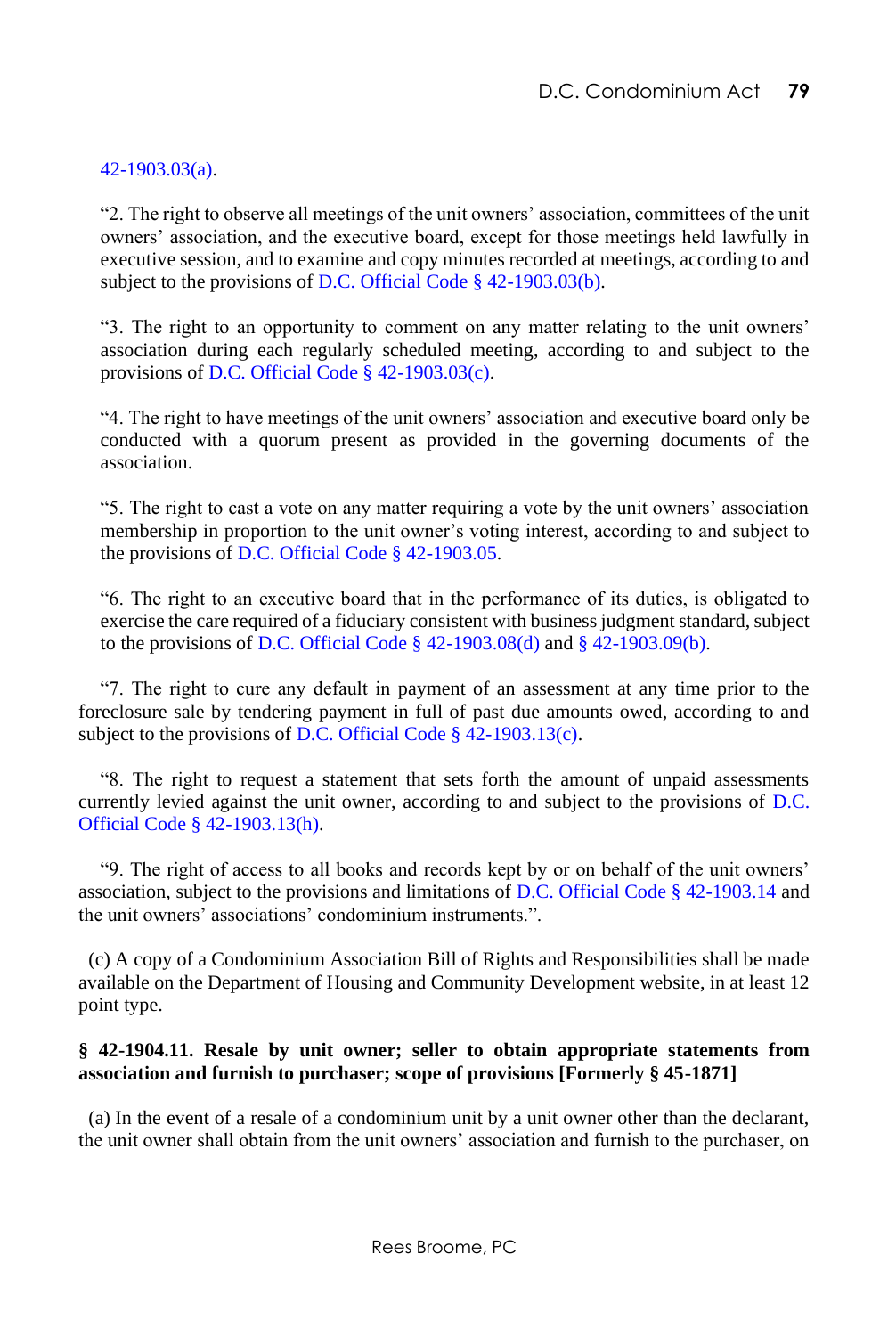or prior to the 10th business day following the date of execution of the contract of sale by the purchaser, a copy of the condominium instruments and a certificate setting forth the following:

(1) Appropriate statements pursuant to  $\S$  42-1903.13(h) and, if applicable,  $\S$  42-1903.15, which need not to be in recordable form;

 (2) A statement of any capital expenditures approved by the unit owners' association planned at the time of the conveyance that are not reflected in the current operating budget disclosed under paragraph (4) of this subsection;

 (3) A statement of the status and amount of any reserves for capital expenditures, contingencies, and improvements, and any portion of such reserves earmarked for any specified project by the executive board;

 (4) A copy of the statement of financial condition for the unit owners' association for the then most recent fiscal year for which such statement is available and the current operating budget, if any;

 (5) A statement of the status of any pending suits or any judgments to which the unit owners' association is a party;

 (6) A statement setting forth what insurance coverage is provided for all unit owners by the unit owners' association and a statement whether such coverage includes public liability, loss or damage, or fire and extended coverage insurance with respect to the unit and its contents;

 (7) A statement that any improvements or alterations made to the unit, or the limited common elements assigned thereto, by the prior unit owner are not in violation of the condominium instruments;

 (8) A statement of the remaining term of any leasehold estate affecting the condominium or the condominium unit and the provisions governing any extension or renewal thereof; and

(9) The date of issuance of the certificate.

 (a-1) (1) If the condominium instruments and certificate prescribed pursuant to subsection (a) of this section are not furnished to the purchaser on or prior to the 10th business day following the date of execution of the contract of sale by the purchaser, the purchaser shall have the right to cancel the contract by giving notice in writing to the seller prior to receipt of the condominium instruments and certificate, but not after conveyance under the contract.

 (2) Except as provided pursuant to paragraph (5) of this subsection, the purchaser shall have the right for a period of 3-business days following the purchaser's receipt of the condominium instruments and certificate prescribed pursuant to subsection (a) of this section, whether or not such receipt occurs within the time period described in subsection (a) of this section, to cancel the contract by giving notice in writing and returning the condominium instruments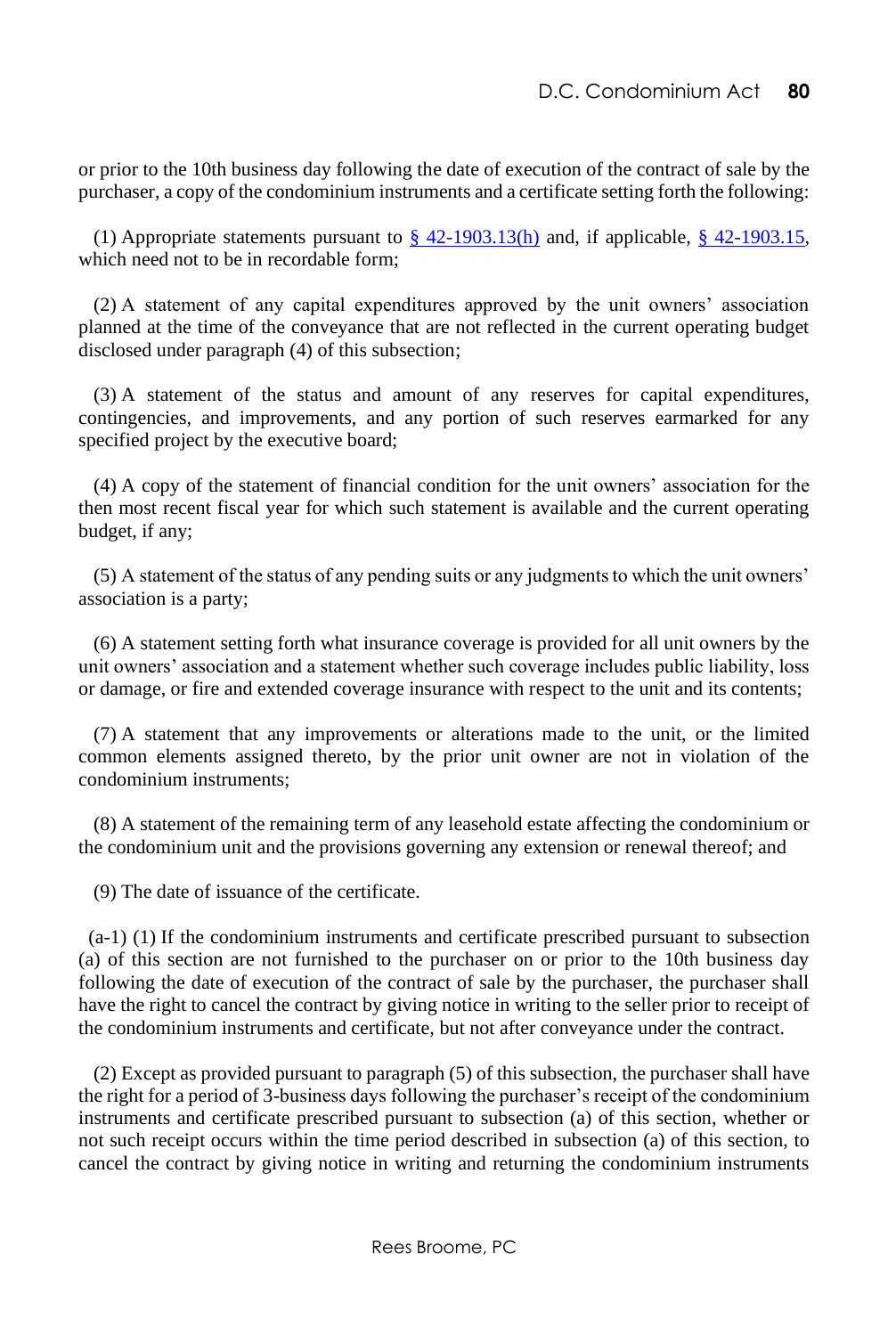and certificate to the seller, provided that the purchaser may not so cancel the contract after conveyance under the contract.

 (3) If the purchaser cancels the contract pursuant to paragraph (1) or (2) of this subsection, the purchaser shall receive back any earnest money or other deposit without delay or deduction.

 (4) From and after the earlier of (i) the expiration of the 3-business-day period for review prescribed pursuant to paragraph (2) of this subsection, or an extension of the 3-business-day period agreed to by the parties in a signed writing, or (ii) conveyance under the contract, if the purchaser has not exercised the right to cancel, the contract shall not be cancellable by the purchaser under this subsection.

 (5) If the condominium instruments and certificate are furnished to the purchaser on or prior to execution of the contract of sale by the purchaser, the 3 business-day period for review prescribed pursuant to paragraph (2) of this subsection shall commence when the contract is executed by the purchaser.

 (b) The principal officer of the unit owners' association or such other officer or officers as the condominium instruments may specify, shall furnish the certificate prescribed by subsection (a) of this section upon the written request of any unit owner or purchaser within 10 days of the receipt of such request.

(c) Subject to the provisions of  $\S$  42-1904.01, but notwithstanding any other provisions of this chapter, the provisions and requirements of this section shall apply to any such resale of a condominium unit created under the provisions of Chapter 20 of this title.

# **§ 42-1904.12. Mayor to administer chapter; rules and regulations; advertising materials; abbreviated public offering statement; court actions; intervention in suits involving condominiums; notice relating to conversion condominiums [Formerly § 45-1872]**

 (a) This chapter shall be administered by the Mayor or his designee. The Mayor shall prescribe reasonable rules which shall be adopted, amended or repealed in accordance with the provisions of the District of Columbia Administrative Procedure Act [\(§ 2-501](http://www.lexis.com/research/buttonTFLink?_m=58caa67b5841d1156bf0de6dcc71a492&_xfercite=%3ccite%20cc%3d%22USA%22%3e%3c%21%5bCDATA%5bD.C.%20Code%20%a7%2042-1904.12%5d%5d%3e%3c%2fcite%3e&_butType=4&_butStat=0&_butNum=2&_butInline=1&_butinfo=DC%20CODE%202-501&_fmtstr=FULL&docnum=1&_startdoc=1&wchp=dGLzVlz-zSkAz&_md5=1c62025c90af9bc2f00bf2d888e42c27) et seq.). The rules shall include but not be limited to provisions for advertising standards to assure full and fair disclosure; provisions for operating procedures; and such other rules as are necessary and proper to accomplish the purposes of this chapter. The initial such regulations shall be promulgated by the Mayor within 120 days after March 29, 1977.

 (b) The Mayor by regulation, rule or order, after reasonable notice and hearing may require the filing of advertising material relating to condominiums prior to the distribution of such material.

 (c) The Mayor may by regulation, rule or order approve the filing and use of an abbreviated public offering statement if the agency determines that the public interest and the interests of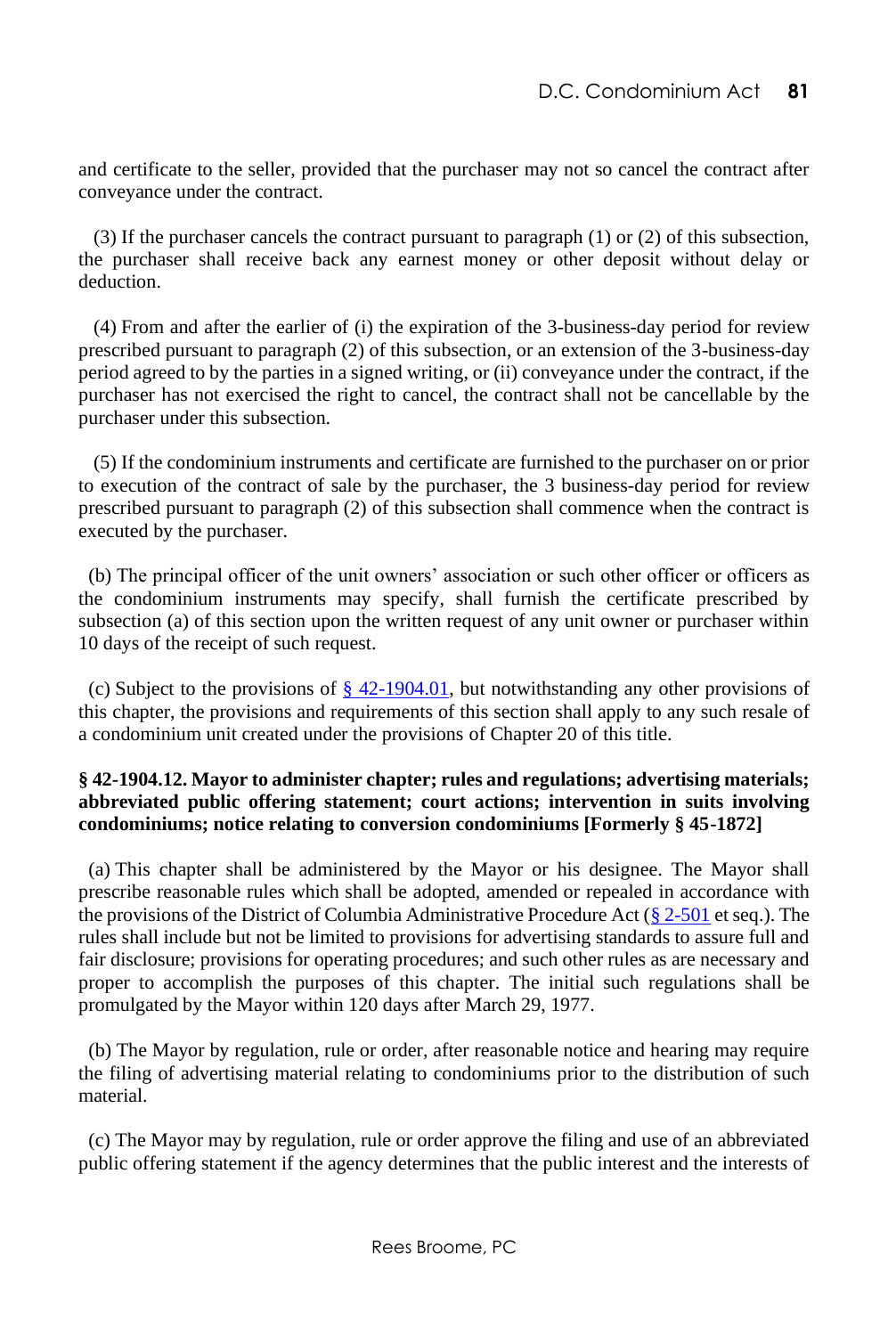purchasers would best be served thereby. The Mayor shall determine whether or not such abbreviated disclosure will be permitted based upon consideration of the following factors among others:

(1) The total number of units being offered is small, which shall mean generally less than 10;

 (2) Adequate disclosure of relevant information will otherwise be readily available to prospective purchasers;

 (3) The class of purchasers will be comprised substantially of persons having the ability to protect their own interests (such as the present tenants); and

 (4) In the case of a conversion condominium, no substantial renovation or remodeling of the units will be done.

 (d) If it appears that a person has engaged or is about to engage in an act or practice constituting a violation of a provision of this chapter, or a rule, regulation or order hereunder, the Mayor, with or without prior administrative proceedings may bring an action in the Superior Court of the District of Columbia to enjoin the acts or practices and to enforce compliance with this chapter or any rule, regulation or order hereunder. Upon proper showing, injunctive relief or temporary restraining orders shall be granted. The Mayor is not required to post a bond in any court proceedings or prove that any other adequate remedy at law exists.

 (e) The Mayor may intervene in any suit involving the rights and liabilities of declarant with respect to the condominium being registered and any transactions related thereto. The Mayor may require the declarant to notify the Mayor of any suit by or against the declarant involving a condominium established or sold by the declarant.

(f) The Mayor may:

(1) Accept registrations filed in other jurisdictions or with the federal government;

 (2) Contract with similar agencies in this or other jurisdictions to perform investigative functions; and

(3) Accept grants-in-aid from any governmental source.

 (g) The Mayor shall notify the Rental Accommodations Commission whenever an application is made to register a conversion condominium and at such time as any application to register a conversion condominium is approved.

 (h) With respect to any lawful process served upon the agency pursuant to the appointment made in accordance with  $\S$  42-1904.03, the agency shall send the lawful process by registered or certified mail to any of the principals, officers, directors, partners, or trustees of the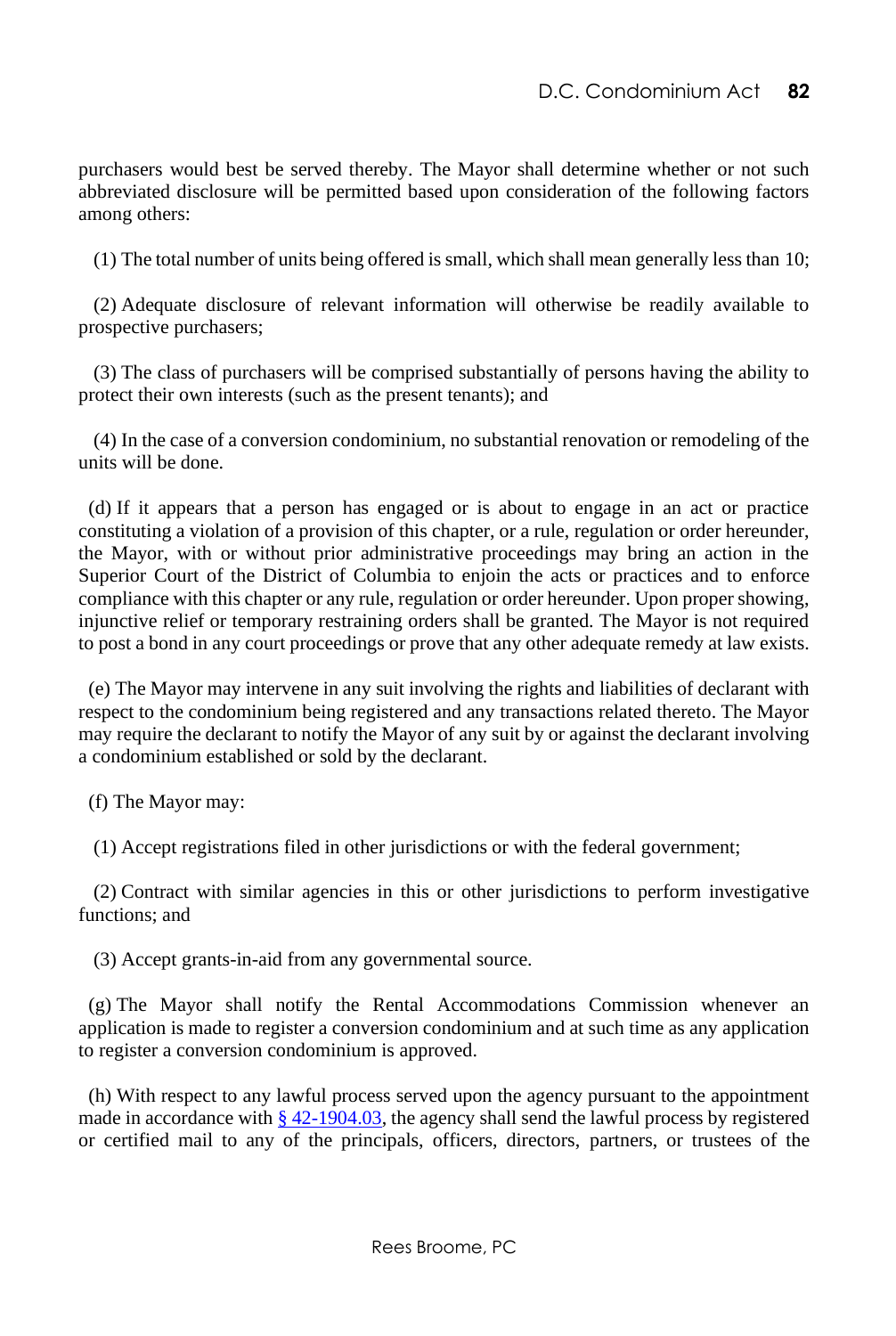declarant listed in the application for registration at the last address listed in the application or any annual report.

### **§ 42-1904.13. Investigations and proceedings; powers of Mayor; enforcement through courts [Formerly § 45-1873]**

 (a) The Mayor may make necessary public or private investigations in accordance with law within or outside of the District of Columbia to determine whether any person has violated or is about to violate this chapter or any rule or order hereunder, or to aid in the enforcement of this chapter or in the prescribing of rules and forms hereunder.

 (b) For the purpose of any investigation or proceeding under this chapter, the Mayor or any officer designated by rule may administer oaths or affirmations, and upon the Mayor's own motion or upon request of any party shall subpoena witnesses, compel their attendance, take evidence, and require the production of any matter which is relevant to the investigation, including the existence, description, nature, custody, condition, and location of any books, documents or other tangible things and the identity and location of persons having knowledge of relevant facts or any other matter reasonably calculated to lead to the discovery of material evidence.

 (c) Upon failure to obey a subpoena or to answer questions propounded by the investigating officer and upon reasonable notice to all persons affected thereby, the Mayor may apply to the Superior Court of the District of Columbia for an order compelling compliance.

# **§ 42-1904.14. Cease and desist and affirmative action orders; temporary cease and desist orders; prior notice thereof [Formerly § 45-1874]**

 (a) If the Mayor determines after notice and hearing that a person has: (1) violated any provision of this chapter; (2) directly or through an agent or employee knowingly engaged in any false, deceptive or misleading advertising, promotional, or sales method to offer or dispose of a unit; (3) made any substantial change in the plan of disposition and development of the condominium subsequent to the order of registration without notifying the agency; (4) disposed of any units which have not been registered with the agency; or (5) violated any lawful order or rule of the agency, the Mayor may issue an order requiring the person to cease and desist from the unlawful practice and to take such affirmative action as in his judgment will carry out the purposes of this chapter.

 (b) If the Mayor makes a finding of fact in writing that the public interest will be irreparably harmed by delay in issuing an order the Mayor may issue a temporary cease and desist order. Prior to issuing the temporary cease and desist order, the Mayor shall give notice of the proposal to issue a temporary cease and desist order to the person affected. Every temporary cease and desist order shall include in its terms a provision that upon request a hearing will be held promptly to determine whether or not such order becomes permanent.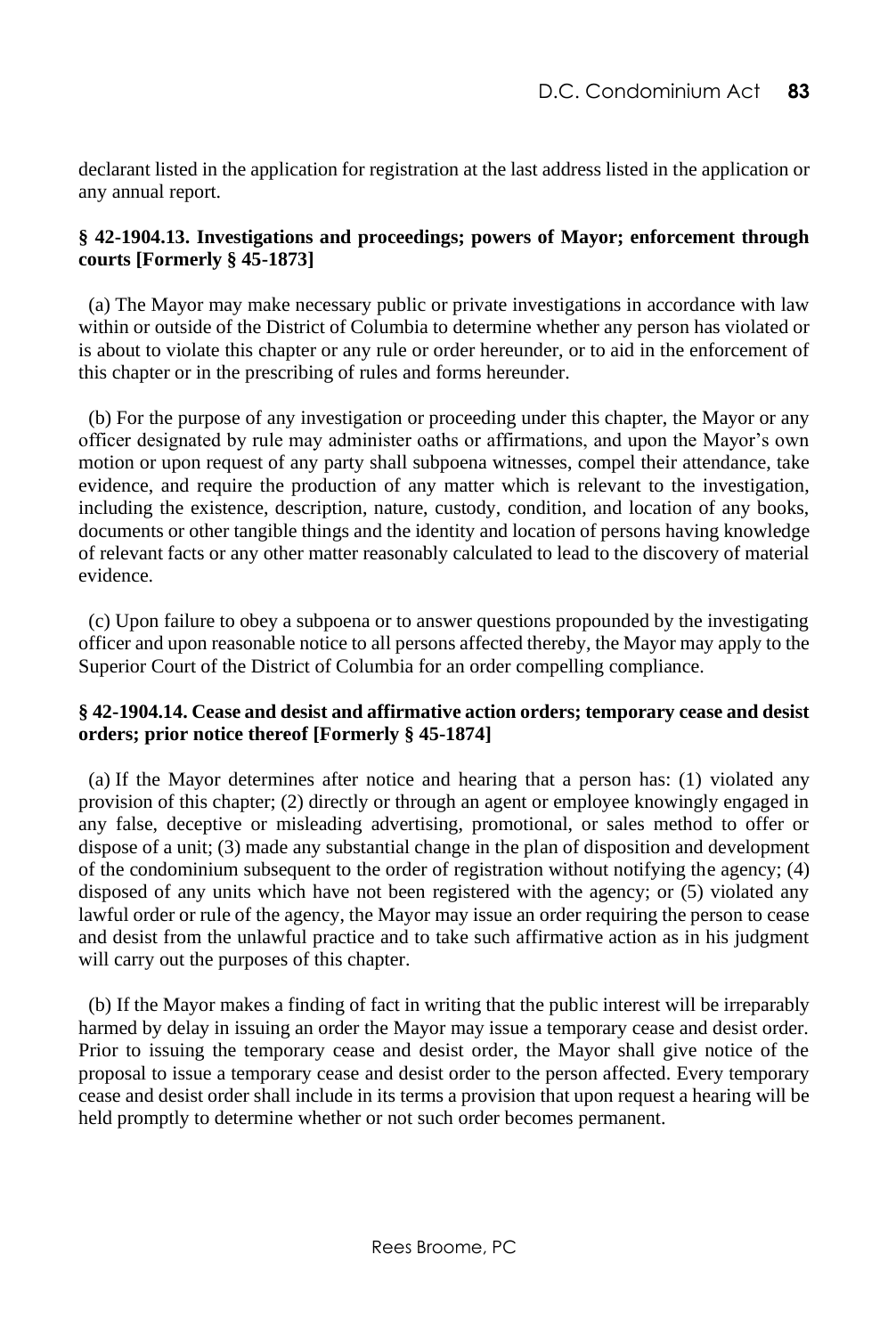# **§ 42-1904.15. Revocation of registration; notice; hearing; written finding of fact; cease and desist order as alternative [Formerly § 45-1875**]

 (a) (1) A registration may be revoked after notice and hearing upon a written finding of fact that the declarant has:

(A) Failed to comply with the terms of a cease and desist order;

 (B) Been convicted in any court subsequent to the filing of the application for registration for a crime involving fraud, deception, false pretenses, misrepresentation, false advertising, or dishonest dealing in real estate transactions;

 (C) Disposed of, concealed, or diverted any funds or assets of any person so as to defeat the rights of unit purchasers;

 (D) Failed faithfully to perform any stipulation or agreement made with the Mayor as an inducement to grant any registration, to reinstate any registration, or to approve any promotional plan or public offering statement; or

 (E) Made intentional misrepresentations or concealed material facts in an application for registration.

 (2) Findings of fact, if set forth in statutory language, shall be accompanied by a concise and explicit statement of the underlying facts supporting the findings.

 (b) If the Mayor finds after notice and hearing that the declarant has been guilty of a violation for which revocation could be ordered, the Office of Administrative Hearings may issue a cease and desist order instead.

# **§ 42-1904.16. Judicial review of mayoral actions [Formerly § 45-1876]**

 Proceedings for judicial review of mayoral actions shall be subject to and be in accordance with the District of Columbia Administrative Procedure Act [\(§ 2-501](http://www.lexis.com/research/buttonTFLink?_m=68cf51ed48715da5dfafc21de4488588&_xfercite=%3ccite%20cc%3d%22USA%22%3e%3c%21%5bCDATA%5bD.C.%20Code%20%a7%2042-1904.16%5d%5d%3e%3c%2fcite%3e&_butType=4&_butStat=0&_butNum=2&_butInline=1&_butinfo=DC%20CODE%202-501&_fmtstr=FULL&docnum=1&_startdoc=1&wchp=dGLzVlz-zSkAz&_md5=57ee52ba87c31e96aba5729b6bfeabfa) et seq.) applicable to "rule-making"; provided, however, that review of mayoral actions pursuant to  $\S$  42-1904.06 shall be subject to provisions applicable to "contested cases."

# **§ 42-1904.17. Penalties; prosecution by Attorney General [Formerly § 45-1877]**

 (a) Any person who willfully violates any provision of this chapter or any rule adopted under or order issued pursuant to  $\frac{8}{9}$  42-1904.12 or any person who willfully in an application for registration makes any untrue statement of a material fact or omits to state a material fact shall be fined not less than \$ 1,000 or double the amount of gain from the transaction, whichever is the larger but not more than \$ 50,000; or such person may be imprisoned for not more than 6 months; or both, for each offense. Prosecution for violations of this chapter shall be brought